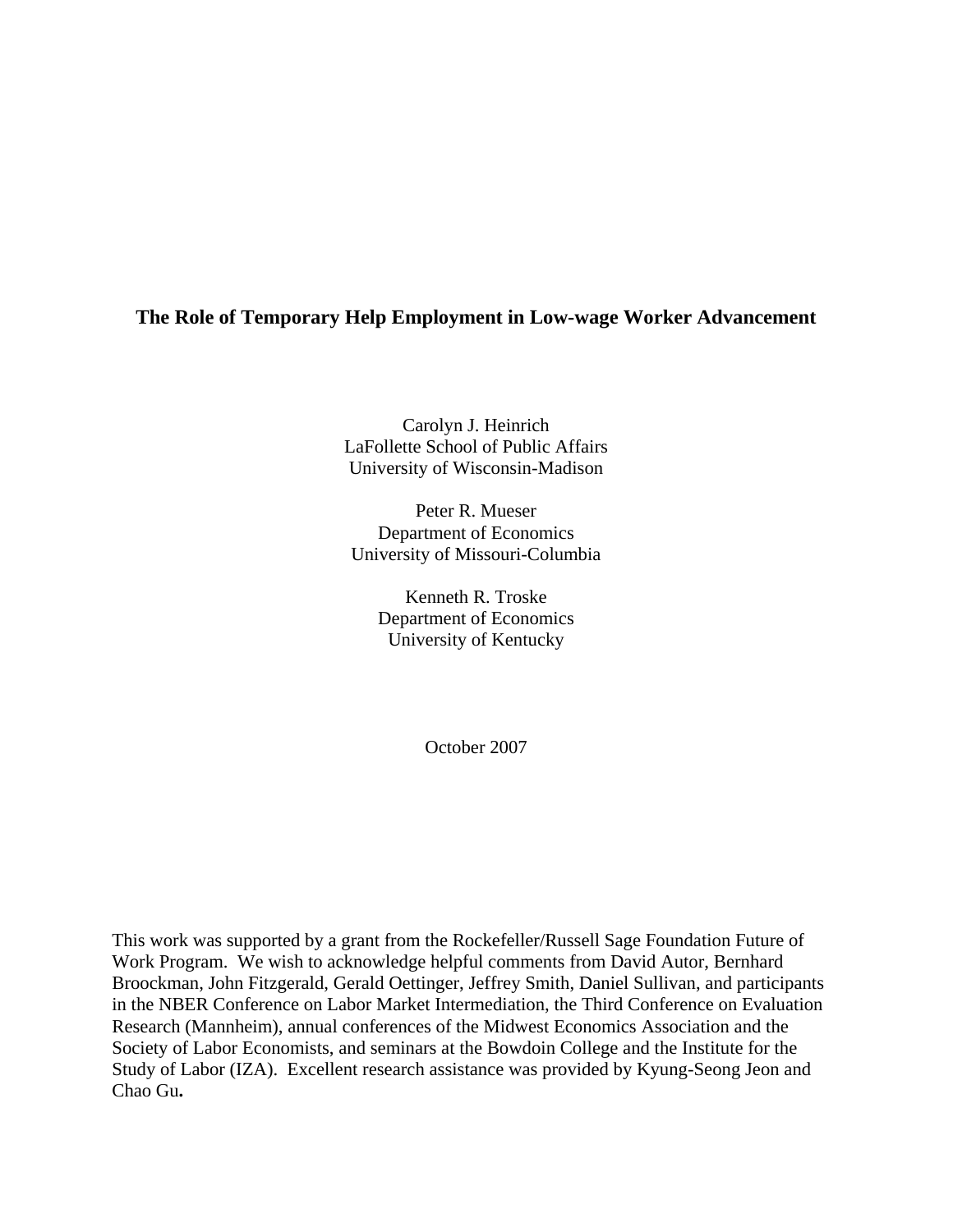## **Abstract**

We examine the effects of temporary help service employment on later earnings and employment for individuals participating in three federal programs providing supportive services to those facing employment difficulties. The programs include Temporary Assistance for Needy Families, whose participants are seriously disadvantaged; a job training program with a highly heterogeneous population of participants; and employment exchange services, whose participants consist of Unemployment Insurance claimants and individuals seeking assistant in obtaining employment. We undertake our analyses for two periods: the late 1990s, a time of very strong economic growth, and shortly after 2000, a time of relative stagnation. Our results suggest that temporary help service firms may facilitate quicker access to jobs for those seeking employment assistance and impart substantial benefits as transitional employment, especially for individuals whose alternatives are severely limited. Those who do not move out of temporary help jobs, however, face substantially poorer prospects, and we observe that nonwhites are more likely than whites to remain in THS positions in the two years following program participation. Our results are robust to program and time period.

Keywords: temporary help, mediated employment, program evaluation

JEL Codes: J48, J26, J68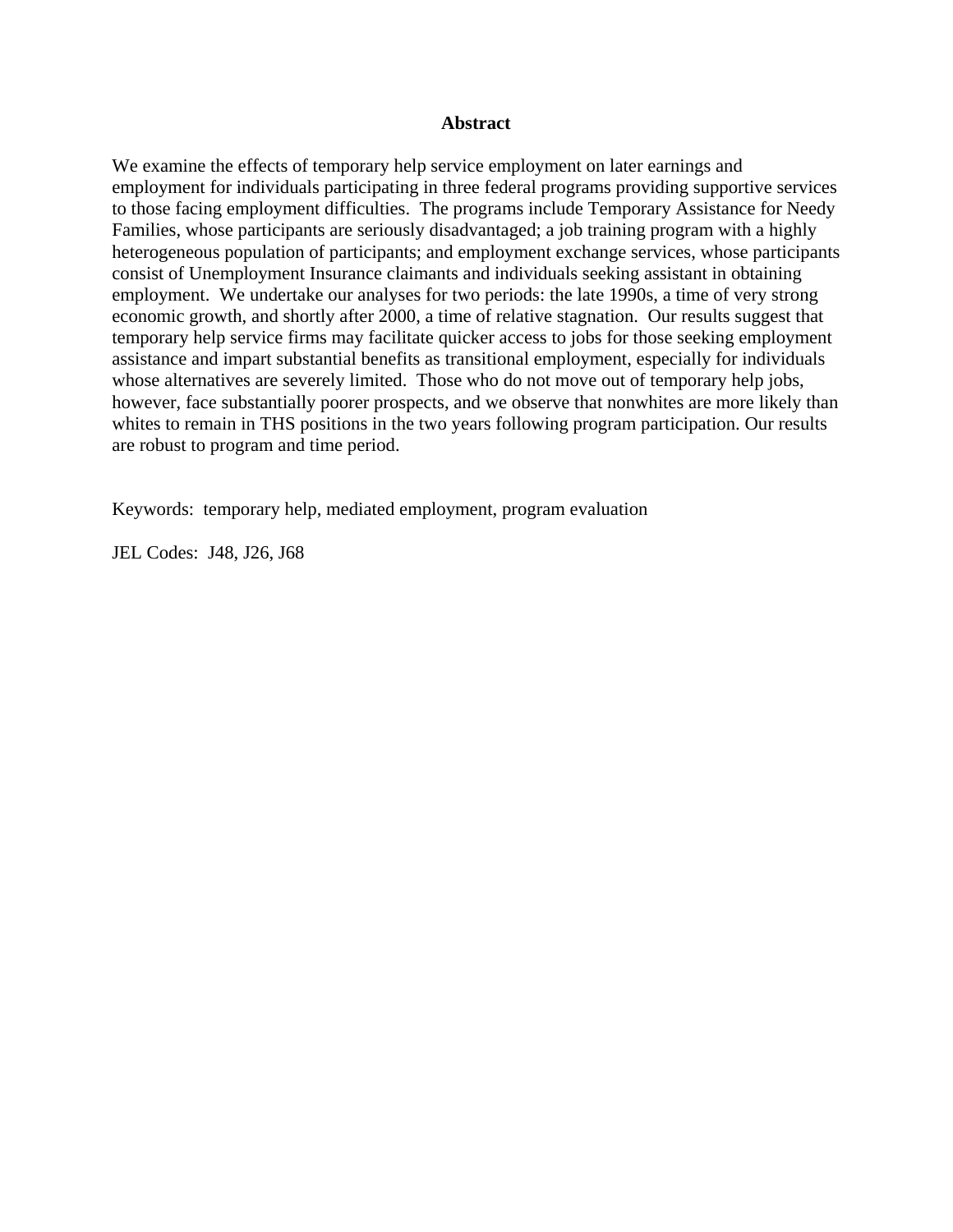#### **I. Introduction**

The large increase in temporary help service (THS) employment in recent years—from less than 0.5 percent in 1982 to approximately 2.5 percent by 2004 (U.S. Bureau of Labor Statistics, 2005)—has been particularly dramatic for low-skilled, less-educated and minority workers, who are now greatly overrepresented in the temporary help workforce (Autor and Houseman, 2005; Heinrich, Mueser and Troske, 2005; DiNatale, 2001). This disproportionate concentration of disadvantaged workers in THS employment, combined with the growing use of temporary help service firms as labor market intermediaries by both private firms and public social welfare programs, has engendered an active policy and research debate about the consequences of such mediated employment for workers' wages, job stability, access to fringe benefits, and labor market advancement. In addition, the literature on the effects of THS employment has more recently begun to address some of the more complex questions about the implications of temporary help employment for workers' labor market outcomes, including these workers' subsequent labor market transitions, occupational mobility, and longer-term earnings trajectories.

In general, two competing arguments have been advanced about temporary help employment: (1) employment through THS firms may provide a path to permanent and stable employment for workers who might otherwise be excluded from such labor market opportunities, and (2) temporary help jobs supplant productive employment search and reduce access to better employment opportunities, ultimately depressing workers' wages and opportunities for advancement. The former argument is consistent with the basic premise underlying current U.S. public welfare and employment and training policies, which assumes that helping individuals to get jobs (even low-wage jobs) will give them the opportunity to gain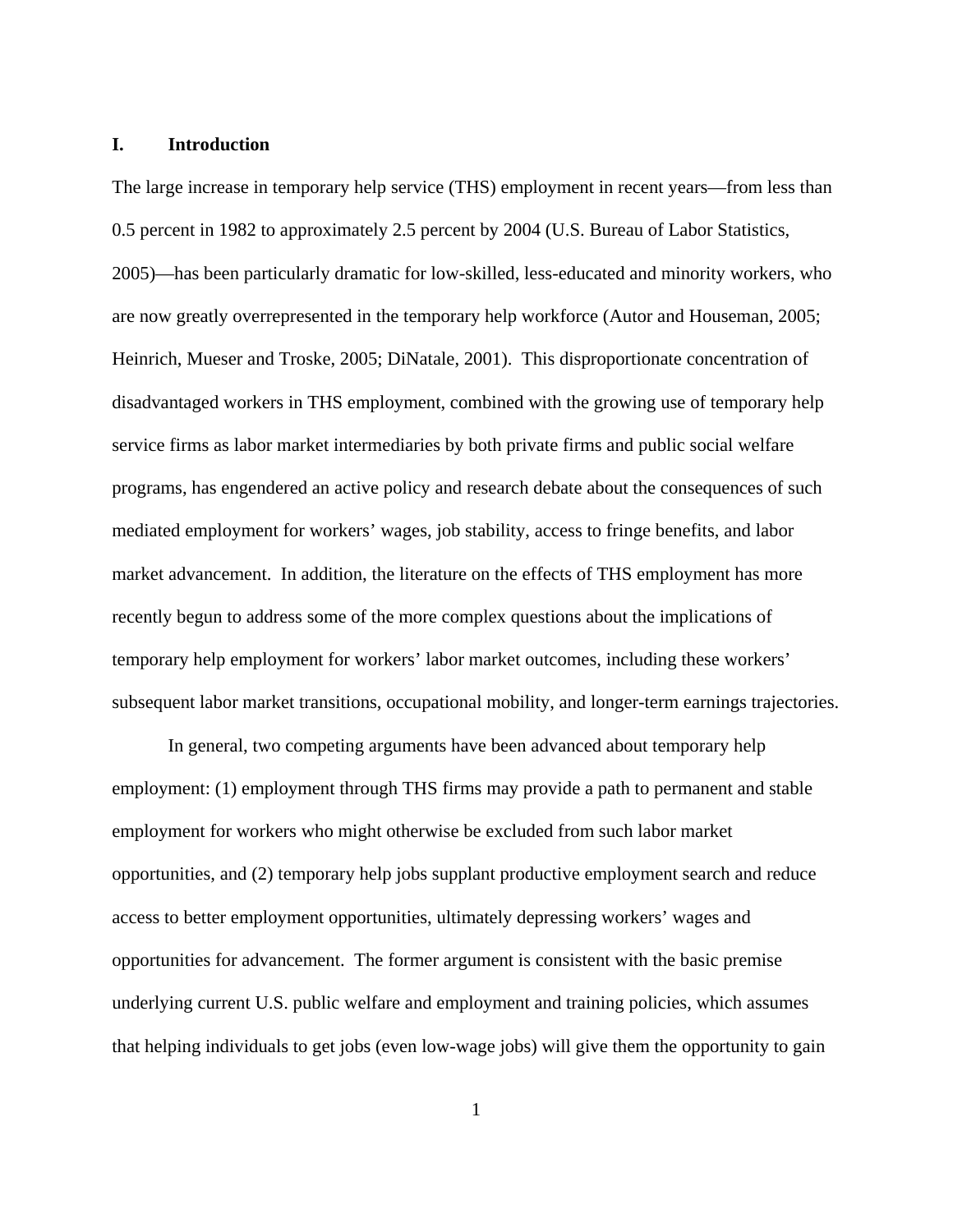on-the-job skills and experience and move up the career ladder to better positions (i.e., "a foot in the door" or a "stepping stone"). With this greater policy emphasis on short-term, work-oriented social services, the role of THS firms in facilitating job placements has naturally grown, particularly for disadvantaged workers served by such programs.

In order to examine whether employment in the temporary help industry helps or hurts workers relative to other employment in the long run, we explore the subsequent employment dynamics of workers in this industry and compare their experiences with those of workers who either do not have jobs or who take jobs in other industries (i.e., in end-user firms). We focus our analysis on individuals in the state of Missouri who have sought employment assistance or cash support through any of three federal programs, Temporary Assistance for Needy Families (TANF), a job-training or intensive work search program (Job Training Partnership Act in 1997, Workforce Investment Act in 2001), and employment exchange services (Wagner-Peyser services). It is *not* a goal of this study to understand the impact of participation in these three programs, but rather to understand the impact of employment in the temporary help industry. We draw individuals from each of these programs in order to identify a diverse sample of individuals who are facing employment difficulties.

For many participants in these programs, entry into the program identifies a point of potential crisis in their work lives or careers. Participants in the job training program and the labor exchange services are explicitly seeking services to support employment efforts. The TANF program is designed to provide support for low income families with children, but it emphasizes entry into employment, and recipients who do not have an exemption face employment and job training requirements. Our analysis allows us to consider the role that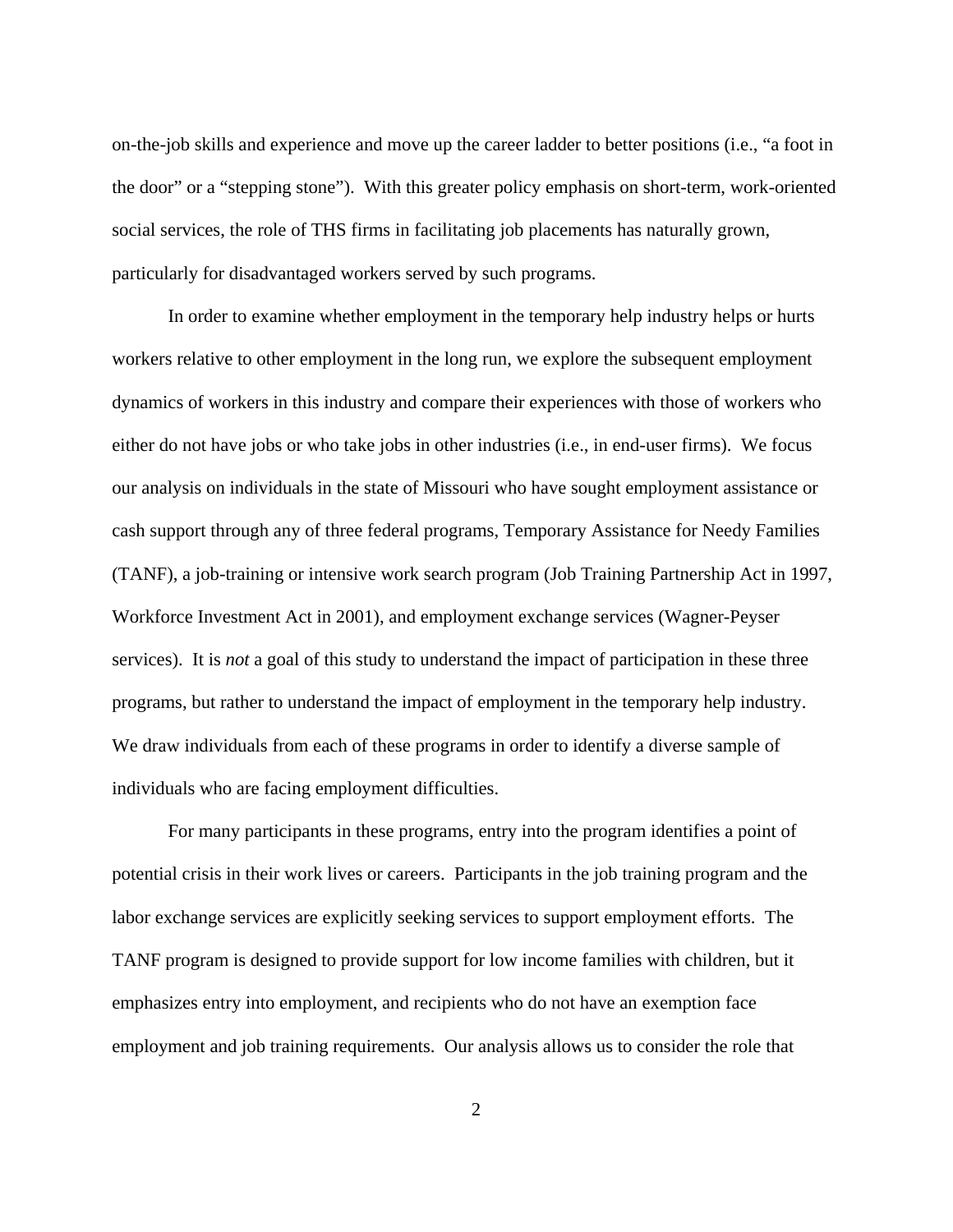temporary employment and other industries play at such critical junctures in determining future labor market outcomes. Given that each program attracts individuals with markedly differing employment histories, work opportunities and other demographic characteristics, separate analyses of participants in these programs allow us to examine the role of selection into THS.

 We begin our analysis by examining whether there are other industries that serve a role similar to that of the temporary help industry. We observe that individuals in our sample are particularly likely to move into temporary help employment when they enter these programs, and we consider whether this pattern can be observed for any other industries. Next we look at employment during the quarter following program entry, examining how employment and wages two years later are influenced by the sector of this initial employment, and, in particular, temporary help services. We limit the sample to those 18-64 years of age and conduct analyses separately for men and women. We report analyses initially for those who begin participation during calendar year 1997 and then consider analyses for those entering these programs in 2001. Our use of large and long panels of state-level administrative data on participants in three federal programs allows us to extend previous research on the effect of employment in THS by examining the impact of THS over an extended period and at different points in the business cycle and by comparing individuals who obtain employment in various industries and who have very different demographic characteristics.

 Our main findings are as follows. First, we find that THS is unique in serving as a general transitional industry. Second, we find that working in the THS sector has very little long-term negative impact on either earnings or employment for workers in any of the three programs. If we believe that for workers in THS the next best opportunity in not having a job in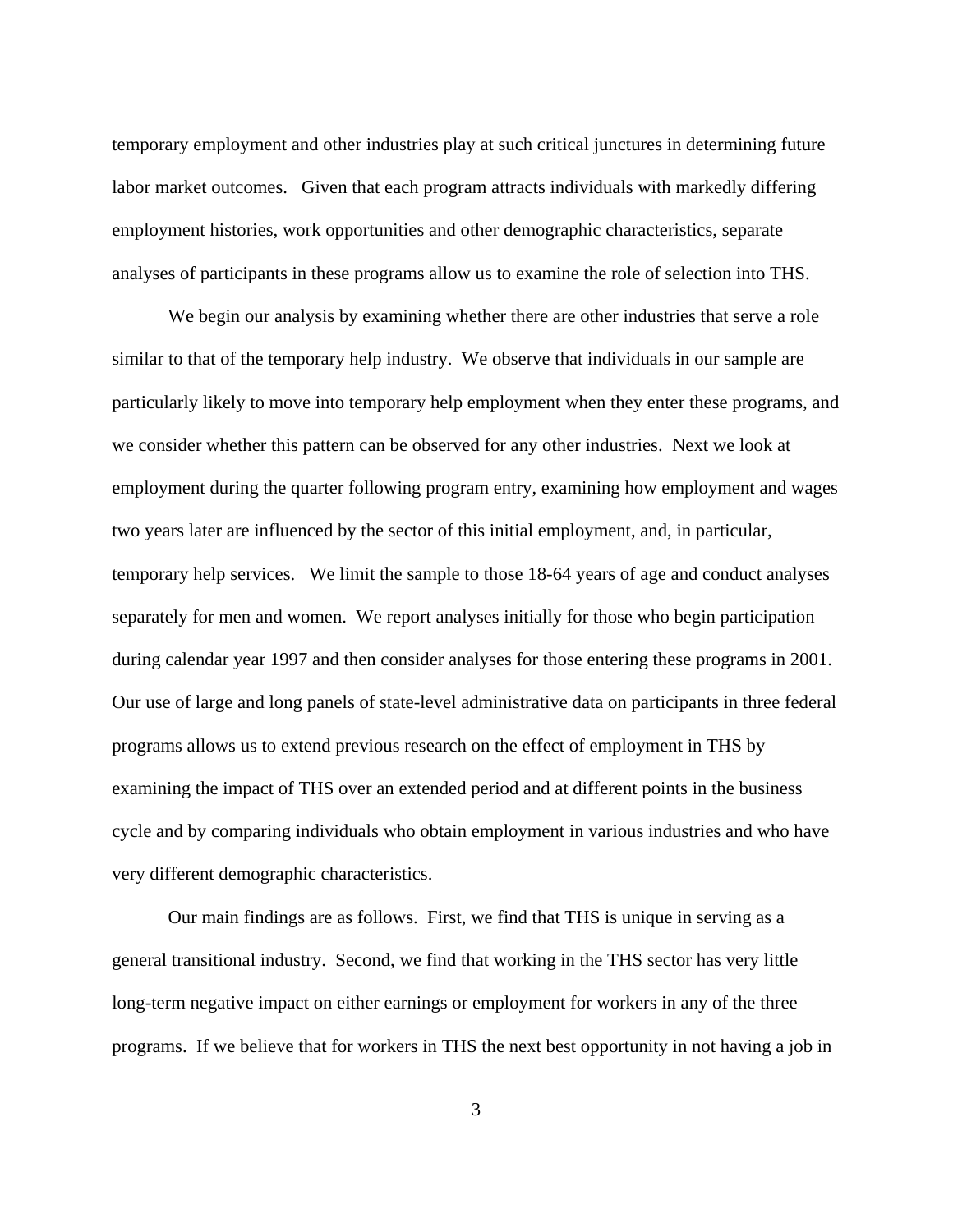a quarter, working in the THS sector imparts significant benefits. Third, we find that worker success is contingent on transitioning out of the THS sector; workers who remain in the THS sector have long-run earnings that are substantially below workers in other sectors. Finally, we find that our results are strikingly consistent across the business cycle, and that the experience of nonwhites in THS jobs is very similar to that of whites.

 In the next section we review the literature on the temporary help service industry. In section III we discuss our data and in section IV we consider the role of the temporary help service industry in providing transitional employment. We also examine the factors determining who takes a temporary help job. Section V presents estimates of the impact of temporary help employment on later earnings and employment, and section VI considers the role that movements between jobs has in helping individuals achieve higher earnings and stable employment. In section VII, we consider the degree to which results are replicated for individuals participating in these programs in 2001 (a time when economic growth had slowed). Section VIII focuses on the experience of nonwhites in temporary help jobs. Section IX turns to the issue of how robust our results are if the OLS assumption of an independent error is violated. The final section concludes.

# **II. Literature**

There is strong agreement among a large number of studies that temporary help services jobs pay lower wages, offer fewer work hours, are shorter in tenure, and are significantly less likely to provide health insurance coverage or other fringe benefits (Autor and Houseman, 2005; Andersson, Holzer and Lane, 2002; Blank, 1998; Booth, Francesconi and Frank, 2002; Cohany, 1998; Heinrich et al., 2005; Houseman and Polivka, 1999; Houseman, Kalleberg and Erickcek,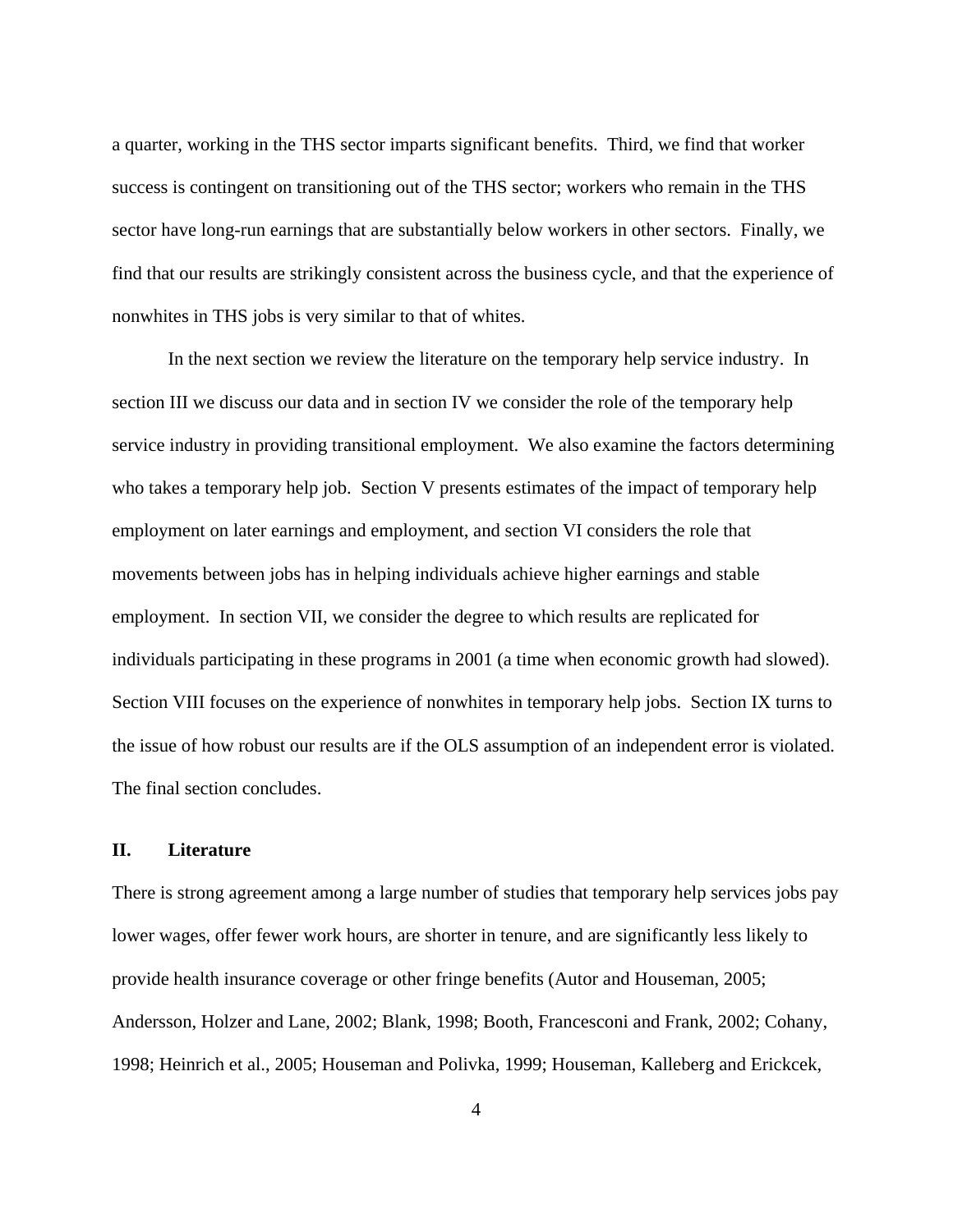2003; Lane et al., 2003; Nollen, 1996; Pavetti et al., 2000; Pawasarat, 1997; Segal and Sullivan, 1997). A smaller number of studies go beyond descriptive statistics to examine the employment and earnings paths or trajectories of welfare recipients and other low-wage workers who enter temporary help services employment.

Using matched samples of "at-risk disadvantaged workers"<sup>1</sup> from the Survey of Income and Program Participation (SIPP), Lane et al. (2003) find that individuals who take temporary help services jobs have better employment and "job quality" outcomes than those who do not enter employment. Temporary help workers fare slightly worse than those who enter other employment sectors in terms of earnings and benefits, although differences are generally small and not statistically significant. In addition, they conclude that the effects of temporary help employment in reducing welfare receipt and poverty relative to no employment are substantial, and that there is no difference in these outcomes between those in temporary and conventional employment.

 Despite different populations of study (welfare recipients in Missouri and North Carolina), the findings of Heinrich et al. (2005) mirror those of Lane et al. (2003). After following welfare recipients who go to work for temporary help services for two years, Heinrich et al. find very small differences (1-7 percent) in earnings between those who initially took temporary help jobs and those who entered jobs in other sectors, with measured characteristics explaining most of the differentials. The earnings of welfare recipients initially entering THS jobs increased faster over the two-year period, in part due to their movement from temporary

<sup>&</sup>lt;u>1</u>  $^1$  Lane et al. (2003) use propensity score matching to define comparison groups of "atrisk" workers (with incomes less than 200 percent of the poverty level) for their THS worker sample.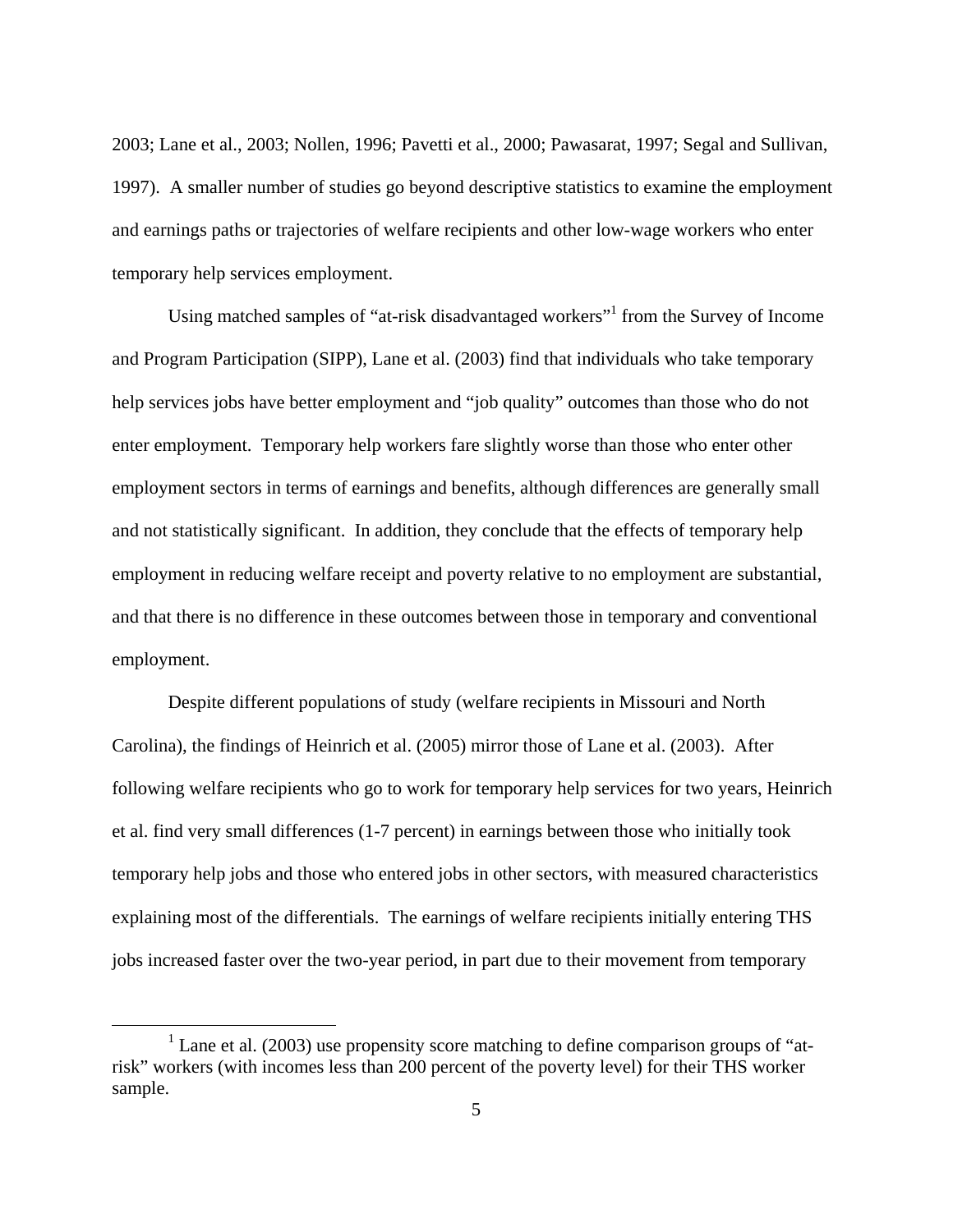help into higher-paying industries. In addition, temporary help workers were no more likely to be out of a job two years later and only slightly more likely to return to welfare than workers in end-user firms, and they were substantially more likely to be employed and off of welfare two years later than recipients without a job.

 Andersson, Holzer and Lane (2002) use data from five states (California, Florida, Illinois, Maryland and North Carolina) in the Longitudinal Employer Household Dynamics (LEHD) program at the U.S. Census Bureau to analyze a sample of workers with persistently low labor market earnings. Like Heinrich et al. (2005) they find that low-wage workers starting in THS employment earn lower pay while employed by the temporary agency but that subsequent job changes lead to higher wages and better job characteristics for these workers. Both Heinrich et al. and Anderson et al. observe that low-wage workers who begin work with THS firms are more likely to move to higher-paying industries, such as manufacturing, than those working in other sectors (or not working). Such mobility provides the primary path through which temporary help employment boosts later earnings; workers who do not leave the temporary help industry suffer an earnings shortfall. Andersson, Holzer and Lane (2008) also use this five-state LEHD sample, but consider a longer follow-up period and more sophisticated methods. Their results are substantively similar.

Autor and Houseman (2005) take advantage of random assignment of welfare recipients to welfare-to-work contractors, where contractors vary in their referrals to THS firms. Under the assumption that such referrals are not correlated with other contractor practices that influence client success, they estimate the effects of holding a THS job on low-skilled workers' labor market outcomes. Initial earnings increments among their THS workers do not persist, in part

6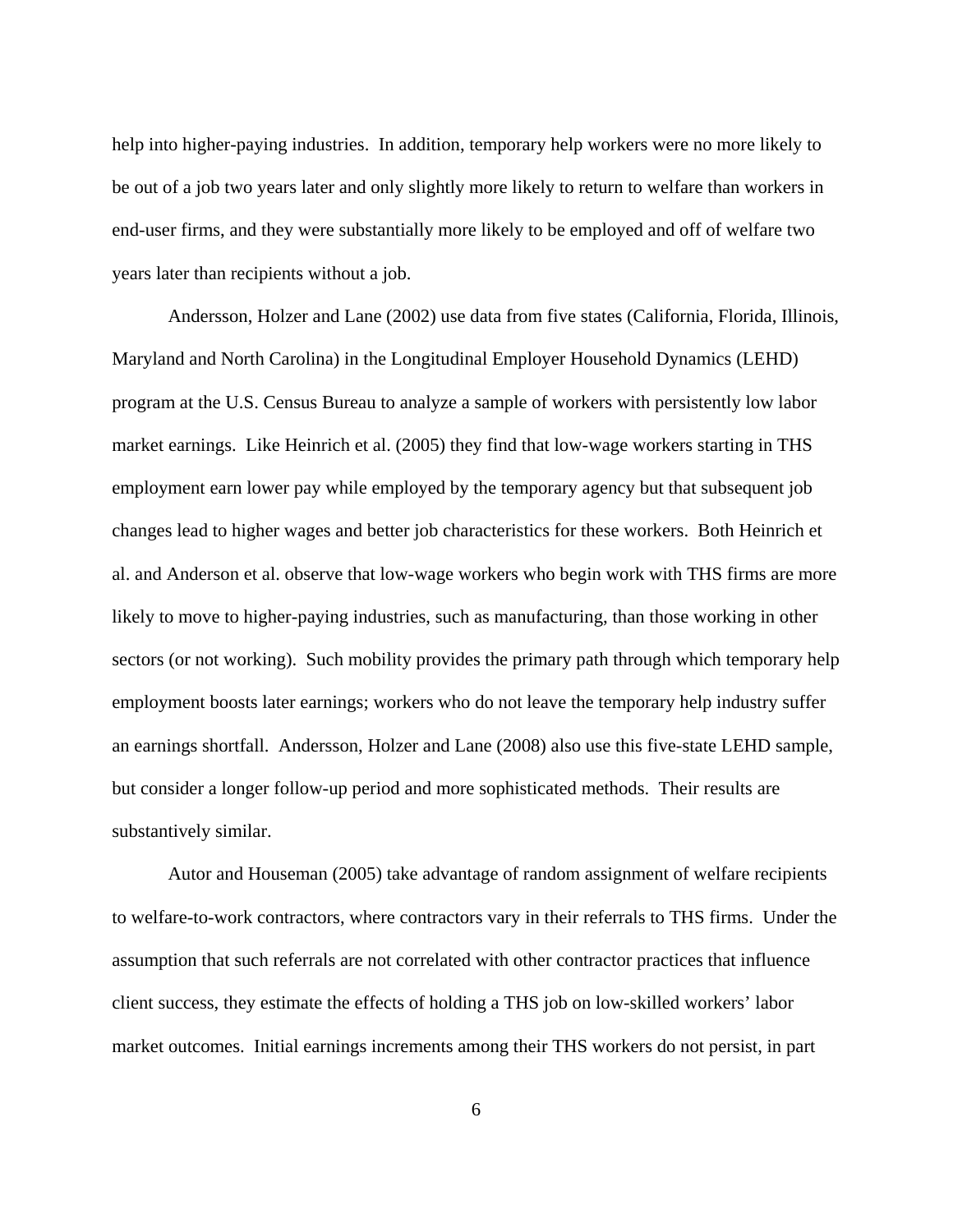due to declines in rates of employment, and THS workers fare more poorly over the subsequent two years in terms of their earnings than "direct-hire" placements. Point estimates imply that THS workers also earn less than welfare recipients with no job placements, although these differences are not statistically significant. When they examine the impact of temporary help employment using OLS, they obtain results consistent with others, that is, implying a substantial benefit of temporary help employment, so their results differ from others because of their identification methods, not because of their sample.

There is also a growing literature examining temporary help firms in Europe.<sup>2</sup> Booth et al. (2002) study temporary help employment in Britain using data from the British Household Panel Survey and methods similar to Heinrich et al. and find temporary employment to be an effective "stepping stone" to permanent employment. Kvasnikca's (2005) study of temporary help workers in Germany does not produce evidence that these workers are more likely to move into permanent employment than unemployed workers, but neither does the analysis suggest that they suffer any adverse effects from temporary work. In their study of temporary help workers in Spain, Garcia-Perez and Munoz-Bullon (2005) find that temporary help workers in low occupational groups had much lower probabilities of securing a permanent job than more skilled workers. They concluded that these workers would have fared better had they not worked through these intermediaries.

The findings of these and related studies speak to important, cross-national public policy

 <sup>2</sup>  $<sup>2</sup>$  In the European literature, many studies examine jobs classified as "temporary" based</sup> on the contract under which an individual is hired. Such jobs account for over 10 percent of employment in France and Germany, and over 30 percent of employment in Spain (Gagliarducci, 2005). We limit our review to European studies that consider mediated employment corresponding to the temporary help service sector in the U.S.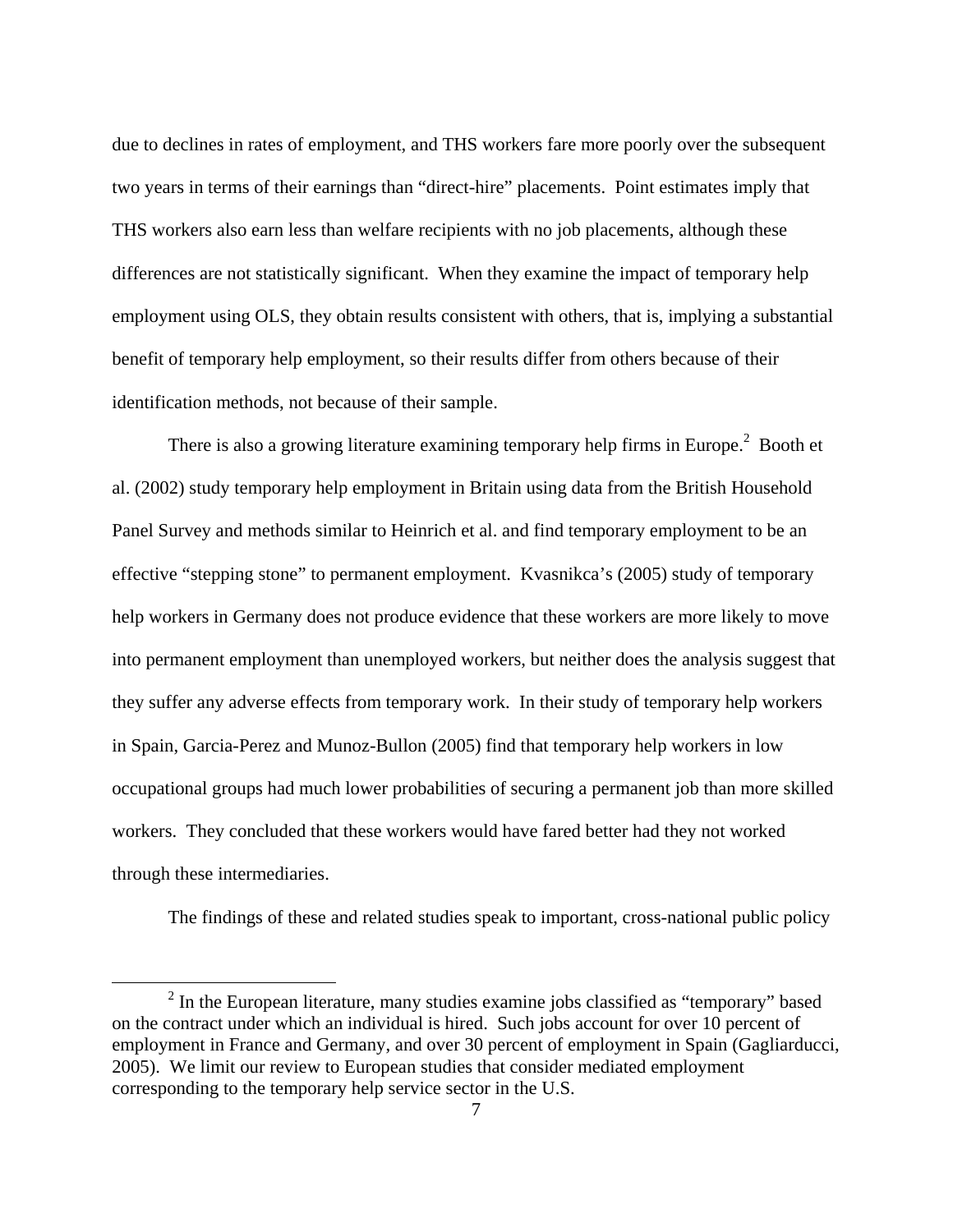questions about the role of labor market intermediaries as a solution to the problem of low-wage worker advancement (Poppe et al., 2003). A recent study by Even and Macpherson (2003) found that "switching jobs is vital to significant wage growth among minimum wage workers, particularly for young workers who find themselves in 'low-training' occupations" (p. 677). And Andersson, Holzer and Lane (2005: 143) similarly concluded that "job changes account for the vast majority of 'complete' transitions out of low earnings and even for most partial changes." We expect the results of our study to contribute to these policy debates about the role of public and private intermediaries in helping workers connect with and advance in jobs.

The use of state-level administrative data allows us to expand the scope of our analyses beyond these existing studies in several ways. First, the long panel allows us to follow workers for an extended period after we first observe them in the temporary help industry. Our replication of the analysis over two time periods enables us to examine whether the effect of working in the temporary help industry varies across the business cycle. Second, because we have large sample sizes, we are able to compare the effect of working in a variety of industries. For example, we can compare the long-run impact of working in the temporary help industry with the impact of working in another service industry or in the retail trade industry, which may be the most relevant comparison for these workers. Finally, the fact that we have data from three federal assistance programs, containing workers with very different characteristics and coping with different types of employment shocks, allows us to examine the role that nonrandom selection has on our results.

It is important to emphasize that the only "treatment" we are considering in this analysis is the industry or employment sector of the firm into which individuals in our sample select after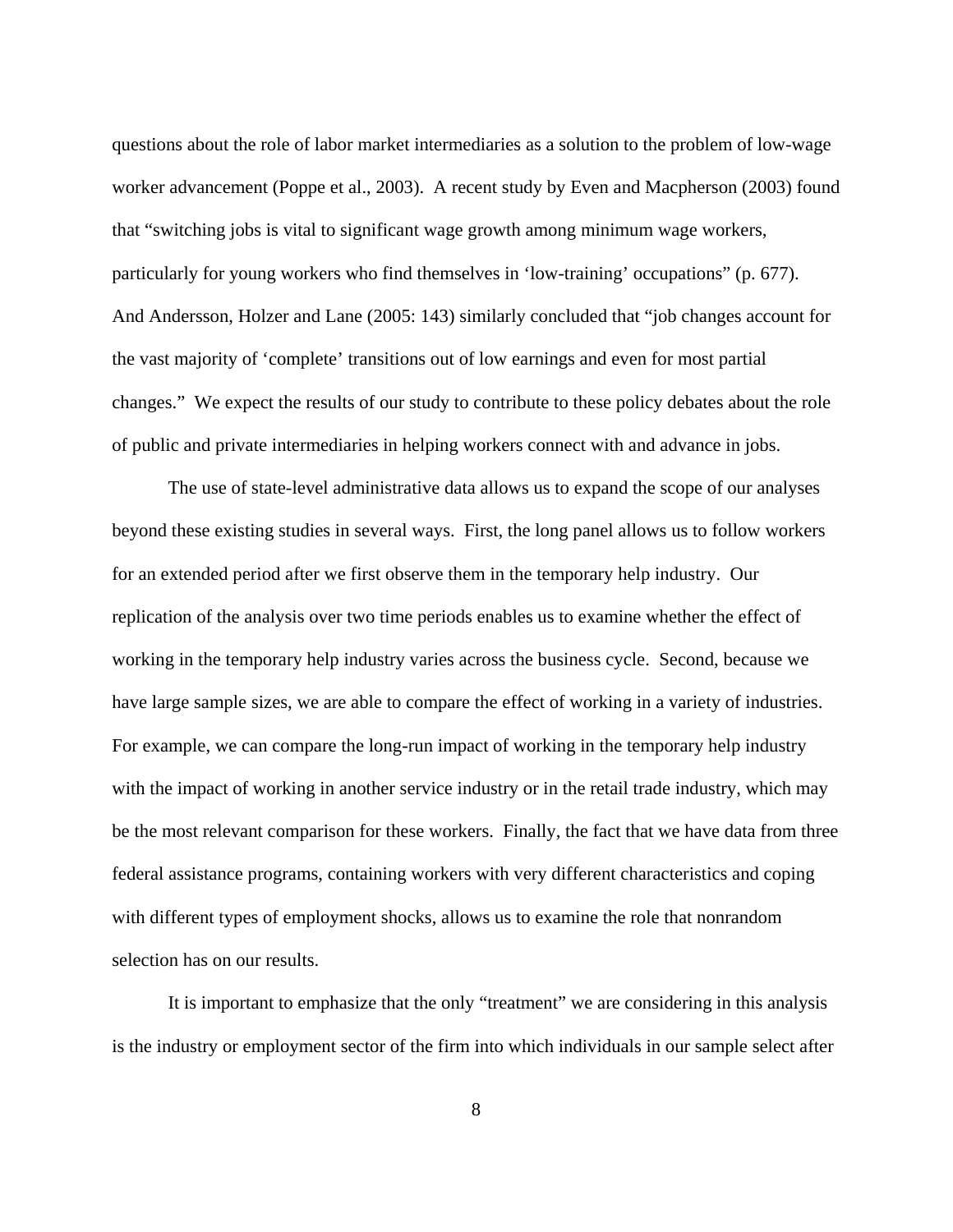entering one of these three public programs. We have no information in our data about whether individuals who take temporary help services jobs are directed to these jobs by counselors in the program. A 2001 survey of TANF recipients who had engaged in temporary help services employment in North Carolina found that most (77 percent) did not learn about these jobs through TANF counselors, but rather through other channels, including word-of-mouth, newspaper ads, or by contacting the firm directly (Heinrich, 2005).

# **III. Data**

Our basic sample consists of individuals who entered one of the three public programs described above during 1997 or 2001. In each case, entry is defined as participation in a given quarter for an individual who was not a participant in the prior quarter. An individual who entered one of these programs during the year, exited and remained off for at least one quarter, and then reentered, will be included twice in the file for a given year. The number of such cases is very small. Information on program participation, as well as demographic information on individuals, comes from data maintained by the state of Missouri to administer these programs.

TANF data are from Missouri's Department of Social Services Income Maintenance file, which includes information on services received for all program recipients. The data are extracted on a monthly basis, and individuals are identified as new payees in a quarter if they are receiving cash payments under this program in a given quarter and were not recipients in the prior quarter. We omit a small number of payees who are males, in the two-parent program, and/or receiving payments on behalf of "child only" cases.<sup>3</sup>

 $\frac{1}{3}$  $3$  We omit payees in child only cases because these individuals are exempt from employment and training requirements of the program.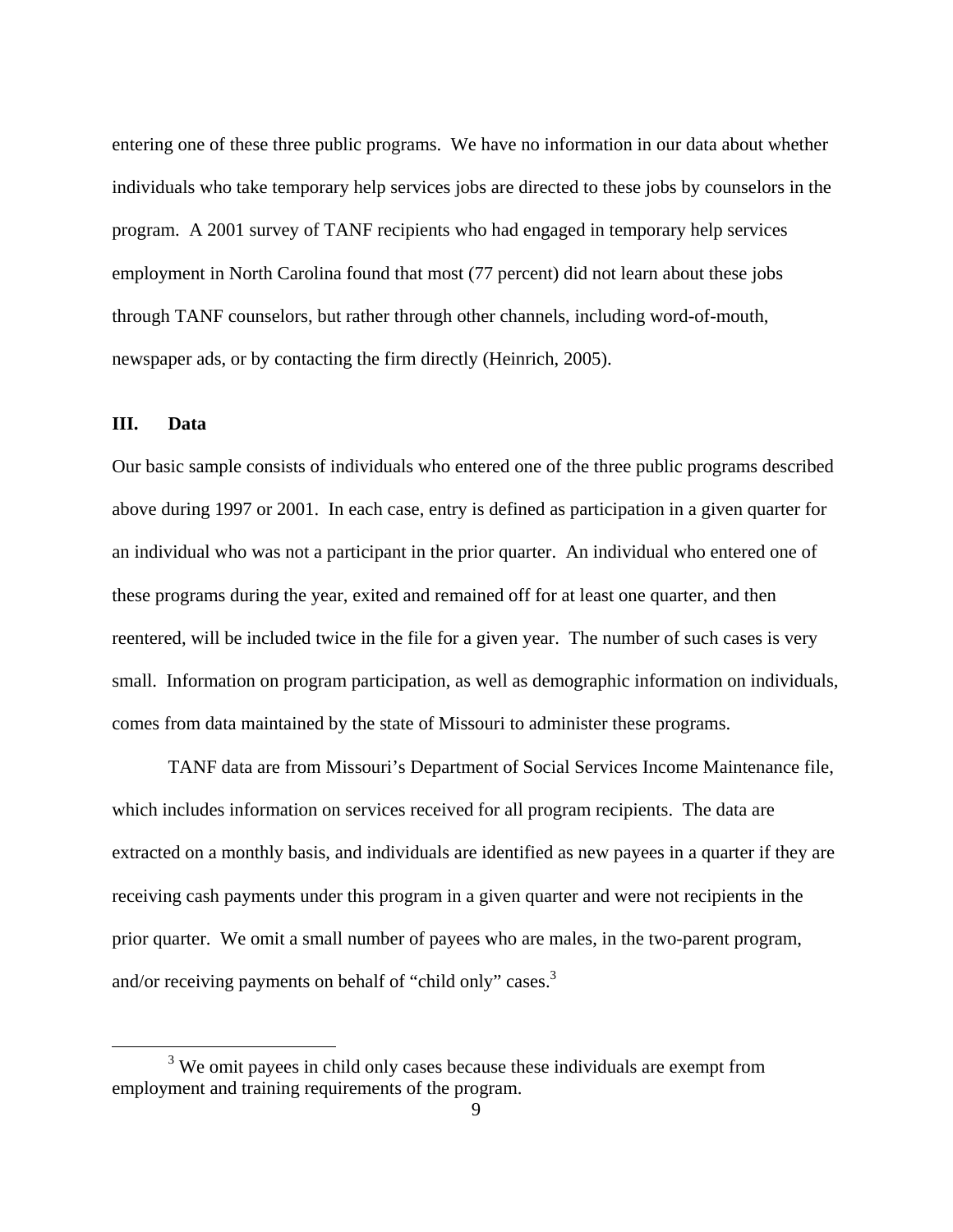Job training in 1997 was provided under the Job Training Partnership Act (JTPA), identified on administrative files of Missouri's Division of Job Development and Training (administered within the Department of Economic Development). Job training in 2001 was provided under the Workforce Investment Act (WIA), which replaced JTPA in July 2000 and was administered within the same department in the new Division of Workforce Development. All individuals enrolling in the "adult" or "dislocated worker" programs are included.<sup>4</sup> Under JTPA, the adult program was means-tested, limited to individuals whose income in the prior six months is below specified levels. Although WIA allows universal access, participants generally have low earnings. Dislocated workers are typically individuals who have lost their jobs in firmwide layoffs. WIA regulations place less emphasis on job training than did JTPA, although, in practice, participants for both programs are a select group of individuals who receive a level of attention far beyond those who obtain employment exchange services, and we refer to participants in both programs as undertaking "job training."

Employment exchange files identify individuals who register for services provided under federal Wagner-Peyser legislation.<sup>5</sup> Most individuals who receive Unemployment Insurance (UI) payments are required to register for these services and a substantial portion of job exchange registrants are UI recipients. However, anyone in the state is eligible to use job

 $\overline{\phantom{a}}$ <sup>4</sup> Since individuals in the adult program are younger, less well educated and have dramatically lower prior earnings than those in the dislocated worker program, we undertook our basic analysis separately for these two groups. As differences in results were usually not statistically significant, we combined the adult and dislocated worker programs.

 $<sup>5</sup>$  In 1997, the state's job exchange service was administered by Missouri's Division of</sup> Employment Security in the Department of Labor and Industrial Relations. In 1999, the program was transferred to the Division of Workforce Development in the Department of Economic Development.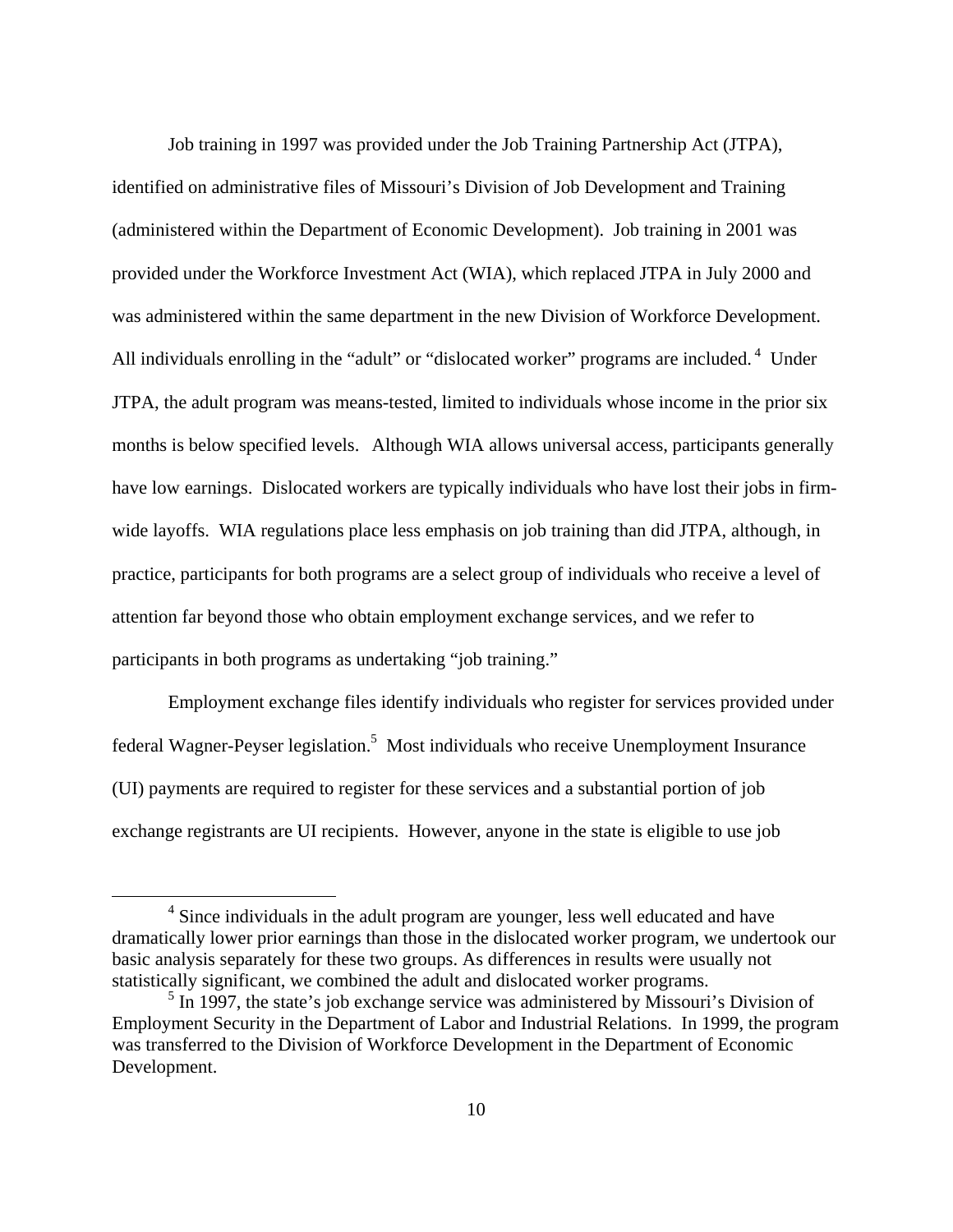exchange services, so registrants include employed individuals seeking better employment prospects as well as other job seekers who are not receiving unemployment compensation.

 Our data on earnings, employment history and the industrial classification of the job come from the UI programs in the states of Missouri and Kansas. Earnings for individuals in a quarter are reported by employers, and we are able to match these to program participants using Social Security numbers. Although these data exclude the self-employed, those in informal or illegal employment, and a small number of jobs exempt from Unemployment Insurance reporting requirements, they include the overwhelming majority of employment in these states. These data allow us to identify all employers for an individual during a quarter, but we cannot determine whether jobs were held simultaneously or sequentially. A very small proportion of Missouri residents hold jobs in states other than Kansas.<sup>6</sup> All earnings in the analyses have been adjusted for inflation based on the consumer price index using quarter 2 of 1997 as the base.

The industrial classification is taken from information about the employer on these files, and our identification of temporary help workers is based on the convention that individuals working on a temporary assignment from a THS firm are listed as employees of that firm. Although the THS firm's own direct employees (e.g., office staff) will also be included, the proportion of such cases is expected to be small, especially among participants in the three programs we are considering.<sup>7</sup>

 <sup>6</sup>  $6$  Approximately one in six TANF residents in Jackson County, Missouri, the central county for Kansas City, holds a job in Kansas. The proportion of St. Louis residents with jobs in Illinois is much smaller due to the depressed economy of East St. Louis, Illinois. No other significant concentrations of population are close to Missouri's borders.

 $7$  Antoni and Jahn (2007) report that 7 percent of the employees in temporary help firms in Germany are permanent administrative staff.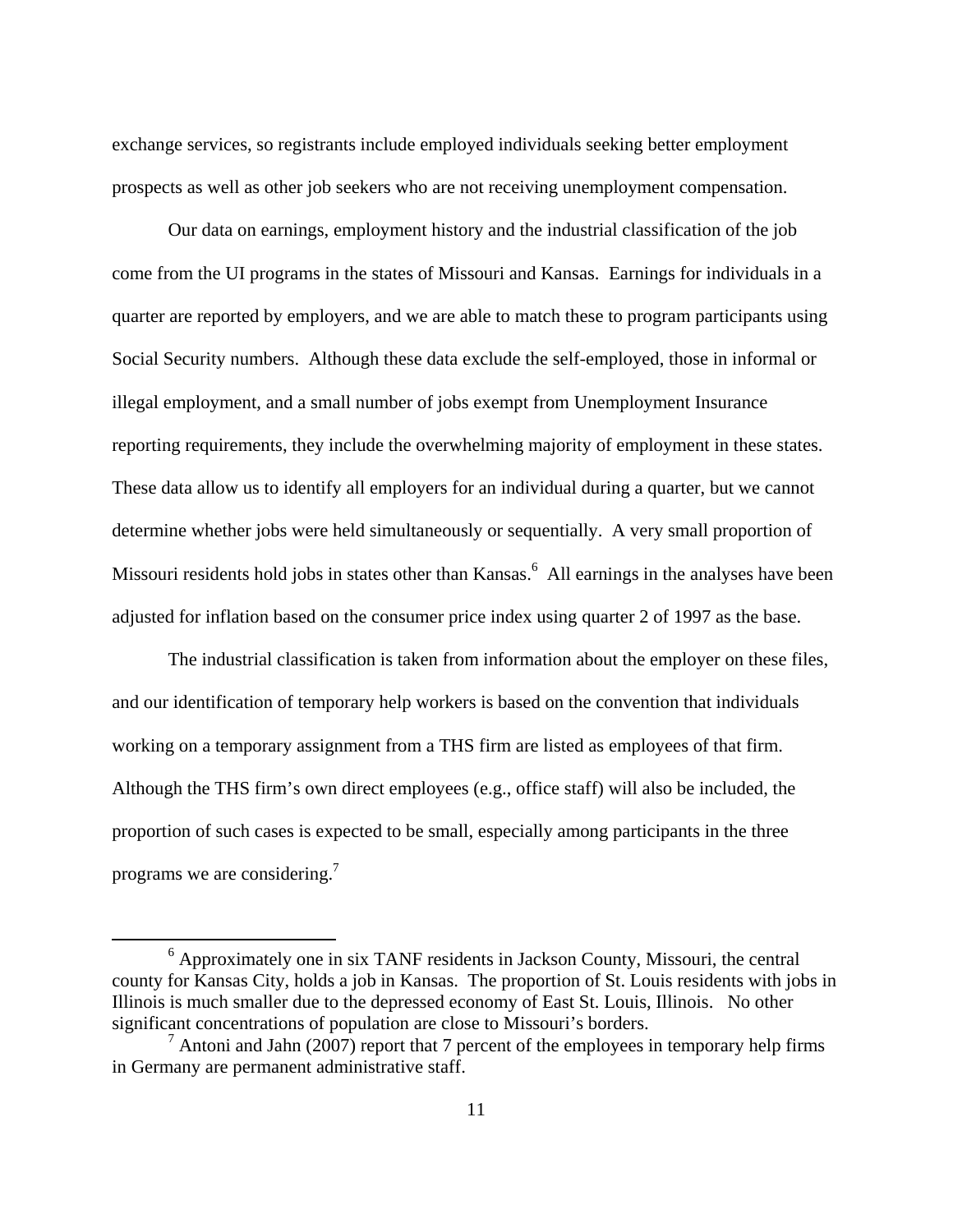We have described these programs and their selection criteria, as we expect them to have implications for the level of disadvantage and other characteristics of our sample members. Tables A-1 and A-2 provide means and standard deviations for each of our samples in 1997 and 2001, respectively.<sup>8</sup> Looking at the panels for females, the statistics confirm that TANF entrants are substantially disadvantaged relative to the two other groups. For example, the mean number of years of completed schooling for welfare recipients is 11.3 in both years, at least a full year less than for the other groups. TANF recipients are younger, are more likely to be nonwhite, and have mean prior earnings that are generally less than half those of the others. As might be expected, TANF recipients have lower levels of job experience.

Participants in the job training and employment exchange programs differ from one another in somewhat more complex ways. Female job training participants are older but have about the same levels of schooling, employment and earnings as employment exchange participants. Nonetheless, employment exchange participants are more likely to have worked none of the prior eight quarters, implying somewhat greater variation in the sample.

When we consider males (Tables A-1 and A-2, right panels), we see that comparisons between job training and employment exchange show patterns that are similar to those for females. There are, however, differences in the job training program participants by year. In 1997, job training participants have appreciably higher levels of education than do those receiving job exchange services, and nearly 17 percent—more than twice as many—have a college degree. In contrast in 2001, the level of education for the two programs is very similar, with 7-8 percent of individuals with college degrees in both programs.

 <sup>8</sup> See appendix tables at http://www.nber.org/data-appendix.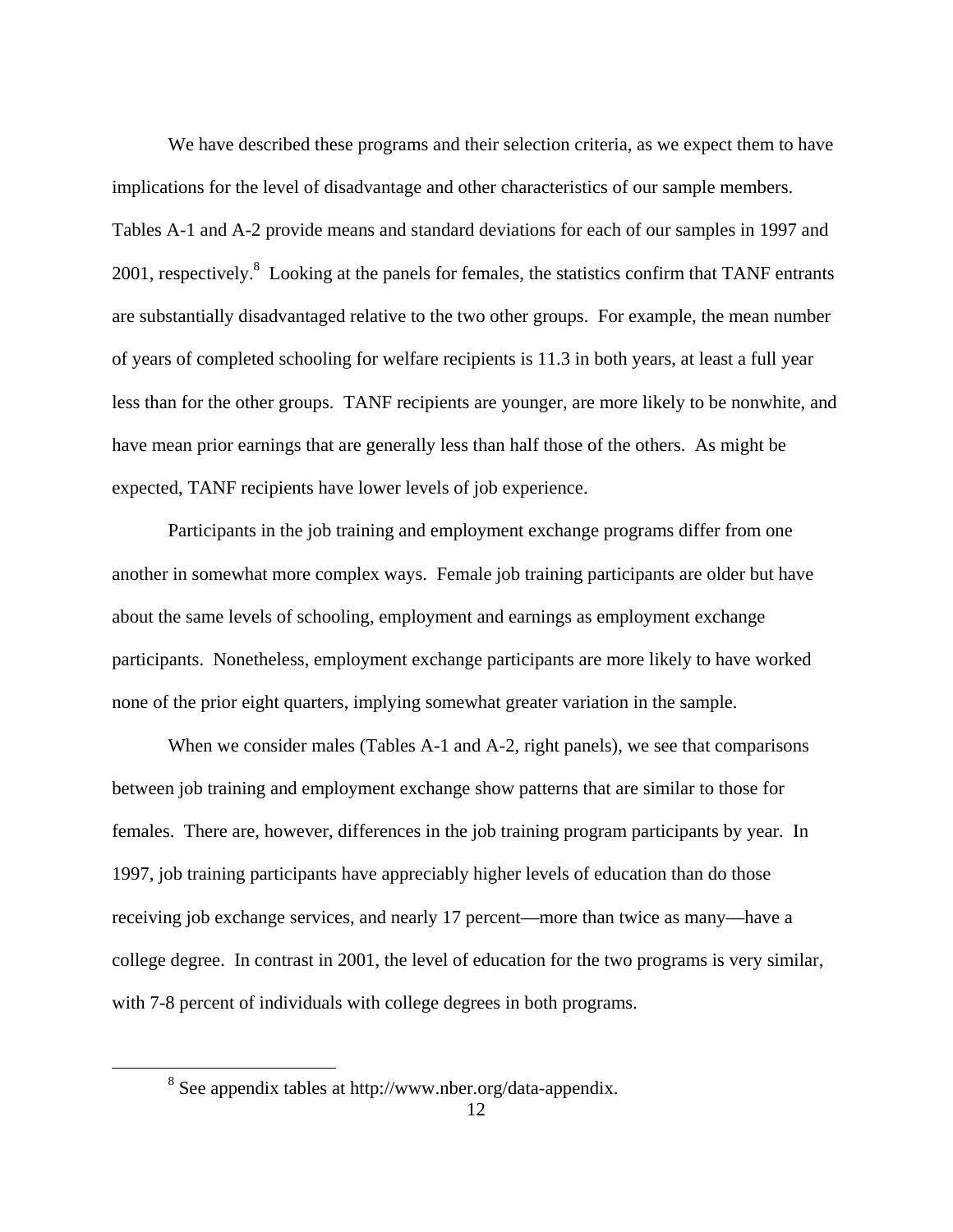The statistics also provide information about industry of employment four quarters prior to program entry and in the immediately subsequent quarter. We see that THS employment exhibits a substantial increase for all our samples at program entry, but that, eight quarters later, THS is less important. It appears that THS employment is particularly important for individuals facing some kind of employment crisis as compared to those same individuals at other points in their careers. In the next section, we consider whether THS employment is unique in this respect.

In the next three sections, we focus exclusively on individuals who enter one of the three programs in 1997. In section VII we compare the experiences of entrants in 2001 with those who enter in 1997.

# **IV. Temporary Help Services as Transitional Employment**

Our analysis focuses on individuals who are likely to be at a juncture in their careers, either because they have lost a job or because they are making plans to pursue alternative employment or vocational training. Given its explicit temporary structure, it is natural to view THS as a transitional industry. In this section, we begin by looking at the patterns of job shift following program entry and examining the kinds of industries that may serve this kind of transitional role. Our conclusion is that THS appears to be unique among industries in filling this role. We then turn to an examination of the factors that are associated with employment in the THS industry.

Table 1 provides a comparison of the industry of employment four quarters prior to program entry and in the quarter subsequent to entry. The first line in the table shows the proportion of people without jobs. Given the income test for TANF, it is not surprising that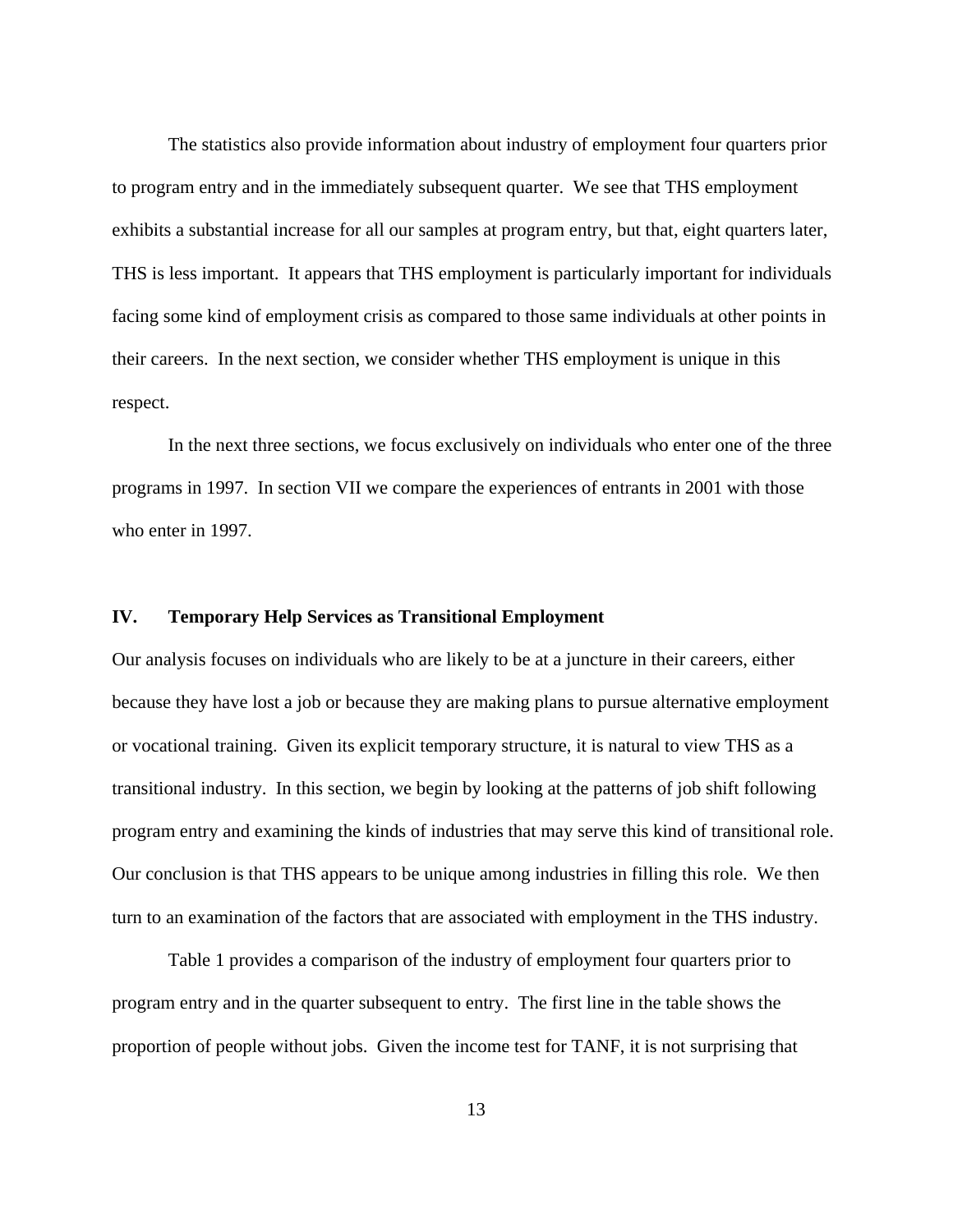substantially more of these individuals are without jobs than in the other programs and that the proportion without jobs is particularly high in the quarter immediately following program entry. Although more of those in the job training program have a job prior to program entry, we also observe that enrollment is associated with an increase in joblessness. The reverse is true for those who have contact with the employment exchange services, presumably reflecting the program's concern with immediate employment.

The percentages in the table for each industry group identify the proportion of the sample that is employed in a job in the specified industry group in a given quarter. Individuals with jobs in more than one industry contribute multiple counts. We include all major industry categories in the upper panel. The panel for four-digit industries lists only those industry groups that include at least 5 percent of jobs for at least one of our samples.

The role that temporary help jobs play in this structure can be seen in the figures for the four-digit industries. The proportion of individuals in such jobs increases following program enrollment for each of our samples, with the proportional increase ranging from nearly 50 percent to over 100 percent. In the quarter following enrollment, the proportion with THS jobs is in the range of 10 percent for all samples. We undertook tabulations for all two-, three- and fourdigit industries to see if we could identify sets of industries that served the same function as THS employment. Where we identified specific industries that attracted increases in employment following enrollment, we found them to be of little quantitative importance. Often an industry that appeared to serve as a transitional industry in one of our samples did not fill this role in others. These comparisons suggest that THS is unique among industries that we can identify.

Table 2 provides information on factors associated with having jobs in THS in the quarter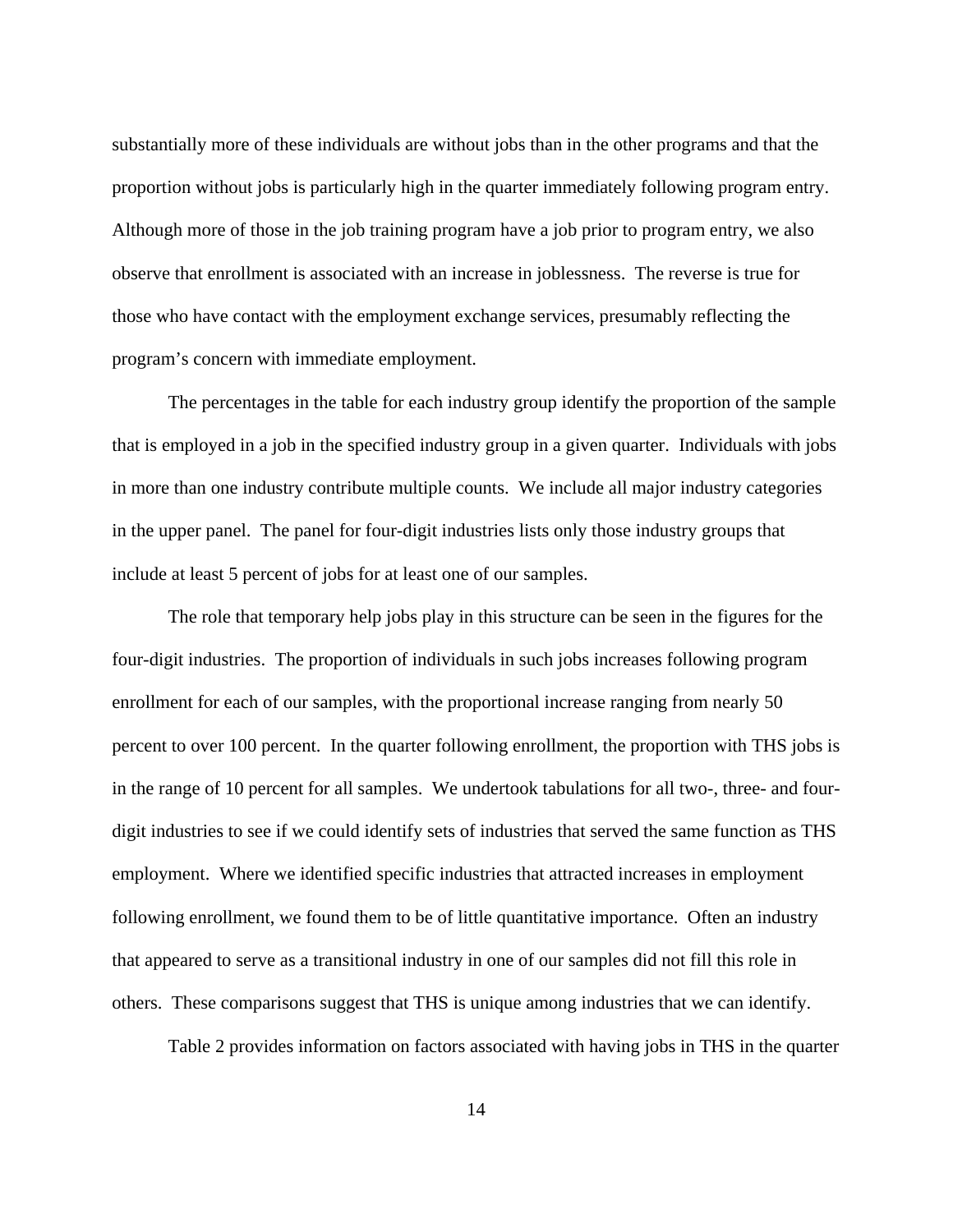following initial program participation. Since we are concerned about the impact of industry of employment during this quarter, we refer to it as the "reference quarter." For ease of interpretation, we have divided employment into three categories: THS only, THS and some other industry, and other industry only. The table reports coefficients from a multinomial logit model predicting type of job, with the omitted category no employment during the quarter.  $9\text{ In}$ almost every case, a likelihood ratio test rejected alternative models that combined these employment categories, and in every case we rejected models that combined THS with other employment.<sup>10</sup> Nonetheless, for many of the variables, coefficients for the three employment categories are similar, so that substantive differences in the determinants are small.

 Among TANF and both samples of employment exchange participants, those who are older are less likely to be working, whereas older individuals are more likely to be working among job training participants.<sup>11</sup> In all three samples, the relationship between age and employment is nonlinear, as indicated by a squared term that is negative in all cases but one, and in most cases is statistically significant. This implies that as individuals get older, in those samples where older individuals are more likely to work, an additional year of age is associated with smaller increases in levels of employment; and in those samples where older individuals are

 $\frac{1}{\sqrt{9}}$ <sup>9</sup> We also fitted models that controlled for industry of employment in the year prior to program entry. As expected, such controls reduce the impact of stable characteristics on industry choice, since such factors would partly affect industry choice through previous industry choices.

 $10$  We tested models that constrained coefficients of all employment categories to be the same, as well as models that combined two of the three employment categories, performing a total of 20 tests. In two cases, we were unable to reject the hypothesis of equal coefficients. In the JTPA samples, for both men and women, the test failed to reject the hypothesis that categories THS and TSH plus another jobs could be combined.

 $11$  Inferences about the impact of age are based on evaluating the derivative of the quadratic of the age function at age 33.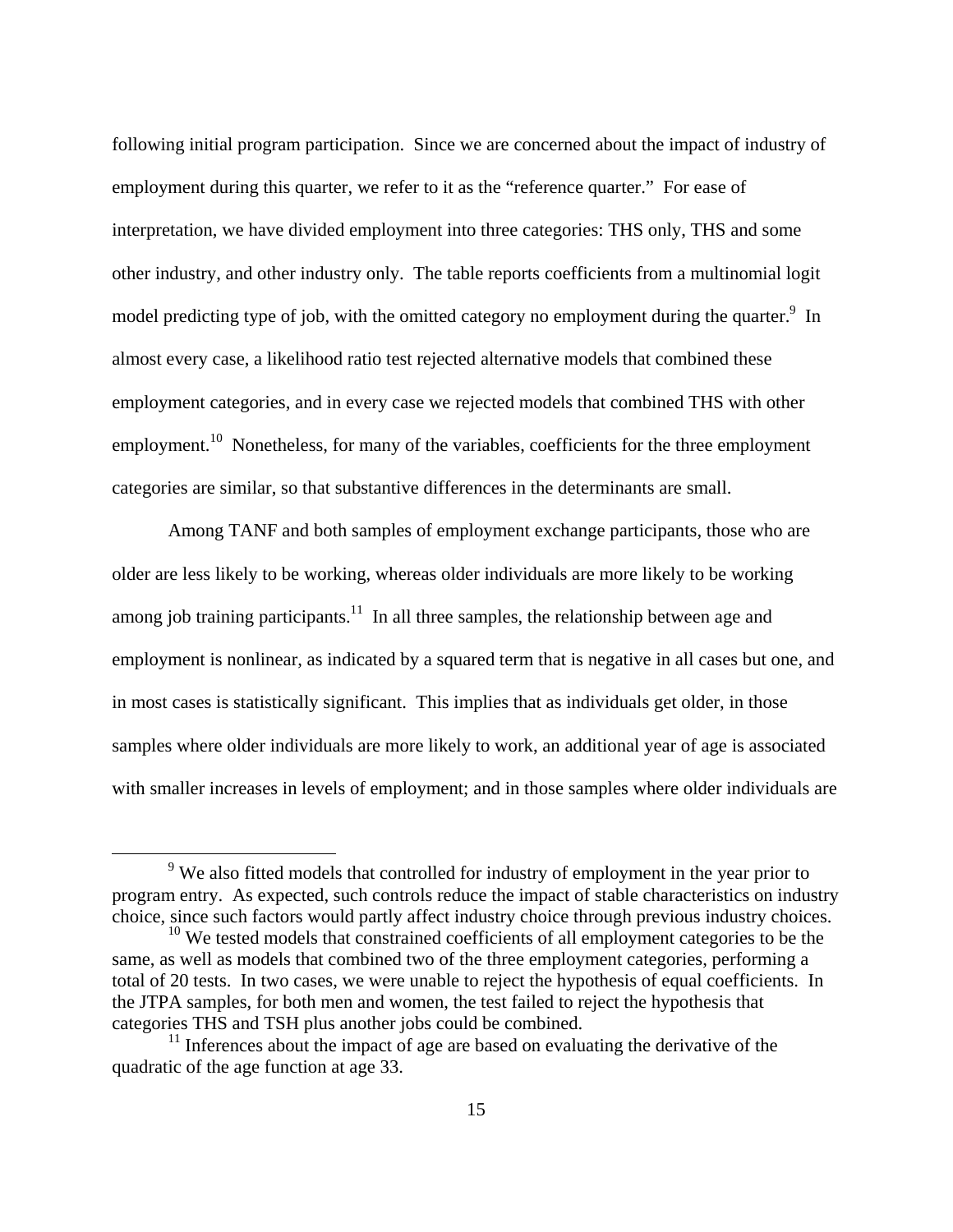less likely to work, this effect is stronger at higher ages.

 Our specification controls for education using years of education and dummies for high school and bachelor's degrees. The dummy coefficients identify effects of degrees beyond the linear impacts of years of schooling. In general, greater schooling is associated with higher levels of employment, and there is little evidence for deviations from a linear relationship. The exception is that, in the employment exchange samples (both for males and females), those with high school degrees are more likely to be working than the simple linear model would imply.

 As might be expected, prior employment is a strong predictor of employment in the reference quarter; we see that the three coefficients measuring employment in the prior eight quarters are substantial, implying an impact of employment of roughly similar size in all our samples. Those who have no observed employment during the prior eight quarters are particularly unlikely to hold a job in the reference quarter. While there are few consistent differences in the determinants of THS and the determinants of other employment, we do observe that those who have worked continuously in the prior eight quarters are generally less likely to be in THS than in other employment.

 Prior earnings are related to employment in a complex way. The coefficients for earnings in the year immediately prior are generally positive, while the coefficients for earnings two years earlier are generally negative. This may be interpreted as implying that it is growth in earnings that is predictive of employment. In most cases, the sum of these coefficients is positive, as might be expected, so higher average earnings are associated with a greater chance of employment. As a rule, prior earnings are less positively associated with temporary help work than with other employment, and in some samples, those with higher prior earnings are *less*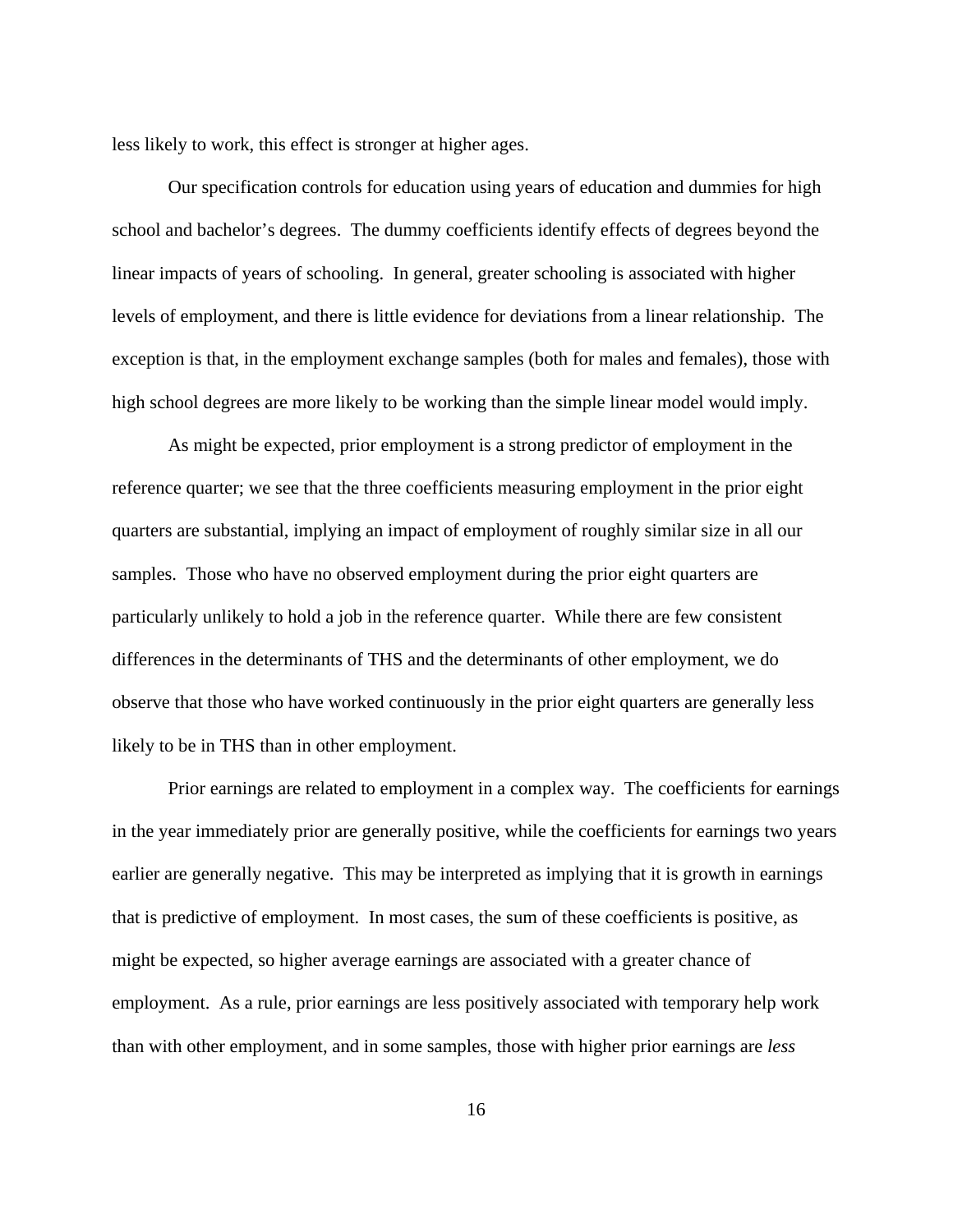likely to be employed in temporary help than to be not employed at all.

 The coefficients for county unemployment rate confirm that those in depressed counties are less likely to be employed; in four of the five samples, they are particularly unlikely to combine a temporary help job with another job. There is no consistent relationship between the county unemployment rate and holding a temporary help job as compared with another job. In addition, those in metropolitan counties are much more likely to be in temporary help jobs than those in nonmetropolitan counties. Differences between large and small metropolitan areas are modest, as are differences between suburban and central metropolitan counties.

 Overall, we can conclude that age, education, prior work experience and the local economy predict who will be employed, but these variables contribute relatively little toward distinguishing temporary help employment from other employment. In contrast, race is among the most important predictors of temporary help employment, with nonwhites much more likely to be in temporary help employment in all of our samples.<sup>12</sup> This is particularly notable, since the relationship between other employment and race is generally small and inconsistent across our samples. Andersson et al. (2002) and Heinrich et al. (2005) similarly find that both black and other nonwhite minorities are more likely to be employed in the temporary help services sector. Andersson et al. also find that black males are more likely than any other group to "escape" a pattern of persistently low earnings through temporary help employment.

 These results suggest that explanations about selection into temporary help jobs that rest primarily on arguments about general levels of human capital miss the mark. What matters most

<sup>&</sup>lt;sup>12</sup> The overwhelming majority of nonwhites in the programs we are considering are African American.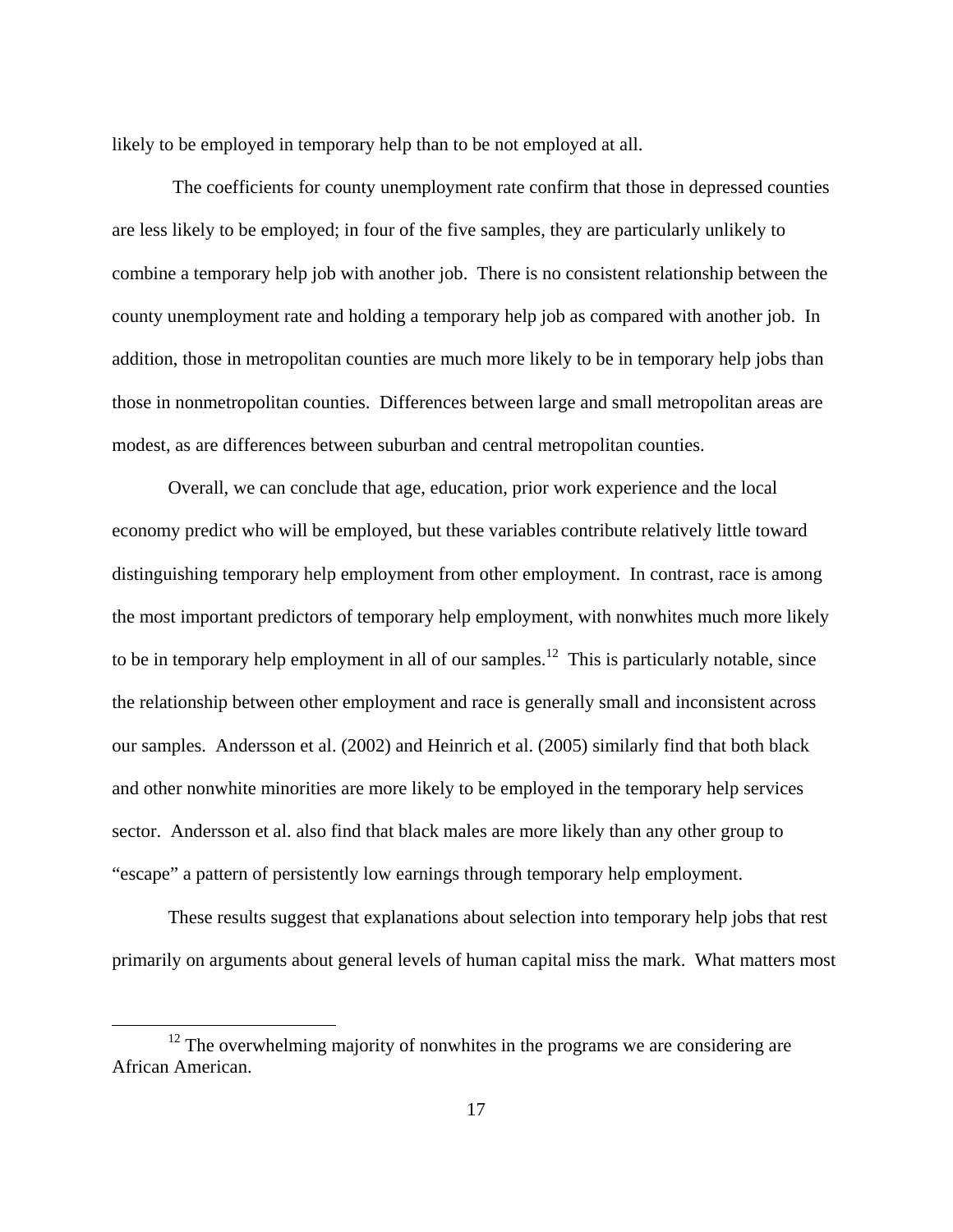is "race and place." The explanation for the concentration of temporary help employment in metropolitan areas is undoubtedly the need for temporary help services to operate in an environment with a sufficient number of primary employers. We suspect that the large impact of race stems from employer difficulty judging worker productivity. If employers believe they are less able to judge the ability of nonwhite workers or that nonwhite workers are generally less productive, they may be less willing to hire nonwhite workers into regular jobs that imply longterm commitments. In the absence of effective legal prohibition against use of race by employers in hiring, temporary help jobs may provide valuable opportunities for nonwhites. In section XIII below, we return to the question of how the nonwhite experience may differ from that of whites in our sample.

# **V. Impacts of Temporary Help Experience on Earnings and Employment**

To examine the impact of temporary help employment on ultimate earnings, we estimate a model that predicts earnings eight quarters after the reference quarter. Controls include basic human capital measures as well as indicators of prior employment experience, corresponding to the control variables in the logit equations reported in Table 2. In addition, we control for industry prior to program entry, since we are interested in determining the impact of a temporary help job following program participation, not effects of prior experience.<sup>13</sup> Based on the same model, we also perform a difference-in-difference analysis, where the dependent variable is the difference

<sup>&</sup>lt;sup>13</sup> The measure of prior industry is based on industry of employment in all four quarters prior to program entry. Each industry dummy is coded one if there is any quarter in which the industry of employment falls in the specified category. Results are not sensitive to inclusion of these measures.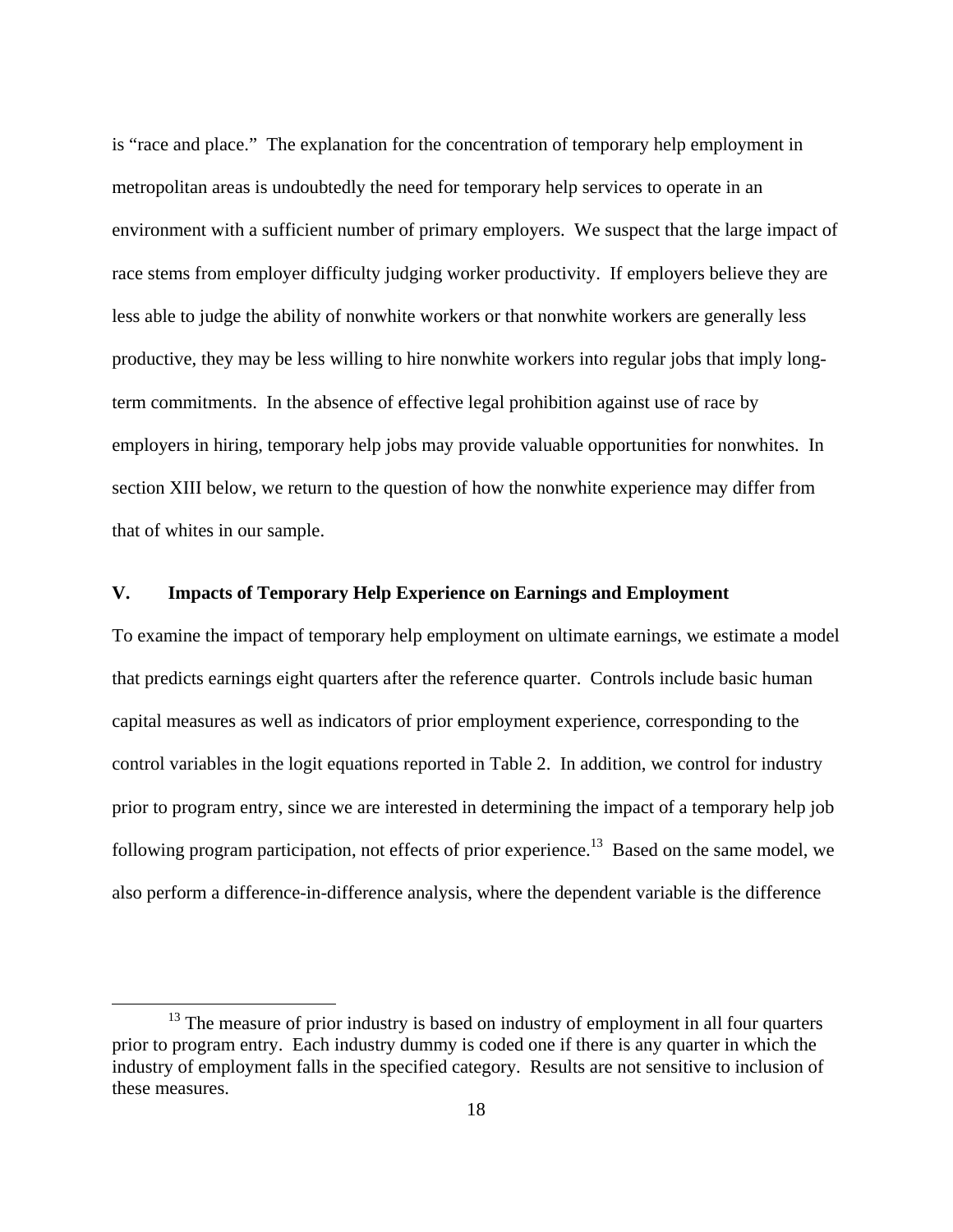in earnings between the outcome quarter and the quarter nine quarters prior to program entry.<sup>14</sup>

 The program evaluation literature underscores the importance of taking account of the way in which program participants are selected (as reflected, for example, in the "Ashenfelter dip") in any attempt to identify program effects on the basis of comparisons between participants and others (Heckman, LaLonde and Smith, 1999). The analysis here differs from the standard evaluation in that all individuals in our sample participate in a program. Insofar as selection into a given program *per se* is important in determining outcomes, our design controls for this selection. Nonetheless, prior employment experiences must be controlled for, as we expect them to be related to job entry following program participation.<sup>15</sup> The difference-in-difference analysis allows us to control for stable differences across individuals that may lead them to take different kinds of jobs.

# *Estimated effects on earnings*

 Estimated coefficients for these regression equations are reported in Table A-3. In general, coefficients for control variables are as expected, and, although there are some differences across our five samples, few are statistically significant and substantively important.<sup>16</sup> Among the control variables for prior employment, the most important are the

<sup>&</sup>lt;sup>14</sup> Such a symmetrical difference-in-difference specification controls for program selection by earnings if the time-varying component of earnings has a simple autoregressive structure (Ashenfelter and Card, 1985).

<sup>&</sup>lt;sup>15</sup> Dyke et al. (2006) evaluate job training for TANF participants using a similar design, although they control for prior labor market activity with a matching methodology.

 $16$  One inconsistency across samples is in the effect of race. We find that nonwhite TANF recipients have higher earnings than other TANF recipients, whereas in the other samples nonwhite earnings are lower, in keeping with findings based on representative samples. The estimated impact in the TANF sample very likely reflects the strong selection of nonwhites into welfare. In a study of six metropolitan areas, Hotchkiss, King and Mueser (2005) also find that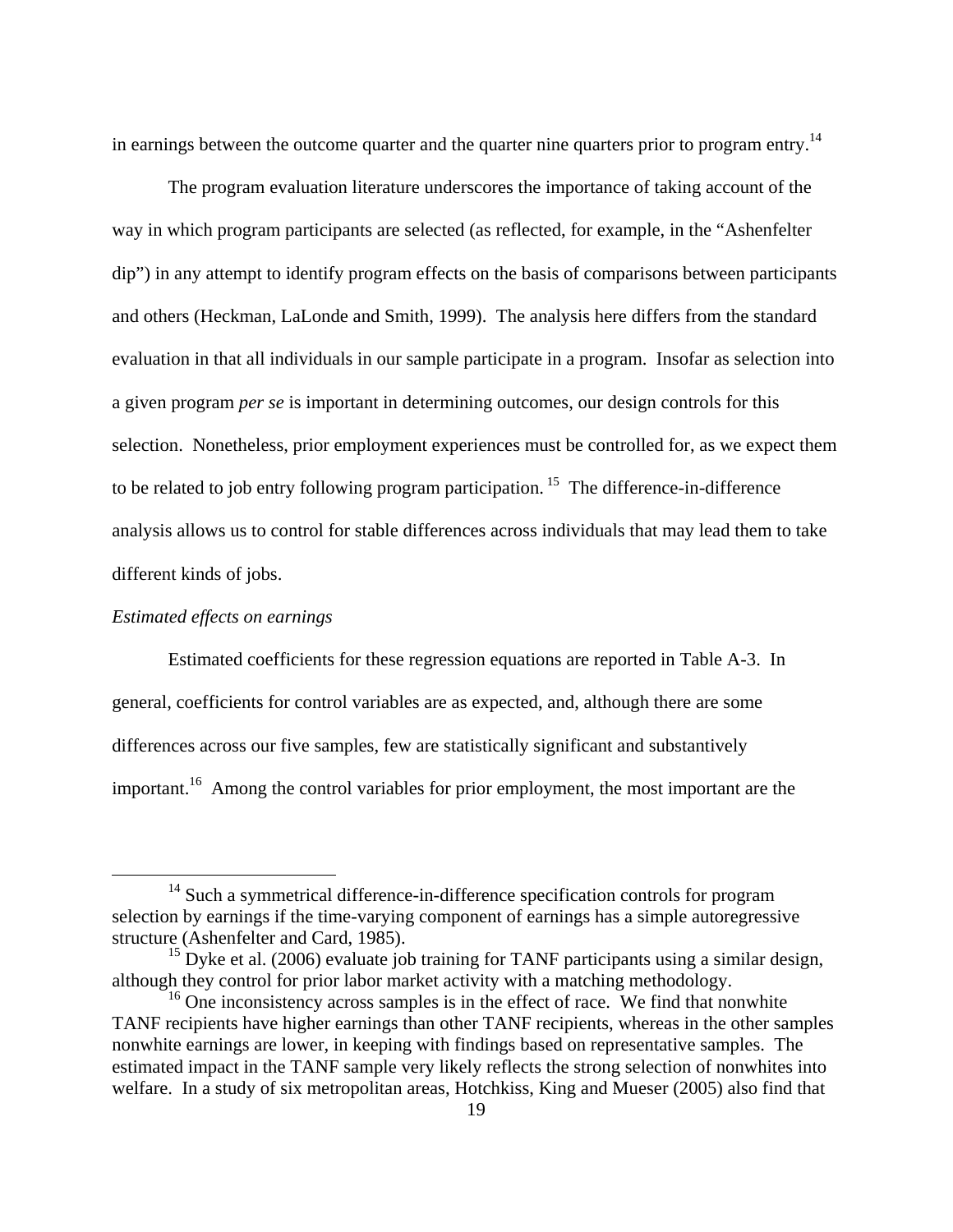measures of earnings, both in the year immediately prior to program entry and in the previous year.

 Table 3 reports predicted quarterly earnings in the eighth quarter after the reference quarter based on the regressions in Table A-3 using the mean values of variables in the specified sample. For comparison, unadjusted earnings in the reference quarter and the outcome quarter are presented, along with predicted impacts of employment in various sectors relative to those not employed.<sup>17</sup> Focusing first on the samples of females, line 1 shows that mean earnings in the reference quarter of those with only a temporary help job are below those for individuals employed in all the other sectors, and that, except for retail trade jobs, the differences are substantial. Controlling for individual characteristics (not shown) confirms that these patterns are not primarily due to differences in measured characteristics. Clearly, entering temporary help employment in the quarter after program entry is associated with a substantial immediate income decrement relative to most other kinds of employment. On the other hand, looking at those who hold jobs in multiple sectors, the role of temporary help employment is less clearly damaging, since those who hold THS jobs and other jobs have earnings at or close to the level for those in most other sectors. Among those with jobs in a single major industry, those with manufacturing jobs usually have the highest earnings, although service and "other" jobs have similar or higher earnings in some cases.

 $\overline{a}$ 

employment and earnings for nonwhites among TANF and AFDC recipients are higher than for whites.

 $17$  Changes in the relative impacts of industries between lines 2 and 3 are equivalent to the explained portion of the Oaxaca-Blinder decomposition. Our use of a single equation constrains variable impact estimates to be the same for all industries, so the explained portion of the difference between industries *i* and *j* can be written unambiguously as  $(\overline{X}_i - \overline{X}_i)B$ , where

 $\overline{X}_i$  and  $\overline{X}_j$  are vectors of means for the industries and *B* is a vector of coefficients indicating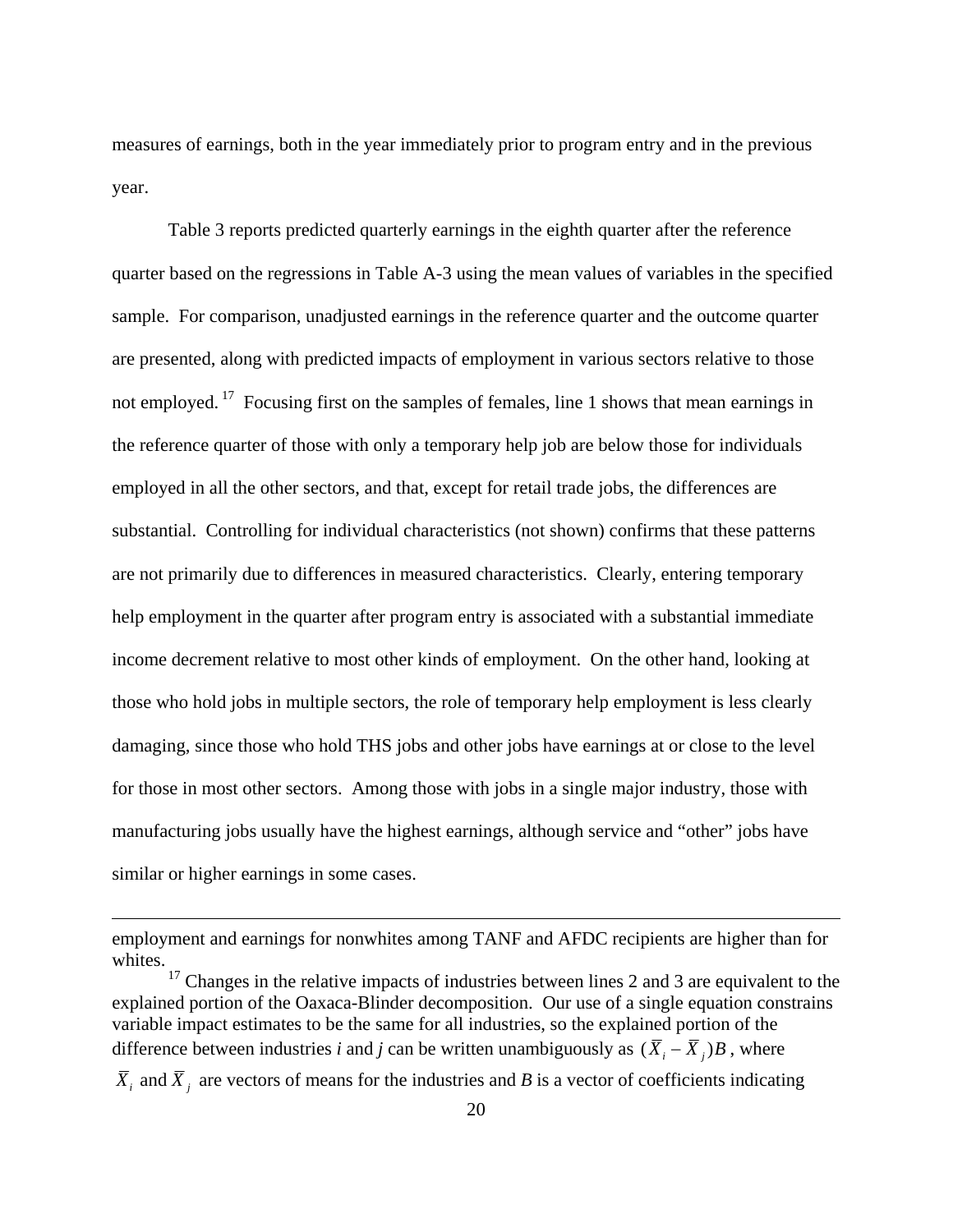Line 2 shows that, eight quarters later, the relative earnings of those initially in THS jobs have at least partly caught up with others. Earnings for temporary help workers increase by more than 50 percent in this period, an appreciably larger rate of growth than for any of our other industry categories.<sup>18</sup>

 Continuing our focus on the three samples of females, line 3 shows that the impact of controls is somewhat different for the programs. In the case of TANF, it appears that those who take temporary help jobs are somewhat more advantaged than those in manufacturing, retail trade and service jobs, since controlling for background characteristics reduces the relative predicted earnings of those in temporary help jobs. About a third of this advantage can be traced to the higher proportion nonwhite in the THS sample, and the remainder to the concentration of the THS workers in large metropolitan areas (characteristics associated with higher earnings in the TANF sample). In contrast, for the other samples, THS workers are disadvantaged, so the relative benefits of having a manufacturing job are explained in part by observable differences among people (this is reflected largely in lower preprogram earnings for THS workers). For TANF and employment exchange participants, ultimate earnings are up to 20 percent greater for those who had a manufacturing job rather than a temporary help job; for job training participants, the increment is small.

variable effects.

 $\overline{a}$ 

<sup>&</sup>lt;sup>18</sup> Data from the Current Population Survey show that almost 40 percent of THS workers are working in service sector jobs, while 30 percent are working in manufacturing jobs (DiNatale, 2001). Since many of these workers will transit into permanent jobs with the same employer where they are assigned as THS workers, and since manufacturing jobs in particular tend to pay above-average wages, such moves may be at least partly responsible for the rapid growth in wages for those initially in THS jobs. In the next section we explore more thoroughly the transition of THS workers into permanent jobs.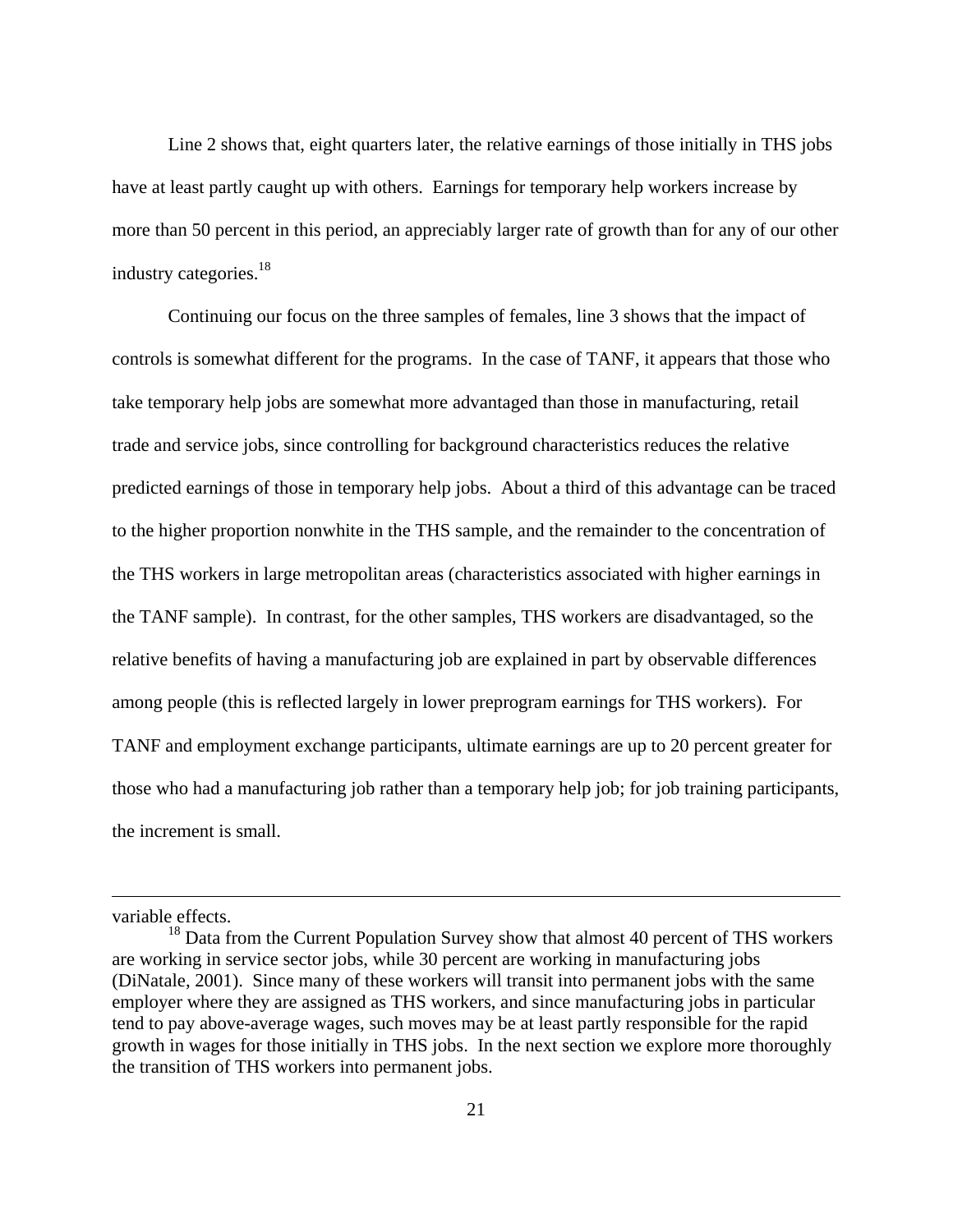The largest categories of employment for all our samples are retail trade and service. For all female samples, the estimated impact on ultimate earnings of a retail trade job is close to that of a temporary help job. Service jobs produce incomes about 10 percent higher than temporary help jobs. Those with jobs in multiple sectors–whether or not they hold a THS job–generally have higher earnings than those with jobs in single sectors, except for manufacturing.

 Line 4 indicates that the impact of holding any job–regardless of industry–is positive across the three samples of females. The employment exchange sample yields estimates of the impact of holding a job that are substantially above estimates for the other samples. Parallel (and very similar) estimates based on the difference-in-difference model are presented in Table A-4.

 If we aggregate all of the industries other than THS into a single category, this allows us to compare THS workers with the "average" alternative. Earnings in the outcome quarter for this category are about 10 percent higher than for THS workers, a difference that is statistically significant in about a third of the cases.<sup>19</sup>

 Our conclusion is that temporary help employment has few deleterious effects on earnings relative to other industries for women eight quarters later. Earnings growth is greater than any other employment sector and ultimate earnings are on a par with those obtained in the most common industries. Outcomes for those with any employment in the reference quarter are appreciably better than for those who don't obtain employment.

 Patterns for males are similar to those for females. Earnings in the reference quarter for those in THS jobs alone are appreciably below earnings in all other industry categories, and less

<sup>&</sup>lt;sup>19</sup> Across the three programs, we consider the direct and difference-in-difference estimates, observing two statistically significant estimates out of six. See Table A-5.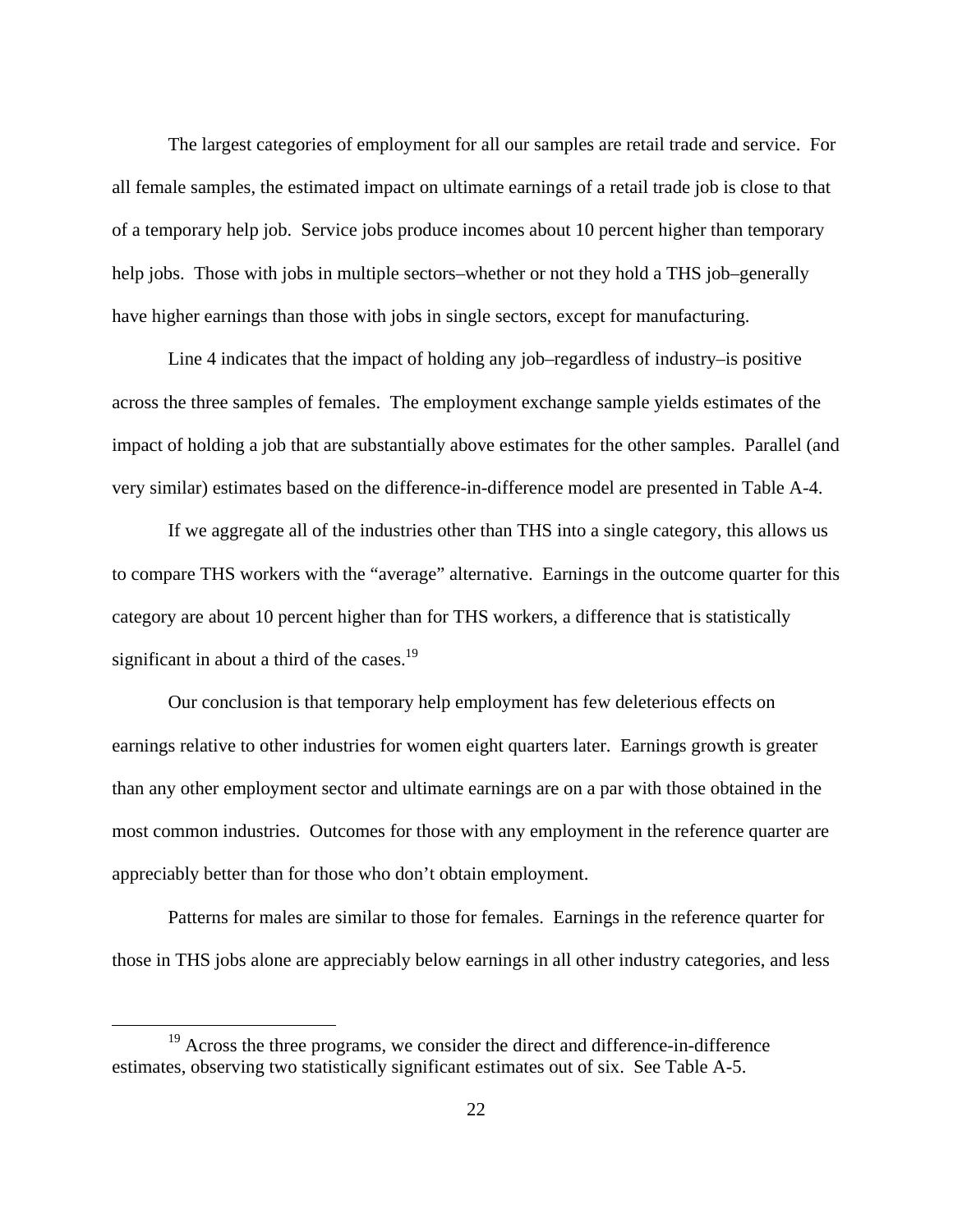than half of earnings in manufacturing. However, earnings growth for those who begin in temporary help is much higher, about 50 percent over the two year period, compared to less than 25 percent for other categories. As a result, the difference between temporary help and the highest paid industries is substantially reduced in the outcome quarter. Line 3 indicates that more than half of the remaining difference is explained by individual characteristics and prior labor market measures.<sup>20</sup> In the employment exchange sample, we see that those with any employment have appreciably higher earnings than those without jobs, but that those in temporary help have earnings at least slightly below those in every other sector. Those with manufacturing jobs have ultimate earnings that are predicted to be 43 percent above observationally similar individuals with temporary help jobs. If we aggregate all industries outside of THS, the increment is 31 percent (see Table A-5). Finally, looking at predicted earnings of males who hold both a THS job and a job in another sector, we see that the predicted earnings are somewhat higher than for those with just THS jobs and comparable to those for all industry groups except for manufacturing and "other."

## *Estimated effects on employment*

 Table A-6 provides estimated results for a linear probability model in which the dependent variable is employment eight quarters after the reference quarter. Control variables are identical to those in the Table A-3. Table 4 provides parallel measures indicating expected levels of employment eight quarters later based on sector of employment in the reference quarter.

The patterns of results parallel those for earnings (reported in Table 3) fairly closely. The

 $^{20}$ Up to a fifth of the original difference is explained by the larger number of nonwhites and slightly lower level of education in the THS sample. The remainder is explained by the lower level of prior earnings we observe among THS workers.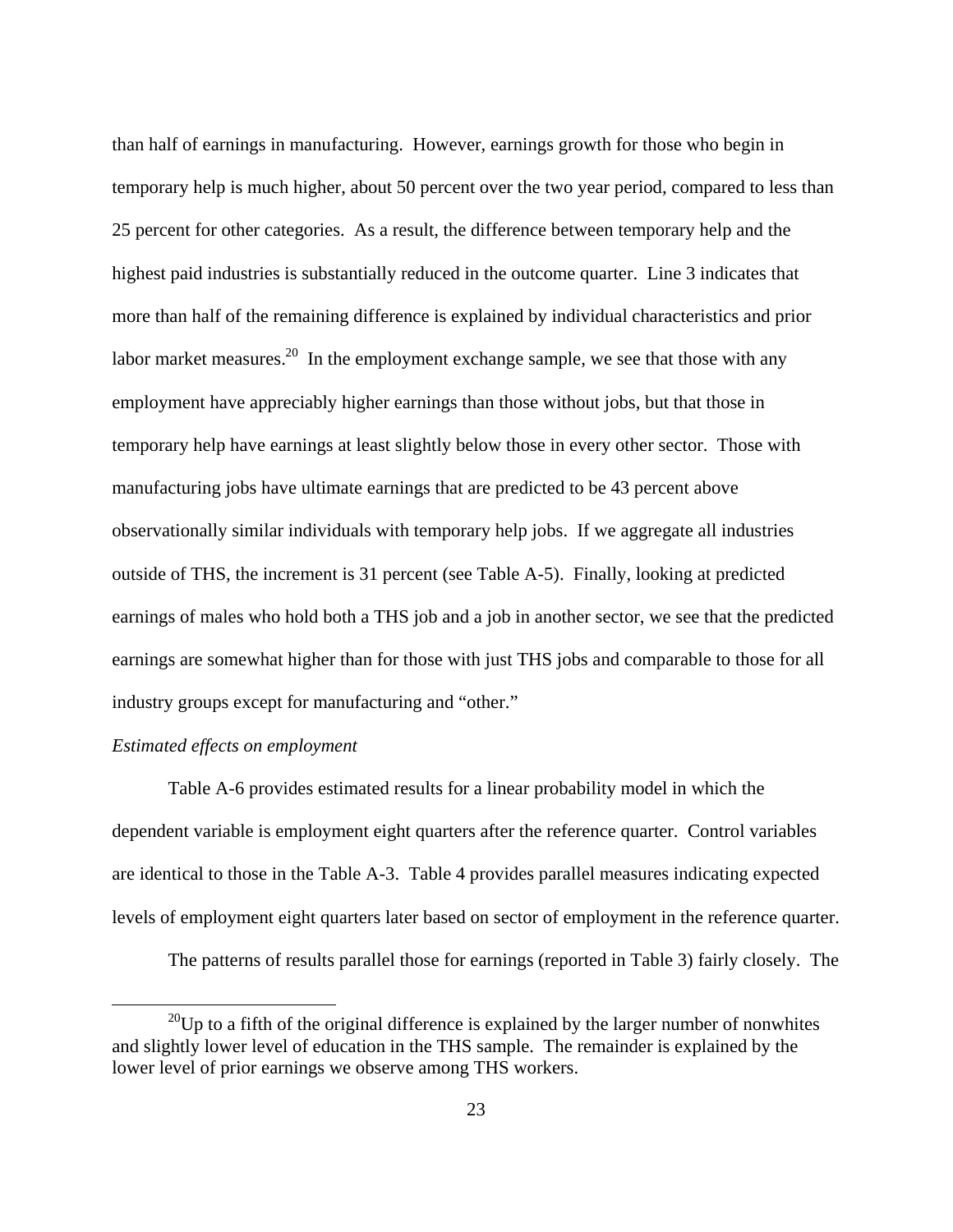likelihood of employment eight quarters later is strongly associated with employment in any sector in the reference quarter. Differences between men and women are small in the two programs they have in common. Although those in temporary help jobs are somewhat less likely to work in the outcome quarter than those in most other categories, the difference declines once we control for individual characteristics (line 2). In fact, the difference between temporary help workers and others in terms of ultimate employment is, as might be expected, substantially smaller than the difference in earnings.<sup>21</sup> Those who combine jobs in more than one industry during the reference quarter generally have higher rates of later employment than other categories.<sup>22</sup>

## **VI. Transitions between Sectors**

 $\overline{a}$ 

The pattern described above in which individuals in temporary help service jobs begin with lower earnings that increase faster over time reflects in part their movement into more remunerative jobs outside the temporary help sector. In Table 5, we examine movements between sectors over eight quarters. The tabs on the left of the table indicate the employment sector during the reference quarter, and row entries indicate the percentages of each group in the indicated categories eight quarters later. These tabulations show that those in THS jobs are much more likely to move into another major sector than are individuals in any other major sector.

Consider the proportion of individuals in temporary help service positions who remain in

 $^{21}$  Table A-7 presents results based on aggregating all employment outside THS.

 $22$  As in the case of earnings, substantive conclusions for the difference-in-difference analyses are similar. A partial exception is that for employment exchange participants (both male and female) the impact of reference quarter employment is approximately half as large in the difference-in-difference estimates. Compare Table A-4 with line 3 of Table 4.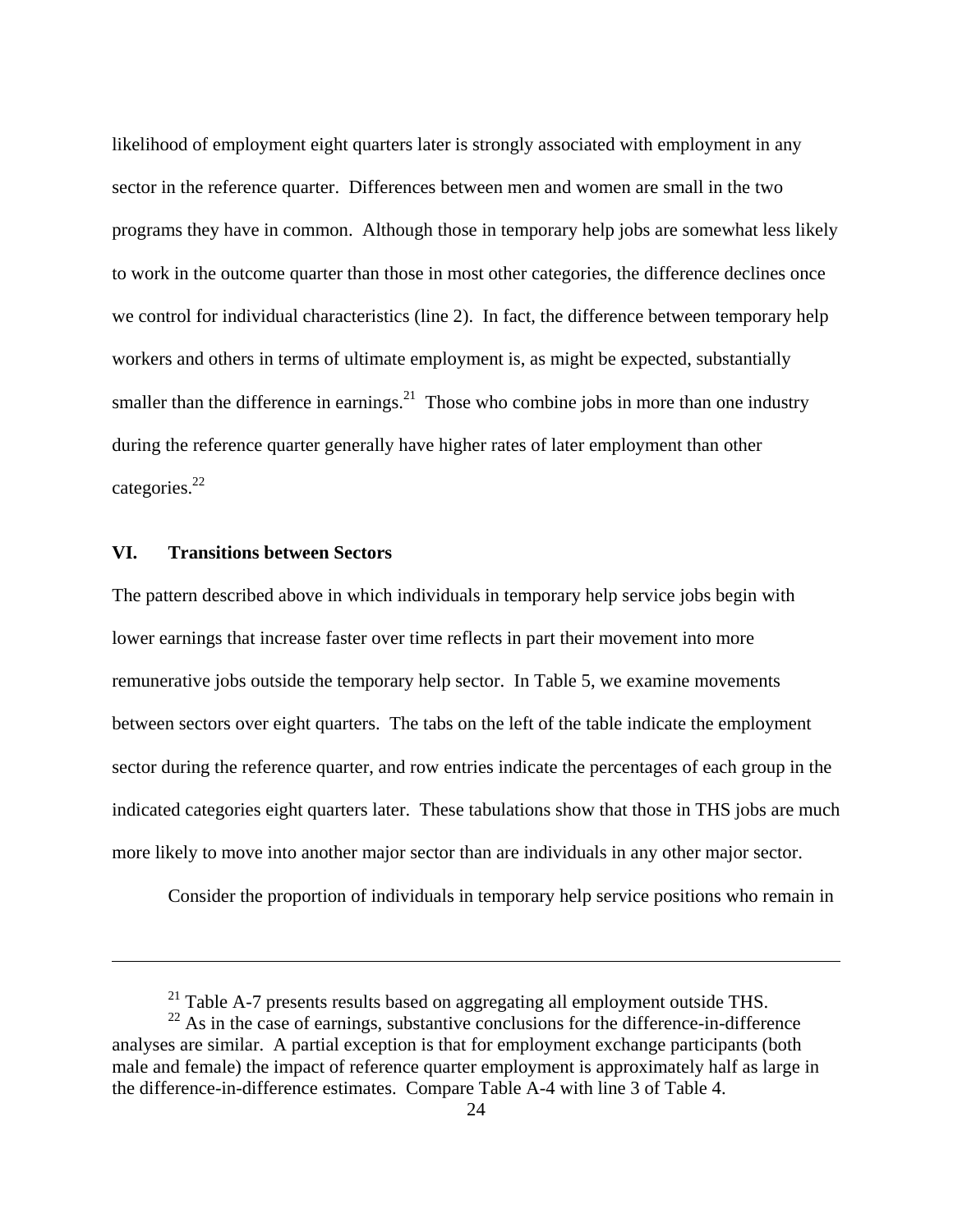any service position. Among TANF recipients, some 28 percent of THS employees are in service positions (including THS) eight quarters later, whereas 42 percent of other service workers are in some kind of service position. The comparisons are even more dramatic for females entering job training or the employment exchange, where over 50 percent of other service workers remain in service positions, compared to 28 percent of THS workers.

 We can also see that temporary help workers are more likely to move into manufacturing positions than are any other category of worker, with the exception of those in manufacturing or in multiple sectors. For example, among females receiving employment exchange services who are in THS positions in the reference quarter, 8.9 percent are in manufacturing eight quarters later.<sup>23</sup> For those in retail trade, service or other industries, no more than 4 percent move to the manufacturing sector eight quarters later. THS workers are also very likely to end up in jobs in multiple sectors, with more than one in ten THS workers so classified eight quarters later.

 The importance of moves between industries is illustrated in Table 6. Lines 1 and 2 are based on estimates from a model that controls for *both* reference quarter industry and outcome quarter industry. The estimates in line 1 confirm the view that once we have taken into account whether the individual is employed and the industry of employment in the outcome quarter, prior industry of employment is relatively *un*important. Among TANF participants, those with temporary help jobs are predicted to have earnings in the outcome quarter that are \$421 higher than those with no jobs (line 4 of Table 3); once industry in the outcome quarter is controlled, that increment declines to \$123 (line 1 of Table 6). Similarly, ultimate earnings are expected to

<sup>&</sup>lt;sup>23</sup> Moves by THS workers to manufacturing may partly reflect reclassification of temporary help workers to permanent status within a firm. See footnote 18.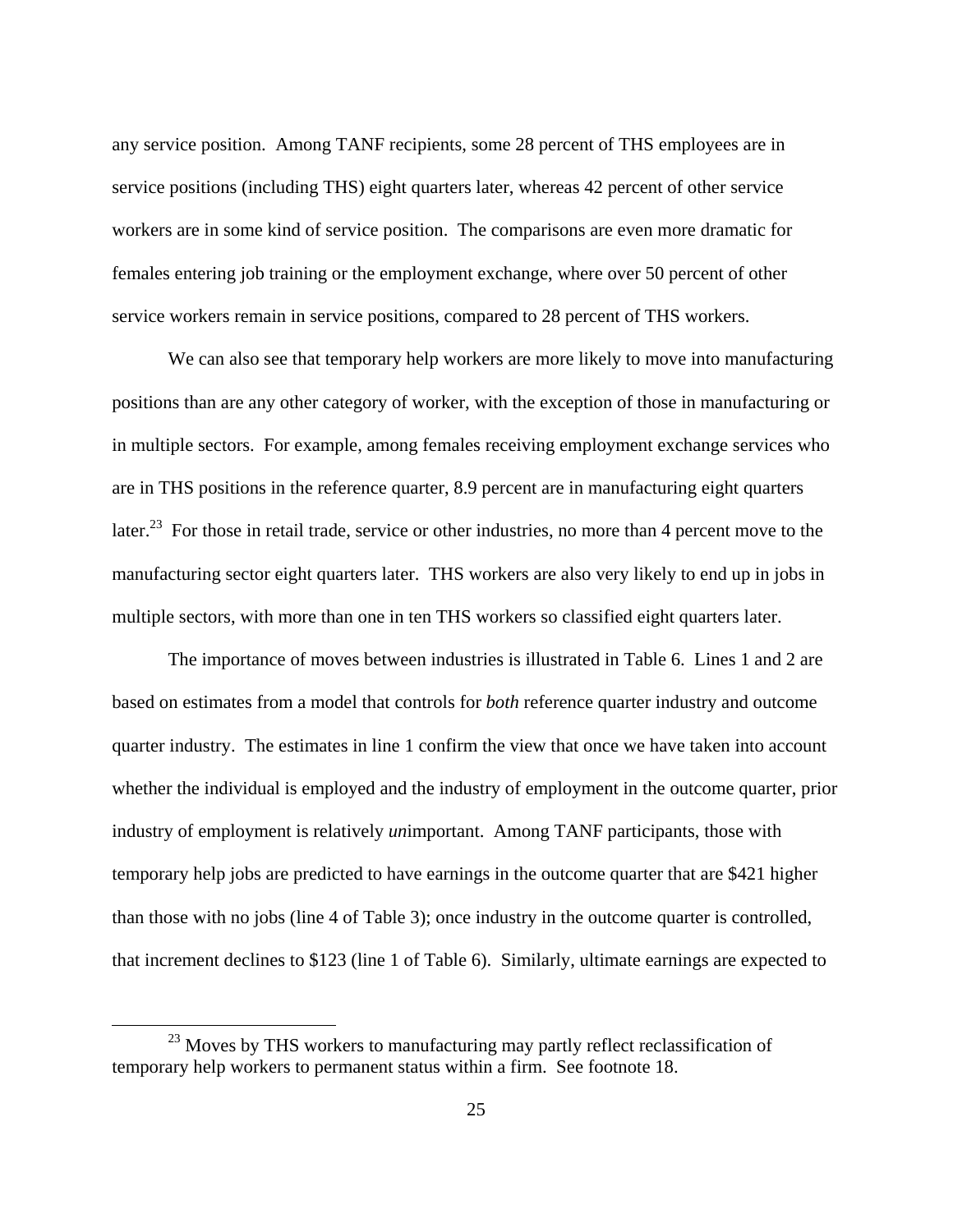be \$263 higher for those with manufacturing jobs than for temporary help jobs, a difference that declines to \$81 (and is not statistically significant) when ultimate industry is controlled. This basic pattern is the same for all programs and for males and females; the primary way that reference quarter industry influences outcomes is through its impact on ultimate industry of employment.

Coefficients in line 2 show that movement into other employment is particularly valuable for those with reference quarter jobs in temporary help. In every sample, those who ultimately end up in temporary help jobs have the lowest earnings of any industry category, and the difference is often substantial. This contrasts with estimates in Table 3, which show that a temporary help job in the reference quarter is not associated with appreciably lower earnings than many other categories. Clearly, those who do not move out of temporary help jobs face substantially poorer prospects. This contrasts with individuals initially in retail trade jobs, who do less well than those in temporary help (Table 3), but if they stay in retail trade, their earnings are actually higher than temporary help workers who stay in temporary help (line 2 of Table 6).

## **VII. Changes in the Role of Temporary Help Employment: Comparisons with 2001**

The previous analyses consider the impacts of temporary help employment for those facing employment difficulties in 1997, a period of extraordinary economic growth in Missouri and the nation as a whole. Missouri's unemployment rate was approximately 4 percent during 1997 and early 1998 when individuals entered the programs and obtained initial jobs, and it had declined further, to around 3 percent, eight quarters later when we consider their employment outcomes.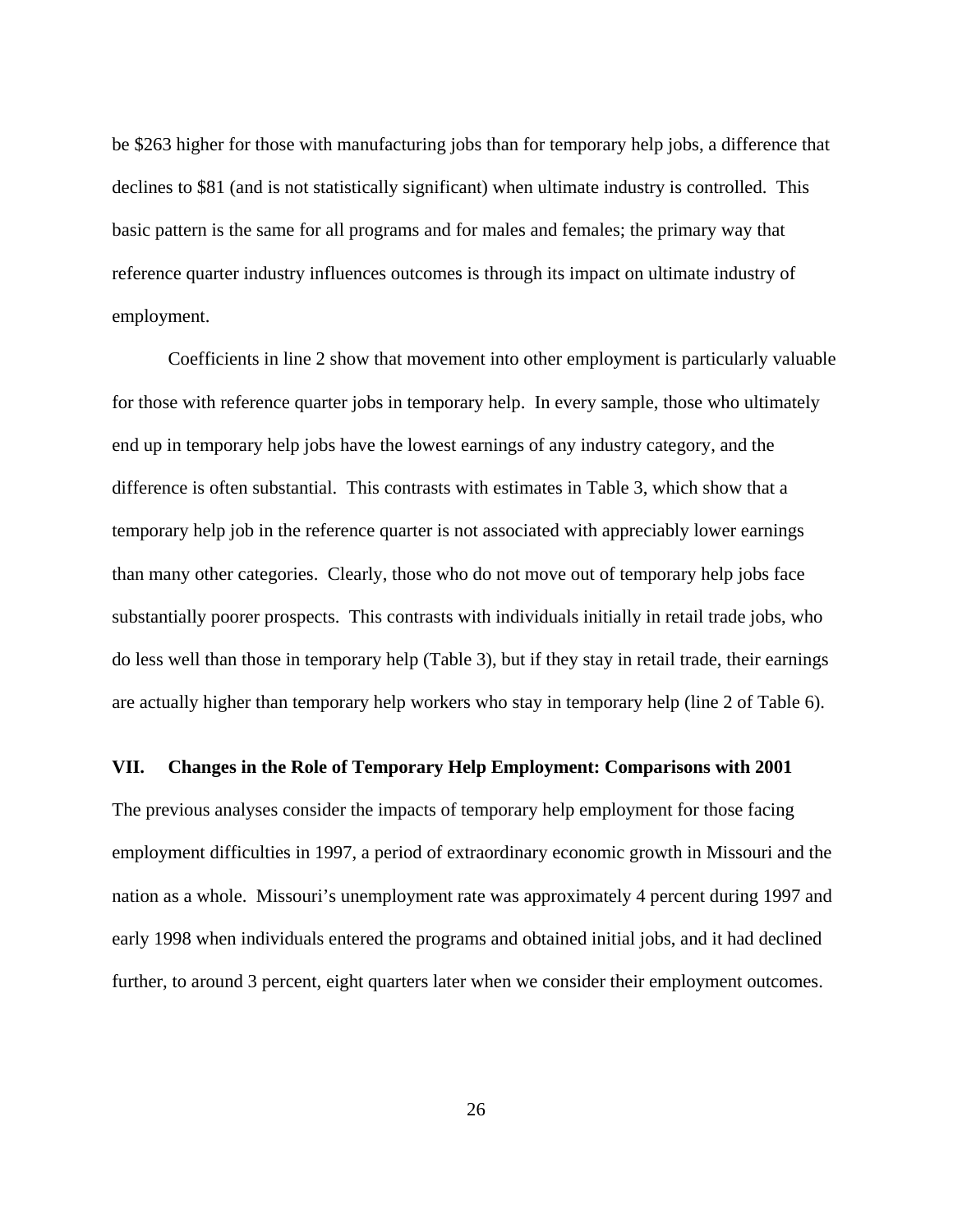Over the three years 1997-1999, employment in Missouri grew by 4.4 percent.<sup>24</sup> It is possible that the role of temporary help may not be reproduced in a period of slower growth. Temporary help jobs may be harder to get when the economy is not growing, and those who take them may have a harder time moving onward from them.

We have therefore replicated our analysis for those entering these programs in 2001. During 2001, the unemployment rate in Missouri increased from about 4 percent at the beginning of the year to about 5 percent at the end. Eight quarters later, unemployment had increased to over 5.5 percent, peaking at 6 percent around the middle of 2004. Missouri experienced an overall employment decline of 1.5 percent during the period.<sup>25</sup> Thus, although the recession in Missouri and the rest of the nation was mild by historical standards, the difference in labor market conditions between 1997-1999 and 2001-2003 was substantial.

The programs underwent changes between 1997 and 2001, and there is no certainty that the selection of individuals or the program impacts will be precisely the same. Welfare reform at the state and federal levels affected the TANF program over this period, although the basic structure of the program, and especially its emphasis on employment, was in place by 1997. In addition, the formal structure of job training programs under WIA, which replaced JTPA in 2000, was altered in many ways. Among the most important differences is that WIA formally provides sequential access to several levels of job search services, with significantly fewer clients receiving training. Nonetheless, WIA has much in common with JTPA. Like JTPA, much effort is focused on identifying prospective participants and selecting those viewed as most

 $24$  Specifically, employment growth was measured for January 1997-January 2000.

 $^{25}$  Employment growth for January 2001-January 2004.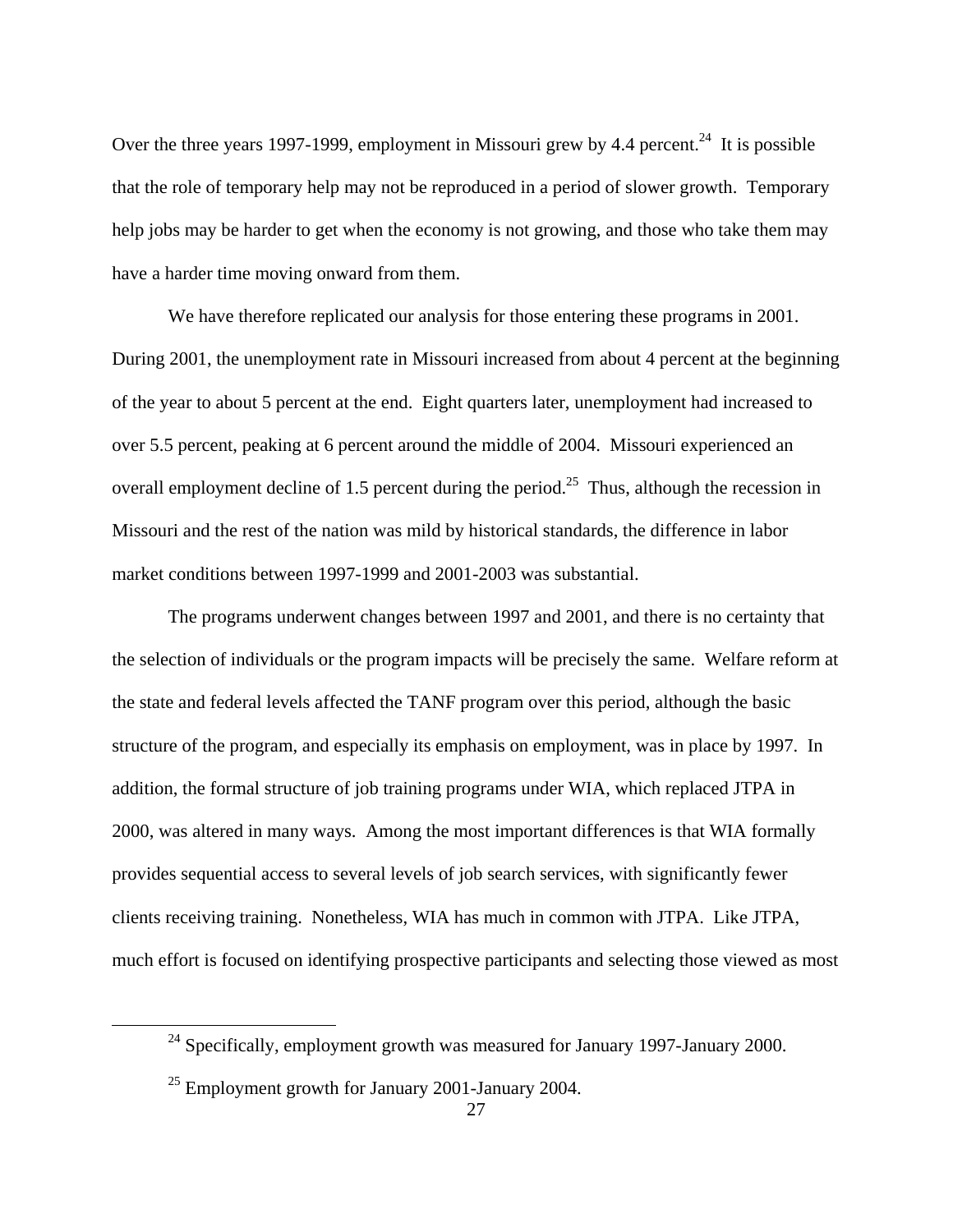appropriate for the program, and services are often provided by the same organizations.

 There have been some changes in administration of employment exchange services over the period 1997-2001. By 2001, most job exchange services were provided in "one-stop" centers offering a variety of job-related services (including job training under WIA), replacing the standalone offices that previously supported the state's Unemployment Insurance program. Nonetheless, in both 1997 and 2001, a large share of clients consisted of individuals receiving Unemployment Insurance payments who were required to participate in the program. In both periods, program access remained open, so anyone could obtain services. The amount of time a client spent with a counselor or in job-related programs was generally quite limited.

 As noted above, when we compare the characteristics of individuals in the three programs (Tables A-1 and A-2), the patterns of participant characteristics across programs are similar for the two periods. Comparing Table 7 with Table 1, we see that in 2001 THS employment continues to play the transitional role that we observed in 1997, with increased temporary help employment immediately following program entry. There are some differences, however. Both TANF and job training participants have appreciably higher levels of THS employment prior to program participation than do participants in 1997. Thus, for job training participants the increase in THS employment between the prior quarter and the immediately subsequent quarter in 2001 is smaller, and for TANF recipients we observe a small decline. Nonetheless, there is no alternative industry that serves as a transition structure, and the decline observed for THS among TANF recipients is smaller than the overall decline in employment.

We replicate our analysis predicting industry of employment in the quarter following program entry; results for 2001 are reported in Table A-8, paralleling those reported in Table 2.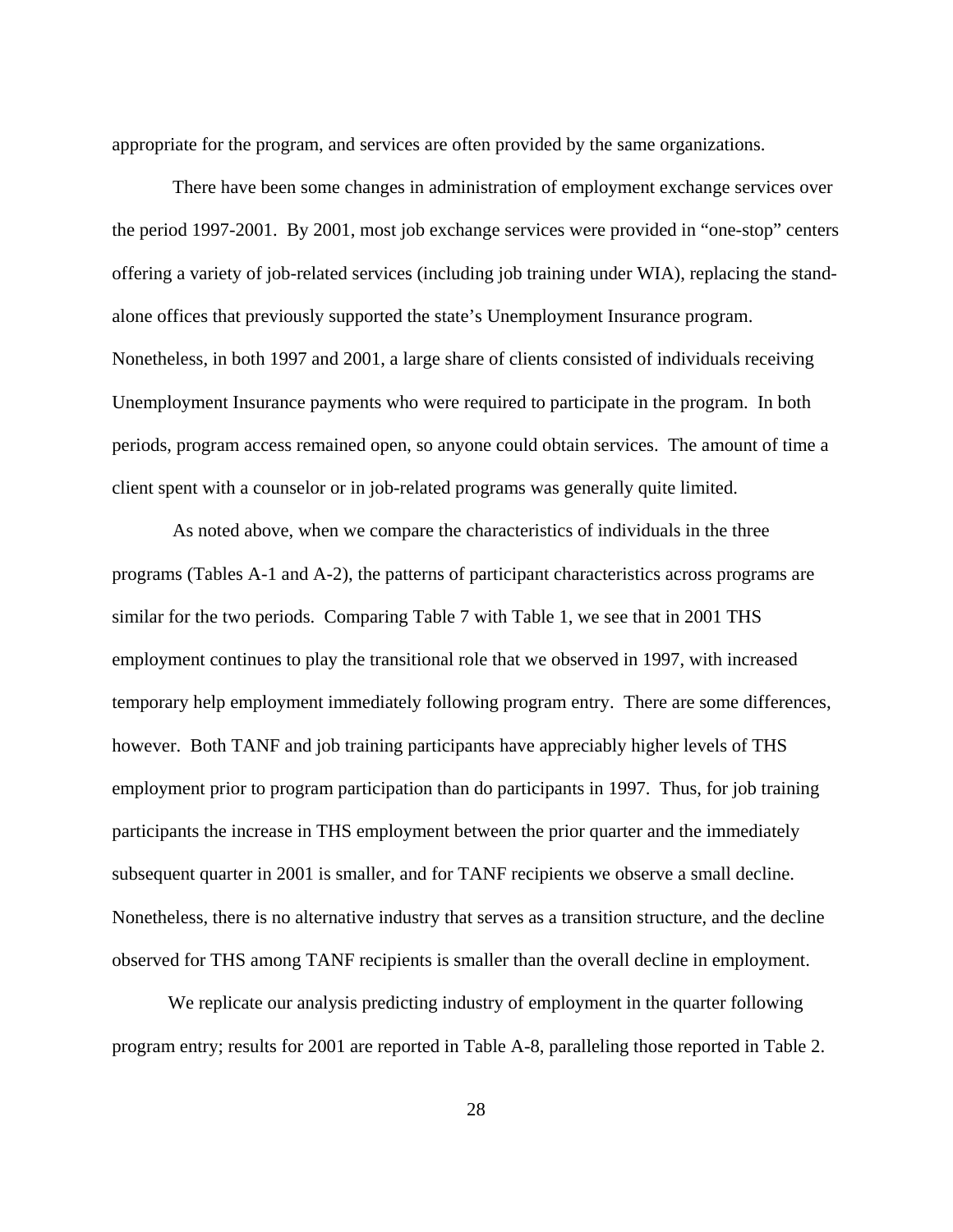The similarities in the patterns of the coefficients are striking, and most differences are not statistically significant.<sup>26</sup> We see that employment is more strongly associated with education but not necessarily high school graduation—in 2001 than in 1997. One difference is that the selection of nonwhites into THS employment is somewhat weaker in 2001, and THS employment is somewhat less strongly associated with the large metropolitan areas. Still, the conclusion that "race and place" are the two most important determinants of THS employment continues to be true in 2001.

Table 8 provides estimates based on program participants in 2001 of the effect of THS and other employment during the quarter following participation on earnings eight quarters later. The first and most important conclusion is that the pattern of results is very similar to that for 1997 program participants. Yet there are a number of statistically significant differences. For example, mean initial (reference year) earnings are often higher for TANF participants in 2001, whereas earnings eight quarters later are lower. For females obtaining employment exchange services, earnings are, similarly, initially higher in 2001, but they are also higher in the outcome quarter. For females and males in job training, differences between years are small and not statistically significant. For males in the job exchange program, initial earnings are higher in 2001 than in 1997, but outcome earnings are inconsistent across initial occupation.

The patterns of effects for industries correspond closely. Perhaps most significant, if we examine the impact of a THS job as compared to no job (column 2, line 4), the difference between the estimated effects for 1997 and 2001 is never statistically significant. In both

<sup>&</sup>lt;sup>26</sup> Statistical significance for differences between the 1997 and 2001 analyses are based on one-to-one comparisons of parallel coefficient estimates for a given program.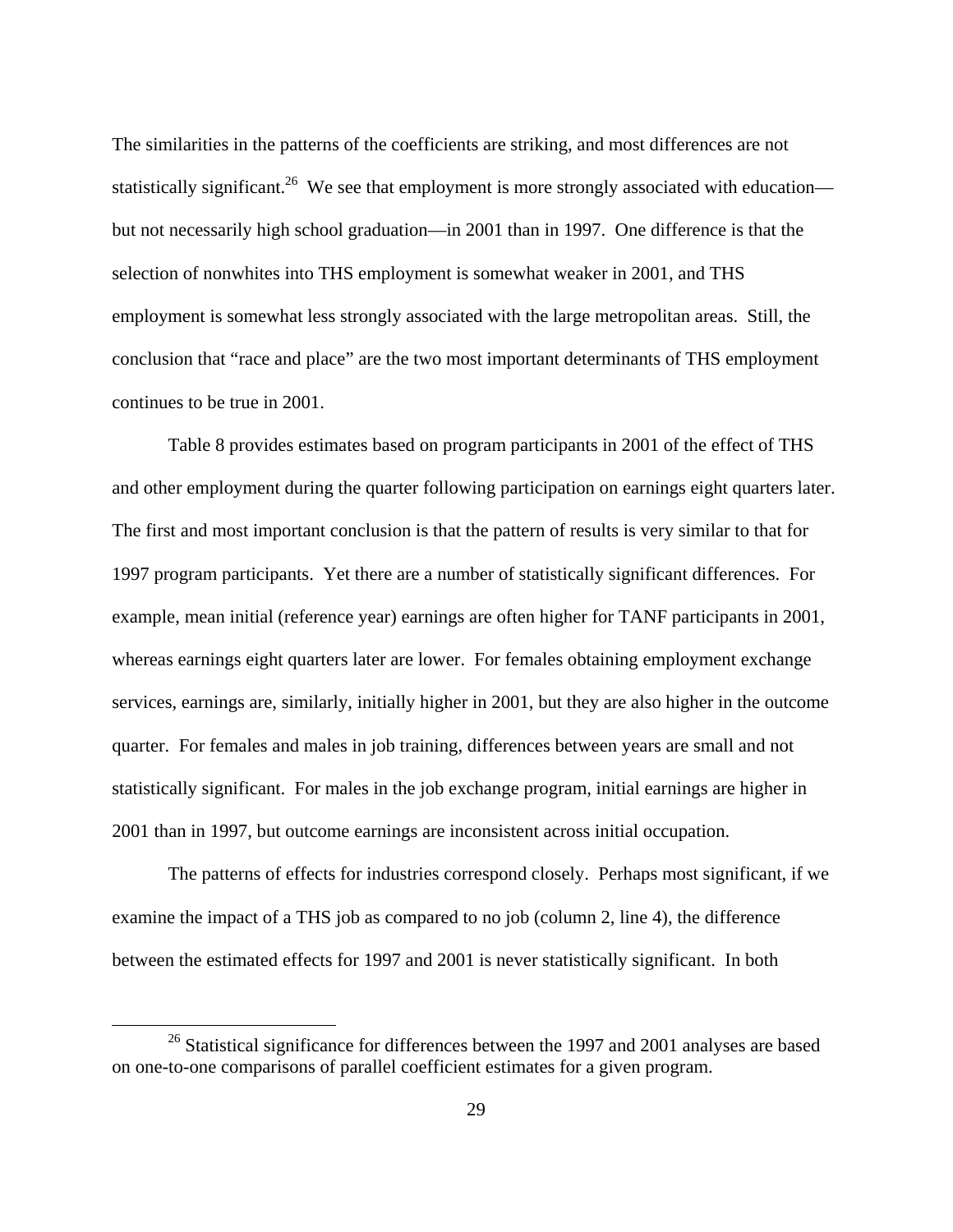periods, temporary help employment is associated with a larger expected benefit for those in the employment exchange program than for those in other programs.

Relative to other employment, the impact of THS employment is estimated to be slightly less beneficial in the later period. For example, for male employment exchange participants in 1997, the benefit of having an initial THS job relative to no job was \$915 (line 4, Table 3). The additional increment of having a manufacturing job was \$1,401. In 2001, the comparable benefit for a THS job was similar (\$1,049), but the increment over that for a manufacturing job had increased to \$1,756. This is typical of the observed differences for both men and women. The differences over time are never more than a few hundred dollars, but they are generally consistent across programs even where they are not statistically significant. Based on the two estimation approaches (line 4 and Table A-9), if we consider all alternative industries and combinations of industries, we have 60 comparisons of the increment of an industry relative to THS. In 48 of these comparisons, the benefit of having an alternative job relative to a THS job increased between 1997 and 2001. We see the same pattern if we consider analyses that compare THS with an aggregated category of other industries (compare Tables A-5 and A-10).

We also examined the effect of initial THS employment for the 2001 samples on whether the individual is employed eight quarters later, corresponding with the estimates reported in Table 4 for 1997.<sup>27</sup> Our findings for employment correspond closely with those for earnings. Although the benefit of having a temporary help job relative to having no job remains unchanged, the incremental benefit of other kinds of jobs has increased in 2001. This

 $27$  Estimates for industries are reported in Table A-11; those aggregating non-THS employment are reported in Table A-12.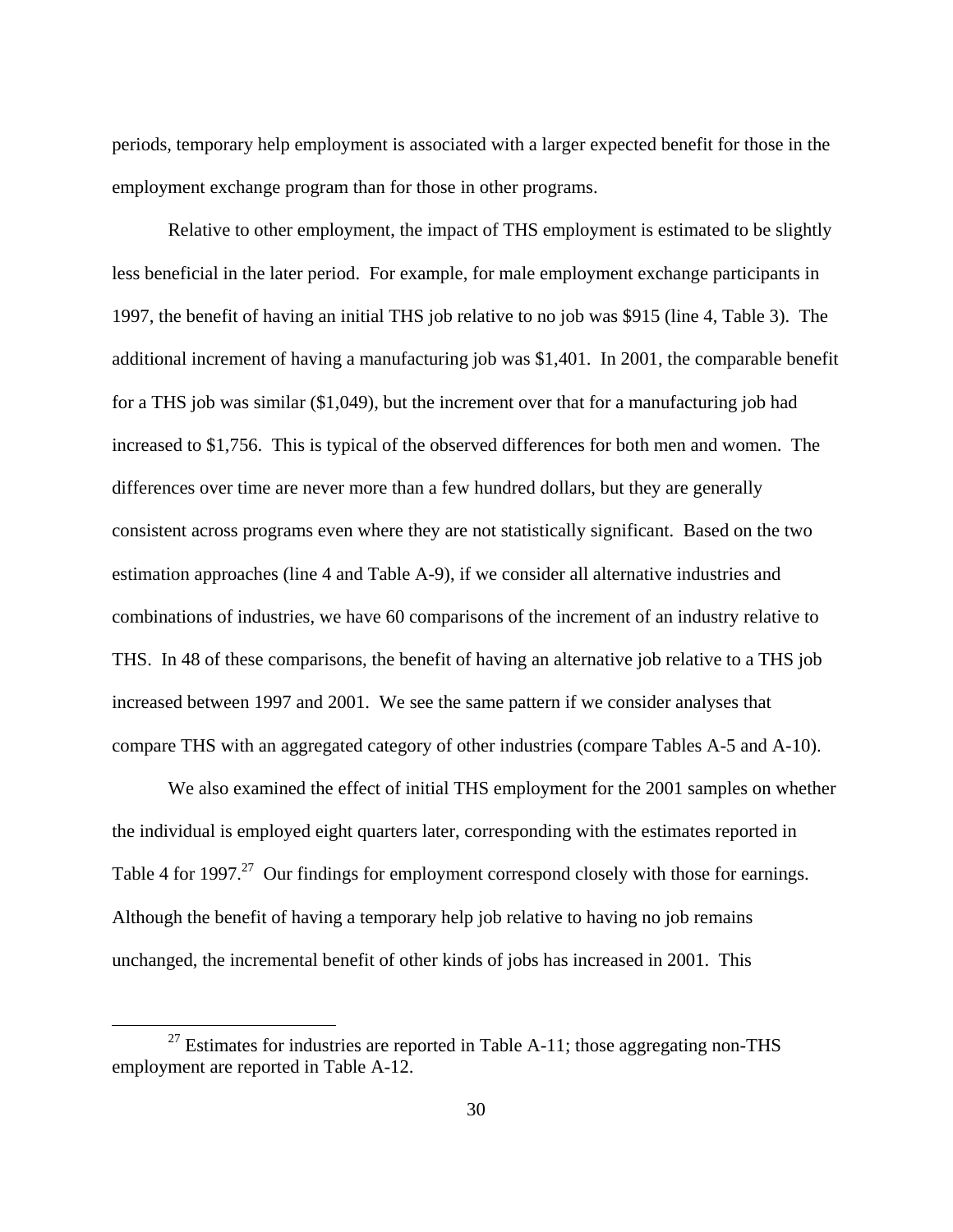improvement is apparent for all samples except for the sample of males participating in the employment exchange services. In this latter, very large sample, the effects of THS employment relative to other industries are essentially the same for 1997 and 2001.

Taken together, the comparison of estimates of impact on earnings and employment for program participants in 2001 and 1997 confirms the view that, in a sluggish labor market, alternatives to temporary help employment provide greater relative benefits than when the economy is strong. The consistency of these results across programs implies that our findings are not an artifact of the changes in program structure that occurred over this period.

We performed analyses for program enrollees in 2001 looking at the transitions between sectors over the eight quarters following the reference quarter and the relative importance of initial industry and ultimate industry in determining earnings. These analyses, which parallel those reported in Tables 5 and 6 for 1997 are reported in Tables A-13 and A-14. As might be expected, in the more recent period, individuals are more likely to find themselves without a job in the final quarter, but the pattern of results is very similar to the earlier results.

Notwithstanding the differences highlighted in this section, analyses for 2001 produce substantive conclusions that are identical to those for 1997. It is clear that whatever role the temporary help sector plays in the careers of individuals facing employment difficulties, this does not depend critically on economic growth.

## **VIII. Nonwhites**

We have observed that nonwhites are appreciably more likely to work for THS firms than are whites and that this relationship remains strong even after controlling for demographic characteristics and metropolitan status. In order to provide insight into the role that THS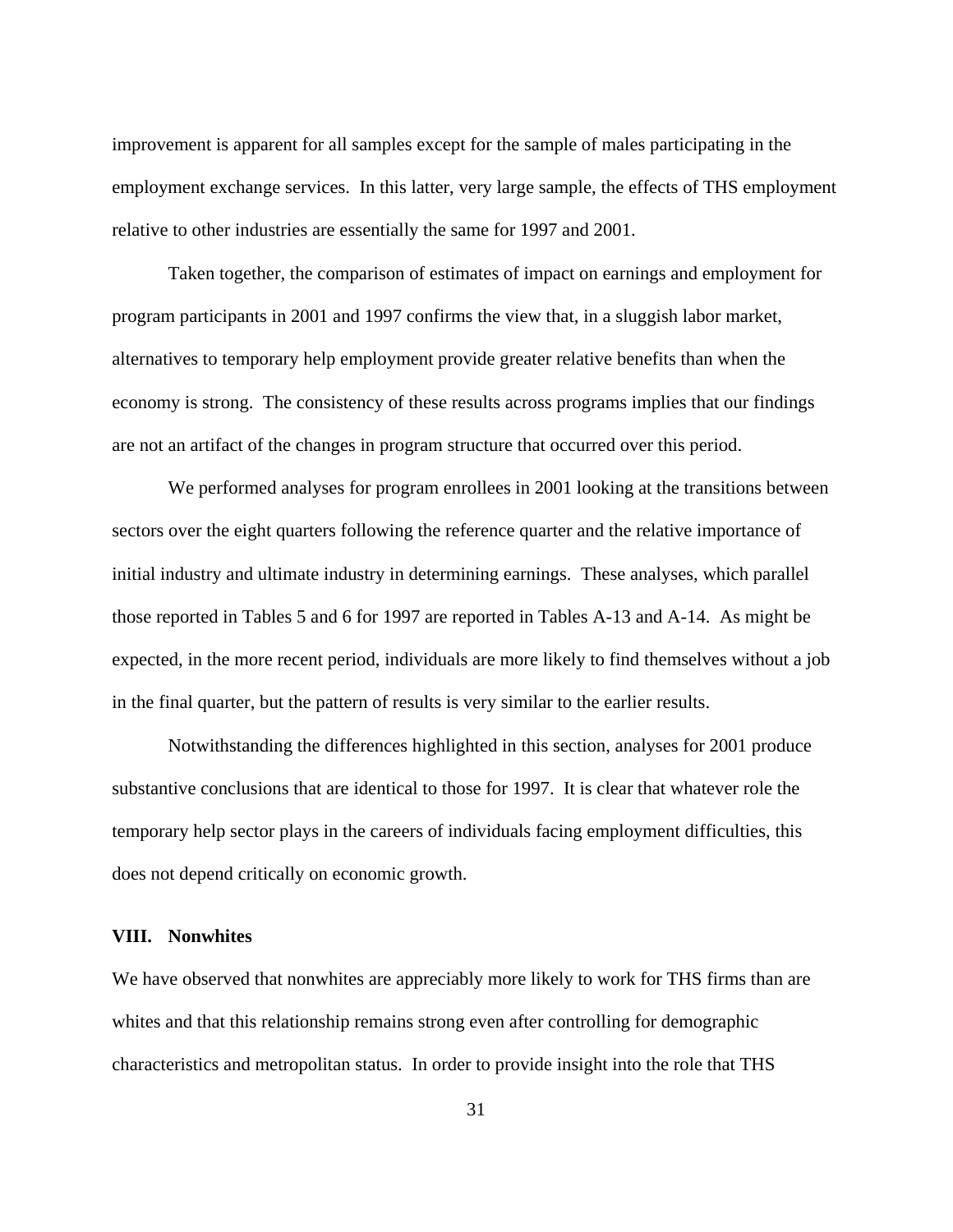employment may play for nonwhites, we have undertaken separate analyses for this group.

 First, we have examined the pattern of THS employment prior to and immediately following program participation, considering nonwhites separately by gender for each of our programs. We observe that THS employment for nonwhites increases as it does for the full sample. Measured as a proportion of all nonwhite workers, the growth in THS employment is greater than that for whites, but as a proportion of prior THS employment, the increase is somewhat smaller. This suggests that the transitional role of THS employment is at least as important for nonwhites as for whites but that THS employment provides *non*transitional employment for a larger share of nonwhite workers.

 Replicating the analysis predicting THS employment (three categories of employment contrasted to not employed) in the reference quarter, we found that the pattern of coefficients corresponded, in substance, to those reported above (Tables 2 and A-8). As in the full sample, we found no evidence that differences in human capital (as proxied by age and education) played an important role in allocating nonwhites to THS jobs. We conclude that it is unlikely that the overrepresentation of nonwhites in THS employment reflects differences in unmeasured levels of human capital. As expected, we found that metropolitan status was strongly related to THS employment, paralleling the results in the full sample.

 If the returns for THS employment are greater for nonwhites, this may provide an explanation for the overrepresentation of THS workers. Alternatively, if nonwhites face discrimination in hiring for direct employment jobs, this could increase hiring rates of nonwhites by THS firms, causing nonwhites to gravitate toward such jobs even in the absence of greater benefits. Estimates of the impacts of reference quarter industry on earnings in our sample of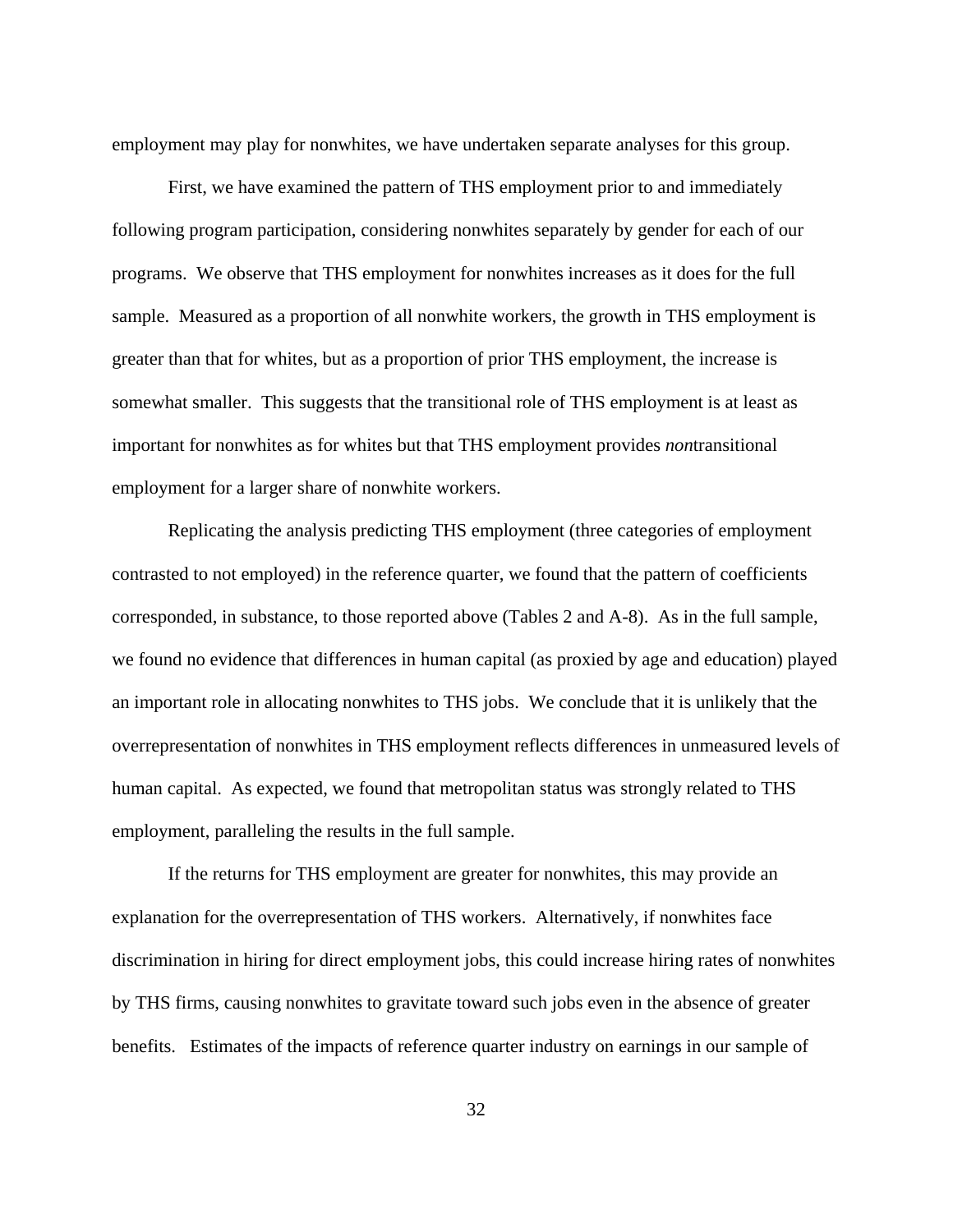nonwhites differ in modest ways from those for the full sample reported in Tables 3 and 8. Among TANF recipients, earnings for nonwhites tend to be above those for whites, a difference that remains when individual characteristics are controlled. For other programs, however, the reverse is true. The impact of holding a job appears to differ by program as well. For TANF recipients, the impact of employment on ultimate earnings is generally 10-30 percent greater in the nonwhite samples. In contrast, for the employment exchange participants, nonwhite impacts are generally smaller than for whites. When we compare THS employment with employment in other industries, there is little evidence that nonwhite returns differ from those of whites.

 We do observe that nonwhites are more likely than whites to remain in THS positions in the two years following program participation. For example, among all men in the employment exchange sample who were in THS positions in 1997, only 20 percent remained in those jobs two years later (Table 5). In contrast, among nonwhites, this proportion was 27 percent. It also appears that nonwhites are less likely to move from THS jobs into manufacturing jobs than are whites. Yet analyses that examine the importance of movement out of temporary help positions (corresponding to Tables 6 and A-14) indicate that such movement is as important for nonwhites as whites. These results imply that although nonwhites experience lower levels of mobility toward high paying jobs, the benefits of employment in particular industries are similar. Overall, analyses focusing on the nonwhite sample suggest that the mechanisms underlying THS employment for nonwhites operate much the same as for whites.

## **IX. Robustness Tests of Industry Impact Estimates**

Implicit in our estimates of the effect of current industry of employment on later earnings and employment is the assumption that no unmeasured individual characteristics affect both industry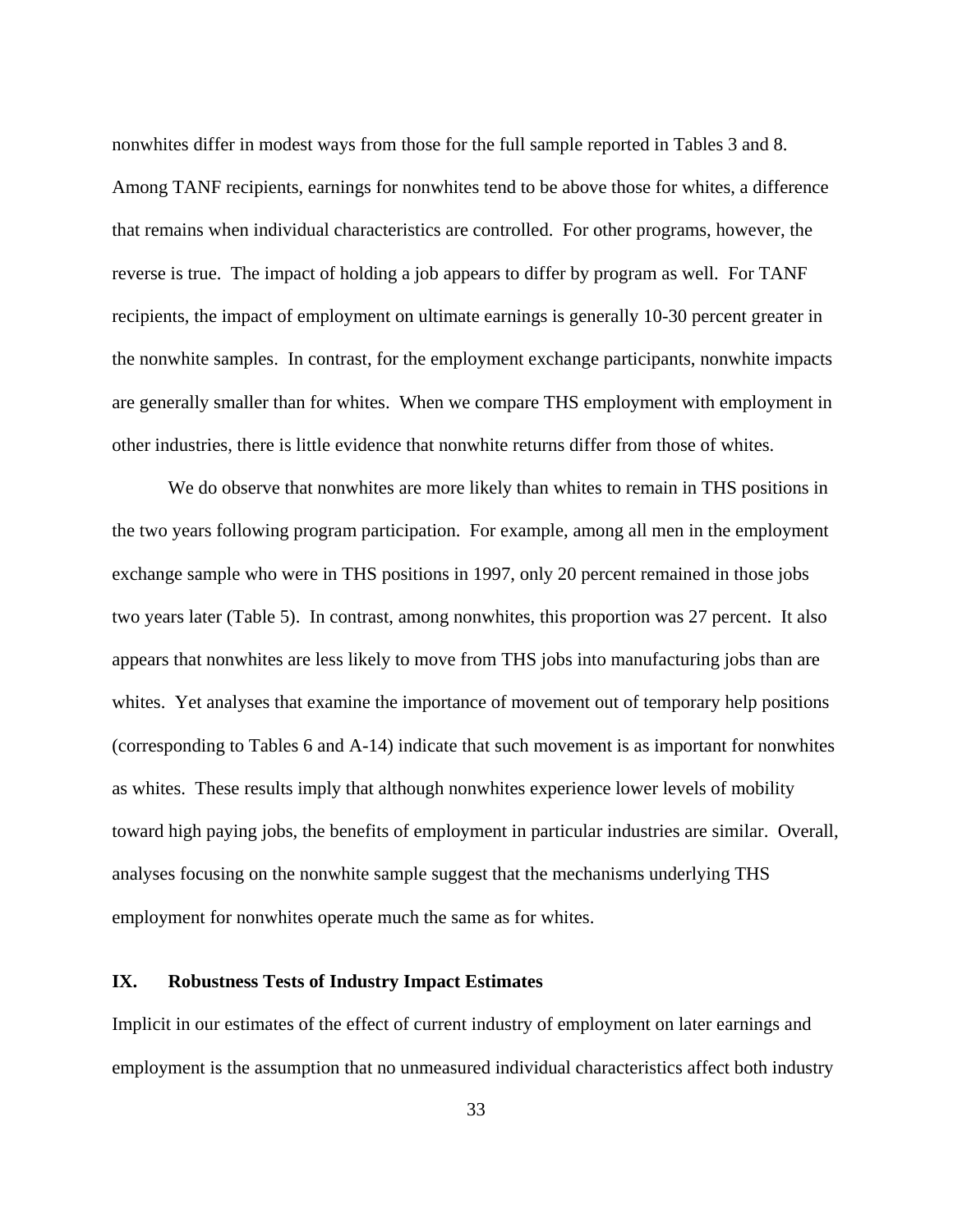and ultimate earnings. We believe the approach taken here minimizes the importance of such factors. The analysis above controls for a variety of measures reflecting pre-program labor market experience, as well as standard demographic characteristics. Because we observe people in a period when they are experiencing employment distress, the randomness of the labor market may be of greater importance than at other times in their lives. The assumption that unmeasured factors do not seriously bias results is supported by our earlier results based on TANF recipients in Missouri and North Carolina (Heinrich, et al., 2005), which found no evidence that selection into initial jobs altered estimates.

Nonetheless, it is difficult to assure that the individuals who obtain jobs, or obtain jobs in various industries, are not different in unmeasured ways that influence ultimate employment. In a recent analysis of the effects of Catholic school attendance on student outcomes, Altonji, Elder and Taber (2005) suggest that information on the likely impact of unmeasured factors can be obtained by examining those variables used to control for measured differences. In particular, they argue that individual characteristics captured in measured variables may be expected to be similar to unmeasured factors influencing individual outcomes. Following an earlier analysis by Murphy and Topel (1990), they propose a statistical test to determine whether observed estimates of causal impacts are likely to be spurious.

# *Formal structure28*

Consider our estimation equation

$$
Y = D\alpha + X\gamma + \varepsilon + u\,,\tag{1}
$$

 $28$  For details of this approach, see Altonji, et al. (2005), from which the following discussion is largely drawn.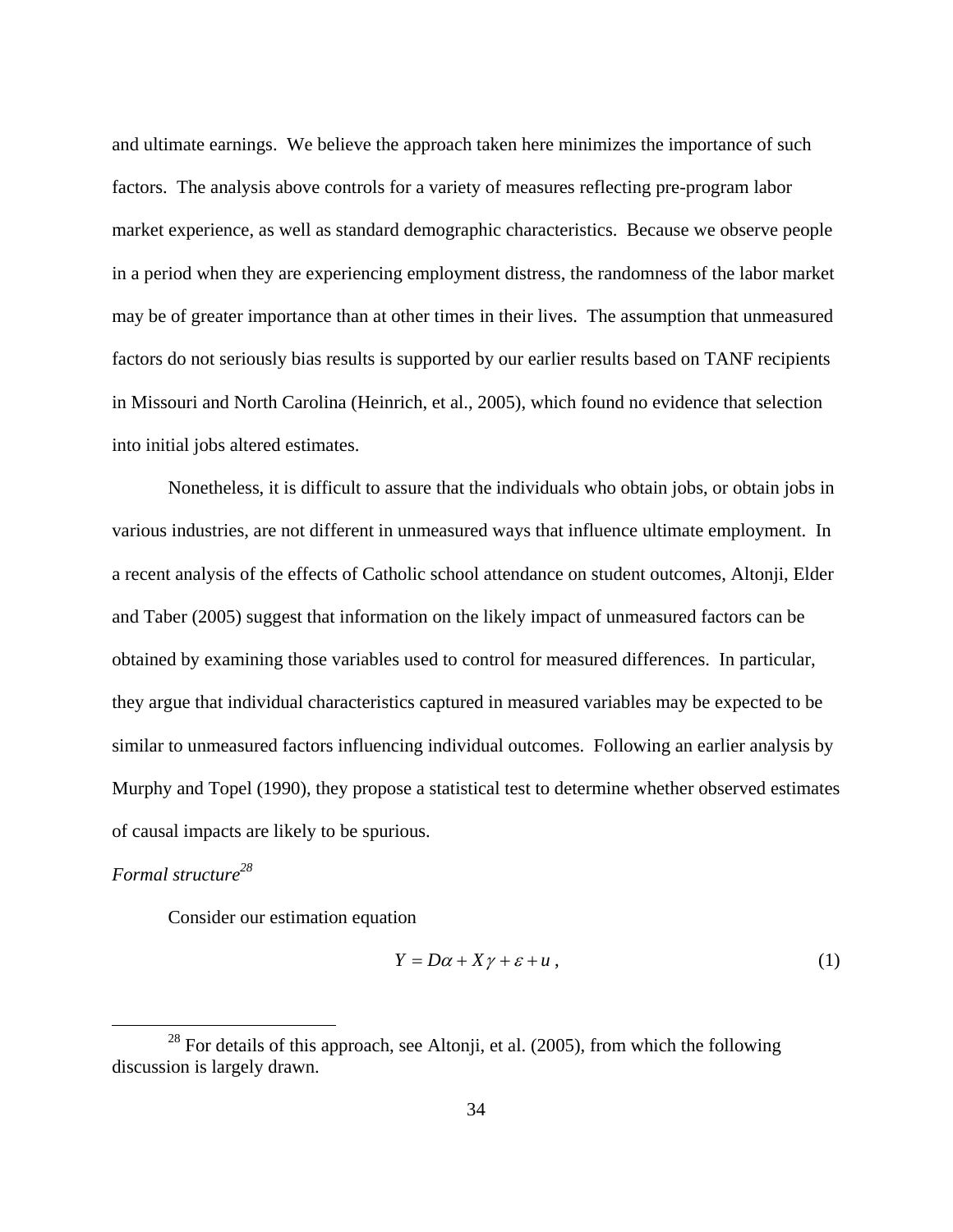where *Y* is the outcome measure (quarterly earnings or employment), *D* is a vector of dummy variables identifying industry of employment in the reference quarter with no job the omitted category, *X* is a vector of control variables (including a constant),  $\varepsilon$  is the component of unmeasured determinants that reflects factors that may be associated with industry of employment in the reference quarter, and *u* is an independent error reflecting variation that is unstable from quarter to quarter.  $\alpha$  and  $\gamma$  are vectors of coefficients that we have estimated by OLS under the assumption that  $(\varepsilon + u)$  is uncorrelated with *D* or *X*. The methods presented here are designed to help in considering whether the correlation between  $D$  and  $\varepsilon$  may cause the estimated coefficients  $\hat{\alpha}$  to be spurious.

We wish to separately consider each of the seven industry categories that are used to identify employment during the reference quarter. We therefore focus on individuals in each industry category, comparing them with individuals with no jobs. For simplicity, our analysis will assume that there are no interaction effects between *D* and *X* in predicting earnings or employment.

Consider the relationship between the dummy identifying employment in a particular industry *k* and the other factors predicting the outcome variable, that is,  $X\gamma$  and  $\varepsilon$ . Focusing on the sample limited to those with no job  $(D_0 = 1)$  or those with a job in industry  $k$   $(D_k = 1)$ , consider  $D_k^*$ , the linear projection of  $D_k$  onto  $X\gamma$  and  $\varepsilon$ ,

$$
D_k^* = \phi_{0k} + \phi_{X\gamma,k}(X\gamma) + \phi_{\varepsilon k}\varepsilon.
$$
 (2)

If  $\phi_{\varepsilon k} > 0$ , this implies that the estimate of  $\alpha_k$  based on (1) will be biased. In particular, the standard formula for bias implies that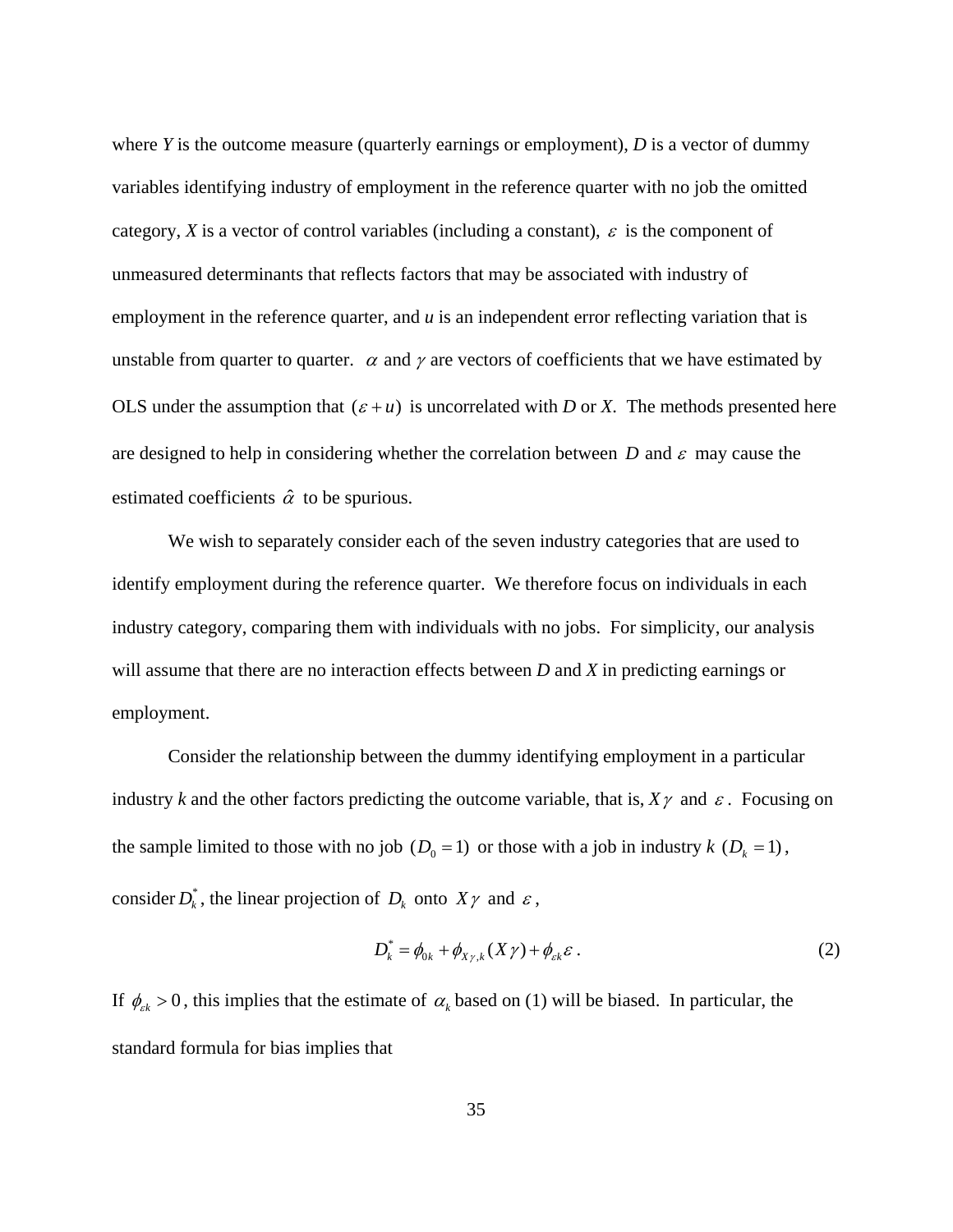$$
E(\hat{\alpha}_k) = \alpha_k + \phi_{\scriptscriptstyle \varepsilon k} \frac{Var(\varepsilon)}{Var(\tilde{D}_k)},
$$
\n(3)

where  $\tilde{D}_k$  is the industry dummy purged of its correlation with  $X$ .<sup>29</sup> If unmeasured factors influencing earnings and employment are similar to measured factors, we might expect that  $\phi_{X\gamma,k}$  and  $\phi_{\varepsilon k}$  would be similar. Altonji et al. (2005) show that if there are a large enough number of variables predicting the outcome and if no small subset is disproportionately important in terms of explanatory power, we expect  $\phi_{\varepsilon k} = \phi_{X \gamma, k}$ . Since the error term is likely to contain some factors that are truly random, they argue that it is plausible to assume that  $\phi_{\varepsilon k} = \rho \phi_{X \gamma, k}$  with  $0 \le \rho \le 1$ .

Using the bias estimate in (3), we can see that the true coefficient would be zero if  $\phi_{\varepsilon k} = \phi_{\varepsilon k}^*$ , with  $\phi_{\varepsilon k}^*$  defined by

$$
\phi_{\varepsilon k}^* \equiv \hat{\alpha}_k \frac{Var(\tilde{D}_k)}{Var(\varepsilon)},
$$
\n(4)

where we have substituted the estimated value  $\hat{\alpha}_k$  for  $E(\hat{\alpha}_k)$ . The ratio  $\phi_{\alpha k}^* / \phi_{X\gamma,k}$  indicates how large the coefficient for the unobserved error term in (2) would have to be relative to the coefficient for observed determinants of the outcome in order for  $\hat{\alpha}_k$  to be entirely spurious.

The extent of the bias is conditional on  $\rho$ , which is not observed. When  $\phi_{\varepsilon k}^* / \phi_{X\gamma,k} > \rho$ , the bias toward zero in  $\alpha_k$  is less than the absolute value of  $\hat{\alpha}_k$ . If  $0 \le \phi_{\varepsilon k}^* / \phi_{X \gamma, k} \le \rho$ , this implies that the bias toward zero exceeds  $\hat{\alpha}_k$ , so that  $\alpha_k$  is expected to have the opposite sign of

1

<sup>&</sup>lt;sup>29</sup>  $\tilde{D}_k = D_k - X \hat{B}_k$ , where  $\hat{B}_k$  is the vector of coefficients estimated from a regression of  $D_k$  on  $X$ .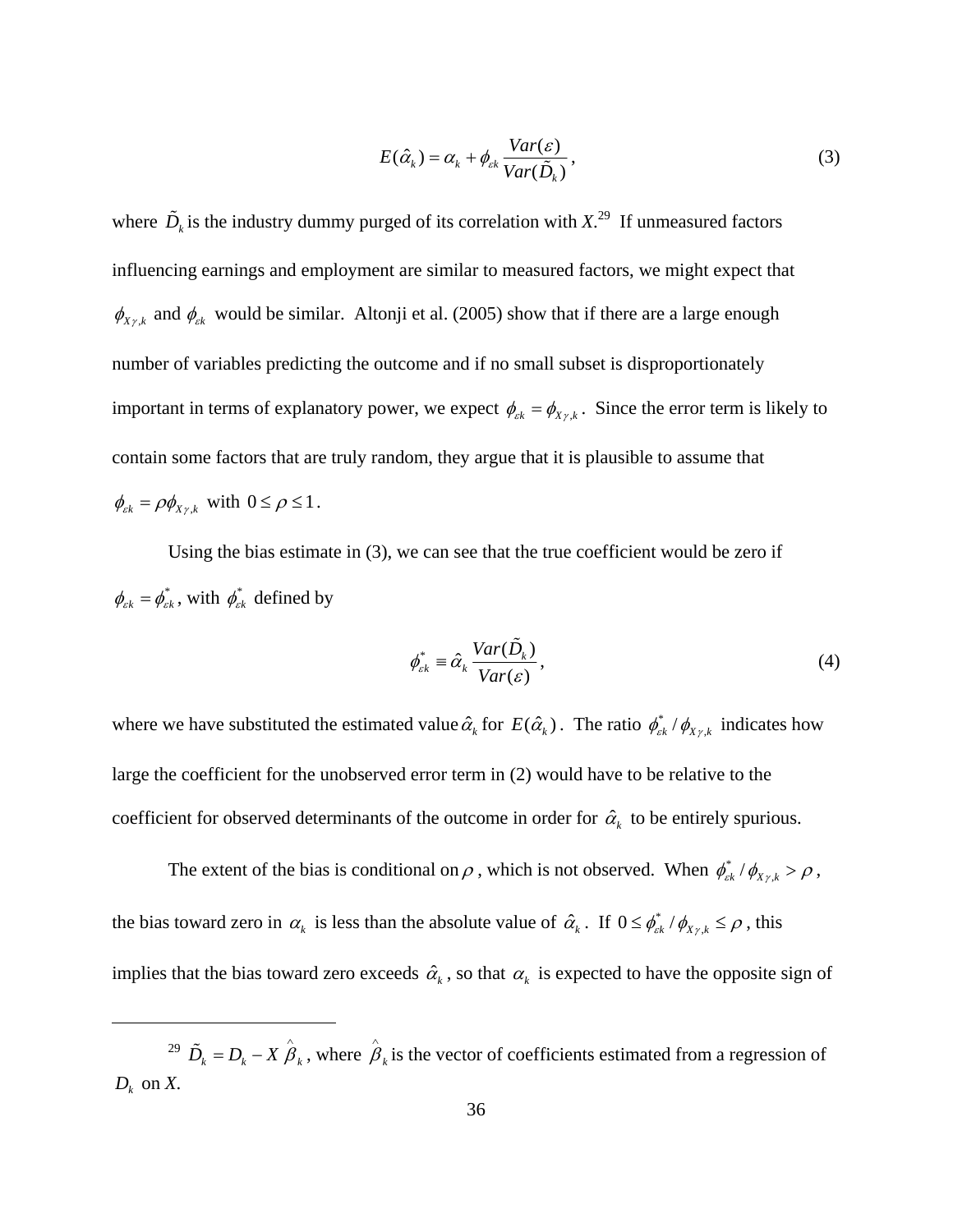$\hat{\alpha}_k$ . When  $\phi_{ck}^* / \phi_{X \gamma, k} < 0$ , the unbiased estimate of  $\alpha_k$  will be greater in absolute value than  $\hat{\alpha}_k$ , i.e, the bias is away from zero for any  $\rho > 0$ .<sup>30</sup>

Since there is no way to determine the exact size of  $\rho$ , we will interpret  $\phi_{ck}^* / \phi_{X\gamma,k}$  in terms of plausible possible values. If  $\phi_{\alpha k}^* / \phi_{X \gamma, k}$  is larger than one, this implies that in order for  $\alpha_k$  to be zero (or of opposite sign of  $\hat{\alpha}_k$ ), unmeasured determinants would have to be more strongly related to the industry than observed variables, that is,  $\rho > 1$ . Assuming this is implausible, we can take this as evidence that the estimate is not entirely spurious. A negative ratio suggests that unmeasured determinants would need to be qualitatively different than measured determinants to render the estimated coefficient entirely spurious, that is, it would require  $\rho < 0$ , which we again view as implausible.

If the ratio  $\phi_{\varepsilon k}^* / \phi_{X \gamma, k}$  is between zero and one, the estimated coefficient would be spurious for some  $\rho$  between zero and one. Since this is a plausible range, implying that the unmeasured determinants were similar to the measured determinants, we conclude that the estimated coefficient could be entirely spurious, or even of opposite sign from the true value. Of course, in the absence of an independent measure of  $\rho$ , we have essentially no information on the true coefficient value.

The details of the implementation of this test are provided in the Appendix.

 $\overline{a}$ 

<sup>&</sup>lt;sup>30</sup> Estimating the exact size of the bias conditional on  $\rho$  is somewhat involved; see Altonji et al. for details.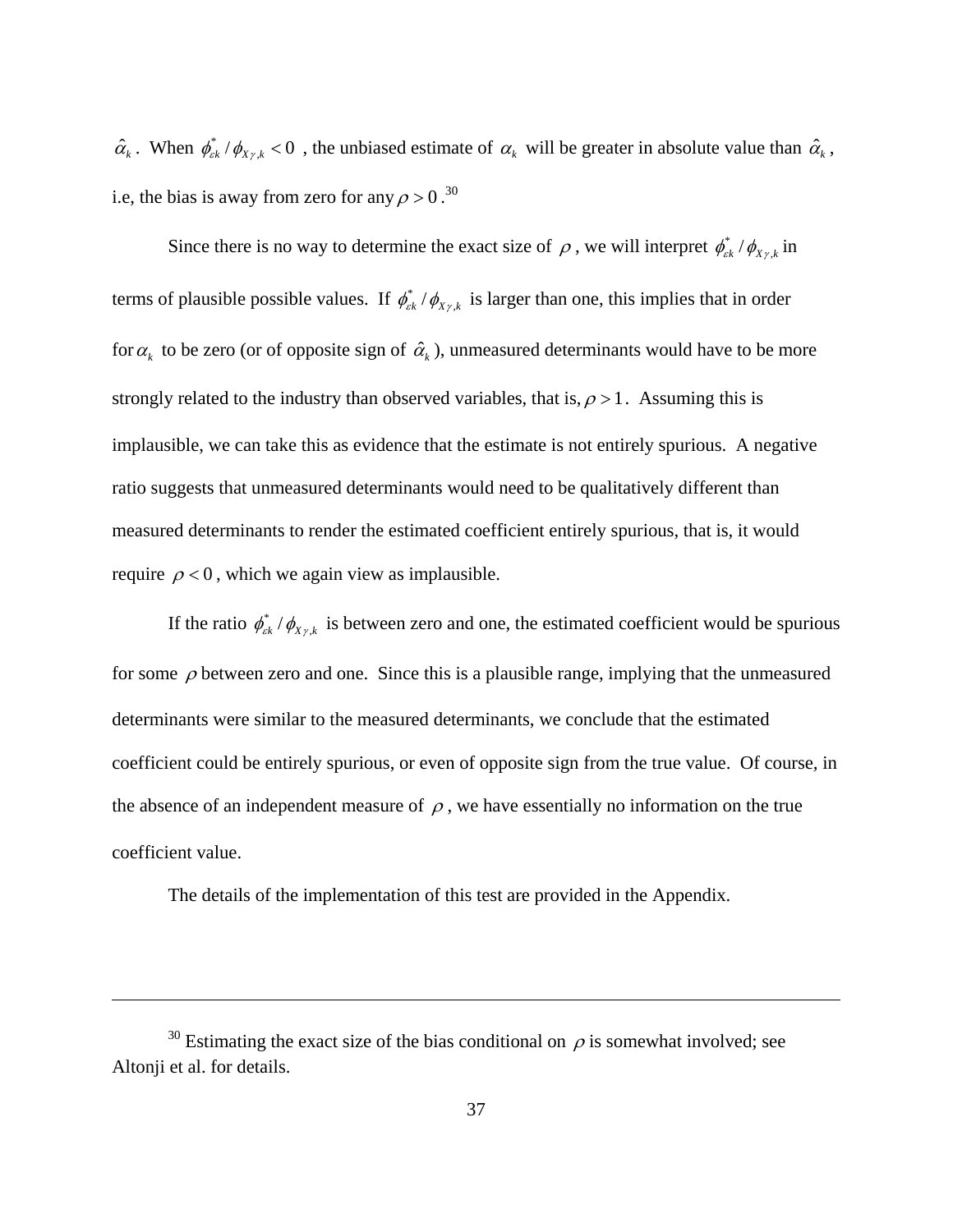# *Results*

Table 9 provides diagnostics relevant to estimated effects of industry in the quarter following program entry on earnings eight quarters later, which are reported in Table 3 (program entry in 1997) and Table 8 (program entry in 2001). We focus on estimates of the impact relative to the no employment category. The estimates in line 4 of those tables are reproduced in line 2 of Table 9. Line 1 of Table 9 presents the simple difference in earnings between those with reference category jobs in a given industry and those with no jobs. The difference between estimates in lines 1 and 2 indicates how controls affect the estimate. Where the difference is large, this implies that controls predicting earnings are strongly related to the industry, and in those cases we expect that our diagnostics will imply that the observed coefficient could be spurious. Line 4 lists the value of the implied ratio  $\phi_{ck}^* / \phi_{X\gamma,k}$ , where  $\phi_{X\gamma,k}$  is based on all variables taken together, as specified in the formal structure presented above. In lines 5 and 6, we have used an estimate that decomposes the factors predicting earnings into educational measures, labor force indicators, and other controls. In line 5, we use the education measures in constructing the ratio, and in line 6 labor market experience is used. (Further details are provided in the Appendix.) In the discussion that follows, if the implied ratio is between 0.0 and 1.2, we assume that the estimated coefficient could well be spurious; a ratio outside that range will be taken as an indicator that the estimated coefficient is not spurious.<sup>31</sup>

Considering first TANF recipients in 1997, we see that line 4 implies that the estimated

 $31$  Our choice of the 1.2 threshold is somewhat arbitrary, reflecting our view that a difference in the relationship between measured and unmeasured factors greater than 20 percent may be viewed as implausible if one believes that these should be "similar," as implied by the argument in Altonji et al.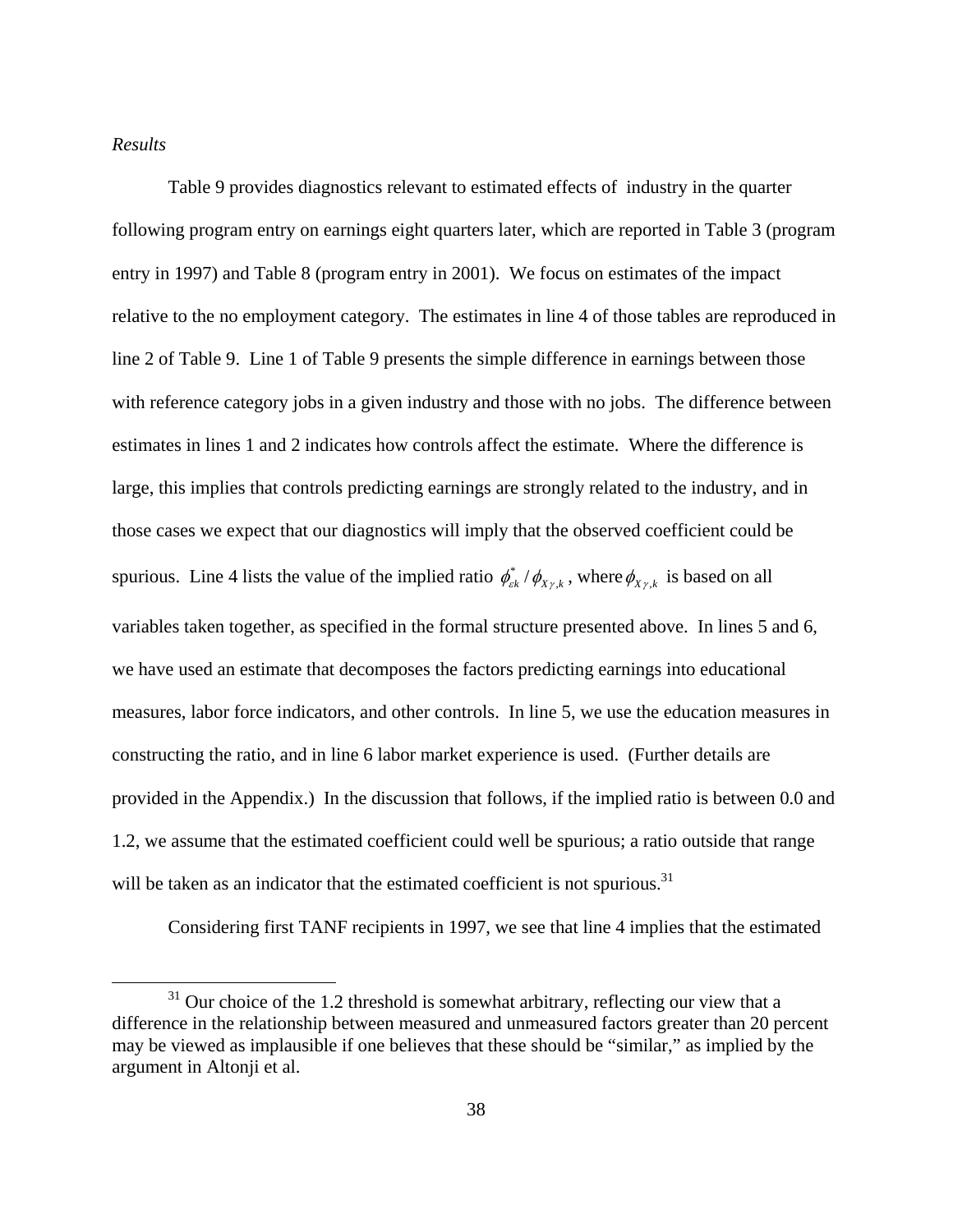effects could easily be spurious. The same conclusion holds if we consider prior market activity, as indicated in line 6. In contrast, the results reported in line 5 show that, for five of the seven industry categories, the unmeasured determinants would have to be related to industry in a very different fashion than is education for estimates to be completely spurious.

As we look across the different samples, we see that there are substantial differences in the value of the ratio, although there are also some regularities. For THS, considering the results in line 4 (based on all variables), we see that seven of the ten ratios are outside the range (0.0- 1.2), implying that the estimated coefficients are not spurious. If we use education as the comparison measure (line 5), we count four outside that range, and if we examine prior market activity (line 6), there are six. Hence, in appreciably more than half of the cases, the unmeasured determinants of earnings would have to differ quite dramatically from the measured variables in terms of their relationship with THS employment—for the estimated impact of THS employment to be spurious.

If we look at other industries, the categories of retail trade and the multiple industries category that includes THS also yield ratios that are usually outside the 0-1.2 range, suggesting a robust underlying impact. In contrast, the implied ratios for coefficients of the three other industry categories support the robustness of these coefficients in only about a third of the cases.

These results reflect the fact that in some cases, the measured variables that predict earnings are more strongly associated with industry differences than in other cases. The variation across tests presented here underscores the point that these tests are not definitive. Not only is there no certainty that unmeasured factors will be related to industry as are measured determinants, but it is clear that there is no "typical" measured determinant. Nonetheless, the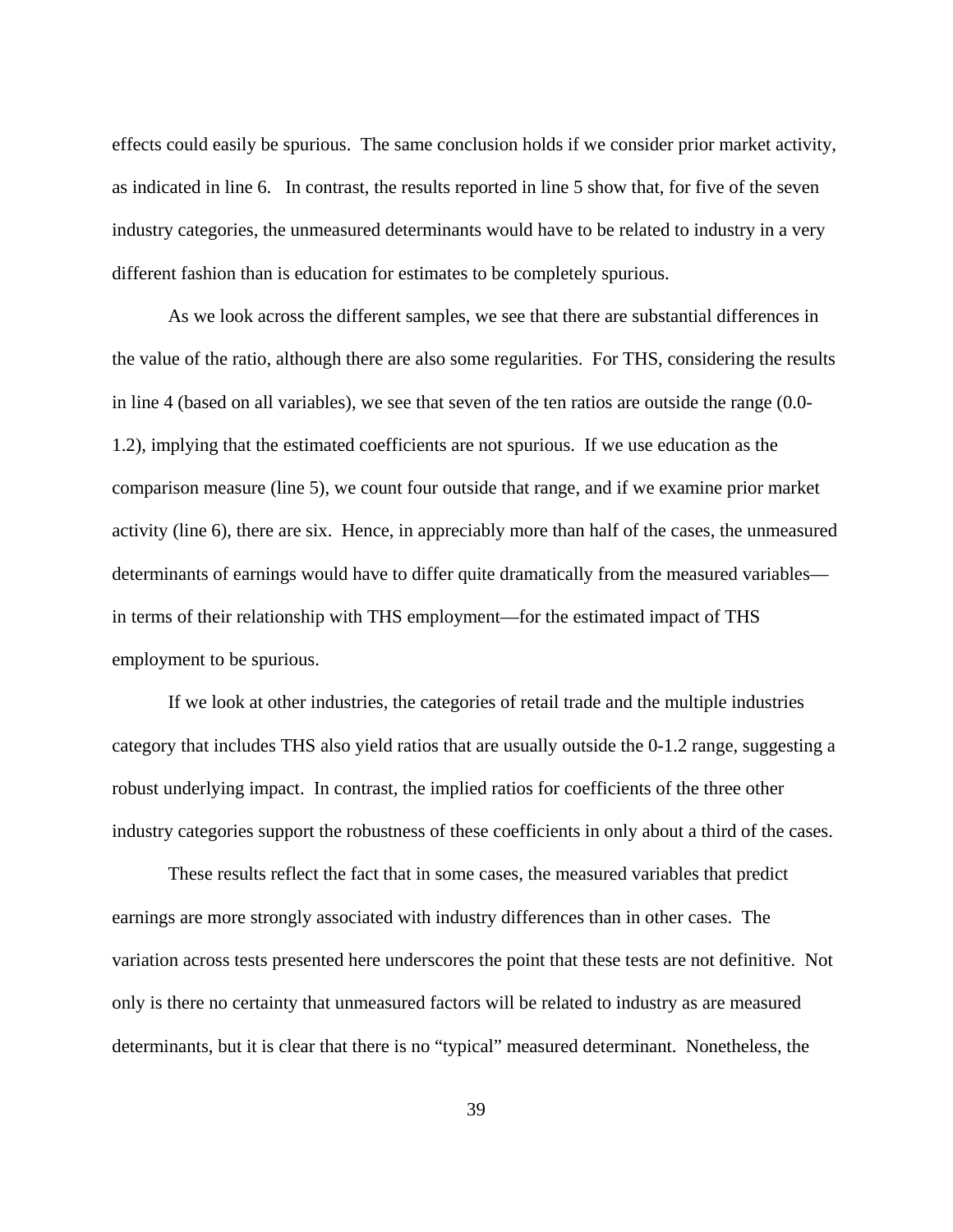tests do allow us to reject the view that estimated coefficients can be fully explained by unmeasured factors that are similar to measured factors.

We estimated ratios corresponding to those in Table 9 using employment during the outcome quarter as the dependent variable. In this case, results are somewhat different. For every industry, the ratios were in the range 0-1.2 in at least two-thirds of the cases. For THS, in 80 percent of the tests, the ratio was in this range. Although individual industry results for specific samples differed depending on which ratio was considered, the overall pattern of results was the same. These results suggest that in the case of employment, it is much easier to argue that unmeasured factors may be responsible for inducing spurious coefficients estimates.

Differences in the results for earnings and employment may reflect difficulties in applying these diagnostic methods. Altonji et al. (2005) caution that where measured variables explain only a small portion of the variance in the dependent variable, making inferences about the structure of unmeasured factors is risky. In the case of earnings, measured variables explain between 28 and 57 percent of the variance in the stable portion of earnings, with most between 40 and 50 percent. This means that slightly more than half of the variation is due to unmeasured factors. In contrast, in the case of employment, in most cases, measured variables explain less than 25 percent of the variance. The test is therefore less likely to provide useful information in the latter case.

Overall, our results support the view that estimated effects of reference quarter industry—and especially THS employment—on outcome earnings are very likely at least partly causal. Although one cannot reject the possibility that unmeasured factors both induce individuals to take certain kinds of jobs and affect earnings, the particular structure of the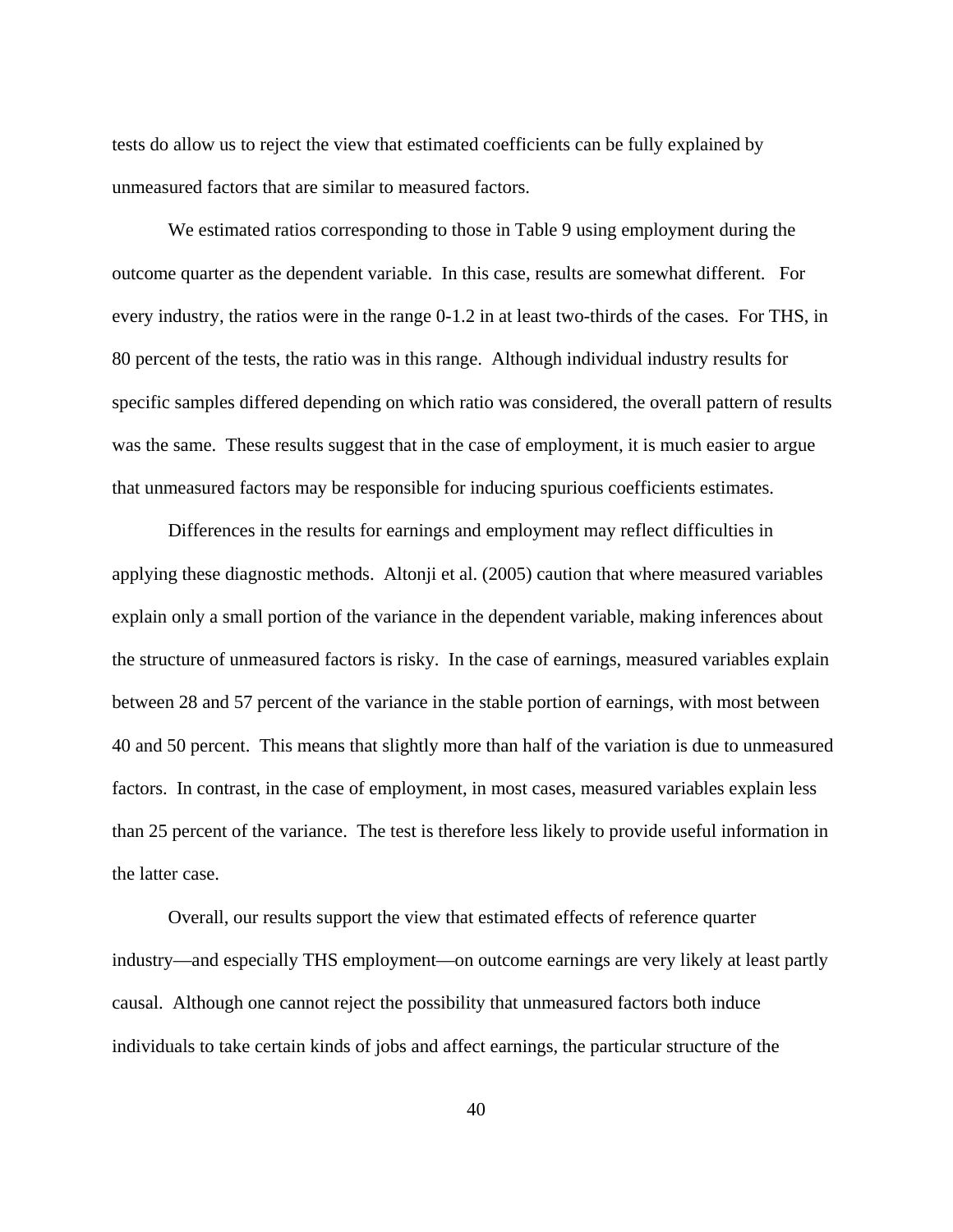unmeasured correlates of industry would have to be quite different than measured factors in most cases to imply that estimated effects are zero. It appears implausible that all estimated effects of THS and other industries on earnings are spurious. Although findings are less supportive of the view that employment effects of reference quarter industry are causal, our ability to make inferences is limited by the structure of the test we are using.

# **IX. Conclusion**

Perhaps the most notable finding of this study is that the basic patterns of THS effects are very similar across participants in three different programs and two points in time for both men and women. The female samples receiving employment exchange services and job training are very heterogeneous and substantially different from the TANF recipients, yet the role of temporary help employment is remarkably similar. While earnings for men are higher and estimated impacts are somewhat larger, again it is the similarities in results that are most striking.

 In all of our samples, there is little question that, on average, those who can obtain manufacturing jobs or jobs in selected other industries during the reference quarter have higher ultimate earnings than those who obtain THS jobs. This earnings advantage is larger in a recessionary period. But for many of these individuals, job choices are undoubtedly very limited, and difficulties obtaining desirable jobs are particularly severe during economic downturns. We see no other jobs filling a similar transitional role to that of temporary help employment for individuals facing employment difficulties. For many individuals, temporary help employment may well be available when other kinds of jobs are not. The concerns that individuals who make the choice to take such a job will remain trapped in low wage and unstable jobs appear to be unfounded; we see no evidence that a strategy of waiting for a "better" job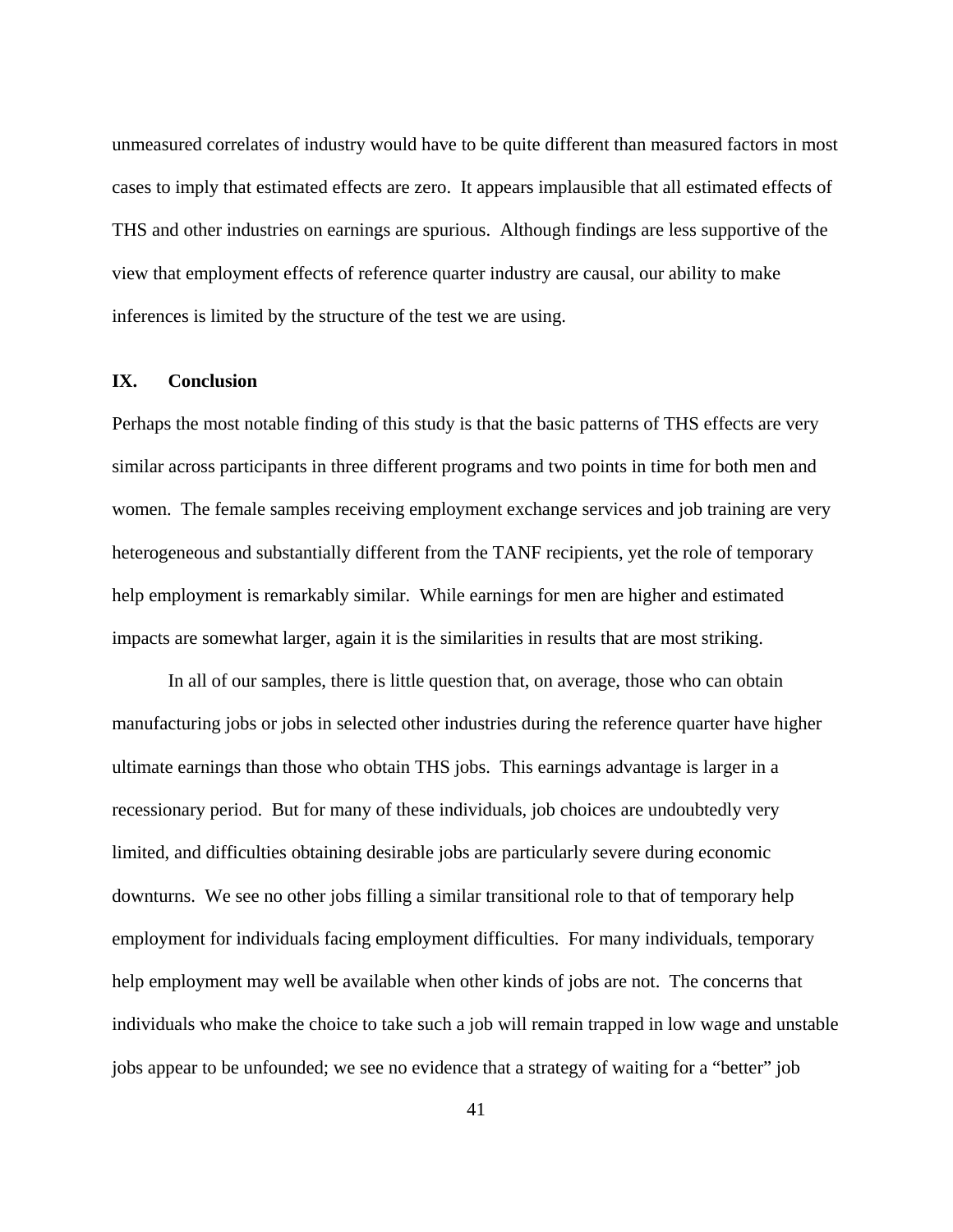yields any benefits at all.

 In terms of the implications for workforce development policies, our results imply that both males and females, coming through the employment exchange, job training or TANF programs, fare better in terms of earnings and earnings growth when they take jobs with temporary help service firms if the alternative is no employment. If temporary help service firms facilitate quicker access to jobs for those seeking employment assistance, then encouraging the use of these labor market intermediaries to expand access to employment networks for individuals seeking jobs should generate net benefits. And even if temporary help jobs do supplant some jobs, since many of these jobs are in the retail trade and service sectors, the costs are small. Nonetheless, it is clear that, for most low-wage or disadvantaged workers, the key to labor market success via the path of a temporary help services firm is through a subsequent transition to a job in another sector. Those who do not move out of temporary help jobs face substantially poorer earnings prospects. If policymakers consider a greater role for temporary help services firms for those seeking employment assistance, tracking these firms' success in facilitating placements of workers into permanent jobs in other sectors is particularly important in evaluating and improving the effectiveness of such policies.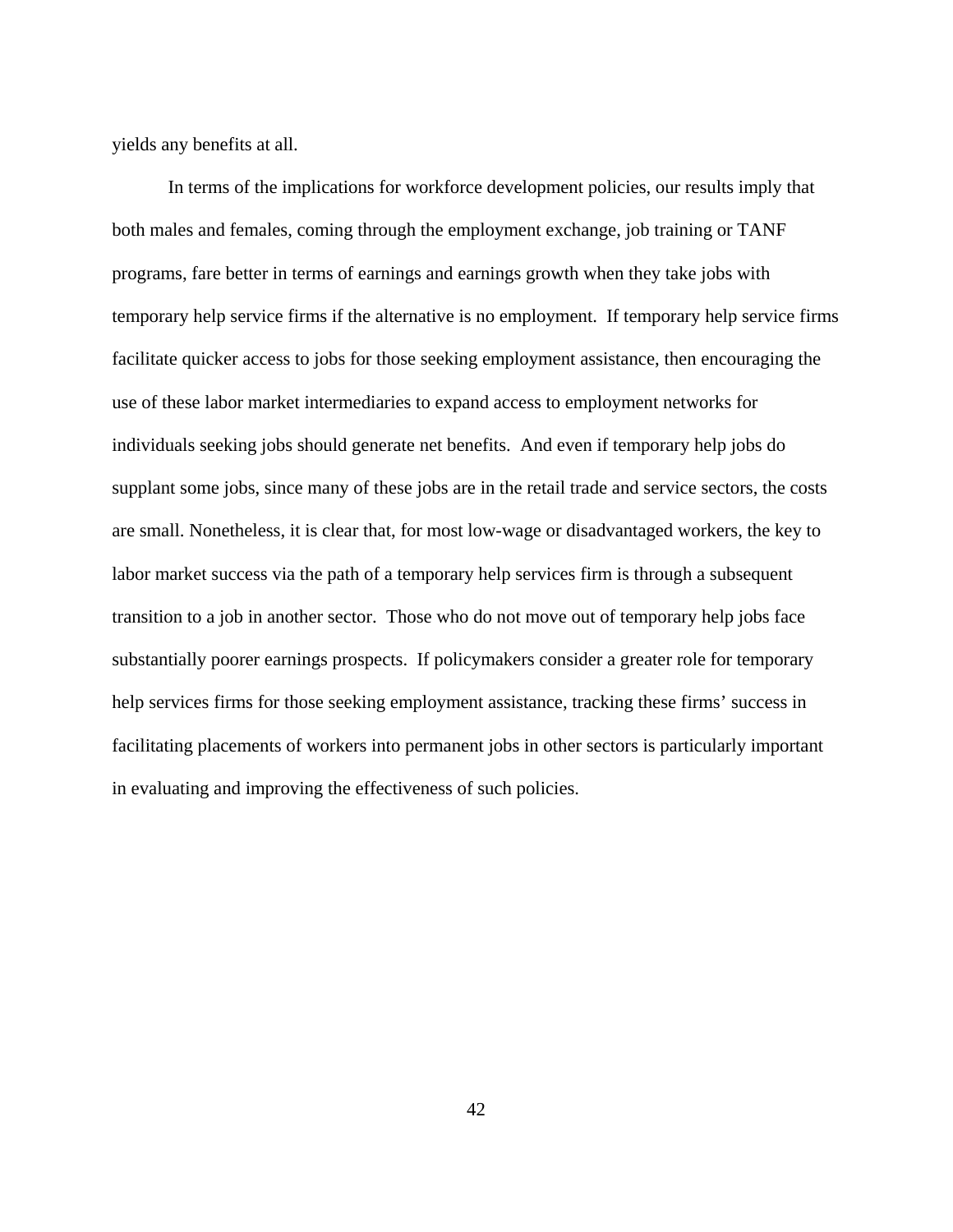## **References**

Altonji, Joseph G., Todd E. Elder and Christopher R. Taber. 2005. "Selection on Observed and Unobserved Variables: Assessing the Effectiveness of Catholic Schools." *Journal of Political Economy*, 113(1): 151-184.

Antoni, Monfred and Elke Jahn. 2007. "Do Changes in Regulation Affect Employment Duration in Temporary Work Agencies?" Paper presented at meetings of the Society of Labor Economists.

Andersson, Fredrik, Harry J. Holzer and Julia I. Lane. 2002. "The Interactions of Firms and Workers in the Low-wage Labor Market." Working paper, U.S. Census Bureau.

Andersson, Fredrik, Harry J. Holzer and Julia I. Lane. 2008. "Temporary Help Agencies and the Advancement Prospects of Low Earners." In this volume.

Andersson, Fredrik, Harry J. Holzer and Julia I. Lane. 2005. *Moving Up or Moving On: Who Advances in the Low-Wage Labor Market?* New York: Russell Sage Foundation.

Ashenfelter, Orley and David Card. 1985. "Using the Longitudinal Structure of Earnings to Estimate the Effect of Training Programs." *Review of Economics and Statistics* 67: 648-660.

Autor, David and Susan N. Houseman. 2005. "Do Temporary Help Jobs Improve Labor Market Outcomes for Low-Skilled Workers? Evidence from Random Assignments." Working paper, MIT Economics Department.

Blank, Rebecca M. 1998. "Contingent Work in a Changing Labor Market." In Richard B. Freeman and Peter Gottschalk, eds., *Generating Jobs: How to Increase Demand for Less-Skilled Workers*. New York: Russell Sage Foundation.

Booth, Alison L., Marco Francesconi and Jeff Frank. 2002. "Temporary Jobs: Stepping Stones or Dead Ends?" *The Economic Journal* 112(127): 189-213.

Cohany, Sharon R. 1998. "Workers in Alternative Employment Arrangements: A Second Look." *Monthly Labor Review* 121(11): 3-21.

Dyke, Andrew, Carolyn J. Heinrich, Peter R. Mueser, Kenneth R. Troske and Kyung-Seong Jeon. 2006. "The Effects of Welfare-to-Work Program Activities on Labor Market Outcomes." *Journal of Labor Economics* 24(3, July): 567-608.

DiNatale, Marisa. 2001. "Characteristics and Preferences for Alternative Work Arrangements, 1999." *Monthly Labor Review*, 121(5): 3-12.

Even, William E. and David A. Macpherson. 2003. "The Wage and Employment Dynamics of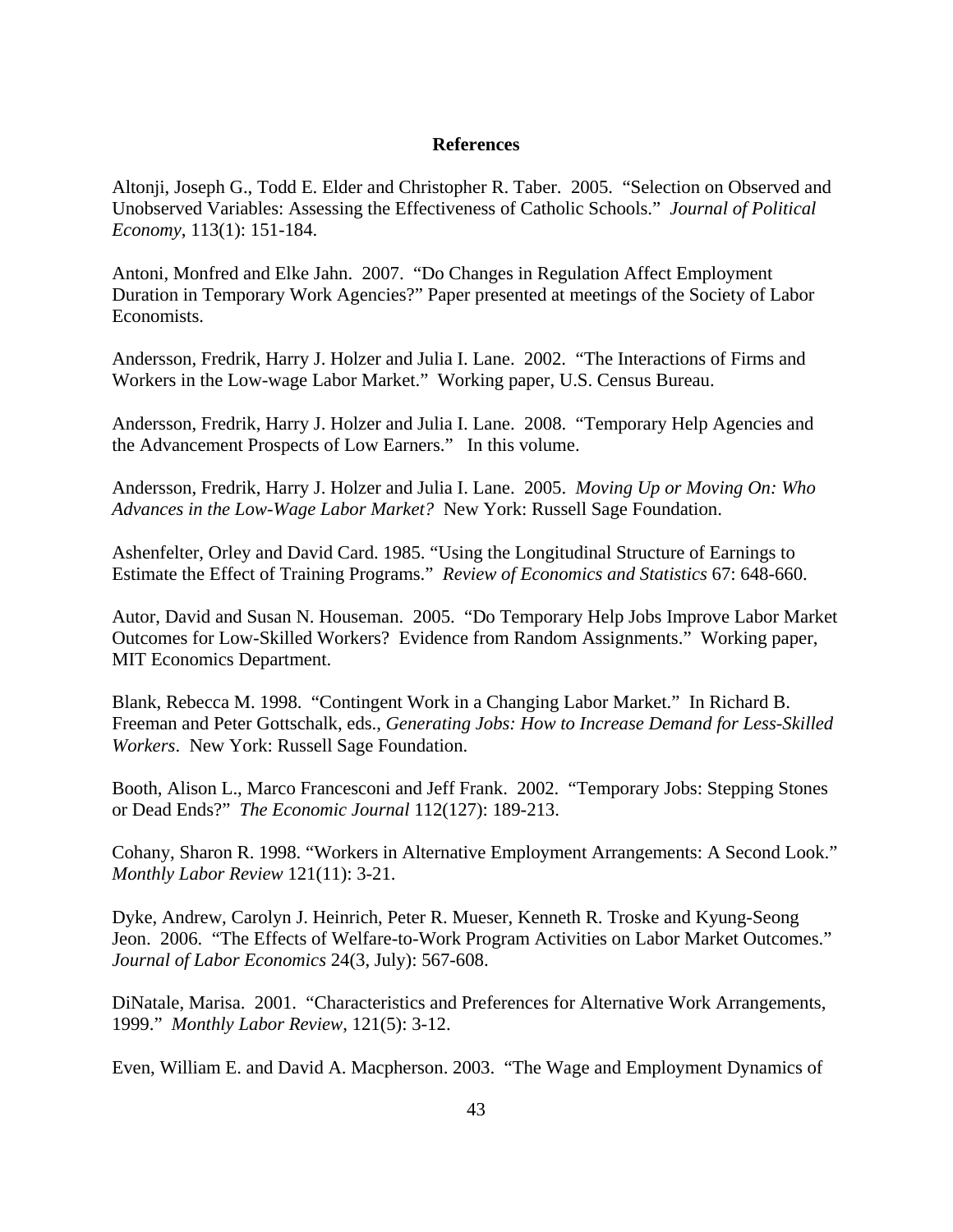Minimum Wage Workers." *Southern Economic Journal* 69(3): 676-690.

Gagliarducci, Stefano. 2005. "The Dynamics of Repeated Temporary Jobs." *Labour Economics* 12: 429-448.

Garcia-Perez, J. Ignacio and Fernando Munoz-Bullon. 2005. "Temporary Help Agencies and Occupational Mobility." *Oxford Bulletin of Economics and Statistics* 67(2): 163-180.

Heckman, James J., Robert J. LaLonde and Jeffrey A. Smith. 1999. "The Economics and Econometrics of Active Labor Market Programs." In Orley Ashenfelter and David Card, eds., *Handbook of Labor Economics*, Volume 3A. New York: Elsevier.

Heinrich, Carolyn J., Peter R. Mueser and Kenneth R. Troske. 2005. "Welfare to Temporary Work: Implications for Labor Market Outcomes." *Review of Economics and Statistics* 87(1): 154-170.

Heinrich, Carolyn J. 2005. "Temporary Employment Experiences of Women on Welfare." *Journal of Labor Research* 26(2): 335-50.

Hotchkiss, Julie, Christopher King and Peter R. Mueser. 2005. "The Determinants of Welfare Exit and Employment." Chapter 3 in Christopher King and Peter Mueser, *Welfare and Work: Experiences in Six Cities*. Kalamazoo, Michigan: Upjohn.

Houseman, Susan N., Arne L. Kalleberg and George A. Erickcek. 2003. "The Role of Temporary Agency Employment in Tight Labor Markets." *Industrial and Labor Relations Review* 57(1): 105-127.

Houseman, Susan N. and Anne E. Polivka 1999. "The Implications of Flexible Staffing Arrangements for Job Stability. Working paper, W.E. Upjohn Institute.

Kvasnicka, Michael. 2005. "Does Temporary Agency Work Provide a Stepping Stone to Regular Employment?" SFB 649 Discussion Paper 2005-031, Sonderforschungsbereich 649, Humboldt University, Berlin, Germany.

Lane, Julia, Kelly S. Mikelson, Pat Sharkey and Doug Wissoker. 2003. "Pathways to Work for Low-Income Workers: The Effect of Work in the Temporary Help Industry." *Journal of Policy Analysis and Management* 22(4, Fall): 581-598.

Murphy, Kevin M. and Robert H. Topel. 1990. "Efficiency Wages Reconsidered: Theory and Evidence." In Yoram Weiss and Robert H. Topel, eds., *Advances in the Theory and Measurement of Employment*. New York: St. Martin's Press.

Nollen, Stanley D. 1996. "Negative Aspects of Temporary Employment." *Journal of Labor Research* 17(4 Fall): 567-581.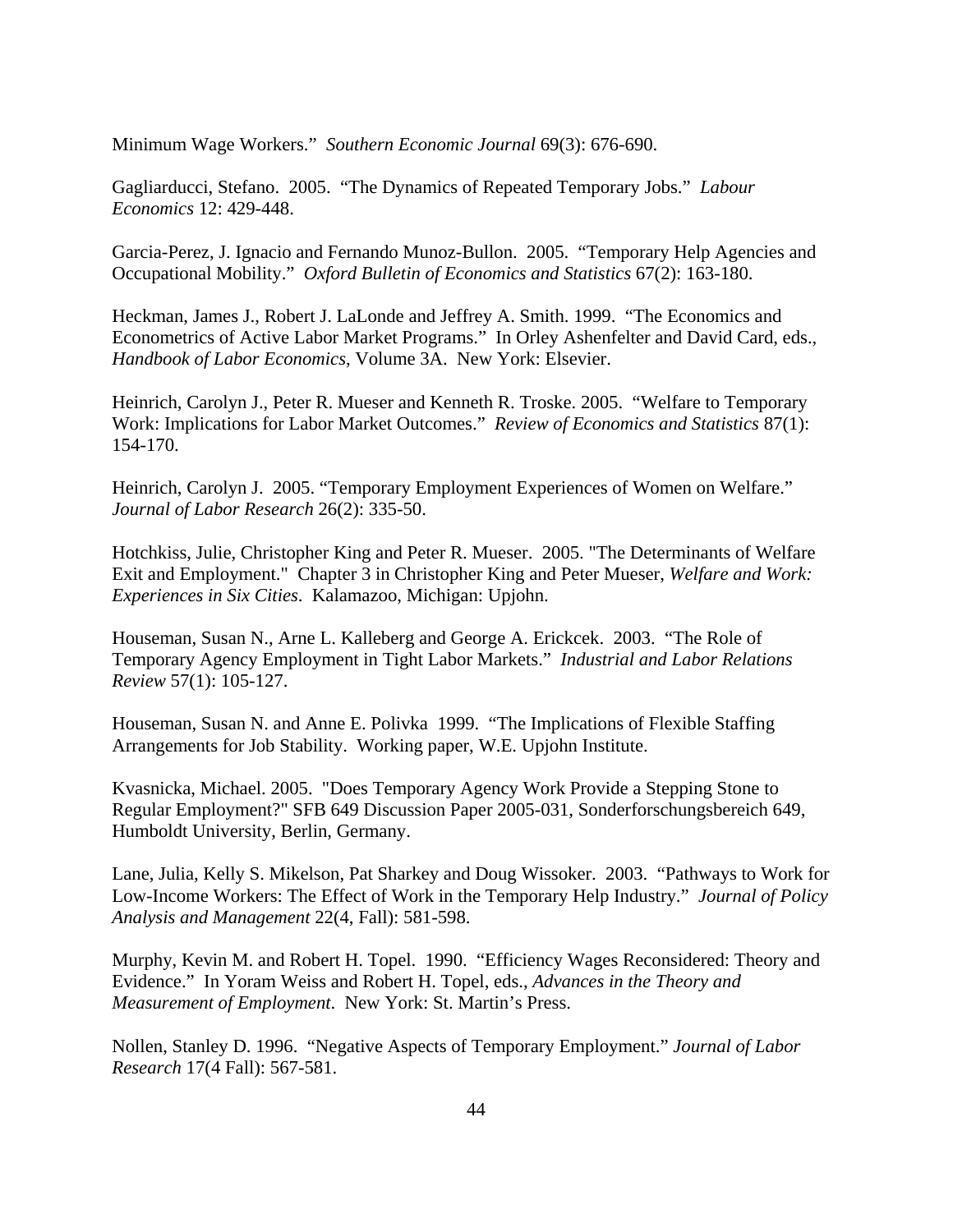Pavetti, LaDonna, M. Ihcelle K. Derr, Jacquelyn Anderson, Carole Trippe and Sidnee Paschal. 2000. "The Role of Intermediaries in Linking TANF Recipients with Jobs." Paper presented at the Federal Reserve Bank of New York.

Pawasarat, John. 1997. "The Employment Perspective: Jobs Held by the Milwaukee County AFDC Single Parent Population (January 1996-March 1997)." Working paper, Employment and Training Institute, Milwaukee, Wisconsin.

Poppe, Nan, Julie Strawn and Karin Martinson. 2003. "Whose Job Is It? Creating Opportunities for Advancement." In Robert P. Giloth, ed.,*Workforce Intermediaries in the 21st Century*. Philadelphia: Temple University Press.

Segal, Lewis M. and Daniel G. Sullivan. 1997. "The Growth of Temporary Services Work." *Journal of Economic Perspectives* 11(2, Spring): 117-136.

U.S. Bureau of Labor Statistics (2005) "Discontinued CES data on SIC," http://www.bls.gov/ces/cesoldsic.htm.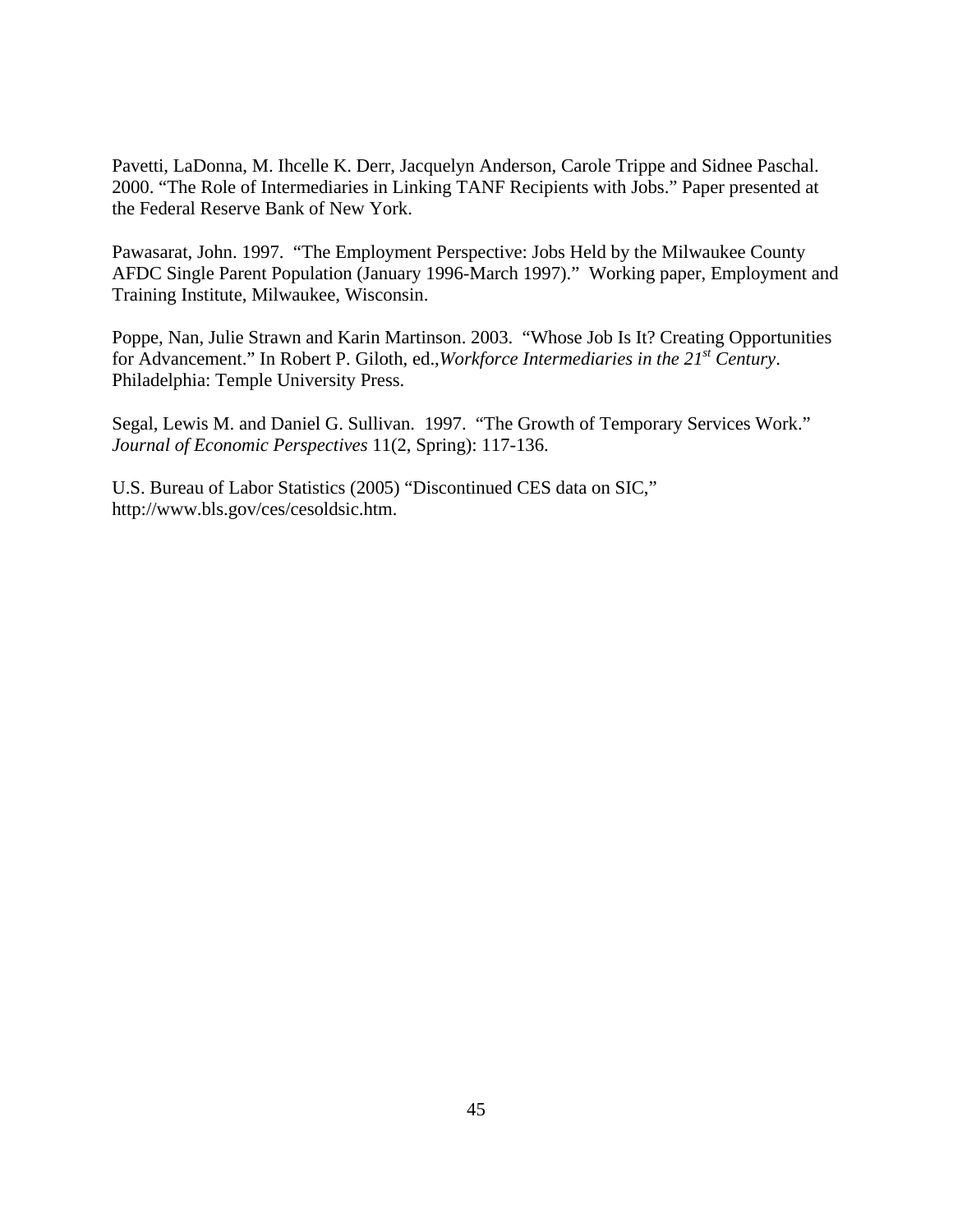## **Appendix: Implementation of Robustness Tests of Industry Impact Estimates**

We reproduce equations (1) and (4) for convenience:

$$
Y = D\alpha + X\gamma + \varepsilon + u \tag{1}
$$

$$
\phi_{\varepsilon k}^* \equiv \hat{\alpha}_k \frac{Var(\tilde{D}_k)}{Var(\varepsilon)}
$$
(4)

The estimate  $\hat{\alpha}_k$  is based on (1); however, the other terms in  $\phi_{\varepsilon k}^*$  are based on the null hypothesis that this coefficient is zero and so are estimated in a regression corresponding to (1) but omitting *D.*  $\phi_{X\gamma,k}$  is calculated using  $\hat{\gamma}$  estimated in that same equation.

It is also necessary to identify  $\varepsilon$ , which is the component in earnings or employment that may be tied to individual characteristics or decisions made eight quarters earlier; which is in contrast to random variation in earnings due to variation in *u*. This is accomplished using earnings in adjacent quarters for a given individual. In particular, we rewrite the equation identifying the determinants of outcome earnings or employment to distinguish across quarters:<sup>32</sup>

$$
Y_t = X\gamma_t + [\pi^t \varepsilon + u_t],\tag{5}
$$

where we assume an autoregressive error structure of the form  $u_t = ru_{t-1} + v_t$ ,  $v_t$  is an independent error term, and  $\pi$  and  $r$  are parameters. The variable  $t$  indexes quarters, and we take the outcome quarter (which is eight quarters after the reference quarter) as *t*=0, so we have  $\pi^{t} = 1$  at  $t = 0$ . At  $t = 0$ , (5) is equivalent to (1) with the industry dummies omitted. The term  $\varepsilon$ identifies the stable component of the unmeasured determinants of *Y*, and the term  $\pi$  allows for it to grow or decline in importance.

 $32$  Reference quarter industry is omitted, given the null hypothesis that industry has no causal impact.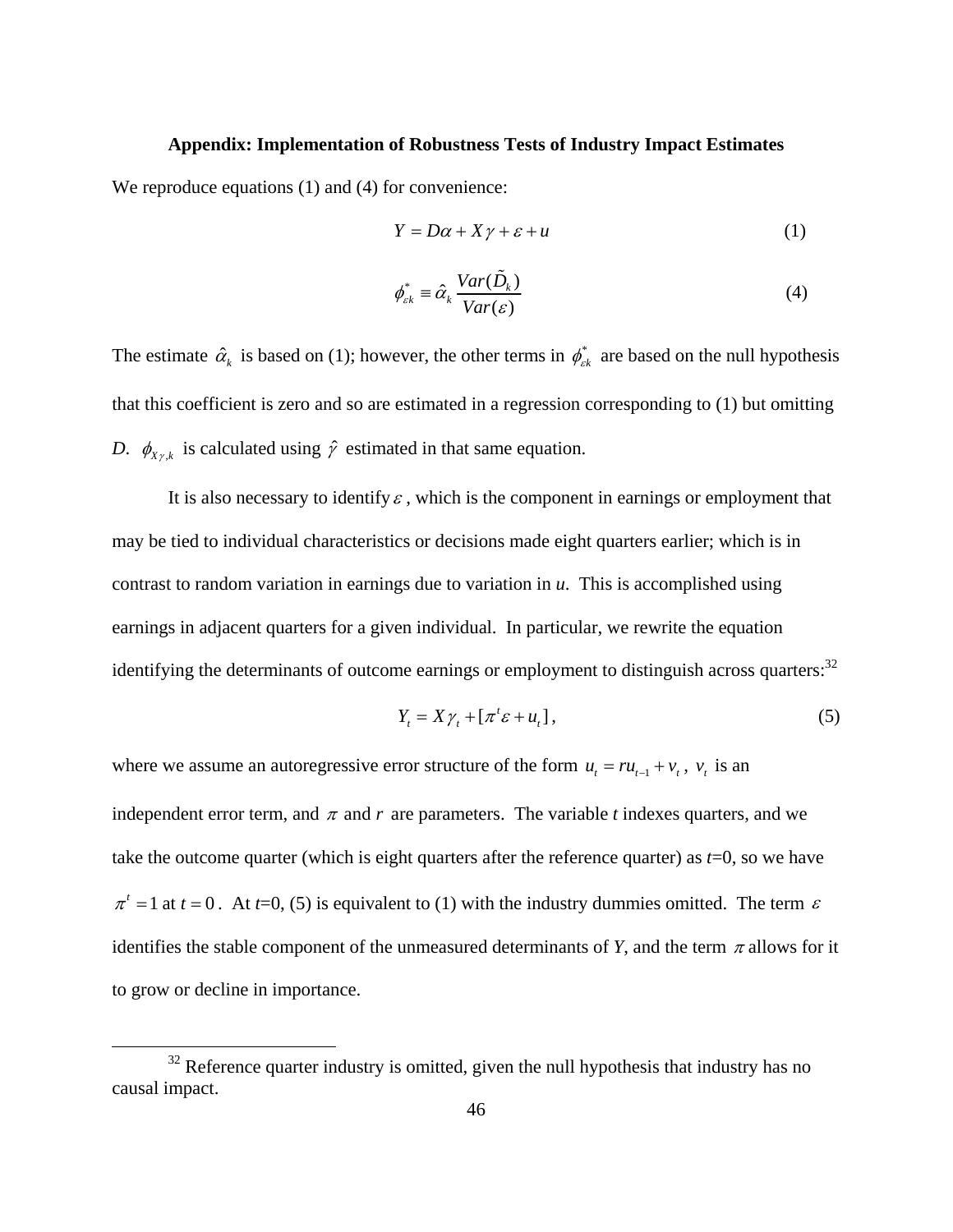The expression in brackets,  $[\pi^t \varepsilon + u_t]$ , can be estimated as the residual of a regression of earnings on *X* in a given quarter *t*. The variances and covariances of the residuals for three successive quarters (the outcome quarter, and quarters immediately prior and subsequent to the outcome quarter) can then be used to estimate  $\pi$ , r, and  $Var(\varepsilon)$ .<sup>33</sup>

The estimate of  $\phi_{X_{\gamma,k}}$  is obtained directly from the regression of the industry dummy for *k* in a regression limited to those in that industry and in no job during the reference quarter, i.e.,

$$
D_k = \phi_{0k} + \phi_{X\gamma,k}(X\gamma) + v.
$$

However, as Murphy and Topel (1990) note, it may be that we believe omitted determinants of income are more closely associated with certain observed measures than with others. We have grouped selected variables so that the relationship for each grouping can be considered. In particular, we estimate  $\phi_{ik}$  in the equation

$$
D_k = \phi_{0k} + \sum_i \phi_{ik} Z_i + v'
$$

where  $Z_i = \sum_i \hat{\gamma}$  $i \in \mathcal{a}$  $i = \sum f_j \Lambda_j$  $X_i \in G$  $Z_i = \sum_i \hat{\gamma}_i X$  $=\sum_{X_i\in G_i} \hat{\gamma}_j X_j$ ,  $\hat{\gamma}_j$  is the estimated coefficient of  $X_j$  in the regression predicting the

outcome, and *Gi* is the set of variables in group *i.* The groups are constructed to include all

<sup>33</sup> Denoting  $\tilde{Y}_t = [\pi^t \varepsilon + u_t]$ , the six equations defining the system are written as 1  $Cov(\tilde{Y}_{-1}, \tilde{Y}_0) = \pi^{-1}Var(\varepsilon) + rVar(u_{-1})$  $Cov(\tilde{Y}_0, \tilde{Y}_1) = \pi Var(\varepsilon) + rVar(u_0)$ 2  $Cov(\tilde{Y}_{-1}, \tilde{Y}_1) = Var(\varepsilon) + r^2Var(u_{-1})$ 2  $Var(\tilde{Y}_{-1}) = \pi^{-2}Var(\varepsilon) + Var(u_{-1})$  $Var(\tilde{Y}_0) = Var(\varepsilon) + Var(u_0)$ 2  $Var(\tilde{Y}_1) = \pi^2 Var(\varepsilon) + Var(u_1)$  $(\tilde{Y}_{-1}, \tilde{Y}_{0}) = \pi^{-1}Var(\varepsilon) + rVar(u_{-1})$  $(\tilde{Y}_{-1}) = \pi^{-2}Var(\varepsilon) + Var(u)$ 

These six equations can be solved for the six unknowns,  $\pi$ , r,  $Var(\varepsilon)$ ,  $Var(u_1)$ ,  $Var(u_0)$ , and  $Var(u_1)$ . Murphy and Topel use a related method to identify the stable and transient components of earnings.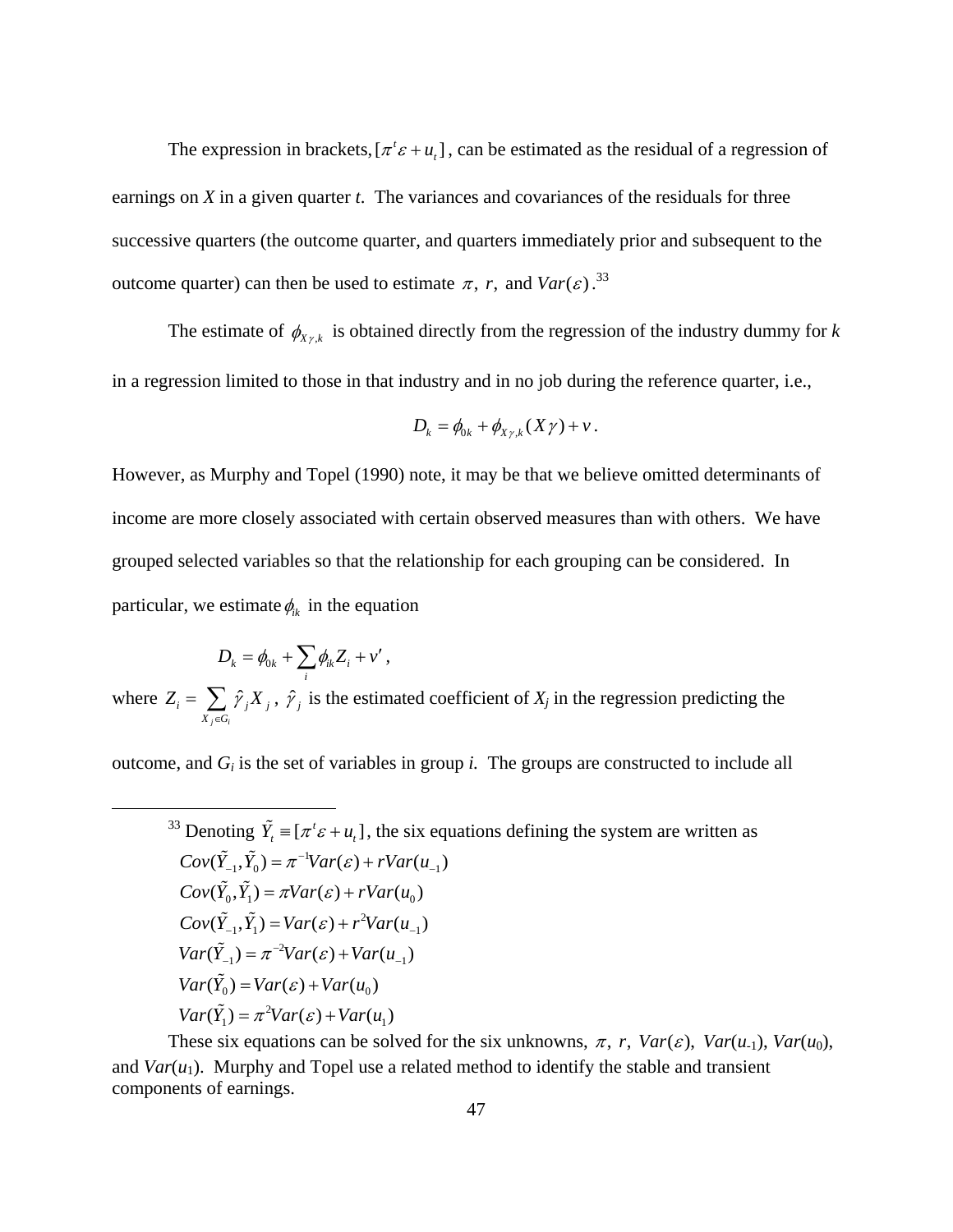variables in *X*. If we believe that unmeasured determinants of earnings or employment are similar to a particular set of variables, the value of  $\phi_{ik}$  associated with that group may provide a better comparison to the error term than the full set of variables. In addition to reporting  $\phi_{\varepsilon k}^* / \phi_{X\gamma,k}$  (based on all variables), we report the implied ratio  $\phi_{\varepsilon k}^* / \phi_{ik}$  for education variables (years of education, high school degree, college degree) and for prior employment activities (five measures of work activity in the two years prior to program entry).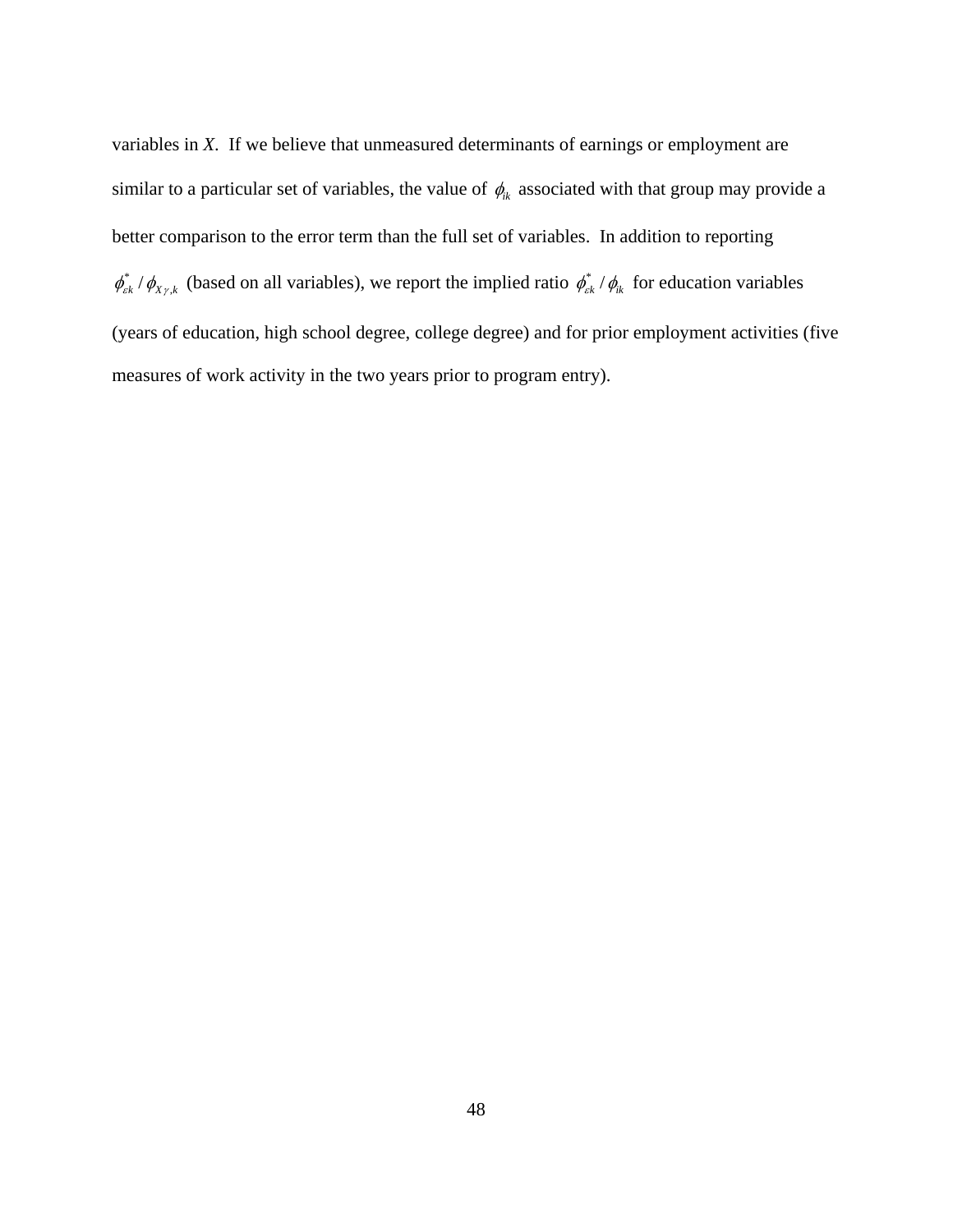|                                                                         |                            |                          |                            | $\epsilon$<br>Females    |                            |                            |                            |                          | Males                      |                            |
|-------------------------------------------------------------------------|----------------------------|--------------------------|----------------------------|--------------------------|----------------------------|----------------------------|----------------------------|--------------------------|----------------------------|----------------------------|
|                                                                         |                            | <b>TANF</b>              |                            | <b>Job Training</b>      |                            | <b>Employment Exchange</b> |                            | <b>Job Training</b>      |                            | <b>Employment Exchange</b> |
|                                                                         | 4 Quarters<br>before Entry | 1 Quarter<br>after Entry | 4 Quarters<br>before Entry | 1 Quarter<br>after Entry | 4 Quarters<br>before Entry | l Quarter<br>after Entry   | 4 Quarters<br>before Entry | 1 Quarter<br>after Entry | 4 Quarters<br>before Entry | Quarter<br>after Entry     |
| No job                                                                  | 47.49                      | 52.68                    | 36.60                      | 40.75                    | 36.26                      | 33.39                      | 33.36                      | 34.74                    | 35.25                      | 32.05                      |
| Major industry group                                                    |                            |                          |                            |                          |                            |                            |                            |                          |                            |                            |
| 0 Agriculture, forestry, and fishing                                    | 0.68                       | 0.35                     | 1.11                       | 0.83                     | 1.16                       | 0.59                       | 1.52                       | 0.83                     | 1.88                       | 1.50                       |
| 1 Mining, construction                                                  | 0.43                       | 0.53                     | 0.50                       | 0.69                     | 0.91                       | 1.01                       | 3.53                       | 4.00                     | 9.86                       | 11.09                      |
| 2, 3 Manufacturing                                                      | 5.99                       | 5.01                     | 16.06                      | 9.81                     | 11.38                      | 13.16                      | 21.43                      | 17.73                    | 16.88                      | 19.21                      |
| Transportation, communications, electric,<br>gas, and sanitary services | 1.50                       | 1.42                     | 3.15                       | 2.95                     | 2.72                       | 3.09                       | 6.87                       | 9.31                     | 5.00                       | 5.56                       |
| 5 Wholesale trade, retail trade                                         | 22.82                      | 18.85                    | 16.97                      | 14.73                    | 21.83                      | 21.66                      | 17.31                      | 15.59                    | 19.29                      | 19.14                      |
| 6 Finance, insurance, and real estate                                   | 1.59                       | 1.51                     | 3.65                       | 4.79                     | 3.60                       | 3.97                       | 1.68                       | 1.72                     | 1.52                       | 1.58                       |
| 7, 8 Services                                                           | 28.79                      | 28.66                    | 29.29                      | 35.28                    | 29.01                      | 35.58                      | 23.22                      | 29.76                    | 16.81                      | 22.15                      |
| 9 Public administration                                                 | 0.68                       | 0.57                     | 1.17                       | 2.15                     | 1.62                       | 1.79                       | 1.55                       | 2.41                     | 1.81                       | 1.71                       |
| 4-digit industry                                                        |                            |                          |                            |                          |                            |                            |                            |                          |                            |                            |
| 5810 Eating and drinking places                                         | 11.98                      | 8.90                     | 5.10                       | 4.38                     | 8.71                       | 8.18                       | 4.33                       | 3.50                     | 6.42                       | 6.15                       |
| 7363 THS                                                                | 5.86                       | 8.55                     | 5.18                       | 9.11                     | 3.87                       | 8.73                       | 6.54                       | 11.10                    | 4.08                       | 8.78                       |
| 8051 Skilled nursing care facilities                                    | 5.32                       | 4.51                     | 3.17                       | 3.67                     | 3.04                       | 3.33                       | 0.96                       | 0.79                     | 0.68                       | 0.69                       |
| 8062 General medical and surgical hospitals                             | 1.51                       | 1.18                     | 5.21                       | 2.10                     | 2.22                       | 2.09                       | 1.39                       | 0.56                     | 0.69                       | 0.64                       |

**Table 1: Distribution of Employment Across Industries Prior and Subsequent to Program Entry in 1997**

Note: Counts include any job, so individuals who hold more than one job are counted multiple times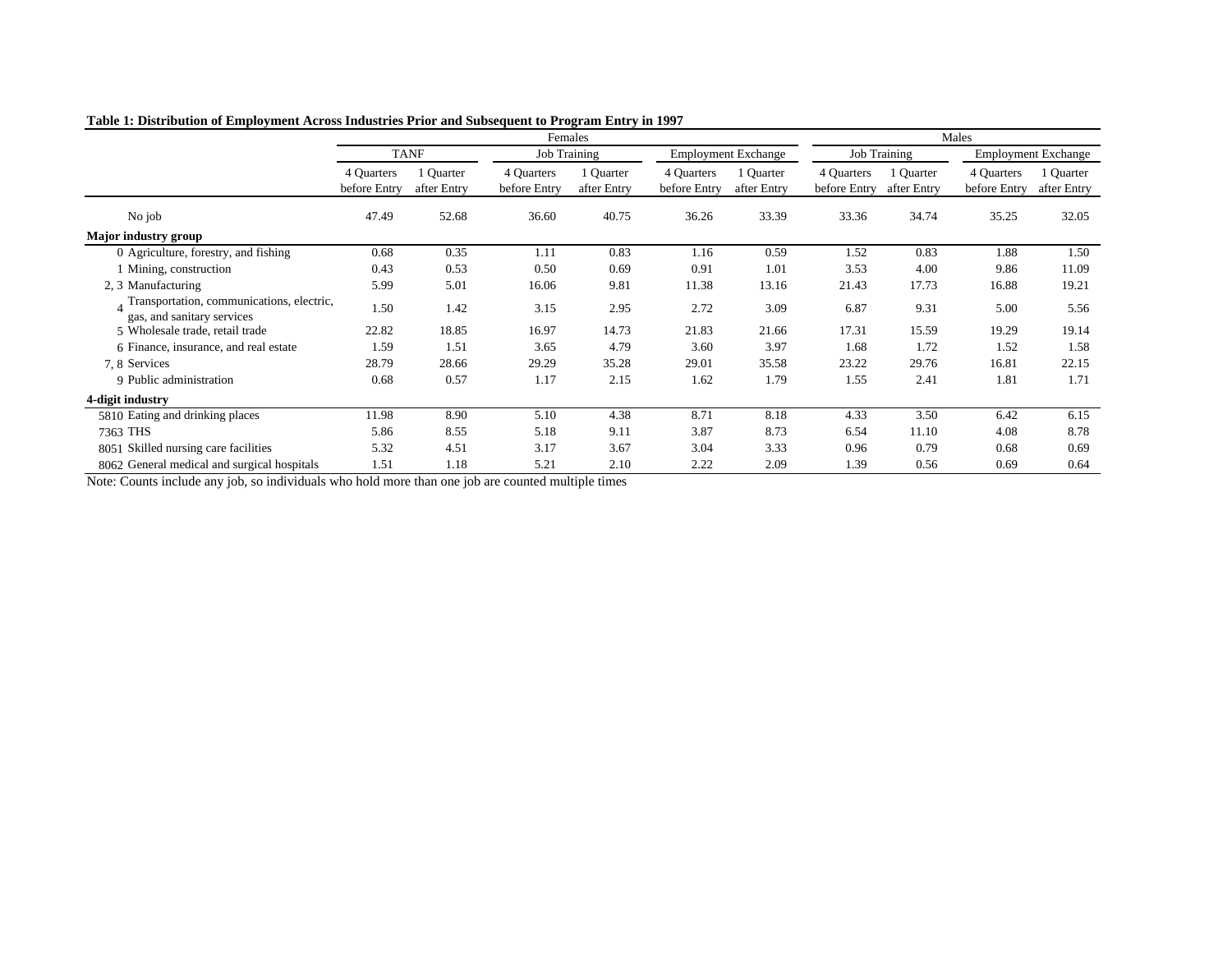|                          | Females    |                                      |                     |            |                                      |                     |            | Males                                |                     |            |                                      |                     |            |                            |                     |
|--------------------------|------------|--------------------------------------|---------------------|------------|--------------------------------------|---------------------|------------|--------------------------------------|---------------------|------------|--------------------------------------|---------------------|------------|----------------------------|---------------------|
|                          |            | <b>TANF</b>                          |                     |            | <b>Job Training</b>                  |                     |            | <b>Employment Exchange</b>           |                     |            | <b>Job Training</b>                  |                     |            | <b>Employment Exchange</b> |                     |
|                          | Job in     | Job in<br><b>THS</b><br>and<br>Other | Job, but<br>None in | Job in     | Job in<br><b>THS</b><br>and<br>Other | Job, but<br>None in | Job in     | Job in<br><b>THS</b><br>and<br>Other | Job, but<br>None in | Job in     | Job in<br><b>THS</b><br>and<br>Other | Job, but<br>None in | Job in     | Job in<br>THS and<br>Other | Job, but<br>None in |
| Age                      | <b>THS</b> | Industry                             | <b>THS</b>          | <b>THS</b> | Industry                             | <b>THS</b>          | <b>THS</b> | Industry                             | <b>THS</b>          | <b>THS</b> | Industry                             | <b>THS</b>          | <b>THS</b> | Industry                   | <b>THS</b>          |
|                          | 0.131      | 0.133                                | 0.026               | 0.071      | 0.071                                | 0.045               | 0.054      | 0.018                                | $-0.013$            | 0.108      | 0.057                                | 0.080               | 0.053      | 0.039                      | $-0.026$            |
|                          | (0.030)    | (0.036)                              | (0.013)             | (0.049)    | (0.052)                              | (0.021)             | (0.009)    | (0.009)                              | (0.004)             | (0.061)    | (0.059)                              | (0.029)             | (0.008)    | (0.009)                    | (0.004)             |
| Age square *100          | $-0.203$   | $-0.237$                             | $-0.065$            | $-0.093$   | $-0.103$                             | $-0.063$            | $-0.092$   | $-0.063$                             | $-0.008$            | $-0.126$   | $-0.083$                             | $-0.119$            | $-0.089$   | $-0.095$                   | 0.002               |
|                          | (0.048)    | (0.058)                              | (0.020)             | (0.061)    | (0.065)                              | (0.026)             | (0.013)    | (0.013)                              | (0.005)             | (0.076)    | (0.075)                              | (0.035)             | (0.012)    | (0.012)                    | (0.005)             |
| Years of education       | 0.063      | 0.031                                | 0.055               | 0.226      | 0.067                                | 0.038               | 0.084      | 0.117                                | 0.041               | $-0.019$   | 0.060                                | $-0.143$            | 0.022      | 0.019                      | 0.014               |
|                          | (0.034)    | (0.036)                              | (0.015)             | (0.070)    | (0.078)                              | (0.033)             | (0.019)    | (0.018)                              | (0.008)             | (0.078)    | (0.076)                              | (0.038)             | (0.016)    | (0.016)                    | (0.008)             |
| High school degree       | $-0.022$   | 0.015                                | $-0.030$            | $-0.553$   | $-0.208$                             | $-0.259$            | 0.084      | 0.149                                | 0.206               | $-0.121$   | $-0.312$                             | 0.456               | 0.035      | 0.204                      | 0.371               |
|                          | (0.100)    | (0.108)                              | (0.045)             | (0.275)    | (0.290)                              | (0.126)             | (0.062)    | (0.062)                              | (0.028)             | (0.313)    | (0.310)                              | (0.167)             | (0.053)    | (0.053)                    | (0.026)             |
| College degree           | $-0.220$   | $-0.278$                             | $-0.127$            | $-0.577$   | $-0.272$                             | 0.121               | $-0.131$   | $-0.219$                             | 0.101               | $-0.171$   | $-1.309$                             | 0.171               | $-0.063$   | $-0.079$                   | $-0.093$            |
|                          | (0.315)    | (0.363)                              | (0.145)             | (0.390)    | (0.443)                              | (0.189)             | (0.098)    | (0.092)                              | (0.044)             | (0.430)    | (0.454)                              | (0.190)             | (0.088)    | (0.087)                    | (0.041)             |
| Nonwhite                 | 0.884      | 0.714                                | 0.248               | 0.520      | 0.686                                | 0.121               | 0.445      | 0.336                                | $-0.103$            | 0.994      | 1.082                                | 0.225               | 0.501      | 0.386                      | $-0.169$            |
|                          | (0.082)    | (0.087)                              | (0.037)             | (0.181)    | (0.198)                              | (0.088)             | (0.038)    | (0.038)                              | (0.019)             | (0.235)    | (0.226)                              | (0.120)             | (0.034)    | (0.034)                    | (0.017)             |
| Proportion of previous 8 | 1.224      | 1.545                                | 1.130               | 1.817      | 2.373                                | 0.968               | 1.033      | 1.383                                | 1.152               | 1.419      | 0.839                                | 0.888               | 1.275      | 1.719                      | 1.187               |
| quarters working         | (0.176)    | (0.199)                              | (0.079)             | (0.393)    | (0.450)                              | (0.175)             | (0.089)    | (0.091)                              | (0.041)             | (0.478)    | (0.520)                              | (0.245)             | (0.079)    | (0.081)                    | (0.038)             |
| Working all of previous  | 0.072      | 0.340                                | 0.183               | $-0.308$   | $-0.232$                             | 0.007               | $-0.045$   | 0.134                                | 0.307               | $-0.186$   | 0.460                                | $-0.059$            | 0.260      | 0.402                      | 0.424               |
| 8 quarters               | (0.104)    | (0.108)                              | (0.051)             | (0.221)    | (0.229)                              | (0.105)             | (0.054)    | (0.051)                              | (0.025)             | (0.280)    | (0.282)                              | (0.140)             | (0.049)    | (0.047)                    | (0.023)             |
| No work in any of        | $-0.328$   | $-0.038$                             | $-0.233$            | $-0.232$   | 0.328                                | $-0.433$            | $-0.396$   | $-0.296$                             | $-0.451$            | $-0.992$   | $-0.399$                             | $-0.412$            | $-0.481$   | $-0.269$                   | $-0.388$            |
| previous 8 quarters      | (0.134)    | (0.158)                              | (0.054)             | (0.319)    | (0.366)                              | (0.125)             | (0.063)    | (0.069)                              | (0.028)             | (0.412)    | (0.423)                              | (0.183)             | (0.055)    | (0.059)                    | (0.026)             |
| Total annual earnings in | 0.029      | 0.046                                | 0.051               | 0.007      | 0.008                                | 0.005               | $-0.008$   | 0.012                                | 0.015               | $-0.025$   | 0.007                                | 0.017               | $-0.032$   | $-0.015$                   | 0.020               |
| the prior year $/1000$   | (0.009)    | (0.009)                              | (0.004)             | (0.011)    | (0.012)                              | (0.005)             | (0.003)    | (0.003)                              | (0.001)             | (0.013)    | (0.011)                              | (0.004)             | (0.003)    | (0.002)                    | (0.001)             |
| Total annual earnings    | $-0.041$   | $-0.032$                             | $-0.035$            | $-0.032$   | $-0.023$                             | 0.001               | $-0.021$   | $-0.027$                             | $-0.015$            | $-0.027$   | $-0.019$                             | $-0.006$            | $-0.024$   | $-0.035$                   | $-0.013$            |
| two years prior /1000    | (0.009)    | (0.009)                              | (0.004)             | (0.013)    | (0.013)                              | (0.005)             | (0.003)    | (0.003)                              | (0.001)             | (0.012)    | (0.011)                              | (0.004)             | (0.003)    | (0.003)                    | (0.001)             |

**Table 2: Multinomial Logit Estimation of Job Choice: Quarter Following Program Entry in 1997**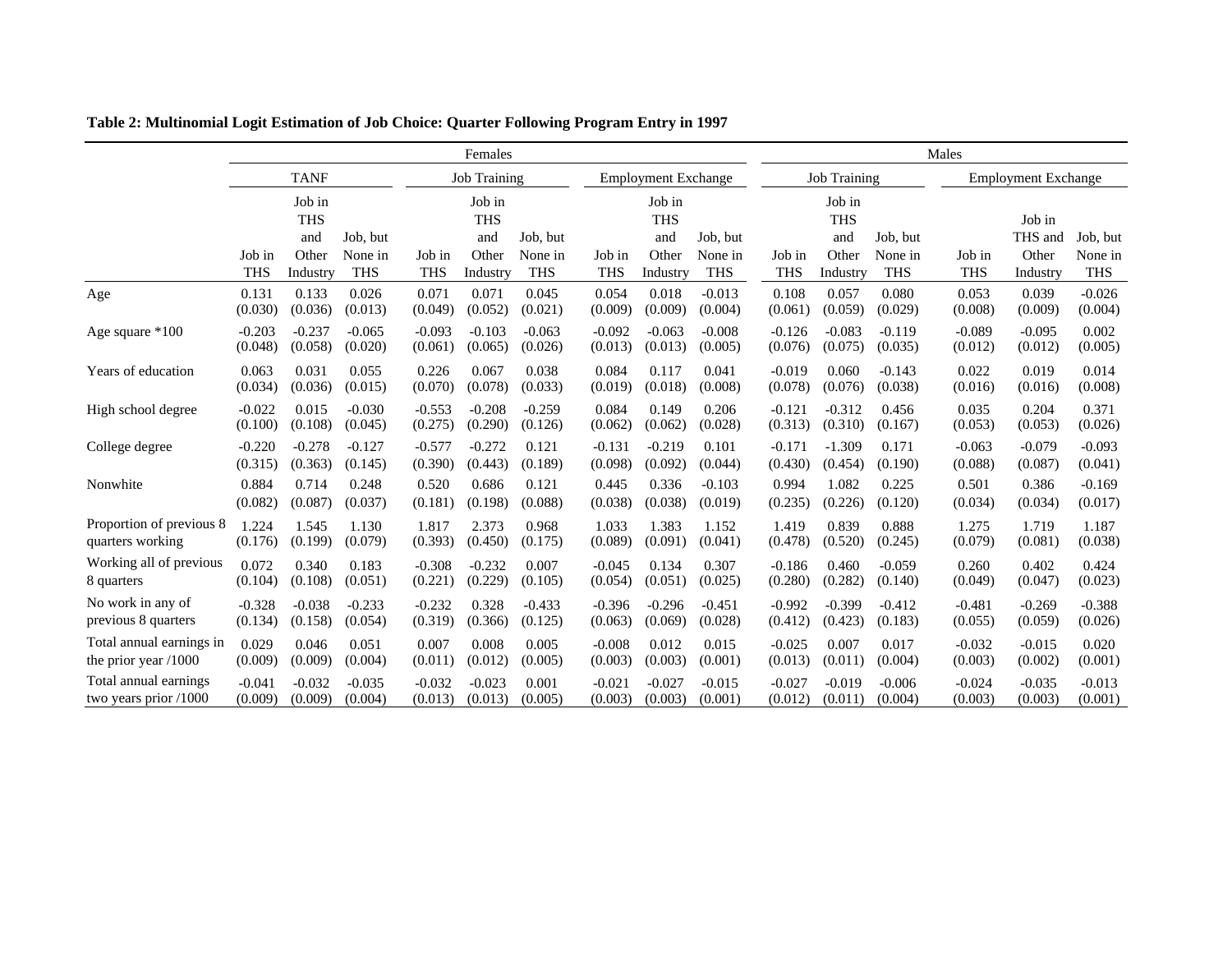#### **Table 2 -- Continued**

|                                                                                                                                                                    |                  | Females          |                     |                  |                     |                     |                  |                            |                     |                                                   | Males            |                     |                  |                  |                     |  |  |
|--------------------------------------------------------------------------------------------------------------------------------------------------------------------|------------------|------------------|---------------------|------------------|---------------------|---------------------|------------------|----------------------------|---------------------|---------------------------------------------------|------------------|---------------------|------------------|------------------|---------------------|--|--|
|                                                                                                                                                                    |                  | <b>TANF</b>      |                     |                  | <b>Job Training</b> |                     |                  | <b>Employment Exchange</b> |                     | <b>Job Training</b><br><b>Employment Exchange</b> |                  |                     |                  |                  |                     |  |  |
|                                                                                                                                                                    |                  | Job in           |                     |                  | Job in              |                     |                  | Job in                     |                     |                                                   | Job in           |                     |                  |                  |                     |  |  |
|                                                                                                                                                                    |                  | <b>THS</b>       |                     |                  | THS                 |                     |                  | <b>THS</b>                 |                     |                                                   | THS              |                     |                  | Job in           |                     |  |  |
|                                                                                                                                                                    |                  | and              | Job, but            |                  | and                 | Job, but            |                  | and                        | Job, but            |                                                   | and              | Job, but            |                  | THS and          | Job, but            |  |  |
|                                                                                                                                                                    | Job in           | Other            | None in             | Job in           | Other               | None in             | Job in           | Other                      | None in             | Job in                                            | Other            | None in             | Job in           | Other            | None in             |  |  |
|                                                                                                                                                                    | <b>THS</b>       | Industry         | <b>THS</b>          | THS              | Industry            | <b>THS</b>          | <b>THS</b>       | Industry                   | <b>THS</b>          | THS                                               | Industry         | THS                 | THS              | Industry         | <b>THS</b>          |  |  |
| St. Louis central                                                                                                                                                  | 0.606<br>(0.104) | 0.248<br>(0.110) | $-0.014$<br>(0.044) | 1.476<br>(0.274) | 0.780<br>(0.246)    | 0.195<br>(0.101)    | 0.711<br>(0.046) | 0.574<br>(0.046)           | $-0.159$<br>(0.021) | 0.193<br>(0.289)                                  | 0.769<br>(0.307) | 0.170<br>(0.128)    | 0.555<br>(0.041) | 0.356<br>(0.042) | $-0.040$<br>(0.019) |  |  |
| Kansas City central                                                                                                                                                | 0.855<br>(0.107) | 0.662<br>(0.111) | $-0.074$<br>(0.047) | 1.637<br>(0.284) | 0.795<br>(0.266)    | 0.035<br>(0.114)    | 0.764<br>(0.054) | 0.742<br>(0.052)           | $-0.223$<br>(0.026) | 0.535<br>(0.332)                                  | 1.016<br>(0.343) | 0.294<br>(0.161)    | 0.689<br>(0.049) | 0.827<br>(0.047) | 0.138<br>(0.024)    |  |  |
| Suburban metro                                                                                                                                                     | 0.684<br>(0.125) | 0.431<br>(0.130) | $-0.088$<br>(0.050) | 1.174<br>(0.287) | 0.385<br>(0.269)    | $-0.011$<br>(0.101) | 0.679<br>(0.054) | 0.755<br>(0.050)           | $-0.059$<br>(0.023) | 0.452<br>(0.324)                                  | 0.755<br>(0.337) | $-0.107$<br>(0.140) | 0.696<br>(0.050) | 0.855<br>(0.046) | 0.250<br>(0.022)    |  |  |
| Small metro                                                                                                                                                        | 0.659<br>(0.124) | 0.569<br>(0.125) | 0.006<br>(0.048)    | 1.277<br>(0.299) | $-0.037$<br>(0.333) | $-0.185$<br>(0.113) | 0.646<br>(0.055) | 0.724<br>(0.051)           | 0.086<br>(0.023)    | 0.347<br>(0.371)                                  | 0.800<br>(0.371) | $-0.267$<br>(0.173) | 0.719<br>(0.046) | 0.893<br>(0.043) | 0.133<br>(0.021)    |  |  |
| Unemployment rate in                                                                                                                                               |                  |                  |                     |                  |                     |                     |                  |                            |                     |                                                   |                  |                     |                  |                  |                     |  |  |
| county at current                                                                                                                                                  | $-0.905$         | $-3.359$         | $-3.188$            | $-7.893$         | $-3.065$            | $-1.356$            | -4.664           | $-5.628$                   | $-2.822$            | 0.341                                             | $-3.807$         | $-0.191$            | $-1.187$         | $-2.017$         | $-2.352$            |  |  |
| quarters<br>Note Coefficients on the dympy variables for soch of the four quarters and the constant are not reported. Coefficient standard arrow are in negatheres | (1.721)          | (1.976)          | (0.719)             | (4.133)          | (3.811)             | (1.501)             | (0.725)          | (0.744)                    | (0.243)             | (5.610)                                           | (5.648)          | (2.574)             | (0.597)          | (0.638)          | (0.247)             |  |  |

Note: Coefficients on the dummy variables for each of the four quarters and the constant are not reported. Coefficient standard errors are in parentheses.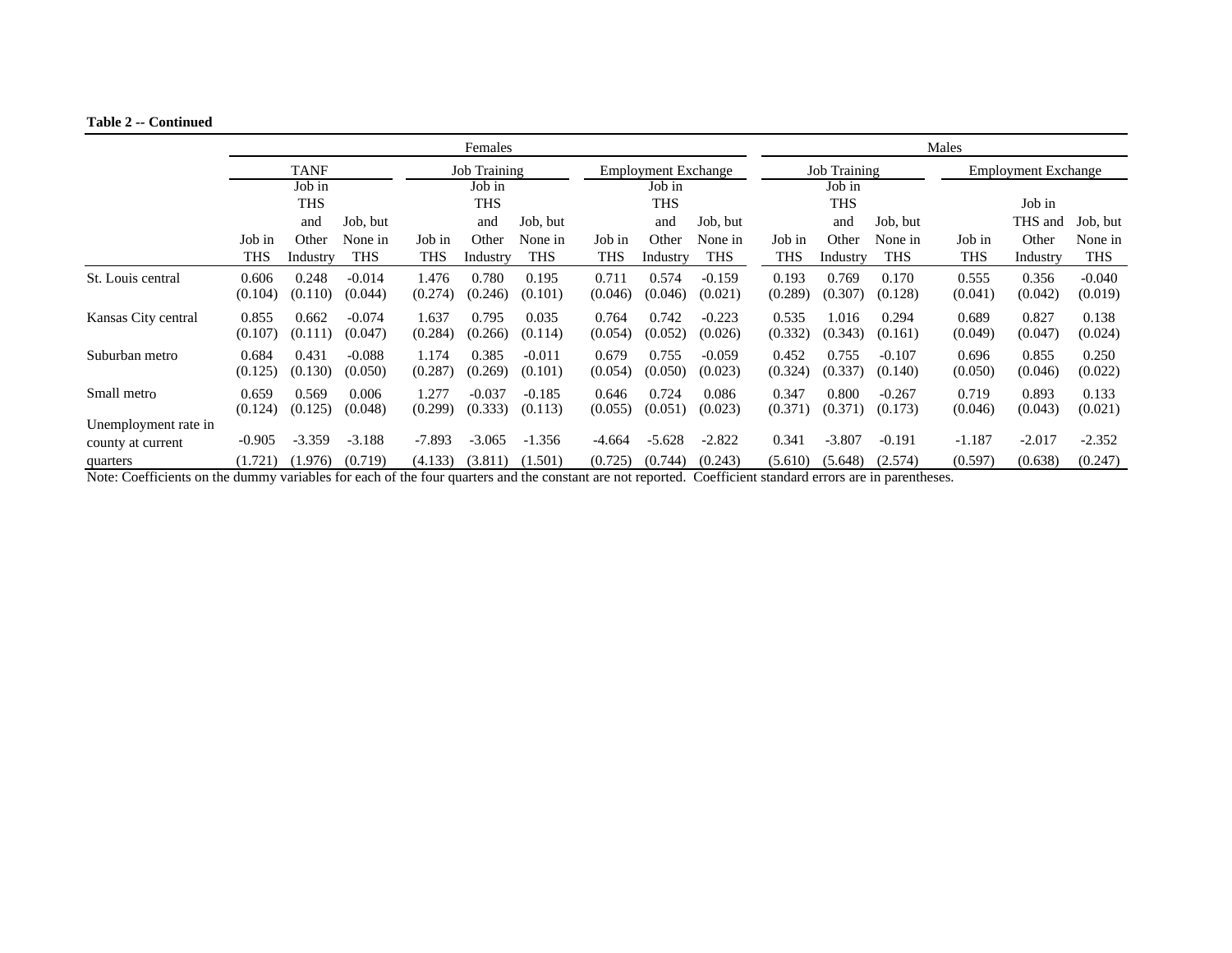|                                                               |                  |            |                    | One Industry |                          |       | Multiple Industries                                |       |
|---------------------------------------------------------------|------------------|------------|--------------------|--------------|--------------------------|-------|----------------------------------------------------|-------|
|                                                               | No Job           | <b>THS</b> | Manufac-<br>turing | Retail Trade | Service <sup>1</sup>     | Other | THS and Any Any Industry<br>Other Industry Not THS |       |
|                                                               |                  |            |                    |              | <b>Panel A - Females</b> |       |                                                    |       |
| <b>TANF</b>                                                   |                  |            |                    |              |                          |       |                                                    |       |
| 1. Initial mean earnings                                      | $\boldsymbol{0}$ | 1,131      | 1,763              | 1,188        | 1,547                    | 2,147 | 1,632                                              | 1,766 |
|                                                               | (0)              | (35)       | (52)               | (19)         | (22)                     | (60)  | (38)                                               | (42)  |
| 2. Mean earnings 8 quarters later                             | 1,008            | 1,818      | 1,831              | 1,597        | 1,953                    | 2,449 | 2,060                                              | 1,922 |
|                                                               | (14)             | (58)       | (75)               | (31)         | (34)                     | (81)  | (67)                                               | (57)  |
| 3. Mean earnings 8 quarters later controlling characteristics | 1,164            | 1,585      | 1,848              | 1,556        | 1,747                    | 2,051 | 1,737                                              | 1,730 |
|                                                               | (15)             | (51)       | (62)               | (31)         | (29)                     | (58)  | (55)                                               | (49)  |
| 4. Impact on earnings, relative to no job category            | $\theta$         | 421        | 684                | 393          | 584                      | 887   | 574                                                | 566   |
|                                                               | (0)              | (54)       | (64)               | (35)         | (33)                     | (61)  | (57)                                               | (52)  |
| <b>Job Training</b>                                           |                  |            |                    |              |                          |       |                                                    |       |
| 1. Initial mean earnings                                      | $\boldsymbol{0}$ | 1,529      | 2,748              | 1,727        | 2,968                    | 3,315 | 2,494                                              | 2,849 |
|                                                               | (0)              | (95)       | (122)              | (100)        | (98)                     | (147) | (148)                                              | (148) |
| 2. Mean earnings 8 quarters later                             | 1,941            | 2,838      | 2,968              | 2,657        | 3,464                    | 3,300 | 3,140                                              | 3,352 |
|                                                               | (52)             | (172)      | (138)              | (139)        | (101)                    | (130) | (172)                                              | (174) |
| 3. Mean earnings 8 quarters later controlling characteristics | 2,193            | 2,789      | 2,909              | 2,882        | 3,057                    | 3,063 | 3,040                                              | 3,214 |
|                                                               | (55)             | (159)      | (137)              | (123)        | (80)                     | (116) | (166)                                              | (140) |
| 4. Impact on earnings, relative to no job category            | $\theta$         | 596        | 716                | 689          | 864                      | 870   | 847                                                | 1,021 |
|                                                               | (0)              | (169)      | (147)              | (135)        | (99)                     | (129) | (176)                                              | (152) |
| <b>Employment Exchange</b>                                    |                  |            |                    |              |                          |       |                                                    |       |
| 1. Initial mean earnings                                      | $\boldsymbol{0}$ | 1,745      | 3,748              | 1,877        | 2,639                    | 3,724 | 2,616                                              | 3,056 |
|                                                               | (0)              | (23)       | (61)               | (14)         | (15)                     | (42)  | (30)                                               | (27)  |
| 2. Mean earnings 8 quarters later                             | 1,252            | 2,515      | 3,535              | 2,215        | 2,956                    | 3,821 | 3,112                                              | 3,250 |
|                                                               | (11)             | (37)       | (33)               | (19)         | (19)                     | (34)  | (38)                                               | (29)  |
| 3. Mean earnings 8 quarters later controlling characteristics | 1,578            | 2,605      | 3,186              | 2,449        | 2,783                    | 3,192 | 2,986                                              | 3,020 |
|                                                               | (13)             | (35)       | (28)               | (21)         | (17)                     | (26)  | (33)                                               | (25)  |
| 4. Impact on earnings, relative to no job category            | $\overline{0}$   | 1,027      | 1,608              | 872          | 1,205                    | 1,614 | 1,408                                              | 1,443 |
|                                                               | (0)              | (37)       | (31)               | (25)         | (22)                     | (30)  | (36)                                               | (29)  |

# **Table 3: Predicted Earnings and Impact by Industry of Employment in Quarter Following Program Entry in 1997**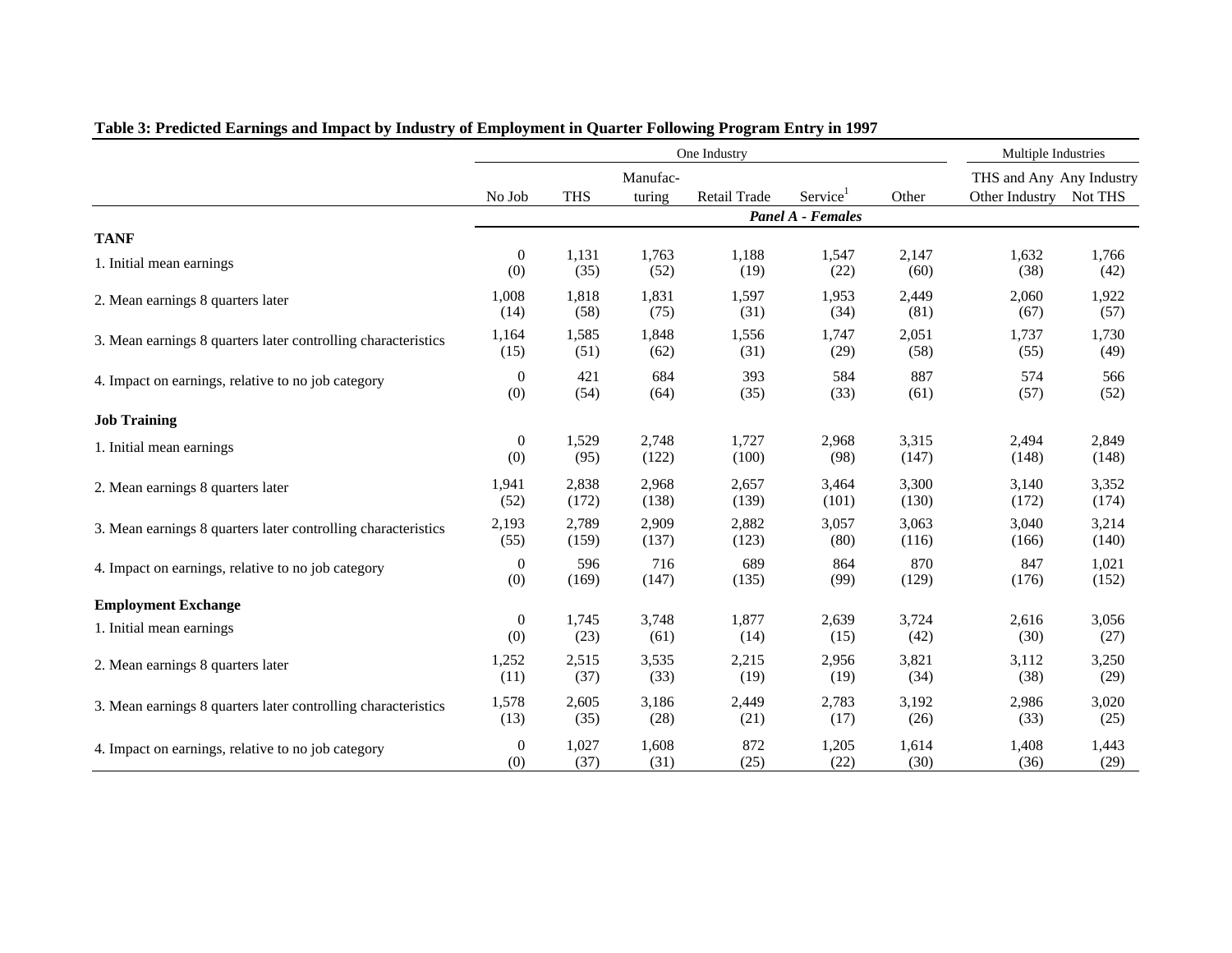### **Table 3 -- Continued**

|                                                               |                |            | One Industry       |              | Multiple Industries    |       |                                            |         |
|---------------------------------------------------------------|----------------|------------|--------------------|--------------|------------------------|-------|--------------------------------------------|---------|
|                                                               | No Job         | <b>THS</b> | Manufac-<br>turing | Retail Trade | Service <sup>1</sup>   | Other | THS and Any Any Industry<br>Other Industry | Not THS |
|                                                               |                |            |                    |              | <b>Panel B - Males</b> |       |                                            |         |
| <b>Job Training</b>                                           |                |            |                    |              |                        |       |                                            |         |
| 1. Initial mean earnings                                      | $\overline{0}$ | 1,661      | 3,795              | 2,412        | 4,739                  | 5,557 | 3,014                                      | 5,648   |
|                                                               | (0)            | (158)      | (172)              | (233)        | (230)                  | (516) | (190)                                      | (676)   |
| 2. Mean earnings 8 quarters later                             | 2,402          | 2,590      | 4,603              | 2,894        | 4,774                  | 5,004 | 3,822                                      | 4,484   |
|                                                               | (113)          | (249)      | (202)              | (226)        | (269)                  | (243) | (302)                                      | (260)   |
| 3. Mean earnings 8 quarters later controlling characteristics | 2,574          | 3,458      | 4,386              | 3,490        | 4,340                  | 4,526 | 4,216                                      | 4,283   |
|                                                               | (121)          | (303)      | (210)              | (272)        | (202)                  | (182) | (293)                                      | (252)   |
| 4. Impact on earnings, relative to no job category            | $\mathbf{0}$   | 884        | 1,812              | 915          | 1,766                  | 1,952 | 1,642                                      | 1,708   |
|                                                               | (0)            | (329)      | (243)              | (301)        | (238)                  | (222) | (322)                                      | (284)   |
| <b>Employment Exchange</b>                                    |                |            |                    |              |                        |       |                                            |         |
| 1. Initial mean earnings                                      | $\overline{0}$ | 1,716      | 5,119              | 2,628        | 3,369                  | 4,519 | 2,667                                      | 4,133   |
|                                                               | (0)            | (25)       | (33)               | (24)         | (30)                   | (31)  | (25)                                       | (51)    |
| 2. Mean earnings 8 quarters later                             | 1,575          | 2,393      | 5,218              | 3,161        | 3,706                  | 4,954 | 3,082                                      | 4,434   |
|                                                               | (14)           | (37)       | (35)               | (29)         | (35)                   | (29)  | (39)                                       | (38)    |
| 3. Mean earnings 8 quarters later controlling characteristics | 2,147          | 3,061      | 4,463              | 3,400        | 3,646                  | 4,227 | 3,507                                      | 4,133   |
|                                                               | (17)           | (44)       | (28)               | (31)         | (32)                   | (24)  | (42)                                       | (32)    |
| 4. Impact on earnings, relative to no job category            | $\mathbf{0}$   | 915        | 2,316              | 1,254        | 1,499                  | 2,081 | 1,360                                      | 1,986   |
|                                                               | (0)            | (47)       | (34)               | (36)         | (36)                   | (29)  | (45)                                       | (37)    |

<sup>1</sup>Excluding THS.

Note: Standard errors are in parentheses.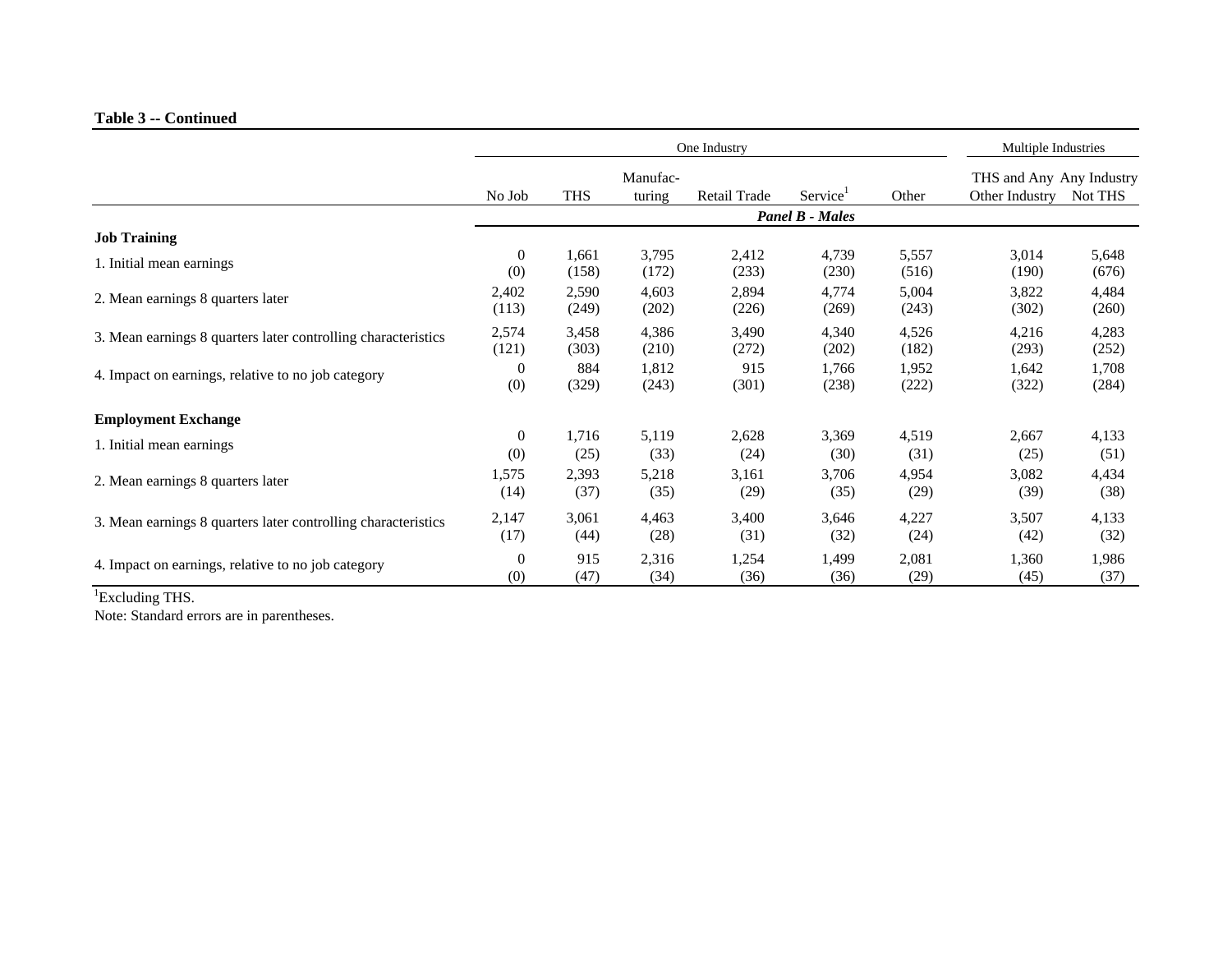|                                                                           |                  |            | One Industry       |                 |                        |         |                     | Multiple Industries                         |
|---------------------------------------------------------------------------|------------------|------------|--------------------|-----------------|------------------------|---------|---------------------|---------------------------------------------|
|                                                                           | No Job           | <b>THS</b> | Manufac-<br>turing | Retail<br>Trade | Service <sup>1</sup>   | Other   | THS and<br>Industry | Any<br>Any Other Industry Not<br><b>THS</b> |
| <b>TANF</b>                                                               |                  |            |                    |                 | Panel A - Females      |         |                     |                                             |
| 1. Probabilty of employment 8 quarters later                              | 0.455            | 0.682      | 0.650              | 0.679           | 0.706                  | 0.725   | 0.744               | 0.727                                       |
|                                                                           | (0.004)          | (0.013)    | (0.017)            | (0.008)         | (0.007)                | (0.015) | (0.014)             | (0.013)                                     |
| 2. Probability of employment 8 quarters later controlling characteristics | 0.494            | 0.628      | 0.657              | 0.643           | 0.663                  | 0.668   | 0.670               | 0.671                                       |
|                                                                           | (0.004)          | (0.014)    | (0.017)            | (0.008)         | (0.008)                | (0.016) | (0.015)             | (0.013)                                     |
| 3. Impact on probability of employment, relative to no job category       | $\mathbf{0}$     | 0.134      | 0.163              | 0.149           | 0.169                  | 0.174   | 0.176               | 0.177                                       |
|                                                                           | (0)              | (0.014)    | (0.017)            | (0.009)         | (0.009)                | (0.016) | (0.015)             | (0.014)                                     |
| <b>Job Training</b>                                                       |                  |            |                    |                 |                        |         |                     |                                             |
| 1. Probabilty of employment 8 quarters later                              | 0.575            | 0.753      | 0.761              | 0.731           | 0.767                  | 0.741   | 0.819               | 0.807                                       |
|                                                                           | (0.011)          | (0.027)    | (0.022)            | (0.021)         | (0.013)                | (0.020) | (0.025)             | (0.022)                                     |
| 2. Probability of employment 8 quarters later controlling characteristics | 0.603            | 0.736      | 0.733              | 0.719           | 0.750                  | 0.726   | 0.791               | 0.773                                       |
|                                                                           | (0.010)          | (0.028)    | (0.024)            | (0.022)         | (0.014)                | (0.020) | (0.029)             | (0.025)                                     |
| 3. Impact on probability of employment, relative to no job category       | $\mathbf{0}$     | 0.132      | 0.130              | 0.115           | 0.147                  | 0.122   | 0.188               | 0.170                                       |
|                                                                           | (0)              | (0.030)    | (0.026)            | (0.024)         | (0.018)                | (0.023) | (0.031)             | (0.027)                                     |
| <b>Employment Exchange</b>                                                |                  |            |                    |                 |                        |         |                     |                                             |
| 1. Probabilty of employment 8 quarters later                              | 0.417            | 0.698      | 0.775              | 0.708           | 0.749                  | 0.787   | 0.786               | 0.799                                       |
|                                                                           | (0.003)          | (0.006)    | (0.004)            | (0.004)         | (0.003)                | (0.004) | (0.006)             | (0.004)                                     |
| 2. Probability of employment 8 quarters later controlling characteristics | 0.473            | 0.694      | 0.738              | 0.692           | 0.727                  | 0.742   | 0.755               | 0.754                                       |
|                                                                           | (0.002)          | (0.006)    | (0.005)            | (0.004)         | (0.003)                | (0.005) | (0.006)             | (0.005)                                     |
| 3. Impact on probability of employment, relative to no job category       | $\boldsymbol{0}$ | 0.221      | 0.265              | 0.218           | 0.254                  | 0.268   | 0.281               | 0.281                                       |
|                                                                           | (0)              | (0.007)    | (0.006)            | (0.005)         | (0.004)                | (0.005) | (0.006)             | (0.005)                                     |
| <b>Job Training</b>                                                       |                  |            |                    |                 | <b>Panel B - Males</b> |         |                     |                                             |
| 1. Probabilty of employment 8 quarters later                              | 0.470            | 0.646      | 0.790              | 0.706           | 0.711                  | 0.763   | 0.806               | 0.783                                       |
|                                                                           | (0.015)          | (0.038)    | (0.022)            | (0.032)         | (0.023)                | (0.020) | (0.030)             | (0.027)                                     |
| 2. Probability of employment 8 quarters later controlling characteristics | 0.517            | 0.658      | 0.753              | 0.682           | 0.703                  | 0.730   | 0.782               | 0.737                                       |
|                                                                           | (0.014)          | (0.035)    | (0.025)            | (0.032)         | (0.024)                | (0.021) | (0.034)             | (0.029)                                     |
| 3. Impact on probability of employment, relative to no job category       | $\theta$         | 0.142      | 0.236              | 0.166           | 0.187                  | 0.213   | 0.266               | 0.221                                       |
|                                                                           | (0)              | (0.038)    | (0.028)            | (0.035)         | (0.028)                | (0.026) | (0.038)             | (0.033)                                     |
| <b>Employment Exchange</b>                                                |                  |            |                    |                 |                        |         |                     |                                             |
| 1. Probabilty of employment 8 quarters later                              | 0.377            | 0.641      | 0.784              | 0.725           | 0.721                  | 0.754   | 0.723               | 0.796                                       |
|                                                                           | (0.002)          | (0.006)    | (0.003)            | (0.004)         | (0.004)                | (0.003) | (0.006)             | (0.004)                                     |
| 2. Probability of employment 8 quarters later controlling characteristics | 0.451            | 0.660      | 0.736              | 0.693           | 0.703                  | 0.707   | 0.709               | 0.740                                       |
|                                                                           | (0.002)          | (0.006)    | (0.004)            | (0.004)         | (0.004)                | (0.003) | (0.005)             | (0.004)                                     |
| 3. Impact on probability of employment, relative to no job category       | $\mathbf{0}$     | 0.210      | 0.286              | 0.242           | 0.252                  | 0.257   | 0.258               | 0.289                                       |
|                                                                           | (0)              | (0.006)    | (0.004)            | (0.005)         | (0.005)                | (0.004) | (0.006)             | (0.005)                                     |

### **Table 4: Predicted Probabilility of Employment by Industry in Quarter Following Program Entry in 1997**

<sup>1</sup>Excluding THS.

Note: Standard errors are in parentheses.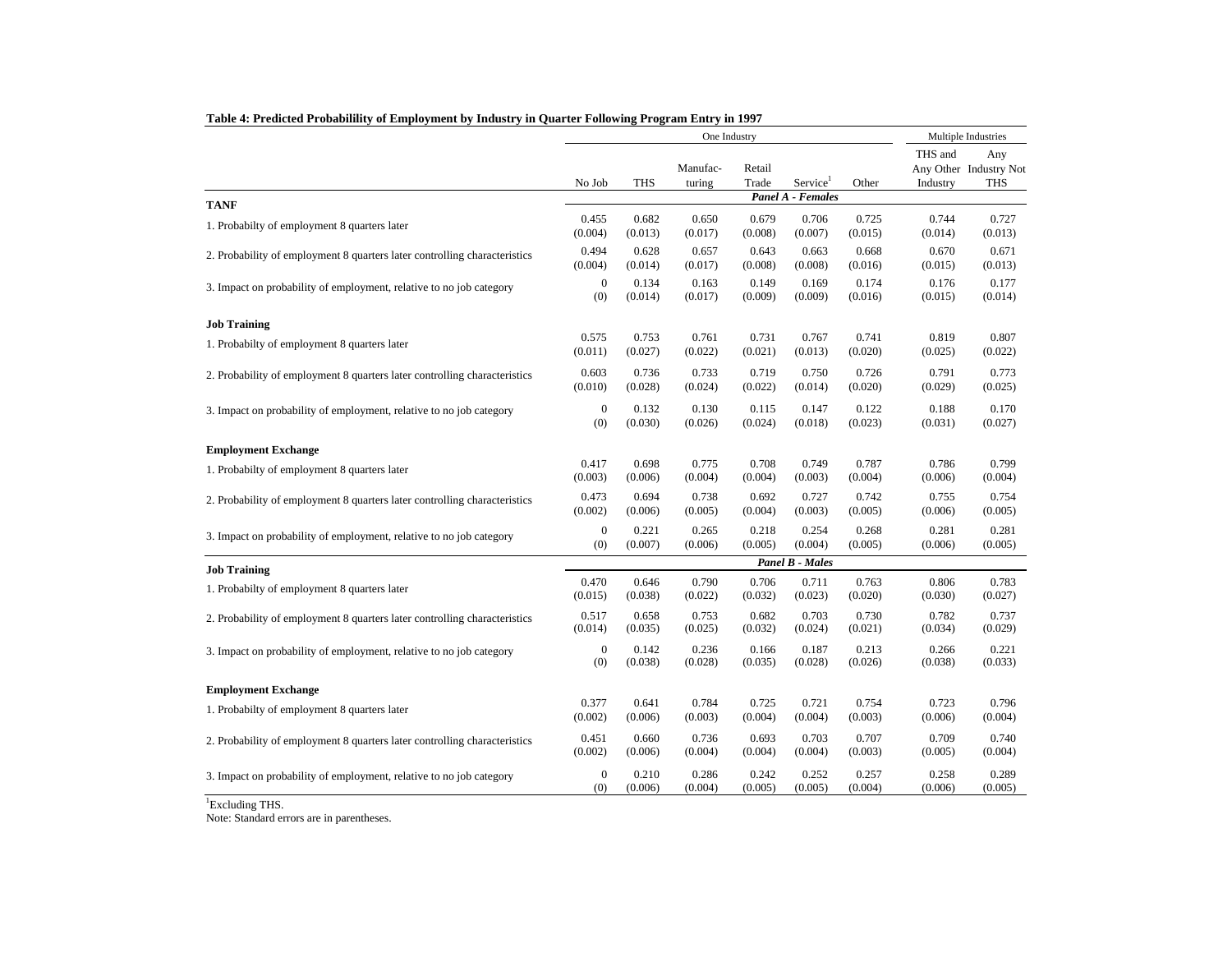|                                      |                               | <b>Employment Eight Quarters Later (Percent)</b> |             |               |                        |              |             |                |  |  |  |
|--------------------------------------|-------------------------------|--------------------------------------------------|-------------|---------------|------------------------|--------------|-------------|----------------|--|--|--|
|                                      | Reference                     |                                                  | Service,    |               |                        |              |             |                |  |  |  |
|                                      | Quarter                       |                                                  | including   |               | Retail                 |              | Multiple    |                |  |  |  |
|                                      | Employment                    | No Job                                           | <b>THS</b>  | Manufacturing | trade                  | Other        | sectors     | Total          |  |  |  |
|                                      |                               |                                                  |             |               | Panel A - Females      |              |             |                |  |  |  |
| <b>TANF</b>                          | No job                        | 54.5                                             | 18.8        | 3.9           | 11.5                   | 4.5          | 6.7         | 100.0          |  |  |  |
| One                                  | <b>THS</b>                    | 31.8                                             | 28.0        | 6.3           | 10.3                   | 10.3         | 13.3        | 100.0          |  |  |  |
| Sector                               | Manufacturing                 | 35.0                                             | 14.5        | 24.0          | 11.4                   | 4.3          | 10.8        | 100.0          |  |  |  |
|                                      | Retail trade                  | 32.1                                             | 18.0        | 4.0           | 28.7                   | 5.3          | 12.0        | 100.0          |  |  |  |
|                                      | Service <sup>1</sup>          | 29.4                                             | 42.5        | 3.2           | 8.9                    | 5.2          | 10.8        | 100.0          |  |  |  |
|                                      | Other                         | 27.6                                             | 19.2        | 2.4           | 10.0                   | 29.6         | 11.3        | 100.0          |  |  |  |
| Multiple                             | THS and any other industry    | 25.6                                             | 30.1        | 4.3           | 10.1                   | 10.5         | 19.4        | 100.0          |  |  |  |
| Sectors                              | Any industry not THS          | 27.3                                             | 26.0        | 5.0           | 15.7                   | 9.2          | 16.9        | 100.0          |  |  |  |
| <b>Job Training</b>                  | No job                        | 42.5                                             | 28.2        | 6.0           | 7.7                    | 9.3          | 6.2         | 100.0          |  |  |  |
| One                                  | <b>THS</b>                    | 24.7                                             | 28.2        | 7.3           | 5.4                    | 21.6         | 12.7        | 100.0          |  |  |  |
| Sector                               | Manufacturing                 | 23.9                                             | 16.1        | 39.1          | 7.8                    | 8.6          | 4.6         | 100.0          |  |  |  |
|                                      | Retail trade                  | 26.9                                             | 22.6        | 2.7           | 28.8                   | 10.7         | 8.2         | 100.0          |  |  |  |
|                                      | Service <sup>1</sup>          | 23.3                                             | 54.1        | 2.2           | 4.7                    | 7.9          | 7.8         | 100.0          |  |  |  |
|                                      | Other                         | 25.9                                             | 15.2        | 3.0           | 5.3                    | 40.5         | 10.1        | 100.0          |  |  |  |
| Multiple                             | THS and any other industry    | 18.1                                             | 35.3        | 6.9           | 7.3                    | 13.4         | 19.0        | 100.0          |  |  |  |
| Sectors                              | Any industry not THS          | 19.3                                             | 28.6        | 9.3           | 8.1                    | 18.3         | 16.5        | 100.0          |  |  |  |
| <b>Employment</b>                    |                               |                                                  |             |               |                        |              |             |                |  |  |  |
| <b>Exchange</b>                      | No job                        | 58.3                                             | 17.7        | 4.0           | 8.5                    | 6.9          | 4.5         | 100.0          |  |  |  |
| One                                  | <b>THS</b>                    | 30.2                                             | 27.6        | 8.9           | 8.0                    | 14.0         | 11.3        | 100.0          |  |  |  |
| Sector                               | Manufacturing                 | 22.5                                             | 9.6         | 49.6          | 5.3                    | 5.8          | 7.3         | 100.0          |  |  |  |
|                                      | Retail trade                  | 29.2                                             | 15.1        | 4.0           | 35.0                   | 7.0          | 9.7         | 100.0          |  |  |  |
|                                      | Service <sup>1</sup>          | 25.1                                             | 51.5        | 2.8           | 5.9                    | 6.4          | 8.4         | 100.0          |  |  |  |
|                                      | Other                         | 21.3                                             | 13.6        | 3.3           | 6.1                    | 47.0         | 8.6         | 100.0          |  |  |  |
| Multiple                             | THS and any other industry    | 21.4                                             | 28.4        | 10.0          | 9.3                    | 15.0         | 15.8        | 100.0          |  |  |  |
| Sectors                              | Any industry not THS          | 20.1                                             | 24.9        | 9.5           | 13.4                   | 15.7         | 16.5        | 100.0          |  |  |  |
|                                      |                               |                                                  |             |               | <b>Panel B - Males</b> |              |             |                |  |  |  |
| <b>Job Training</b>                  | No job                        | 53.0                                             | 13.1        | 9.2           | 5.0                    | 15.4         | 4.5         | 100.0          |  |  |  |
| One                                  | <b>THS</b>                    | 35.4                                             | 19.9        | 13.7          | 4.4                    | 15.5         | 11.2        | 100.0          |  |  |  |
| Sector                               | Manufacturing                 | 21.0                                             | 6.6         | 46.6          | 4.9                    | 12.9         | 8.1         | 100.0          |  |  |  |
|                                      | Retail trade                  | 29.4                                             | 18.6        | 5.4           | 24.0                   | 10.3         | 12.3        | 100.0          |  |  |  |
|                                      | Service <sup>1</sup>          | 28.9                                             | 41.4        | 7.9           | 4.1                    | 11.8         | 5.9         | 100.0          |  |  |  |
|                                      | Other                         | 23.7                                             | 10.8        | 6.7           | 3.2                    | 48.2         | 7.5         | 100.0          |  |  |  |
| Multiple                             | THS and any other industry    | 19.4                                             | 25.1        | 15.4          | 4.0                    | 18.3         | 17.7        | 100.0          |  |  |  |
| Sectors                              | Any industry not THS          | 21.7                                             | 18.3        | 17.0          | 5.2                    | 21.7         | 16.1        | 100.0          |  |  |  |
|                                      |                               |                                                  |             |               |                        |              |             |                |  |  |  |
| <b>Employment</b><br><b>Exchange</b> |                               | 62.3                                             | 9.2         | 6.0           | 5.9                    | 12.7         | 3.9         | 100.0          |  |  |  |
| One                                  | No job<br><b>THS</b>          | 35.9                                             | 20.4        | 13.2          | 6.8                    | 12.8         | 10.9        | 100.0          |  |  |  |
|                                      |                               |                                                  |             | 53.3          |                        |              | 6.9         | 100.0          |  |  |  |
| Sector                               | Manufacturing<br>Retail trade | 21.6<br>27.5                                     | 4.6<br>10.3 | 6.0           | 3.3<br>34.1            | 10.3<br>11.5 | 10.6        | 100.0          |  |  |  |
|                                      |                               |                                                  |             |               |                        |              |             |                |  |  |  |
|                                      | Service <sup>1</sup>          | 27.9                                             | 39.9        | 5.4           | 6.1                    | 11.4         | 9.3         | 100.0          |  |  |  |
|                                      | Other                         | 24.6<br>27.7                                     | 5.6         | 5.5<br>15.2   | 3.6<br>8.7             | 54.7         | 6.1<br>15.3 | 100.0<br>100.0 |  |  |  |
| Multiple                             | THS and any other industry    |                                                  | 16.1        |               |                        | 16.9         |             |                |  |  |  |
| Sectors                              | Any industry not THS          | 20.4                                             | 13.7        | 14.6          | 11.0                   | 23.3         | 17.1        | 100.0          |  |  |  |

### **Table 5: Transition between Sectors Over Eight Quarters: Program Entry, 1997**

<sup>1</sup>Excluding THS.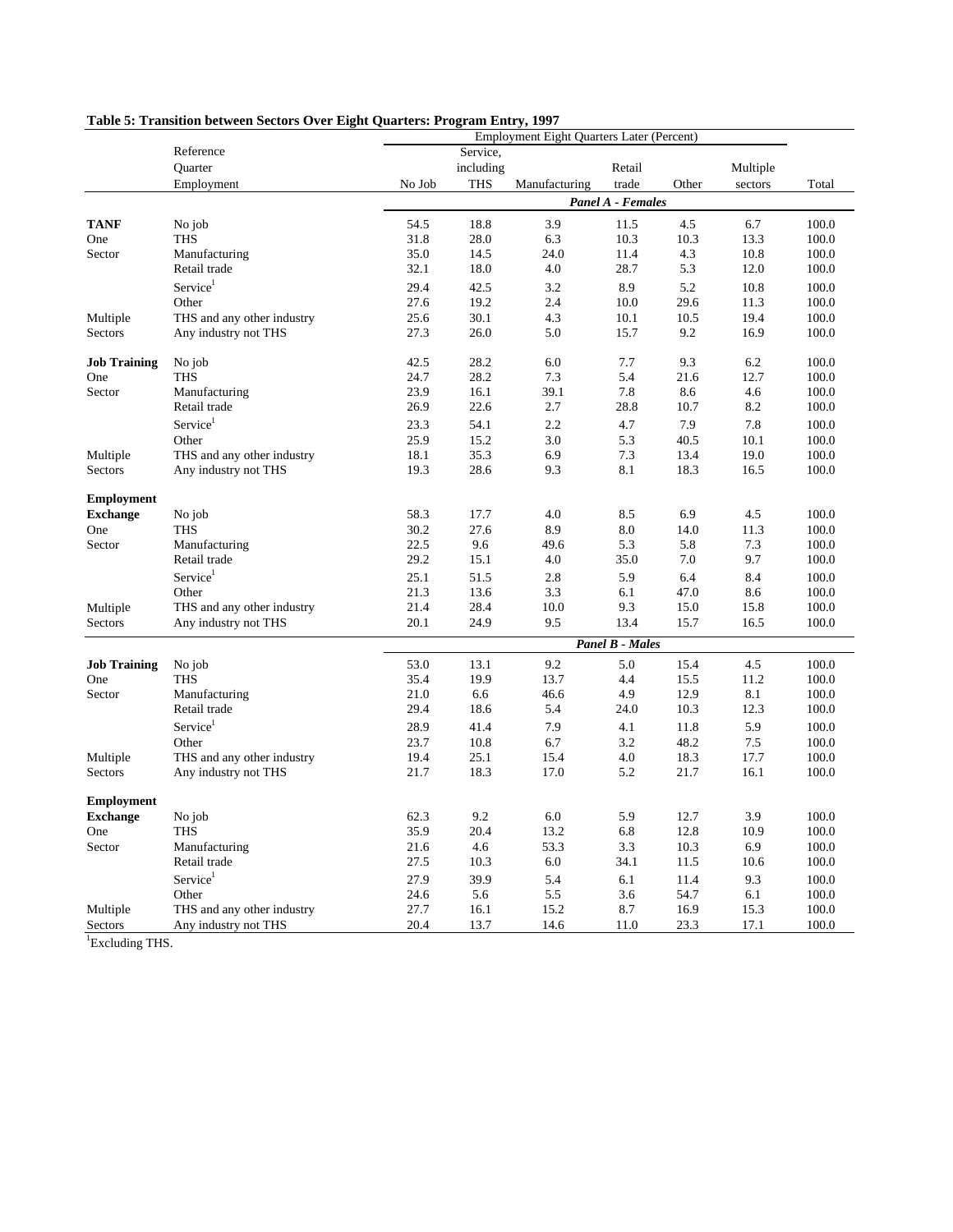|                                                                                  |              |                            | One Industry |                          |              |                | Multiple Industries                        |
|----------------------------------------------------------------------------------|--------------|----------------------------|--------------|--------------------------|--------------|----------------|--------------------------------------------|
| <b>Impacts Relative to No Job</b>                                                | <b>THS</b>   | Manufacturing Retail Trade |              | Service <sup>1</sup>     | Other        | Other Industry | THS and Any Any Industry Not<br><b>THS</b> |
|                                                                                  |              |                            |              | <b>Panel A - Females</b> |              |                |                                            |
| <b>TANF</b>                                                                      |              |                            |              |                          |              |                |                                            |
| 1. Impact of reference quarter industry,<br>controlling outcome industry         | 123<br>(40)  | 204<br>(48)                | 97<br>(26)   | 187<br>(25)              | 280<br>(46)  | 184<br>(43)    | 124<br>(39)                                |
| 2. Impact of outcome quarter industry,<br>controlling reference quarter industry | 1250<br>(46) | 3054<br>(41)               | 1920<br>(26) | 2371<br>(23)             | 3314<br>(36) | 1928<br>(44)   | 2346<br>(36)                               |
| <b>Job Training</b>                                                              |              |                            |              |                          |              |                |                                            |
| 1. Impact of reference quarter industry,                                         | 76           | 45                         | 456          | 319                      | 269          | 242            | 355                                        |
| controlling outcome industry                                                     | (127)        | (114)                      | (102)        | (76)                     | (99)         | (133)          | (115)                                      |
| 2. Impact of outcome quarter industry,                                           | 2194         | 4278                       | 2597         | 3705                     | 4217         | 2712           | 3337                                       |
| controlling reference quarter industry                                           | (157)        | (113)                      | (101)        | (69)                     | (88)         | (155)          | (122)                                      |
| <b>Employment Exchange</b>                                                       |              |                            |              |                          |              |                |                                            |
| 1. Impact of reference quarter industry,                                         | 283          | 362                        | 269          | 370                      | 422          | 420            | 411                                        |
| controlling outcome industry                                                     | (29)         | (25)                       | (20)         | (17)                     | (24)         | (28)           | (22)                                       |
| 2. Impact of outcome quarter industry,                                           | 2011         | 4301                       | 2686         | 3291                     | 4187         | 2706           | 3520                                       |
| controlling reference quarter industry                                           | (38)         | (24)                       | (20)         | (16)                     | (20)         | (37)           | (25)                                       |
|                                                                                  |              |                            |              | <b>Panel B - Males</b>   |              |                |                                            |
| <b>Job Training</b>                                                              |              |                            |              |                          |              |                |                                            |
| 1. Impact of reference quarter industry,<br>controlling outcome industry         | 328          | 378                        | 356          | 842                      | 614          | 430            | 522                                        |
|                                                                                  | (254)        | (194)                      | (234)        | (186)                    | (174)        | (250)          | (219)                                      |
| 2. Impact of outcome quarter industry,<br>controlling reference quarter industry | 3117         | 5957                       | 4329         | 5170                     | 6099         | 3471           | 5242                                       |
|                                                                                  | (290)        | (184)                      | (246)        | (177)                    | (161)        | (321)          | (259)                                      |
| <b>Employment Exchange</b>                                                       |              |                            |              |                          |              |                |                                            |
| 1. Impact of reference quarter industry,                                         | 70           | 593                        | 320          | 404                      | 637          | 181            | 553                                        |
| controlling outcome industry                                                     | (36)         | (27)                       | (28)         | (29)                     | (23)         | (35)           | (29)                                       |
| 2. Impact of outcome quarter industry,                                           | 2451         | 5718                       | 3855         | 4366                     | 5390         | 3175           | 4692                                       |
| controlling reference quarter industry                                           | (47)         | (25)                       | (28)         | (27)                     | (21)         | (47)           | (33)                                       |

# **Table 6: Predicted Earnings and Impact by Employment in Reference and Outcome Quarter: 1997**

<sup>1</sup>Excluding THS.

Note: Standard errors are in parentheses.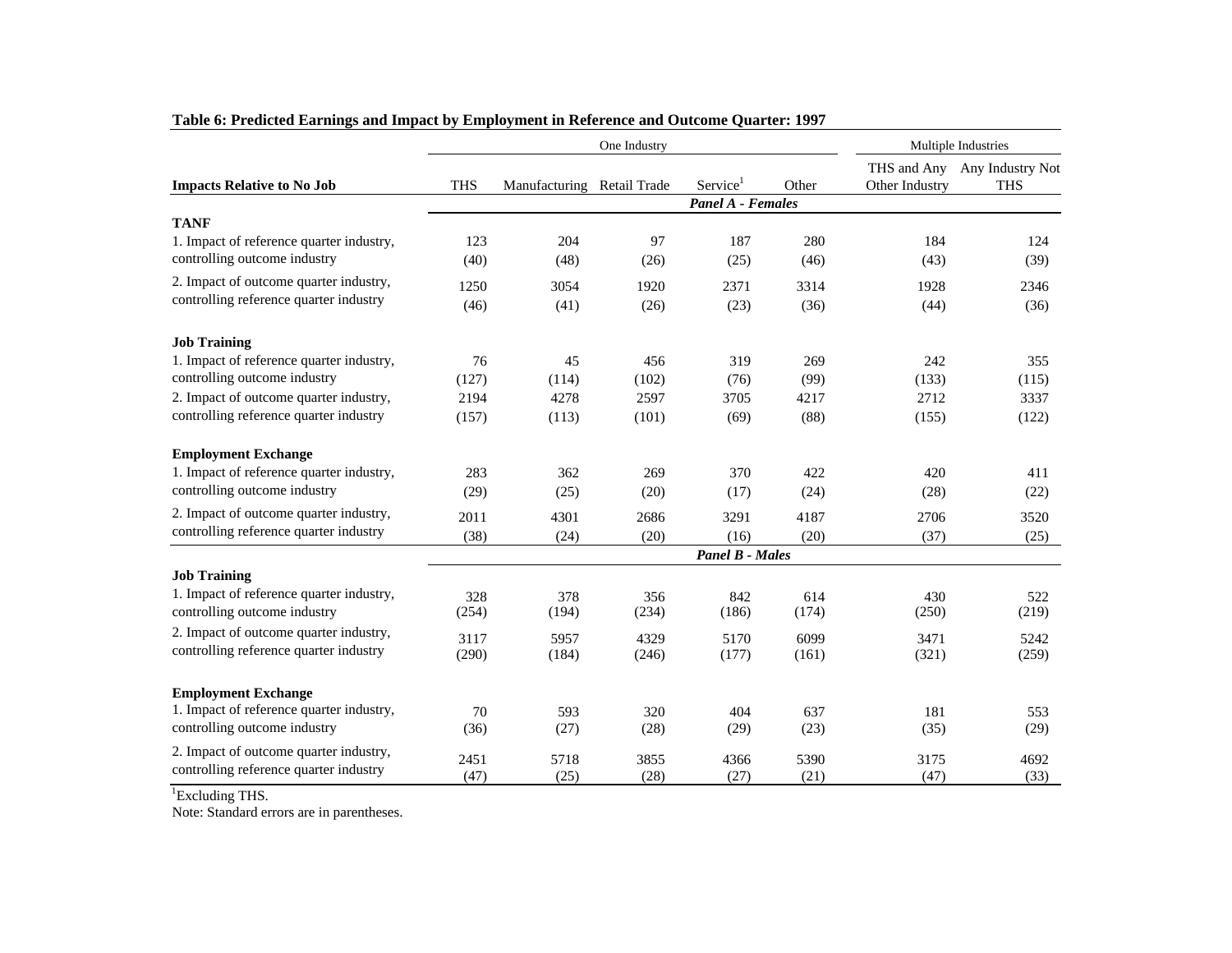|                                       |            |               | Females      |              |            |                            |              |                     | Males                      |                            |  |
|---------------------------------------|------------|---------------|--------------|--------------|------------|----------------------------|--------------|---------------------|----------------------------|----------------------------|--|
|                                       |            | <b>TANF</b>   |              | Job Training |            | <b>Employment Exchange</b> |              | <b>Job Training</b> | <b>Employment Exchange</b> |                            |  |
|                                       | 4 Quarters |               |              |              | 4 Quarters |                            |              |                     |                            |                            |  |
|                                       | before     | Quarter after | 4 Quarters   | 1 Quarter    | before     | l Quarter after            | 4 Quarters   | 1 Quarter           |                            | 4 Quarters 1 Quarter after |  |
|                                       | Entry      | Entry         | before Entry | after Entry  | Entry      | Entry                      | before Entry | after Entry         | before Entry               | Entry                      |  |
| No job                                | 40.99      | 52.32         | 25.41        | 37.29        | 33.47      | 38.61                      | 22.54        | 34.85               | 34.77                      | 39.03                      |  |
| Major industry group                  |            |               |              |              |            |                            |              |                     |                            |                            |  |
| 0 Agriculture, forestry, and fishing  | 0.57       | 0.42          | 1.08         | 0.76         | 0.60       | 0.58                       | 0.80         | 0.75                | 0.87                       | 1.09                       |  |
| 1 Mining, construction                | 0.67       | 0.44          | 0.98         | 0.82         | 1.24       | 1.13                       | 3.57         | 3.62                | 6.52                       | 7.48                       |  |
| 2, 3 Manufacturing                    | 6.03       | 2.93          | 23.20        | 9.63         | 11.55      | 10.14                      | 34.90        | 19.14               | 19.00                      | 17.23                      |  |
| Transportation, communications,       | 2.23       | 1.65          | 3.71         | 3.13         | 4.04       | 2.94                       | 6.06         | 6.92                | 5.82                       | 4.82                       |  |
| electric, gas, and sanitary services  |            |               |              |              |            |                            |              |                     |                            |                            |  |
| 5 Wholesale trade, retail trade       | 24.46      | 18.98         | 19.33        | 17.19        | 21.79      | 20.23                      | 18.21        | 17.94               | 19.84                      | 18.36                      |  |
| 6 Finance, insurance, and real estate | 2.17       | 1.41          | 4.58         | 4.40         | 4.95       | 4.46                       | 1.73         | 1.96                | 1.99                       | 1.70                       |  |
| 7.8 Services                          | 33.80      | 29.29         | 31.58        | 38.62        | 28.34      | 31.45                      | 23.11        | 28.18               | 16.64                      | 19.46                      |  |
| 9 Public administration               | 0.75       | 0.55          | 1.12         | 1.65         | 1.79       | 1.71                       | 1.37         | 1.96                | 1.63                       | 1.60                       |  |
| 4-digit industry                      |            |               |              |              |            |                            |              |                     |                            |                            |  |
| 5810 Eating and drinking places       | 11.67      | 8.88          | 5.60         | 5.32         | 7.35       | 6.95                       | 5.17         | 4.76                | 5.76                       | 5.60                       |  |
| 7363 THS                              | 7.23       | 6.81          | 7.49         | 9.12         | 3.11       | 5.94                       | 8.58         | 11.34               | 3.19                       | 6.39                       |  |
| 8051 Skilled nursing care facilities  | 5.38       | 5.01          | 2.95         | 3.59         | 2.41       | 2.67                       | 0.68         | 0.77                | 0.49                       | 0.58                       |  |

**Table 7: Distribution of Employment Across Industries Prior and Subsequent to Program Entry in 2001**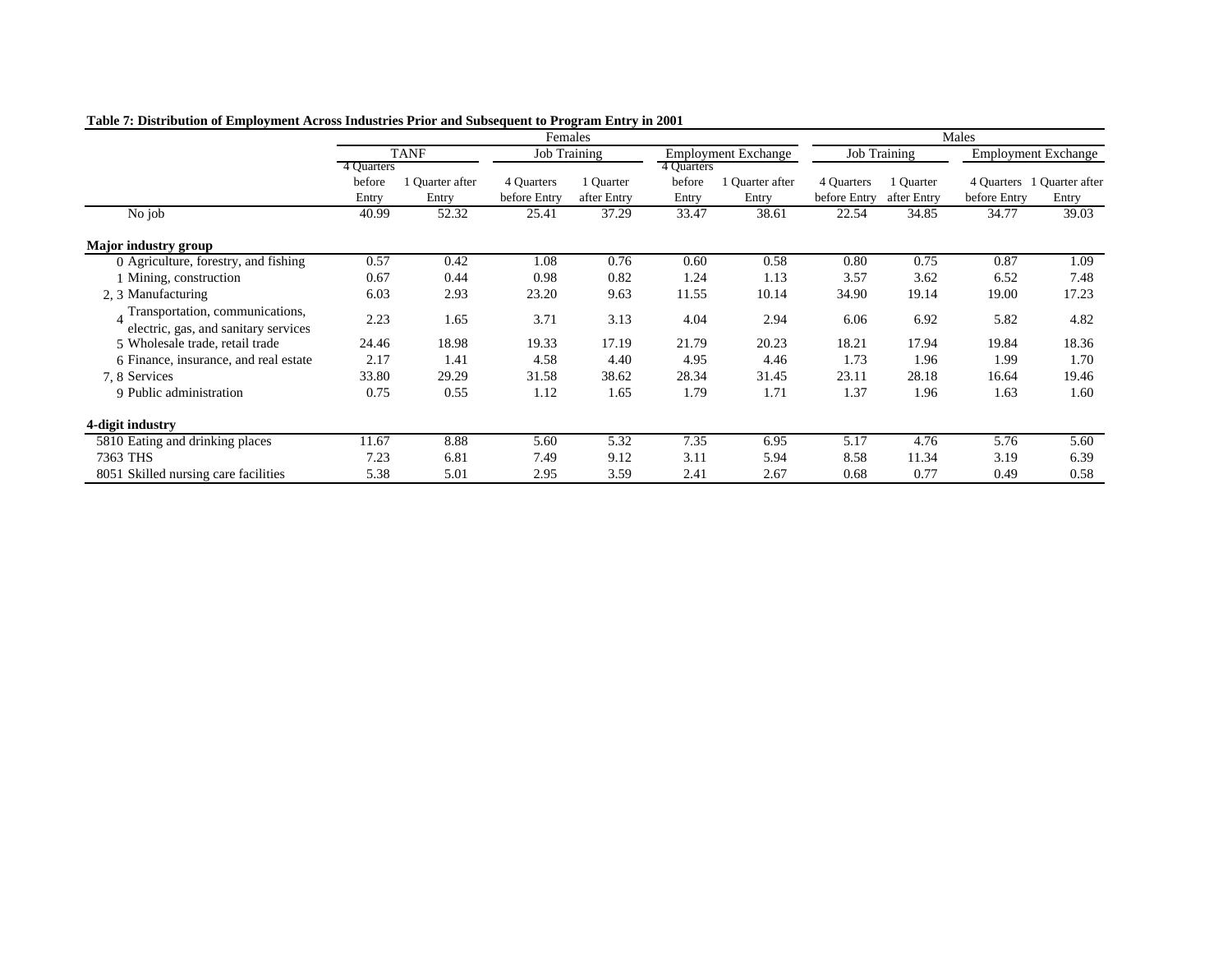|                                                               |                  |            | One Industry               |       |                      |       | Multiple Industries                                |       |
|---------------------------------------------------------------|------------------|------------|----------------------------|-------|----------------------|-------|----------------------------------------------------|-------|
|                                                               | No Job           | <b>THS</b> | Manufacturing Retail Trade |       | Service <sup>1</sup> | Other | THS and Any Any Industry<br>Other Industry Not THS |       |
|                                                               |                  |            |                            |       | Panel A - Females    |       |                                                    |       |
| <b>TANF</b>                                                   |                  |            |                            |       |                      |       |                                                    |       |
| 1. Initial mean earnings                                      | $\mathbf{0}$     | 1,158      | 2,046                      | 1,213 | 1,671                | 2,367 | 1,897                                              | 1,777 |
|                                                               | (0)              | (43)       | (79)                       | (18)  | (23)                 | (68)  | (55)                                               | (54)  |
| 2. Mean earnings 8 quarters later                             | 767              | 1,488      | 1.770                      | 1,227 | 1,675                | 2,097 | 1,900                                              | 1,635 |
|                                                               | (13)             | (67)       | (103)                      | (28)  | (30)                 | (81)  | (80)                                               | (63)  |
| 3. Mean earnings 8 quarters later controlling characteristics | 878              | 1,331      | 1,681                      | 1,238 | 1,523                | 1,764 | 1,642                                              | 1,492 |
|                                                               | (15)             | (54)       | (75)                       | (28)  | (25)                 | (57)  | (59)                                               | (50)  |
| 4. Impact on earnings, relative to no job category            | $\mathbf{0}$     | 453        | 803                        | 360   | 645                  | 886   | 764                                                | 614   |
|                                                               | (0)              | (56)       | (77)                       | (32)  | (30)                 | (59)  | (61)                                               | (52)  |
| <b>Job Training</b>                                           |                  |            |                            |       |                      |       |                                                    |       |
| 1. Initial mean earnings                                      | $\boldsymbol{0}$ | 1,711      | 3,918                      | 1,722 | 2,361                | 3,444 | 2,523                                              | 3,110 |
|                                                               | (0)              | (114)      | (217)                      | (60)  | (62)                 | (167) | (103)                                              | (138) |
| 2. Mean earnings 8 quarters later                             | 1,914            | 2,593      | 3,622                      | 2,048 | 2,709                | 3,679 | 2,928                                              | 3,084 |
|                                                               | (51)             | (173)      | (160)                      | (85)  | (80)                 | (141) | (166)                                              | (135) |
| 3. Mean earnings 8 quarters later controlling characteristics | 1,930            | 2,526      | 3,067                      | 2,377 | 2,860                | 3,308 | 2,944                                              | 3,050 |
|                                                               | (52)             | (152)      | (126)                      | (102) | (68)                 | (111) | (143)                                              | (118) |
| 4. Impact on earnings, relative to no job category            | $\mathbf{0}$     | 596        | 1,137                      | 447   | 930                  | 1,379 | 1,014                                              | 1,120 |
|                                                               | (0)              | (162)      | (135)                      | (115) | (87)                 | (123) | (153)                                              | (130) |
| <b>Employment Exchange</b>                                    |                  |            |                            |       |                      |       |                                                    |       |
| 1. Initial mean earnings                                      | $\mathbf{0}$     | 2,246      | 4,558                      | 2,153 | 3,277                | 4,615 | 3,105                                              | 3,844 |
|                                                               | (0)              | (44)       | (45)                       | (29)  | (26)                 | (53)  | (51)                                               | (53)  |
| 2. Mean earnings 8 quarters later                             | 1,408            | 2,818      | 4,056                      | 2,326 | 3,384                | 4,321 | 3,327                                              | 3,567 |
|                                                               | (16)             | (63)       | (41)                       | (26)  | (28)                 | (48)  | (64)                                               | (43)  |
| 3. Mean earnings 8 quarters later controlling characteristics | 1,636            | 2,922      | 3,776                      | 2,757 | 3,215                | 3,616 | 3,326                                              | 3,424 |
|                                                               | (17)             | (57)       | (41)                       | (30)  | (24)                 | (34)  | (57)                                               | (37)  |
| 4. Impact on earnings, relative to no job category            | $\boldsymbol{0}$ | 1,286      | 2,140                      | 1,121 | 1,579                | 1,980 | 1,690                                              | 1,788 |
|                                                               | (0)              | (60)       | (45)                       | (35)  | (30)                 | (38)  | (60)                                               | (41)  |

## **Table 8: Predicted Earnings and Impact by Industry of Employment in Quarter Following Program Entry in 2001**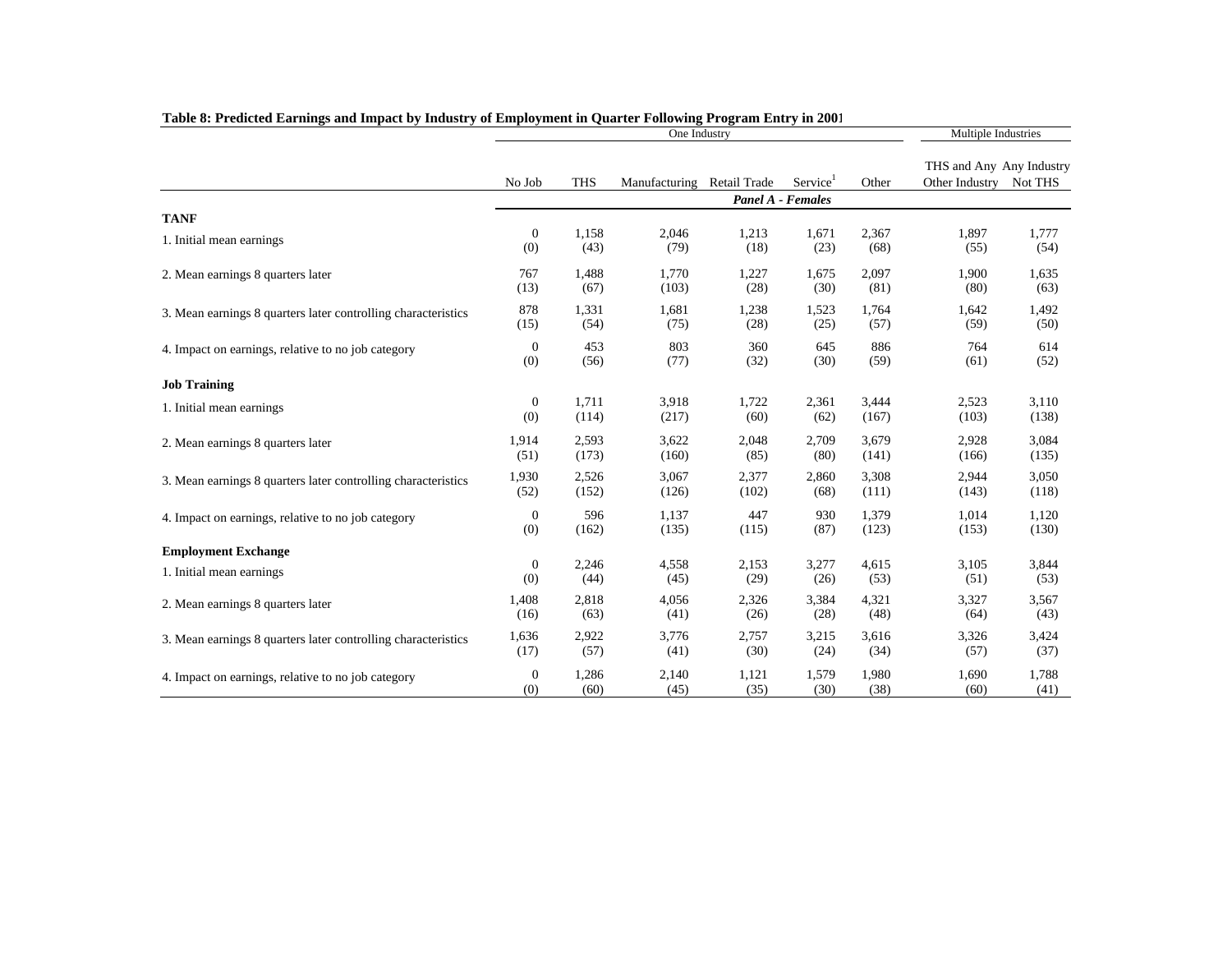#### **Table 8 -- Continued**

|                                                               |                  |            | One Industry  |                        |                      |       | Multiple Industries                        |         |
|---------------------------------------------------------------|------------------|------------|---------------|------------------------|----------------------|-------|--------------------------------------------|---------|
|                                                               |                  | <b>THS</b> |               | Retail Trade           | Service <sup>1</sup> | Other | THS and Any Any Industry<br>Other Industry | Not THS |
|                                                               | No Job           |            | Manufacturing | <b>Panel B - Males</b> |                      |       |                                            |         |
| <b>Job Training</b>                                           |                  |            |               |                        |                      |       |                                            |         |
| 1. Initial mean earnings                                      | $\boldsymbol{0}$ | 1,734      | 5,026         | 2,558                  | 2,848                | 3,683 | 2,469                                      | 4,044   |
|                                                               | (0)              | (133)      | (225)         | (105)                  | (116)                | (134) | (130)                                      | (200)   |
| 2. Mean earnings 8 quarters later                             | 2,416            | 2,080      | 4,866         | 2,804                  | 2,971                | 4,080 | 2,920                                      | 3,953   |
|                                                               | (85)             | (193)      | (167)         | (157)                  | (142)                | (179) | (204)                                      | (192)   |
| 3. Mean earnings 8 quarters later controlling characteristics | 2,364            | 2,755      | 4,067         | 3,134                  | 3,318                | 3,889 | 3,668                                      | 3,928   |
|                                                               | (82)             | (207)      | (139)         | (169)                  | (142)                | (133) | (202)                                      | (174)   |
| 4. Impact on earnings, relative to no job category            | $\mathbf{0}$     | 392        | 1,703         | 771                    | 955                  | 1,525 | 1,305                                      | 1,564   |
|                                                               | (0)              | (225)      | (161)         | (188)                  | (165)                | (156) | (220)                                      | (193)   |
| <b>Employment Exchange</b>                                    |                  |            |               |                        |                      |       |                                            |         |
| 1. Initial mean earnings                                      | $\boldsymbol{0}$ | 2,062      | 5,965         | 3,213                  | 4,372                | 5,605 | 3,052                                      | 4,893   |
|                                                               | (0)              | (50)       | (53)          | (99)                   | (76)                 | (70)  | (52)                                       | (86)    |
| 2. Mean earnings 8 quarters later                             | 1,808            | 2,458      | 5,333         | 3,300                  | 4,335                | 4,928 | 3,011                                      | 4,495   |
|                                                               | (20)             | (63)       | (38)          | (51)                   | (52)                 | (41)  | (61)                                       | (55)    |
| 3. Mean earnings 8 quarters later controlling characteristics | 2,068            | 3,116      | 4,873         | 3,712                  | 4,077                | 4,493 | 3,576                                      | 4,363   |
|                                                               | (22)             | (73)       | (40)          | (44)                   | (44)                 | (34)  | (72)                                       | (50)    |
| 4. Impact on earnings, relative to no job category            | $\mathbf{0}$     | 1,049      | 2,805         | 1,644                  | 2,010                | 2,425 | 1,509                                      | 2,296   |
|                                                               | (0)              | (76)       | (47)          | (49)                   | (49)                 | (41)  | (76)                                       | (55)    |

<sup>1</sup>Excluding THS.

Note: Standard errors are in paretheses.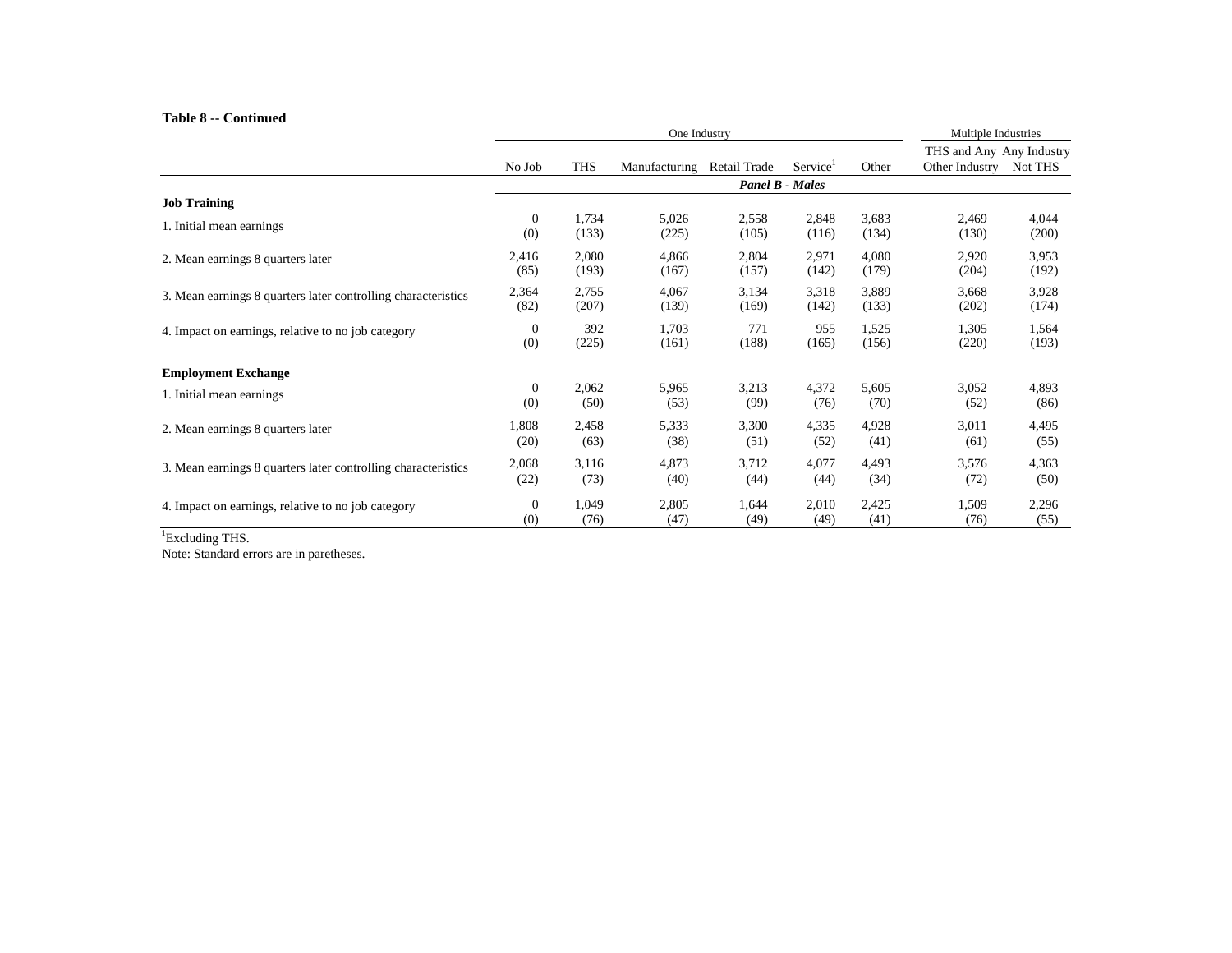### **Table 9: Robustness Tests for Estimated Impact of Industry on Earnings**

|                                                                    |                          |            |                            | One Industry |                                       |         |                | Multiple Industries |
|--------------------------------------------------------------------|--------------------------|------------|----------------------------|--------------|---------------------------------------|---------|----------------|---------------------|
| <b>Dependent Variable:</b>                                         | <b>Industry</b> in       |            |                            |              |                                       |         |                |                     |
| <b>Earnings 2 Years After Reference Quarter</b>                    | <b>Reference Quarter</b> |            |                            |              |                                       |         | THS and Any    | Any Industry Not    |
|                                                                    |                          | <b>THS</b> | Manufacturing Retail Trade |              | Service <sup>1</sup>                  | Other   | Other Industry | <b>THS</b>          |
| <b>TANF</b>                                                        |                          |            |                            |              | Panel A - Females, Program Entry 1997 |         |                |                     |
| 1. Simple difference between industry and no job                   |                          | 810        | 823                        | 589          | 945                                   | 1,440   | 1,052          | 914                 |
| 2. Estimated industry impact, all measured factors controlled      |                          | 421        | 685                        | 393          | 584                                   | 888     | 574            | 566                 |
| 3. (Standard error)                                                |                          | (54)       | (64)                       | (35)         | (33)                                  | (61)    | (57)           | (52)                |
| 4. Implied ratio: All measured and unmeasured determinants         |                          | 0.27       | 1.15                       | 0.50         | 0.41                                  | 0.43    | 0.31           | 0.42                |
| 5. Implied ratio: Education and unmeasured determinants            |                          | 1.21       | $-0.81$                    | $-2.60$      | 0.93                                  | 0.66    | 22.99          | 1.45                |
| 6. Implied ratio: Prior market activity and unmeasure determinants |                          | 0.77       | 0.44                       | 0.45         | 0.41                                  | 0.54    | 0.46           | 0.42                |
| <b>Job Training</b>                                                |                          |            |                            |              |                                       |         |                |                     |
| 1. Simple difference between industry and no job                   |                          | 897        | 1,027                      | 716          | 1,523                                 | 1,359   | 1,199          | 1,411               |
| 2. Estimated industry impact, all measured factors controlled      |                          | 597        | 717                        | 690          | 865                                   | 871     | 849            | 1,023               |
| 3. (Standard error)                                                |                          | (169)      | (147)                      | (135)        | (100)                                 | (129)   | (177)          | (152)               |
| 4. Implied ratio: All measured and unmeasured determinants         |                          | 0.54       | 0.73                       | 3.06         | 0.42                                  | 0.54    | 0.66           | 0.82                |
| 5. Implied ratio: Education and unmeasured determinants            |                          | 0.85       | $-0.34$                    | $-0.67$      | 0.45                                  | $-7.50$ | $-3.17$        | $-3.42$             |
| 6. Implied ratio: Prior market activity and unmeasure determinants |                          | 0.76       | 0.38                       | 5.31         | 0.62                                  | 0.49    | 0.68           | 0.81                |
| <b>Employment Exchange</b>                                         |                          |            |                            |              |                                       |         |                |                     |
| 1. Simple difference between industry and no job                   |                          | 1,263      | 2,283                      | 963          | 1,704                                 | 2,569   | 1,860          | 1,998               |
| 2. Estimated industry impact, all measured factors controlled      |                          | 1,027      | 1,608                      | 872          | 1,205                                 | 1,614   | 1,408          | 1,443               |
| 3. (Standard error)                                                |                          | (37)       | (31)                       | (25)         | (22)                                  | (30)    | (36)           | (29)                |
| 4. Implied ratio: All measured and unmeasured determinants         |                          | 1.36       | 0.62                       | 1.91         | 0.80                                  | 0.56    | 1.03           | 0.82                |
| 5. Implied ratio: Education and unmeasured determinants            |                          | 1.63       | $-0.60$                    | $-1.13$      | 0.60                                  | 0.71    | 1.49           | 1.37                |
| 6. Implied ratio: Prior market activity and unmeasure determinants |                          | 2.24       | 0.53                       | 1.68         | 0.85                                  | 0.58    | 1.24           | 0.80                |
| <b>Job Training</b>                                                |                          |            |                            |              | Panel B - Males, Program Entry 1997   |         |                |                     |
| 1. Simple difference between industry and no job                   |                          | $-247$     | 1,768                      | 57           | 1,938                                 | 2,168   | 985            | 1,647               |
| 2. Estimated industry impact, all measured factors controlled      |                          | 429        | 1,170                      | 96           | 1,369                                 | 1,628   | 1,224          | 1,118               |
| 3. (Standard error)                                                |                          | (816)      | (602)                      | (744)        | (589)                                 | (548)   | (797)          | (703)               |
| 4. Implied ratio: All measured and unmeasured determinants         |                          | $-0.28$    | 0.49                       | 2.03         | 0.58                                  | 0.87    | $-4.74$        | 0.57                |
| 5. Implied ratio: Education and unmeasured determinants            |                          | $-0.08$    | $-0.15$                    | $-0.01$      | 0.27                                  | $-0.47$ | $-0.22$        | $-0.74$             |
| 6. Implied ratio: Prior market activity and unmeasure determinants |                          | $-0.99$    | 0.27                       | $-0.07$      | 0.37                                  | 0.40    | 0.76           | 0.47                |
| <b>Employment Exchange</b>                                         |                          |            |                            |              |                                       |         |                |                     |
| 1. Simple difference between industry and no job                   |                          | 818        | 3,643                      | 1,586        | 2,131                                 | 3,379   | 1,507          | 2,859               |
| 2. Estimated industry impact, all measured factors controlled      |                          | 915        | 2,317                      | 1,254        | 1,499                                 | 2,081   | 1,360          | 1,986               |
| 3. (Standard error)                                                |                          | (47)       | (34)                       | (36)         | (36)                                  | (29)    | (45)           | (37)                |
| 4. Implied ratio: All measured and unmeasured determinants         |                          | $-55.08$   | 0.59                       | 1.09         | 0.86                                  | 0.52    | 1.99           | 0.79                |
| 5. Implied ratio: Education and unmeasured determinants            |                          | $-1.60$    | $-0.84$                    | $-59.07$     | 0.26                                  | 4.68    | $-8.91$        | 0.98                |
| 6. Implied ratio: Prior market activity and unmeasure determinants |                          | 3.72       | 0.62                       | 1.08         | 0.91                                  | 0.57    | 1.77           | 0.83                |
|                                                                    |                          |            |                            |              |                                       |         |                |                     |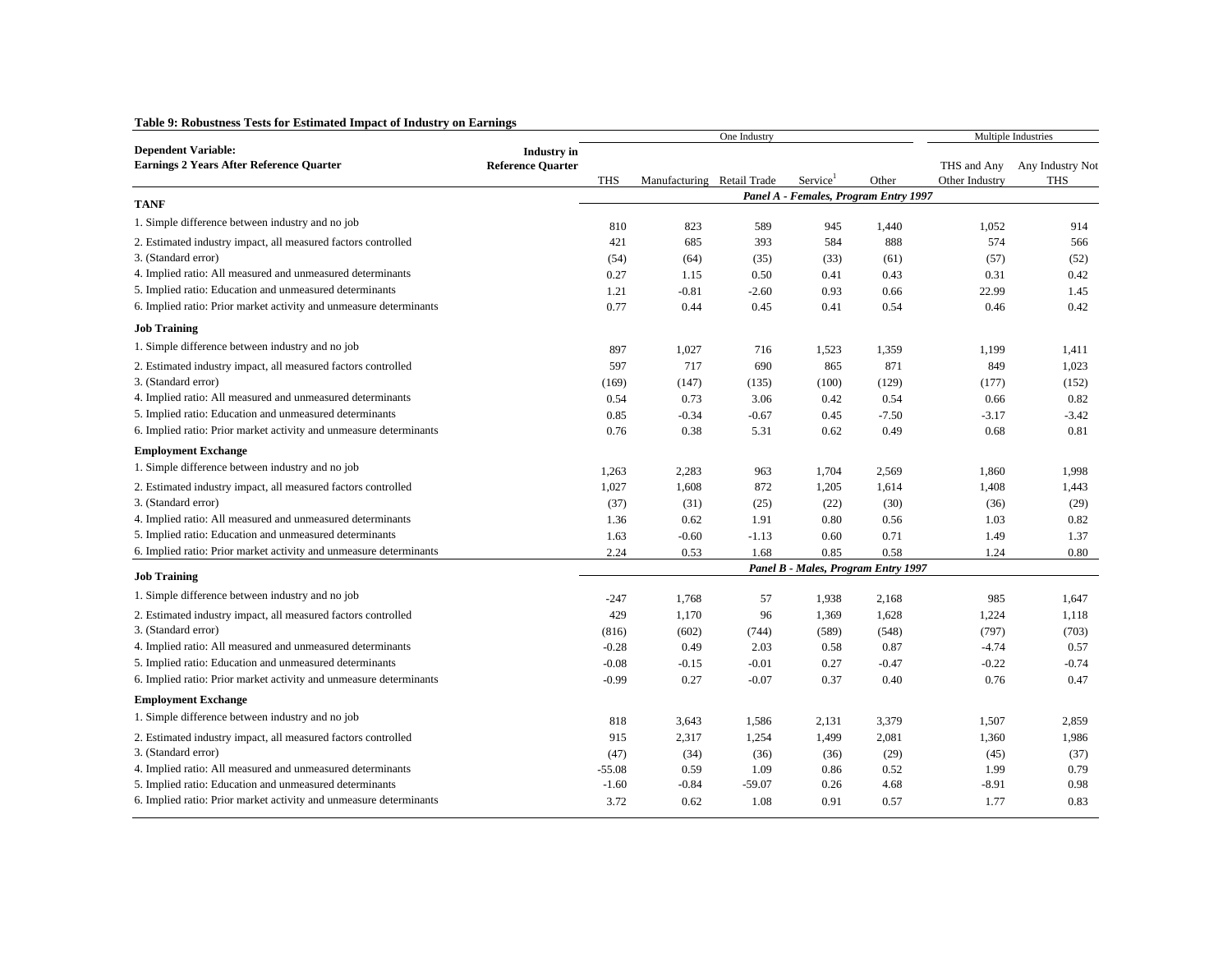#### **Table 9 - Continued**

|                                                                        | <b>Industry</b> in       |            |                            |           | Multiple Industries                   |         |                               |                                |
|------------------------------------------------------------------------|--------------------------|------------|----------------------------|-----------|---------------------------------------|---------|-------------------------------|--------------------------------|
| <b>Dependent Variable:</b><br>Earnings 2 Years After Reference Quarter | <b>Reference Ouarter</b> | <b>THS</b> | Manufacturing Retail Trade |           | Service <sup>1</sup>                  | Other   | THS and Any<br>Other Industry | Any Industry Not<br><b>THS</b> |
| <b>TANF</b>                                                            |                          |            |                            |           | Panel C - Females, Program Entry 2001 |         |                               |                                |
| 1. Simple difference between industry and no job                       |                          | 721        | 1,003                      | 460       | 908                                   | 1,331   | 1,133                         | 868                            |
| 2. Estimated industry impact, all measured factors controlled          |                          | 453        | 804                        | 360       | 645                                   | 887     | 765                           | 615                            |
| 3. (Standard error)                                                    |                          | (56)       | (77)                       | (32)      | (30)                                  | (59)    | (61)                          | (52)                           |
| 4. Implied ratio: All measured and unmeasured determinants             |                          | 0.38       | 0.89                       | 0.73      | 0.49                                  | 0.51    | 0.48                          | 0.53                           |
| 5. Implied ratio: Education and unmeasured determinants                |                          | 0.80       | $-3.75$                    | $-137.96$ | 1.26                                  | 0.95    | 2.39                          | $-2.63$                        |
| 6. Implied ratio: Prior market activity and unmeasure determinants     |                          | 0.46       | 0.50                       | 0.63      | 0.47                                  | 0.50    | 0.47                          | 0.41                           |
| <b>Job Training</b>                                                    |                          |            |                            |           |                                       |         |                               |                                |
| 1. Simple difference between industry and no job                       |                          | 679        | 1,708                      | 134       | 794                                   | 1,765   | 1,014                         | 1,170                          |
| 2. Estimated industry impact, all measured factors controlled          |                          | 597        | 1,139                      | 447       | 931                                   | 1,381   | 1,016                         | 1,122                          |
| 3. (Standard error)                                                    |                          | (162)      | (135)                      | (115)     | (87)                                  | (123)   | (153)                         | (130)                          |
| 4. Implied ratio: All measured and unmeasured determinants             |                          | 1.36       | 6.25                       | $-0.46$   | $-3.74$                               | 0.84    | 3.77                          | 2.87                           |
| 5. Implied ratio: Education and unmeasured determinants                |                          | 0.27       | $-6.70$                    | $-0.35$   | 1.24                                  | 0.52    | 1.81                          | 0.79                           |
| 6. Implied ratio: Prior market activity and unmeasure determinants     |                          | 1.10       | 5.34                       | $-2.49$   | 5.53                                  | 1.37    | 1.44                          | 1.37                           |
| <b>Employment Exchange</b>                                             |                          |            |                            |           |                                       |         |                               |                                |
| 1. Simple difference between industry and no job                       |                          | 1,411      | 2,648                      | 918       | 1,976                                 | 2,913   | 1,919                         | 2,159                          |
| 2. Estimated industry impact, all measured factors controlled          |                          | 1,286      | 2,140                      | 1,121     | 1,579                                 | 1,980   | 1,690                         | 1,788                          |
| 3. (Standard error)                                                    |                          | (60)       | (45)                       | (35)      | (30)                                  | (38)    | (60)                          | (41)                           |
| 4. Implied ratio: All measured and unmeasured determinants             |                          | 3.21       | 0.73                       | $-2.94$   | 1.35                                  | 0.71    | 2.40                          | 1.57                           |
| 5. Implied ratio: Education and unmeasured determinants                |                          | 1.04       | $-0.45$                    | $-1.57$   | 0.38                                  | 0.60    | 1.04                          | 0.83                           |
| 6. Implied ratio: Prior market activity and unmeasure determinants     |                          | $-48.84$   | 0.72                       | $-3.11$   | 1.70                                  | 0.79    | 6.46                          | 2.12                           |
| <b>Job Training</b>                                                    |                          |            |                            |           | Panel D - Males, Program Entry 2001   |         |                               |                                |
| 1. Simple difference between industry and no job                       |                          | $-336$     | 2,451                      | 389       | 555                                   | 1,664   | 505                           | 1,537                          |
| 2. Estimated industry impact, all measured factors controlled          |                          | 390        | 1,705                      | 771       | 955                                   | 1,527   | 1,307                         | 1,567                          |
| 3. (Standard error)                                                    |                          | (225)      | (161)                      | (189)     | (166)                                 | (157)   | (221)                         | (194)                          |
| 4. Implied ratio: All measured and unmeasured determinants             |                          | $-0.32$    | 0.83                       | $-1.01$   | $-1.27$                               | 3.43    | $-1.00$                       | 19.71                          |
| 5. Implied ratio: Education and unmeasured determinants                |                          | 0.33       | $-0.80$                    | $-4.05$   | 0.45                                  | 2.30    | $-1.40$                       | $-5.79$                        |
| 6. Implied ratio: Prior market activity and unmeasure determinants     |                          | $-1.79$    | 1.07                       | $-1.23$   | $-11.71$                              | 2.62    | $-11.09$                      | 2.52                           |
| <b>Employment Exchange</b>                                             |                          |            |                            |           |                                       |         |                               |                                |
| 1. Simple difference between industry and no job                       |                          | 649        | 3,524                      | 1,491     | 2,527                                 | 3,119   | 1,203                         | 2,687                          |
| 2. Estimated industry impact, all measured factors controlled          |                          | 1,049      | 2,806                      | 1,644     | 2,010                                 | 2,425   | 1,509                         | 2,296                          |
| 3. (Standard error)                                                    |                          | (76)       | (47)                       | (49)      | (49)                                  | (41)    | (76)                          | (55)                           |
| 4. Implied ratio: All measured and unmeasured determinants             |                          | $-1.51$    | 0.67                       | $-7.72$   | 1.50                                  | 0.90    | $-4.61$                       | 1.66                           |
| 5. Implied ratio: Education and unmeasured determinants                |                          | $-0.72$    | $-0.40$                    | $-1.10$   | 0.26                                  | $-2.02$ | $-0.69$                       | 1.41                           |
| 6. Implied ratio: Prior market activity and unmeasure determinants     |                          | $-2.71$    | 1.10                       | 15.03     | 1.64                                  | 0.99    | $-11.05$                      | 2.20                           |

<sup>1</sup>Excluding THS.

Note: Line 4 indicates the ratio between the coefficient of the error term and the coefficient for measured variables in a regression predicting industry during the reference quarter that would be necessary in order for the estimated coefficient in line 2 to be spurious. Line 5 provides the implied ratio where the measured variable is a composite variable identifying educational attainment, and line 6 a composite variable identifying prior employment activity.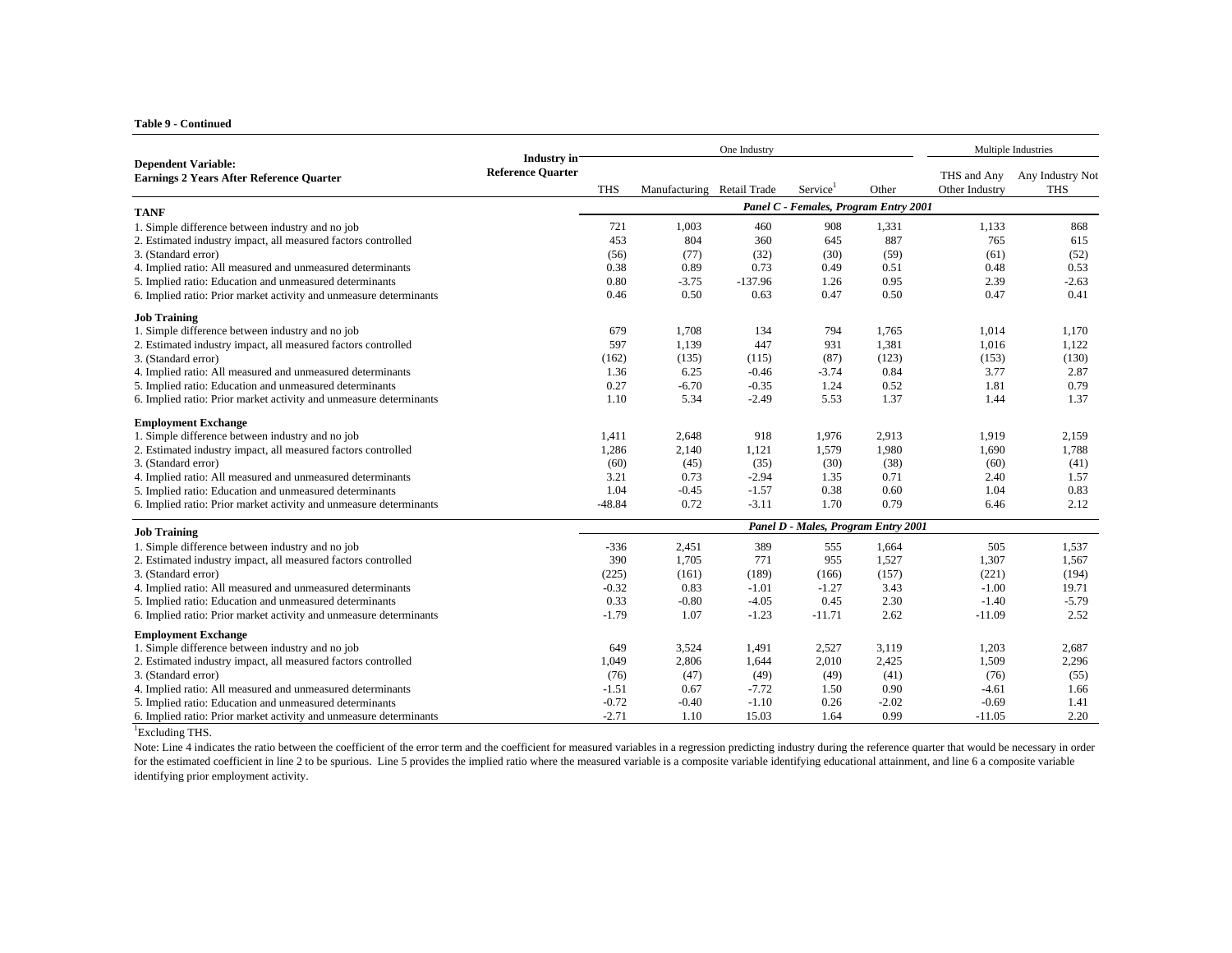# **APPENDIX TABLES**

# **The Role of Temporary Help Employment in Low-wage Worker Advancement**

Carolyn J. Heinrich LaFollette School of Public Affairs University of Wisconsin-Madison

Peter R. Mueser Department of Economics University of Missouri-Columbia

> Kenneth R. Troske Department of Economics University of Kentucky

> > October 2007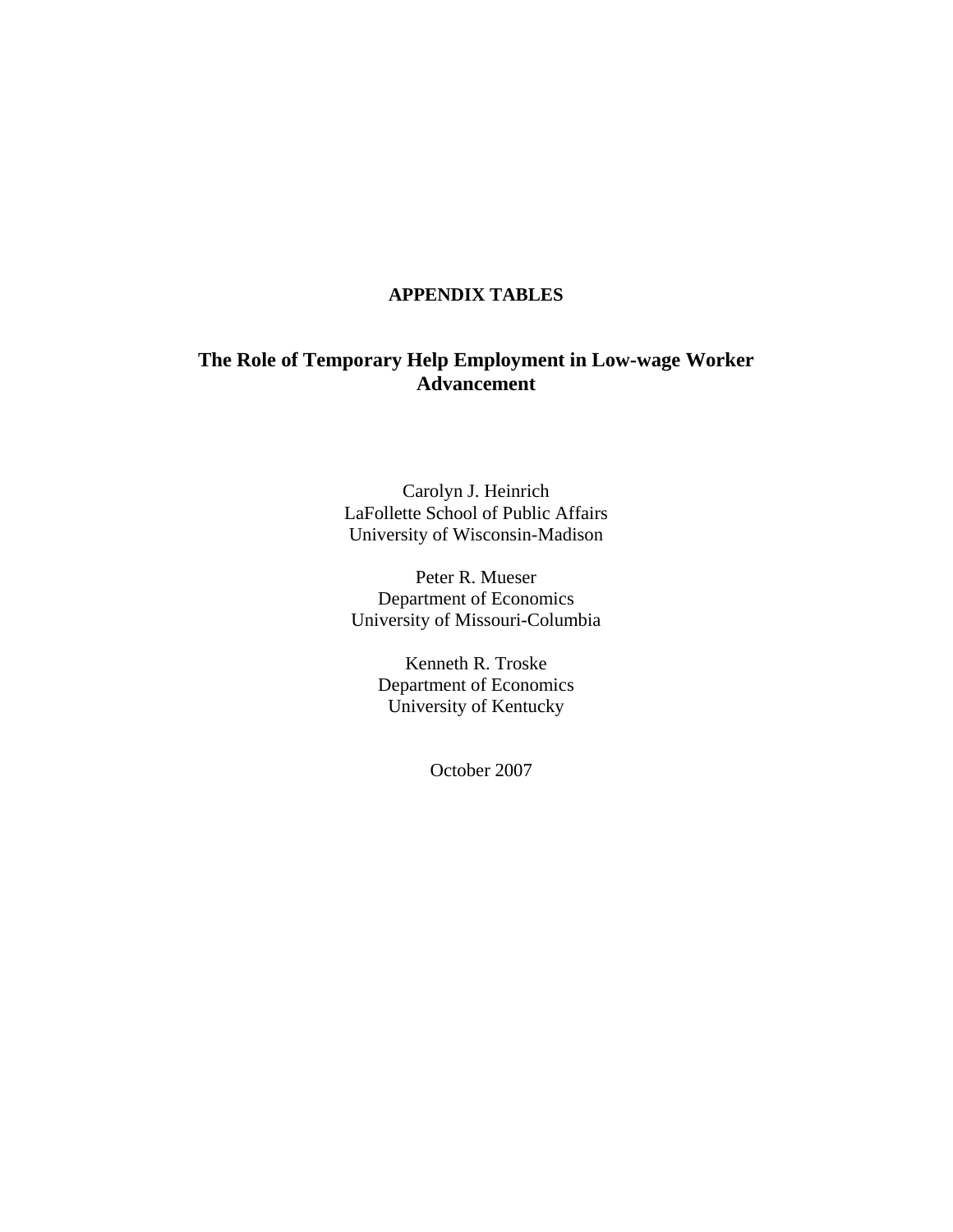| Table A-1: Means and Standard Deviations for Individuals Entering Programs in 1997 |
|------------------------------------------------------------------------------------|
|------------------------------------------------------------------------------------|

|                                                                             | Table A-1: Means and Standard Deviations for Individuals Entering Programs in 1997<br>Females |                |                     |                |                |                | Males          |                     |                |                |
|-----------------------------------------------------------------------------|-----------------------------------------------------------------------------------------------|----------------|---------------------|----------------|----------------|----------------|----------------|---------------------|----------------|----------------|
|                                                                             |                                                                                               |                |                     |                |                | Employment     |                |                     |                | Employment     |
|                                                                             |                                                                                               | <b>TANF</b>    | <b>Job Training</b> |                |                | Exchange       |                | <b>Job Training</b> |                | Exchange       |
|                                                                             | Mean                                                                                          | <b>SD</b>      | Mean                | <b>SD</b>      | Mean           | SD             | Mean           | SD                  | Mean           | <b>SD</b>      |
| Age                                                                         | 28.04                                                                                         | 7.57           | 37.18               | 10.46          | 34.24          | 11.01          | 38.84          | 10.62               | 33.70          | 10.93          |
| Age squared                                                                 | 843.42                                                                                        | 476.34         | 1491.44             | 838.44         | 1293.86        | 825.05         | 1621.74        | 860.86              | 1255.09        | 812.86         |
| Number of years of education<br>High school degree <sup>1</sup>             | 11.31                                                                                         | 1.60           | 12.42               | 1.61           | 12.31          | 1.64           | 13.00          | 2.27                | 12.30          | 1.67           |
| College degree                                                              | 0.577<br>0.011                                                                                | 0.494<br>0.104 | 0.869<br>0.055      | 0.337<br>0.228 | 0.871<br>0.077 | 0.336<br>0.267 | 0.866<br>0.170 | 0.340<br>0.375      | 0.870<br>0.077 | 0.337<br>0.266 |
| Nonwhite                                                                    | 0.381                                                                                         | 0.486          | 0.329               | 0.470          | 0.267          | 0.442          | 0.281          | 0.449               | 0.234          | 0.424          |
|                                                                             |                                                                                               |                |                     |                |                |                |                |                     |                | 0.395          |
| Proportion of previous 8 quarters working<br>Working all of previous 8 qtrs | 0.512<br>0.174                                                                                | 0.363<br>0.379 | 0.627<br>0.359      | 0.383<br>0.480 | 0.628<br>0.391 | 0.395<br>0.488 | 0.658<br>0.379 | 0.375<br>0.485      | 0.632<br>0.396 | 0.489          |
| No work in any of previous 8 qtrs                                           | 0.193                                                                                         | 0.395          | 0.159               | 0.365          | 0.180          | 0.385          | 0.143          | 0.350               | 0.180          | 0.385          |
| Total annual earnings in the prior year                                     | 3,909                                                                                         | 4,811          | 8,972               | 10,992         | 8,944          | 10,319         | 13,850         | 16,953              | 12,747         | 15,349         |
| Total annual earnings two years prior                                       | 3,566                                                                                         | 5,057          | 8,935               | 10,632         | 7,847          | 10,197         | 14,160         | 16,759              | 11,355         | 15,330         |
| St. Louis County and St. Louis City                                         | 0.247                                                                                         | 0.432          | 0.270               | 0.444          | 0.218          | 0.413          | 0.293          | 0.455               | 0.205          | 0.404          |
| Kansas City central area (Jackson County)                                   | 0.160                                                                                         | 0.367          | 0.135               | 0.342          | 0.101          | 0.301          | 0.149          | 0.356               | 0.105          | 0.306          |
| Suburban areas                                                              | 0.106                                                                                         | 0.308          | 0.151               | 0.358          | 0.126          | 0.332          | 0.200          | 0.400               | 0.141          | 0.348          |
| Small metro                                                                 | 0.121                                                                                         | 0.326          | 0.100               | 0.299          | 0.125          | 0.331          | 0.081          | 0.273               | 0.134          | 0.340          |
| Outside metro                                                               | 0.365                                                                                         | 0.482          | 0.344               | 0.475          | 0.430          | 0.495          | 0.278          | 0.448               | 0.416          | 0.493          |
| Quarter 1997:1                                                              | 0.213                                                                                         | 0.409          | 0.288               | 0.453          | 0.224          | 0.417          | 0.341          | 0.474               | 0.240          | 0.427          |
| Quarter 1997:2                                                              | 0.237                                                                                         | 0.425          | 0.242               | 0.428          | 0.199          | 0.400          | 0.239          | 0.427               | 0.178          | 0.383          |
| Quarter 1997:3                                                              | 0.282                                                                                         | 0.450          | 0.289               | 0.453          | 0.315          | 0.464          | 0.225          | 0.418               | 0.291          | 0.454          |
| Quarter 1997:4                                                              | 0.268                                                                                         | 0.443          | 0.181               | 0.385          | 0.262          | 0.440          | 0.195          | 0.396               | 0.291          | 0.454          |
| Earnings in quarter following program entry                                 | 710                                                                                           | 1,200          | 1,576               | 2,534          | 1,845          | 3,002          | 2,760          | 6,109               | 2,591          | 3,903          |
| Earnings 8 quarters after reference quarter                                 | 1,421                                                                                         | 1,890          | 2,677               | 2,858          | 2,430          | 2,841          | 3,646          | 4,330               | 3,353          | 4,035          |
| Employment 8 quarters after reference quarter                               | 0.571                                                                                         | 0.495          | 0.687               | 0.464          | 0.642          | 0.479          | 0.652          | 0.477               | 0.626          | 0.484          |
| Industry 4 quarters prior to program entry                                  |                                                                                               |                |                     |                |                |                |                |                     |                |                |
| No job                                                                      | 0.475                                                                                         | 0.499          | 0.366               | 0.482          | 0.360          | 0.480          | 0.333          | 0.472               | 0.357          | 0.479          |
| Only one sector                                                             |                                                                                               |                |                     |                |                |                |                |                     |                |                |
| <b>THS</b>                                                                  | 0.028                                                                                         | 0.165          | 0.027               | 0.162          | 0.019          | 0.138          | 0.033          | 0.178               | 0.021          | 0.145          |
| Manufacturing                                                               | 0.040                                                                                         | 0.196          | 0.139               | 0.346          | 0.088          | 0.284          | 0.178          | 0.383               | 0.134          | 0.340          |
| Retail trade                                                                | 0.158                                                                                         | 0.365          | 0.108               | 0.310          | 0.150          | 0.357          | 0.083          | 0.276               | 0.119          | 0.323          |
| Service (excluding THS)                                                     | 0.168                                                                                         | 0.374          | 0.193               | 0.394          | 0.201          | 0.401          | 0.123          | 0.329               | 0.098          | 0.297          |
| Other                                                                       | 0.042                                                                                         | 0.200          | 0.094               | 0.292          | 0.103          | 0.304          | 0.159          | 0.366               | 0.196          | 0.397          |
|                                                                             |                                                                                               |                |                     |                |                |                |                |                     |                |                |
| Multiple sectors                                                            |                                                                                               |                |                     |                |                |                |                |                     |                |                |
| THS and any other Industry                                                  | 0.031                                                                                         | 0.172          | 0.025               | 0.156          | 0.020          | 0.141          | 0.033          | 0.178               | 0.021          | 0.142          |
| Any industry not THS<br>Industry in reference quarter                       | 0.059                                                                                         | 0.235          | 0.049               | 0.216          | 0.058          | 0.233          | 0.057          | 0.232               | 0.055          | 0.228          |
| No job                                                                      | 0.526                                                                                         | 0.499          | 0.408               | 0.491          | 0.334          | 0.471          | 0.347          | 0.476               | 0.325          | 0.468          |
| Only one sector                                                             |                                                                                               |                |                     |                |                |                |                |                     |                |                |
| THS                                                                         | 0.046                                                                                         | 0.210          | 0.048               | 0.214          | 0.044          | 0.205          | 0.053          | 0.225               | 0.046          | 0.208          |
| Manufacturing                                                               | 0.031                                                                                         | 0.173          | 0.069               | 0.254          | 0.086          | 0.281          | 0.115          | 0.319               | 0.131          | 0.337          |
| Retail trade                                                                | 0.126                                                                                         | 0.332          | 0.081               | 0.273          | 0.127          | 0.333          | 0.067          | 0.251               | 0.098          | 0.297          |
| Service (excluding THS)                                                     | 0.147                                                                                         | 0.354          | 0.199               | 0.399          | 0.192          | 0.394          | 0.129          | 0.336               | 0.089          | 0.285          |
| Other                                                                       | 0.035                                                                                         | 0.185          | 0.092               | 0.289          | 0.086          | 0.280          | 0.154          | 0.361               | 0.182          | 0.386          |
| Multiple sectors                                                            |                                                                                               |                |                     |                |                |                |                |                     |                |                |
| THS and Any Other Industry                                                  | 0.039                                                                                         | 0.195          | 0.043               | 0.203          | 0.048          | 0.214          | 0.058          | 0.234               | 0.048          | 0.215          |
| Any industry not THS                                                        | 0.049                                                                                         | 0.215          | 0.060               | 0.237          | 0.083          | 0.276          | 0.076          | 0.265               | 0.081          | 0.273          |
| Industry 8 quarters after reference quarter                                 |                                                                                               |                |                     |                |                |                |                |                     |                |                |
| No job                                                                      | 0.429                                                                                         | 0.495          | 0.313               | 0.464          | 0.358          | 0.479          | 0.348          | 0.477               | 0.374          | 0.484          |
| Only one sector                                                             |                                                                                               |                |                     |                |                |                |                |                     |                |                |
| <b>THS</b>                                                                  | 0.034                                                                                         | 0.180          | 0.030               | 0.170          | 0.023          | 0.151          | 0.038          | 0.192               | 0.024          | 0.154          |
| Manufacturing                                                               | 0.046                                                                                         | 0.209          | 0.073               | 0.260          | 0.086          | 0.281          | 0.139          | 0.346               | 0.135          | 0.342          |
| Retail trade                                                                | 0.133                                                                                         | 0.340          | 0.085               | 0.279          | 0.113          | 0.317          | 0.058          | 0.234               | 0.085          | 0.279          |
| Service (excluding THS)<br>Other                                            | 0.199<br>0.063                                                                                | 0.400<br>0.244 | 0.282<br>0.133      | 0.450<br>0.339 | 0.220<br>0.116 | 0.414<br>0.320 | 0.136<br>0.200 | 0.343<br>0.400      | 0.096<br>0.209 | 0.294<br>0.406 |
| Multiple sectors                                                            |                                                                                               |                |                     |                |                |                |                |                     |                |                |
| THS and Any Other Industry                                                  | 0.037                                                                                         | 0.189          | 0.031               | 0.174          | 0.024          | 0.154          | 0.031          | 0.173               | 0.024          | 0.154          |
| Any industry not THS                                                        | 0.058                                                                                         | 0.235          | 0.053               | 0.224          | 0.059          | 0.236          | 0.050          | 0.218               | 0.054          | 0.225          |
| Number of observations                                                      |                                                                                               | 26,048         | 5,384               |                |                | 114,375        |                | 3,023               |                | 135,911        |

<sup>1</sup>Degree dummies are coded 1 for those with at least the specified degree.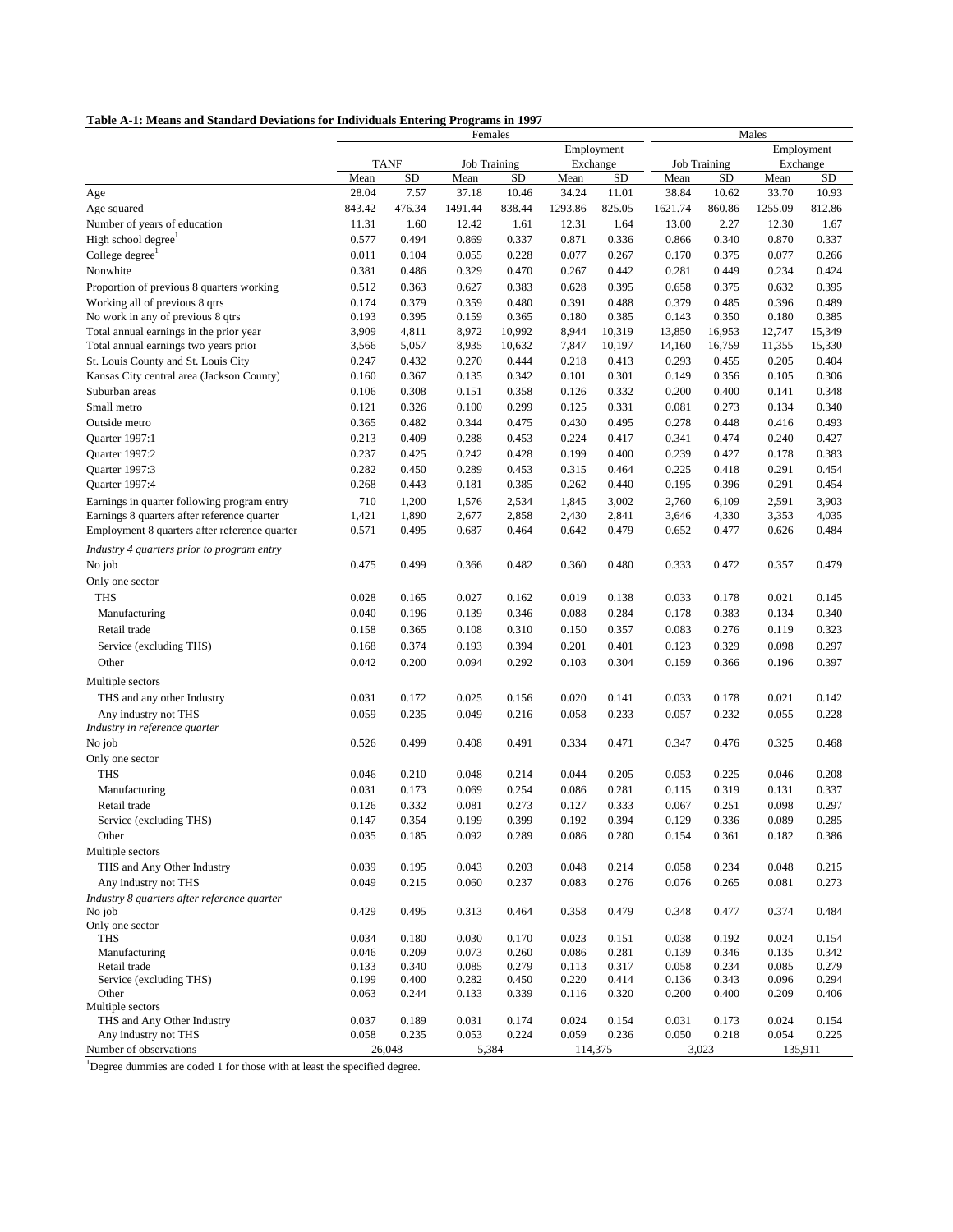| Table A-2: Means and Standard Deviations for Individuals Entering Programs in 2001 |  |  |
|------------------------------------------------------------------------------------|--|--|
|                                                                                    |  |  |

|                                               | Females |           |                     |           |         |            | Males               |        |         |            |
|-----------------------------------------------|---------|-----------|---------------------|-----------|---------|------------|---------------------|--------|---------|------------|
|                                               |         |           |                     |           |         | Employment |                     |        |         | Employment |
|                                               |         | TANF      | <b>Job Training</b> |           |         | Exchange   | <b>Job Training</b> |        |         | Exchange   |
|                                               | Mean    | <b>SD</b> | Mean                | <b>SD</b> | Mean    | SD         | Mean                | SD     | Mean    | <b>SD</b>  |
| Age                                           | 28.17   | 7.64      | 36.99               | 10.94     | 35.89   | 12.07      | 38.49               | 10.98  | 35.88   | 12.03      |
| Age squared                                   | 852.03  | 485.97    | 1487.96             | 847.35    | 1433.42 | 923.21     | 1601.72             | 859.31 | 1432.10 | 921.54     |
| Number of years of education                  | 11.29   | 1.54      | 12.29               | 1.45      | 12.45   | 1.45       | 12.50               | 1.57   | 12.36   | 1.46       |
| High school degree                            | 0.586   | 0.493     | 0.879               | 0.327     | 0.934   | 0.249      | 0.885               | 0.319  | 0.925   | 0.263      |
| College degree <sup>1</sup>                   | 0.008   | 0.091     | 0.043               | 0.204     | 0.081   | 0.273      | 0.068               | 0.252  | 0.075   | 0.264      |
| Nonwhite                                      | 0.414   | 0.493     | 0.365               | 0.481     | 0.238   | 0.426      | 0.358               | 0.480  | 0.225   | 0.418      |
| Proportion of previous 8 quarters working     | 0.572   | 0.354     | 0.736               | 0.326     | 0.700   | 0.376      | 0.761               | 0.320  | 0.690   | 0.381      |
| Working all of previous 8 qtrs                | 0.205   | 0.404     | 0.429               | 0.495     | 0.474   | 0.499      | 0.473               | 0.499  | 0.462   | 0.499      |
| No work in any of previous 8 qtrs             | 0.145   | 0.353     | 0.075               | 0.264     | 0.141   | 0.348      | 0.069               | 0.253  | 0.149   | 0.356      |
| Total annual earnings in the prior year       | 4,718   | 6,469     | 11,661              | 14,511    | 13,792  | 15,203     | 17,664              | 18,226 | 19,302  | 29,751     |
| Total annual earnings two years prior         | 4,904   | 8,168     | 11,827              | 13,819    | 12,489  | 14,730     | 18,295              | 20,247 | 17,663  | 23,801     |
| St. Louis County and St. Louis City           | 0.266   | 0.442     | 0.279               | 0.449     | 0.205   | 0.403      | 0.311               | 0.463  | 0.188   | 0.391      |
| Kansas City central area (Jackson County)     | 0.162   | 0.368     | 0.131               | 0.338     | 0.114   | 0.318      | 0.185               | 0.388  | 0.124   | 0.329      |
| Suburban areas                                | 0.105   | 0.307     | 0.131               | 0.338     | 0.172   | 0.377      | 0.132               | 0.339  | 0.170   | 0.375      |
| Small metro                                   | 0.119   | 0.324     | 0.118               | 0.323     | 0.131   | 0.337      | 0.100               | 0.300  | 0.136   | 0.343      |
| Outside metro                                 | 0.347   | 0.476     | 0.341               | 0.474     | 0.378   | 0.485      | 0.271               | 0.445  | 0.383   | 0.486      |
| Quarter 2001:1                                | 0.223   | 0.416     | 0.278               | 0.448     | 0.234   | 0.423      | 0.322               | 0.467  | 0.257   | 0.437      |
| Quarter 2001:2                                | 0.239   | 0.427     | 0.217               | 0.412     | 0.259   | 0.438      | 0.199               | 0.399  | 0.237   | 0.425      |
| Quarter 2001:3                                | 0.270   | 0.444     | 0.289               | 0.453     | 0.261   | 0.439      | 0.249               | 0.433  | 0.249   | 0.432      |
| Quarter 2001:4                                | 0.268   | 0.443     | 0.216               | 0.411     | 0.246   | 0.431      | 0.229               | 0.420  | 0.257   | 0.437      |
| Earnings in quarter following program entry   | 757     | 1,293     | 1,651               | 2,491     | 2,213   | 3,354      | 2,249               | 3,313  | 3,041   | 6,541      |
| Earnings 8 quarters after reference quarter   | 1,152   | 1,736     | 2,523               | 2,681     | 2,691   | 3,321      | 3,185               | 3,584  | 3,476   | 4,568      |
| Employment 8 quarters after reference quarter | 0.499   | 0.500     | 0.688               | 0.463     | 0.625   | 0.484      | 0.654               | 0.476  | 0.600   | 0.490      |
| Industry 4 quarters prior to program entry    |         |           |                     |           |         |            |                     |        |         |            |
| No job                                        | 0.408   | 0.492     | 0.253               | 0.435     | 0.289   | 0.453      | 0.225               | 0.418  | 0.299   | 0.458      |
| Only one sector                               |         |           |                     |           |         |            |                     |        |         |            |
| <b>THS</b>                                    | 0.033   | 0.179     | 0.034               | 0.182     | 0.016   | 0.126      | 0.040               | 0.196  | 0.016   | 0.124      |
| Manufacturing                                 | 0.041   | 0.198     | 0.202               | 0.402     | 0.111   | 0.314      | 0.298               | 0.458  | 0.183   | 0.387      |
| Retail trade                                  | 0.170   | 0.375     | 0.116               | 0.320     | 0.149   | 0.356      | 0.088               | 0.283  | 0.119   | 0.324      |
| Service (excluding THS)                       | 0.193   | 0.395     | 0.184               | 0.387     | 0.218   | 0.413      | 0.095               | 0.294  | 0.111   | 0.314      |
| Other                                         | 0.049   | 0.217     | 0.111               | 0.314     | 0.143   | 0.351      | 0.138               | 0.345  | 0.206   | 0.405      |
| Multiple sectors                              |         |           |                     |           |         |            |                     |        |         |            |
| THS and any other industry                    | 0.039   | 0.194     | 0.041               | 0.198     | 0.016   | 0.124      | 0.046               | 0.210  | 0.015   | 0.122      |
| Any industry not THS                          | 0.066   | 0.248     | 0.060               | 0.238     | 0.058   | 0.233      | 0.069               | 0.254  | 0.051   | 0.219      |
| Industry in reference quarter                 |         |           |                     |           |         |            |                     |        |         |            |
| No job                                        | 0.523   | 0.500     | 0.370               | 0.483     | 0.358   | 0.479      | 0.344               | 0.475  | 0.360   | 0.480      |
| Only one sector                               |         |           |                     |           |         |            |                     |        |         |            |
| <b>THS</b>                                    | 0.037   | 0.190     | 0.043               | 0.203     | 0.031   | 0.173      | 0.056               | 0.229  | 0.032   | 0.175      |
| Manufacturing                                 | 0.019   | 0.137     | 0.067               | 0.249     | 0.086   | 0.280      | 0.131               | 0.338  | 0.145   | 0.352      |
| Retail trade                                  | 0.139   | 0.346     | 0.098               | 0.297     | 0.125   | 0.330      | 0.083               | 0.276  | 0.100   | 0.300      |
| Service (excluding THS)                       | 0.174   | 0.379     | 0.221               | 0.415     | 0.196   | 0.397      | 0.118               | 0.323  | 0.096   | 0.294      |
| Other                                         | 0.034   | 0.181     | 0.082               | 0.274     | 0.100   | 0.300      | 0.133               | 0.339  | 0.168   | 0.374      |
| Multiple sectors                              |         |           |                     |           |         |            |                     |        |         |            |
| THS and any other industry                    | 0.031   | 0.174     | 0.049               | 0.216     | 0.031   | 0.173      | 0.058               | 0.234  | 0.032   | 0.176      |
| Any industry not THS                          | 0.043   | 0.203     | 0.071               | 0.257     | 0.074   | 0.262      | 0.077               | 0.267  | 0.067   | 0.250      |
| Industry 8 quarters after reference quarter   |         |           |                     |           |         |            |                     |        |         |            |
| No job                                        | 0.501   | 0.500     | 0.312               | 0.463     | 0.375   | 0.484      | 0.346               | 0.476  | 0.400   | 0.490      |
| Only one sector<br><b>THS</b>                 | 0.021   | 0.144     | 0.024               | 0.152     | 0.014   | 0.119      | 0.035               | 0.184  | 0.016   | 0.126      |
| Manufacturing                                 | 0.023   | 0.149     | 0.076               | 0.265     | 0.077   | 0.267      | 0.139               | 0.346  | 0.135   | 0.341      |
| Retail trade                                  | 0.129   | 0.335     | 0.099               | 0.299     | 0.112   | 0.315      | 0.085               | 0.279  | 0.092   | 0.290      |
| Service (excluding THS)                       | 0.197   | 0.398     | 0.274               | 0.446     | 0.223   | 0.416      | 0.122               | 0.327  | 0.104   | 0.305      |
| Other                                         | 0.066   | 0.249     | 0.141               | 0.348     | 0.139   | 0.346      | 0.206               | 0.404  | 0.200   | 0.400      |
| Multiple sectors                              |         |           |                     |           |         |            |                     |        |         |            |
| THS and any other industry                    | 0.019   | 0.136     | 0.017               | 0.128     | 0.011   | 0.103      | 0.023               | 0.151  | 0.013   | 0.113      |
| Any industry not THS                          | 0.044   | 0.206     | 0.058               | 0.234     | 0.048   | 0.215      | 0.044               | 0.206  | 0.041   | 0.198      |
| Number of observations                        |         | 24,300    | 5,647               |           |         | 79,042     | 4,258               |        |         | 94,466     |

<sup>1</sup>Degree dummies are coded 1 for those with at least the specified degree.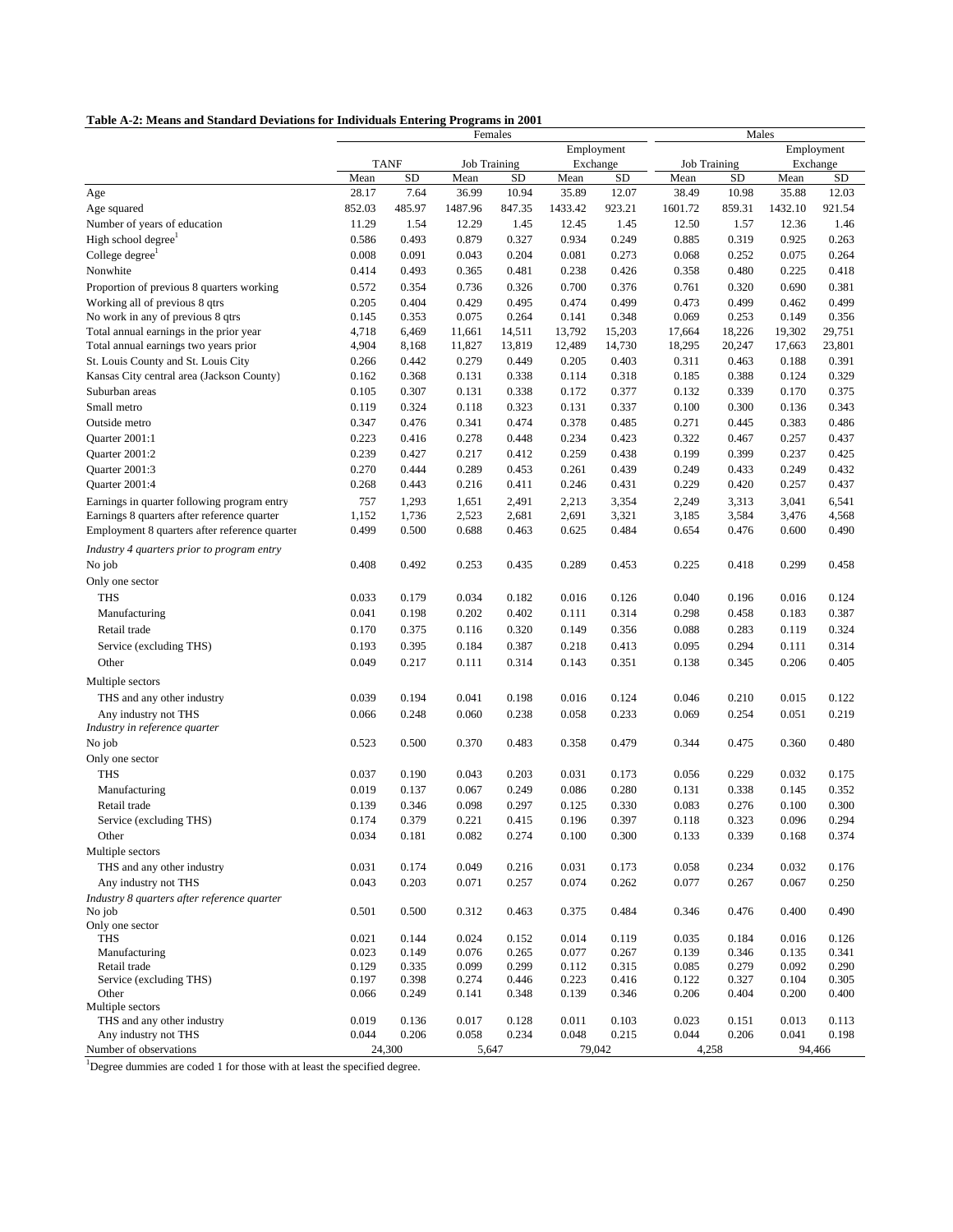|                                              |                 |                 | Earnings Eight Quarters After Reference Quarter |                     |                        |             | <b>Differenced Earnings</b> |                        |                     |                        |  |
|----------------------------------------------|-----------------|-----------------|-------------------------------------------------|---------------------|------------------------|-------------|-----------------------------|------------------------|---------------------|------------------------|--|
|                                              |                 | Females         |                                                 |                     | Males                  |             | Females                     |                        |                     | Males                  |  |
| Dependent Variable                           | <b>TANF</b>     | Job<br>Training | Employment<br>Exchange                          | <b>Job Training</b> | Employment<br>Exchange | <b>TANF</b> | Job<br>Training             | Employment<br>Exchange | <b>Job Training</b> | Employment<br>Exchange |  |
| Constant                                     | $-230.73$       | $-2676.45$      | $-1788.66$                                      | $-4476.70$          | $-2035.69$             | 298.32      | $-506.06$                   | 116.82                 | $-802.43$           | $-351.44$              |  |
|                                              | (184.26)        | (603.77)        | (120.90)                                        | (1137.43)           | (150.14)               | (211.26)    | (1433.33)                   | (350.16)               | (2960.47)           | (361.79)               |  |
| Age                                          | 9.58            | 102.25          | 77.60                                           | 201.01              | 110.19                 | $-5.21$     | 30.78                       | 1.67                   | 47.99               | 51.70                  |  |
|                                              | (9.50)          | (23.91)         | (4.16)                                          | (47.30)             | (5.35)                 | (10.93)     | (57.25)                     | (12.10)                | (124.04)            | (12.94)                |  |
| Age squared/100                              | $-31.89$        | $-159.85$       | $-115.56$                                       | $-301.85$           | $-174.88$              | $-29.70$    | $-105.34$                   | $-43.76$               | $-205.44$           | $-149.08$              |  |
|                                              | (14.94)         | (29.61)         | (5.50)                                          | (58.00)             | (7.11)                 | (17.22)     | (71.06)                     | (16.03)                | (152.29)            | (17.22)                |  |
| Years of education                           | 64.78           | 170.56          | 96.10                                           | 185.04              | 89.72                  | 42.74       | 114.43                      | 51.09                  | $-23.16$            | 60.08                  |  |
|                                              | (11.29)         | (37.90)         | (8.76)                                          | (62.04)             | (10.86)                | (13.04)     | (90.82)                     | (25.57)                | (162.14)            | (26.32)                |  |
| High school degree                           | 154.57          | 190.22          | 171.20                                          | 50.55               | 308.94                 | 82.76       | $-409.07$                   | 117.49                 | 521.47              | 282.99                 |  |
|                                              | (34.81)         | (142.92)        | (29.93)                                         | (273.33)            | (37.50)                | (40.19)     | (343.75)                    | (87.58)                | (717.90)            | (90.96)                |  |
| College degree                               | 230.71          | 262.18          | 522.74                                          | 164.55              | 224.28                 | $-22.06$    | 98.74                       | 139.06                 | $-428.09$           | $-375.32$              |  |
|                                              | (112.12)        | (209.62)        | (44.95)                                         | (316.38)            | (57.14)                | (129.39)    | (502.21)                    | (131.36)               | (829.64)            | (138.40)               |  |
| Nonwhite                                     | 117.29          | $-165.51$       | $-30.49$                                        | $-552.05$           | $-448.98$              | 200.39      | 82.43                       | 95.99                  | $-135.71$           | $-177.88$              |  |
|                                              | (29.29)         | (99.84)         | (19.61)                                         | (194.91)            | (24.85)                | (33.81)     | (239.85)                    | (57.31)                | (509.55)            | (60.11)                |  |
| Proportion of previous 8 quarters working    | $-36.58$        | $-563.24$       | $-119.47$                                       | 557.94              | $-186.41$              | $-1149.74$  | $-2505.56$                  | $-1269.44$             | $-2780.12$          | $-2137.24$             |  |
|                                              | (71.07)         | (223.13)        | (47.94)                                         | (450.42)            | (60.64)                | (70.26)     | (496.90)                    | (134.05)               | (1105.05)           | (141.64)               |  |
| Working all of previous 8 quarters           | $-3.61$         | 13.90           | 54.88                                           | 3.87                | 213.63                 | $-378.96$   | $-657.31$                   | $-861.18$              | $-847.68$           | $-900.21$              |  |
|                                              | (40.27)         | (119.49)        | (26.08)                                         | (230.95)            | (32.67)                | (45.03)     | (280.30)                    | (74.86)                | (595.66)            | (78.17)                |  |
| No work in any of previous 8 quarters        | $-49.21$        | $-188.49$       | 25.26                                           | 873.34              | 86.13                  | 88.88       | 435.25                      | 346.15                 | 3635.93             | 362.37                 |  |
|                                              | (41.98)         | (151.86)        | (32.93)                                         | (323.78)            | (41.83)                | (48.46)     | (365.18)                    | (96.36)                | (847.64)            | (101.46)               |  |
| Total annual earnings in the prior year/1000 | 71.77<br>(3.52) | 51.62<br>(5.87) | 73.27<br>(1.39)                                 | 55.44<br>(6.94)     | 72.63<br>(1.23)        |             |                             |                        |                     |                        |  |
| Total annual earnings two years prior/1000   | 45.38<br>(3.27) | 63.84<br>(6.37) | 34.93<br>(1.40)                                 | 37.29<br>(7.15)     | 38.38<br>(1.22)        |             |                             |                        |                     |                        |  |
| St. Louis central                            | 238.36          | 411.10          | 390.02                                          | 596.43              | 462.67                 | 160.26      | 143.56                      | 142.62                 | 412.67              | 106.12                 |  |
|                                              | (34.94)         | (115.55)        | (21.87)                                         | (214.21)            | (27.31)                | (40.27)     | (275.49)                    | (63.62)                | (561.35)            | (66.00)                |  |
| Kansas City central                          | 244.72          | 493.21          | 274.38                                          | 65.29               | 302.02                 | 175.49      | 215.70                      | 46.88                  | 255.62              | 22.99                  |  |
| Suburban metro                               | (36.71)         | (129.08)        | (27.08)                                         | (254.45)            | (33.38)                | (42.33)     | (309.04)                    | (79.08)                | (667.62)            | (80.91)                |  |
|                                              | 148.22          | 331.35          | 300.38                                          | 737.01              | 703.84                 | 110.58      | 589.21                      | 449.80                 | 1579.89             | 545.74                 |  |
|                                              | (39.11)         | (115.17)        | (23.92)                                         | (227.49)            | (29.47)                | (45.15)     | (276.03)                    | (69.84)                | (595.88)            | (71.15)                |  |
| Small metro                                  | $-35.25$        | 120.72          | $-2.23$                                         | 151.94              | $-6.90$                | 4.56        | 183.78                      | $-40.88$               | 433.42              | $-18.69$               |  |
|                                              | (38.10)         | (129.72)        | (24.00)                                         | (289.78)            | (30.06)                | (44.01)     | (312.05)                    | (70.25)                | (760.97)            | (72.91)                |  |

#### **Table A-3 Estimates for Regression Equations Predicting Earnings Eight Quarters After Reference Quarter, Program Entries in 1997**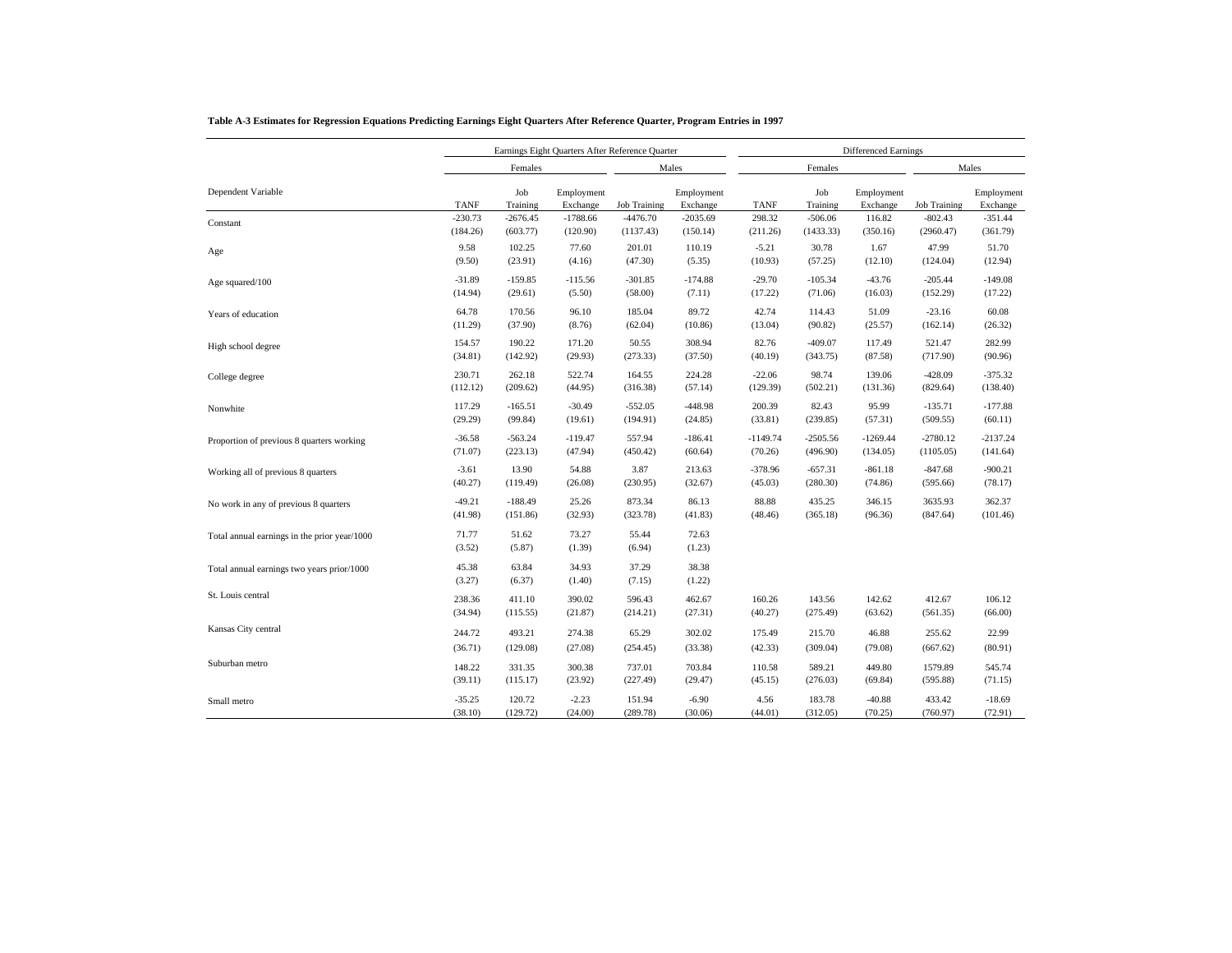#### **Table A-3 -- Continued**

|                                                |             |                 | Earnings Eight Quarters After Reference Quarter |                     |                        | <b>Differenced Earnings</b> |                 |                        |                     |                        |
|------------------------------------------------|-------------|-----------------|-------------------------------------------------|---------------------|------------------------|-----------------------------|-----------------|------------------------|---------------------|------------------------|
|                                                |             | Females         |                                                 |                     | Males                  |                             | Females         |                        |                     | Males                  |
| Dependent Variable                             | <b>TANF</b> | Job<br>Training | Employment<br>Exchange                          | <b>Job Training</b> | Employment<br>Exchange | <b>TANF</b>                 | Job<br>Training | Employment<br>Exchange | <b>Job Training</b> | Employment<br>Exchange |
| Quarter 2                                      | 62.57       | 66.73           | 65.11                                           | 170.68              | 138.19                 | 25.40                       | 93.61           | 14.95                  | 510.28              | 54.97                  |
|                                                | (32.03)     | (94.04)         | (22.00)                                         | (184.88)            | (28.34)                | (37.01)                     | (226.05)        | (64.39)                | (485.12)            | (68.75)                |
| Quarter 3                                      | 149.93      | 528.51          | 169.78                                          | 293.87              | 286.95                 | 154.07                      | 727.52          | 220.35                 | 946.45              | 195.82                 |
|                                                | (31.61)     | (93.29)         | (20.03)                                         | (194.47)            | (25.34)                | (36.52)                     | (224.45)        | (58.62)                | (510.07)            | (61.47)                |
| Quarter 4                                      | 68.96       | 166.06          | $-23.65$                                        | $-108.43$           | $-73.65$               | 27.41                       | 537.53          | 163.27                 | 803.86              | 25.57                  |
|                                                | (31.21)     | (102.82)        | (20.74)                                         | (198.62)            | (25.19)                | (36.05)                     | (247.31)        | (60.71)                | (520.98)            | (61.12)                |
| <b>Industry</b> in Prior Year                  |             |                 |                                                 |                     |                        |                             |                 |                        |                     |                        |
| THS                                            | 60.24       | 15.58           | $-54.15$                                        | $-548.18$           | $-201.42$              | 201.04                      | 466.79          | 101.10                 | 720.86              | 150.03                 |
|                                                | (43.02)     | (141.36)        | (35.70)                                         | (266.27)            | (43.48)                | (49.26)                     | (336.98)        | (104.15)               | (692.66)            | (105.14)               |
| Manufacturing                                  | $-29.10$    | 231.18          | $-104.15$                                       | $-62.23$            | $-78.47$               | 157.98                      | 1450.76         | 332.67                 | 1899.03             | 328.56                 |
|                                                | (43.73)     | (127.86)        | (30.21)                                         | (226.89)            | (33.88)                | (50.36)                     | (305.93)        | (88.24)                | (593.21)            | (82.00)                |
| Retail trade                                   | 15.93       | $-15.58$        | $-38.91$                                        | $-108.00$           | $-72.93$               | 381.71                      | 1214.97         | 517.96                 | 2707.63             | 685.52                 |
|                                                | (31.30)     | (114.04)        | (24.24)                                         | (245.59)            | (32.60)                | (35.27)                     | (271.04)        | (70.12)                | (636.64)            | (78.49)                |
| Service (excluding THS)                        | $-0.22$     | 176.78          | $-86.53$                                        | $-31.85$            | $-247.80$              | 326.23                      | 989.47          | 368.05                 | 1826.51             | 377.71                 |
|                                                | (30.70)     | (103.80)        | (23.03)                                         | (228.02)            | (32.78)                | (35.03)                     | (247.15)        | (67.01)                | (592.04)            | (79.15)                |
| Other                                          | $-1.79$     | $-283.99$       | $-63.26$                                        | 94.35               | $-38.28$               | 195.47                      | 542.47          | 249.10                 | 1565.60             | 460.36                 |
|                                                | (43.47)     | (123.12)        | (26.65)                                         | (215.31)            | (30.26)                | (50.02)                     | (291.86)        | (77.62)                | (556.63)            | (73.02)                |
| THS and any other industry                     | 41.67       | $-61.23$        | $-115.36$                                       | $-136.84$           | $-311.13$              | 293.09                      | 306.62          | 384.42                 | 347.22              | 362.95                 |
|                                                | (38.65)     | (132.87)        | (31.65)                                         | (243.94)            | (39.21)                | (44.45)                     | (317.99)        | (92.33)                | (637.08)            | (94.70)                |
| Any industry not THS                           | 13.77       | 109.65          | 30.00                                           | $-238.05$           | 42.48                  | 233.65                      | 332.41          | 236.20                 | 1198.01             | 451.76                 |
|                                                | (31.12)     | (104.10)        | (20.99)                                         | (207.26)            | (27.29)                | (35.69)                     | (249.11)        | (61.23)                | (542.02)            | (65.91)                |
| Industry in reference quarter                  |             |                 |                                                 |                     |                        |                             |                 |                        |                     |                        |
| <b>THS</b>                                     | 421.09      | 595.88          | 1027.41                                         | 883.94              | 914.62                 | 524.98                      | 610.31          | 1332.79                | 802.12              | 1300.03                |
|                                                | (53.51)     | (168.98)        | (37.19)                                         | (329.46)            | (46.52)                | (61.82)                     | (407.21)        | (108.85)               | (867.61)            | (112.83)               |
| Manufacturing                                  | 684.07      | 715.72          | 1608.25                                         | 1812.05             | 2316.46                | 681.99                      | 243.69          | 1852.96                | 1191.37             | 2506.74                |
|                                                | (63.88)     | (146.51)        | (31.17)                                         | (243.47)            | (33.59)                | (73.82)                     | (352.74)        | (91.16)                | (638.98)            | (81.34)                |
| Retail trade                                   | 392.64      | 689.14          | 871.50                                          | 915.23              | 1253.52                | 491.11                      | 490.16          | 942.87                 | 552.87              | 1376.11                |
|                                                | (34.77)     | (134.52)        | (25.10)                                         | (300.53)            | (35.64)                | (40.13)                     | (323.89)        | (73.44)                | (790.85)            | (86.46)                |
| Service (excluding THS)                        | 583.55      | 864.15          | 1205.29                                         | 1766.16             | 1499.28                | 678.21                      | 711.82          | 1305.63                | 1338.13             | 1683.50                |
|                                                | (33.07)     | (99.42)         | (21.82)                                         | (238.08)            | (36.40)                | (38.14)                     | (238.81)        | (63.85)                | (624.90)            | (88.28)                |
| Other                                          | 887.29      | 869.99          | 1614.21                                         | 1951.64             | 2080.56                | 949.21                      | 735.60          | 1486.02                | 1897.47             | 2046.00                |
|                                                | (60.62)     | (128.91)        | (29.62)                                         | (221.55)            | (29.45)                | (69.96)                     | (310.34)        | (86.64)                | (580.56)            | (71.33)                |
| THS and any other Industry                     | 573.50      | 846.78          | 1408.27                                         | 1641.53             | 1360.00                | 654.83                      | 787.22          | 1423.82                | 1317.86             | 1669.53                |
|                                                | (57.29)     | (176.32)        | (35.75)                                         | (321.74)            | (45.28)                | (66.19)                     | (425.05)        | (104.62)               | (847.05)            | (109.82)               |
| Any industry not THS                           | 566.07      | 1020.68         | 1442.59                                         | 1708.28             | 1986.27                | 614.30                      | 958.56          | 1568.63                | 1571.85             | 2146.91                |
|                                                | (51.69)     | (152.02)        | (28.71)                                         | (283.87)            | (37.22)                | (59.73)                     | (366.21)        | (84.01)                | (746.07)            | (90.27)                |
| Unemployment rate in county in outcome quarter | $-2229.07$  | 1401.51         | -4990.92                                        | $-7518.97$          | $-4675.95$             | $-1517.71$                  | 6696.09         | $-4125.79$             | 9347.04             | $-805.64$              |
|                                                | (707.16)    | (2293.58)       | (381.29)                                        | (5445.26)           | (514.05)               | (816.85)                    | (5500.37)       | (1115.25)              | (14261.32)          | (1246.21)              |
| Adj. $R^2$                                     | 0.1637      | 0.2420          | 0.2789                                          | 0.2412              | 0.0877                 | 0.0679                      | 0.0400          | 0.0214                 | 0.0423              | 0.0324                 |

Note: Standard errors of coefficients are in parentheses.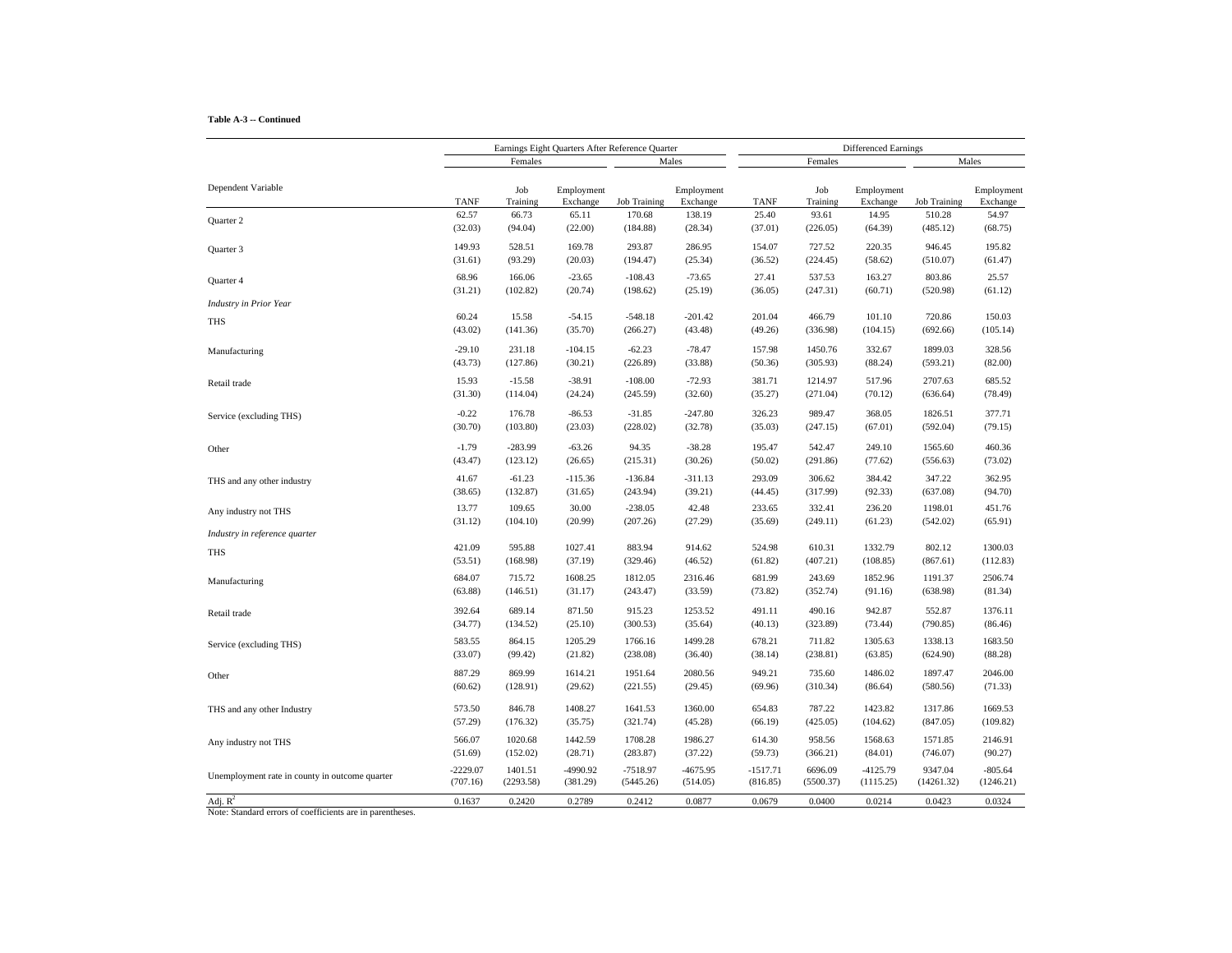|                                                        |                   |                    | Industry         |                        | Multiple Industries |                                            |                  |  |  |  |  |
|--------------------------------------------------------|-------------------|--------------------|------------------|------------------------|---------------------|--------------------------------------------|------------------|--|--|--|--|
|                                                        | <b>THS</b>        | Manufac-<br>turing | Retail Trade     | Service <sup>1</sup>   | Other               | THS and Any Any Industry<br>Other Industry | Not THS          |  |  |  |  |
| Difference-in-Difference Estimates, Relative to No Job | Panel A - Females |                    |                  |                        |                     |                                            |                  |  |  |  |  |
| <b>TANF</b>                                            |                   |                    |                  |                        |                     |                                            |                  |  |  |  |  |
| Impact on earnings                                     | 525               | 682                | 491              | 678                    | 949                 | 655                                        | 614              |  |  |  |  |
|                                                        | (62)              | (74)               | (40)             | (38)                   | (70)                | (66)                                       | (60)             |  |  |  |  |
| Impact on probability of employment                    | 0.154             | 0.171              | 0.180            | 0.204                  | 0.207               | 0.186                                      | 0.173            |  |  |  |  |
|                                                        | (0.018)           | (0.021)            | (0.012)          | (0.011)                | (0.020)             | (0.019)                                    | (0.017)          |  |  |  |  |
| <b>Job Training</b>                                    |                   |                    |                  |                        |                     |                                            |                  |  |  |  |  |
| Impact on earnings                                     | 610               | 244                | 490              | 712                    | 736                 | 787                                        | 959              |  |  |  |  |
|                                                        | (407)             | (353)              | (324)            | (239)                  | (310)               | (425)                                      | (366)            |  |  |  |  |
| Impact on probability of employment                    | 0.075<br>(0.023)  | 0.056<br>(0.020)   | 0.053<br>(0.019) | 0.086<br>(0.014)       | 0.074<br>(0.018)    | 0.111<br>(0.024)                           | 0.113<br>(0.021) |  |  |  |  |
| <b>Employment Exchange</b>                             |                   |                    |                  |                        |                     |                                            |                  |  |  |  |  |
| Impact on earnings                                     | 1,333<br>(109)    | 1,853<br>(91)      | 943<br>(73)      | 1,306<br>(64)          | 1,486<br>(87)       | 1,424<br>(105)                             | 1,569<br>(84)    |  |  |  |  |
| Impact on probability of employment                    | 0.092<br>(0.005)  | 0.141<br>(0.004)   | 0.103<br>(0.004) | 0.122<br>(0.003)       | 0.145<br>(0.004)    | 0.138<br>(0.005)                           | 0.150<br>(0.004) |  |  |  |  |
|                                                        |                   |                    |                  | <b>Panel B - Males</b> |                     |                                            |                  |  |  |  |  |
| <b>Job Training</b>                                    |                   |                    |                  |                        |                     |                                            |                  |  |  |  |  |
| Impact on earnings                                     | 802               | 1,191              | 553              | 1,338                  | 1,897               | 1,318                                      | 1,572            |  |  |  |  |
|                                                        | (868)             | (639)              | (791)            | (625)                  | (581)               | (847)                                      | (746)            |  |  |  |  |
| Impact on probability of employment                    | 0.055             | 0.139              | 0.126            | 0.110                  | 0.139               | 0.169                                      | 0.165            |  |  |  |  |
|                                                        | (0.032)           | (0.023)            | (0.029)          | (0.023)                | (0.021)             | (0.031)                                    | (0.027)          |  |  |  |  |
| <b>Employment Exchange</b>                             |                   |                    |                  |                        |                     |                                            |                  |  |  |  |  |
| Impact on earnings                                     | 1,300             | 2,507              | 1,376            | 1,684                  | 2,046               | 1,670                                      | 2,147            |  |  |  |  |
|                                                        | (113)             | (81)               | (86)             | (88)                   | (71)                | (110)                                      | (90)             |  |  |  |  |
| Impact on probability of employment                    | 0.087             | 0.156              | 0.121            | 0.124                  | 0.140               | 0.124                                      | 0.158            |  |  |  |  |
|                                                        | (0.005)           | (0.003)            | (0.004)          | (0.004)                | (0.003)             | (0.005)                                    | (0.004)          |  |  |  |  |

### **Table A-4: Predicted Earnings and Employment and Impact by Industry in Quarter Following Program Entry in 1997: Difference-in Difference Estimates**

<sup>1</sup>Excluding THS.

Note: Standard errors are in parentheses.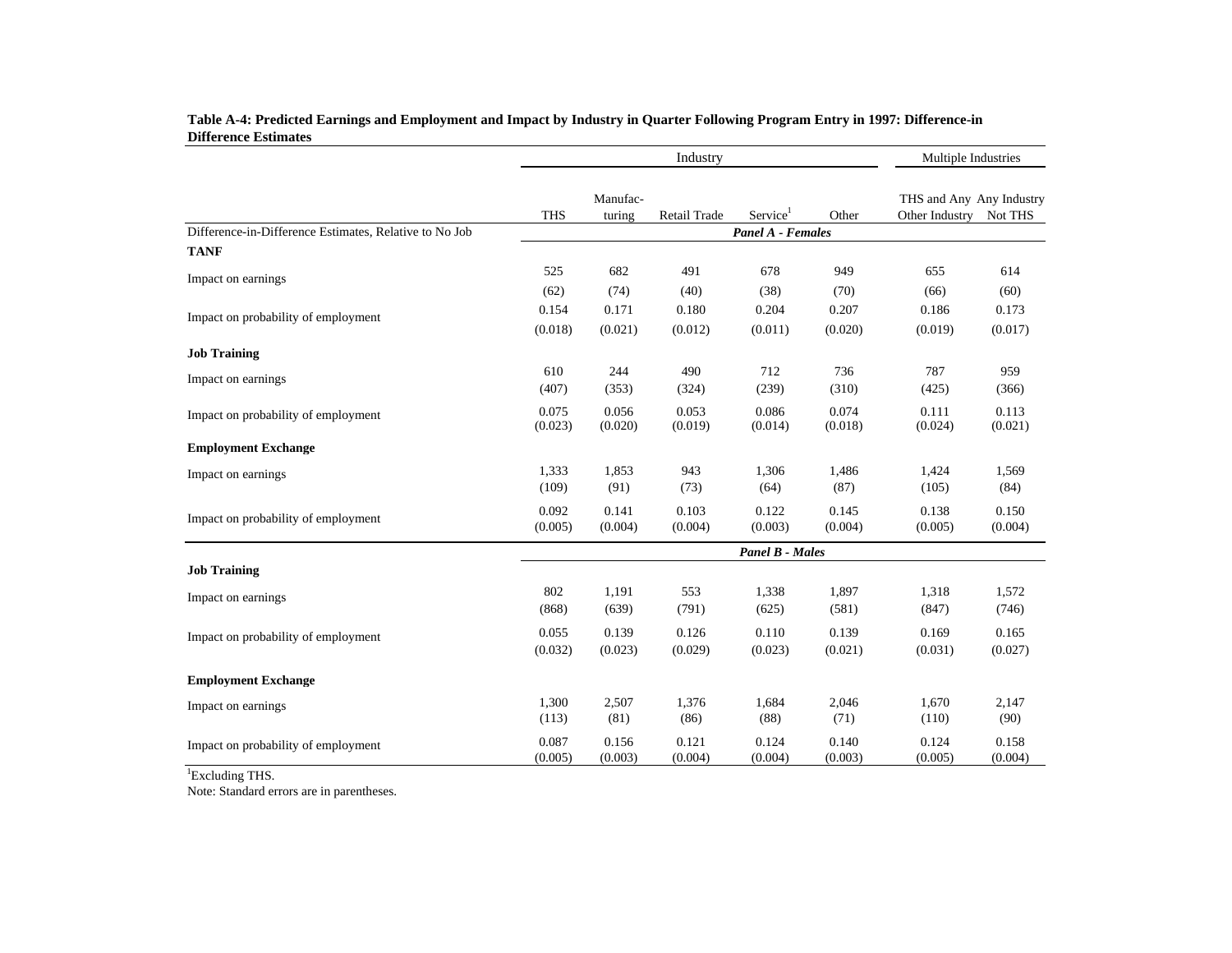|                                                                   |                  |            | THS and Any              | Other            |
|-------------------------------------------------------------------|------------------|------------|--------------------------|------------------|
|                                                                   | No Job           | <b>THS</b> | Other Industry           | Employment       |
|                                                                   |                  |            | <b>Panel A - Females</b> |                  |
| <b>TANF</b>                                                       |                  |            |                          |                  |
| 1. Initial mean earnings                                          | $\boldsymbol{0}$ | 1,131      | 1,632                    | 1,529            |
|                                                                   | (0)              | (35)       | (38)                     | (14)             |
| 2. Mean earnings 8 quarters later                                 | 1,008            | 1,818      | 2,060                    | 1,869            |
|                                                                   | (14)             | (58)       | (67)                     | (20)             |
| 3. Mean earnings 8 quarters later controlling characteristics     | 1,165            | 1,577      | 1,731                    | 1,719            |
|                                                                   | (15)             | (51)       | (55)                     | (18)             |
| 4. Impact on earnings, relative to no job category                | $\boldsymbol{0}$ | 413        | 566                      | 554              |
|                                                                   | (0)              | (54)       | (57)                     | (24)             |
| 5. Impact on earnings based on difference-in-difference, relative | $\boldsymbol{0}$ | 517        | 648                      | 633              |
| to no job category                                                | (0)              | (62)       | (66)                     | (27)             |
| 6. Impact on earnings, relative to the non-THS category           | $-554$           | $-141$     | 12                       | $\mathbf{0}$     |
|                                                                   | (24)             | (54)       | (57)                     | (0)              |
| 7. Impact on earnings based on difference-in-difference, relative | $-633$           | $-116$     | 15                       | $\mathbf{0}$     |
| to the non-THS Category                                           | (27)             | (62)       | (66)                     | (0)              |
| <b>Job Training</b>                                               |                  |            |                          |                  |
| 1. Initial mean earnings                                          | $\boldsymbol{0}$ | 1,529      | 2,494                    | 2,786            |
|                                                                   | (0)              | (95)       | (148)                    | (56)             |
| 2. Mean earnings 8 quarters later                                 | 1,941            | 2,838      | 3,140                    | 3,221            |
|                                                                   | (52)             | (172)      | (172)                    | (59)             |
| 3. Mean earnings 8 quarters later controlling characteristics     | 2,197            | 2,783      | 3,033                    | 3,027            |
|                                                                   | (55)             | (159)      | (166)                    | (49)             |
| 4. Impact on earnings, relative to no job category                | $\boldsymbol{0}$ | 586        | 836                      | 830              |
|                                                                   | (0)              | (169)      | (176)                    | (75)             |
| 5. Impact on earnings based on difference-in-difference, relative | $\boldsymbol{0}$ | 586        | 765                      | 632              |
| to no job category                                                | (0)              | (407)      | (425)                    | (180)            |
| 6. Impact on earnings, relative to the non-THS category           | $-830$           | $-244$     | 6                        | $\boldsymbol{0}$ |
|                                                                   | (75)             | (166)      | (173)                    | (0)              |
| 7. Impact on earnings based on difference-in-difference, relative | $-632$           | $-46$      | 132                      | $\mathbf{0}$     |
| to the non-THS Category                                           | (180)            | (400)      | (417)                    | (0)              |
| <b>Employment Exchange</b>                                        |                  |            |                          |                  |
| 1. Initial mean earnings                                          | $\boldsymbol{0}$ | 1,745      | 2,616                    | 2,859            |
|                                                                   | (0)              | (23)       | (30)                     | (14)             |
| 2. Mean earnings 8 quarters later                                 | 1,252            | 2,515      | 3,112                    | 3,052            |
|                                                                   | (11)             | (37)       | (38)                     | (12)             |
| 3. Mean earnings 8 quarters later controlling characteristics     | 1,585            | 2,607      | 2,984                    | 2,863            |
|                                                                   | (13)             | (35)       | (34)                     | (10)             |
| 4. Impact on earnings, relative to no job category                | $\boldsymbol{0}$ | 1,022      | 1,400                    | 1,278            |
|                                                                   | (0)              | (38)       | (36)                     | (17)             |
| 5. Impact on earnings based on difference-in-difference, relative | $\boldsymbol{0}$ | 1,328      | 1,416                    | 1,361            |
| to no job category                                                | (0)              | (109)      | (105)                    | (48)             |
| 6. Impact on earnings, relative to the non-THS category           | $-1,278$         | $-256$     | 122                      | $\mathbf{0}$     |
|                                                                   | (17)             | (37)       | (35)                     | (0)              |
| 7. Impact on earnings based on difference-in-difference, relative | $-1,361$         | $-33$      | 56                       | $\boldsymbol{0}$ |
| to the non-THS Category                                           | (48)             | (106)      | (101)                    | (0)              |

| Table A-5: Predicted Earnings and Impact for THS and Other Employment in Quarter Following Program Entry in 1997 |  |
|------------------------------------------------------------------------------------------------------------------|--|
|                                                                                                                  |  |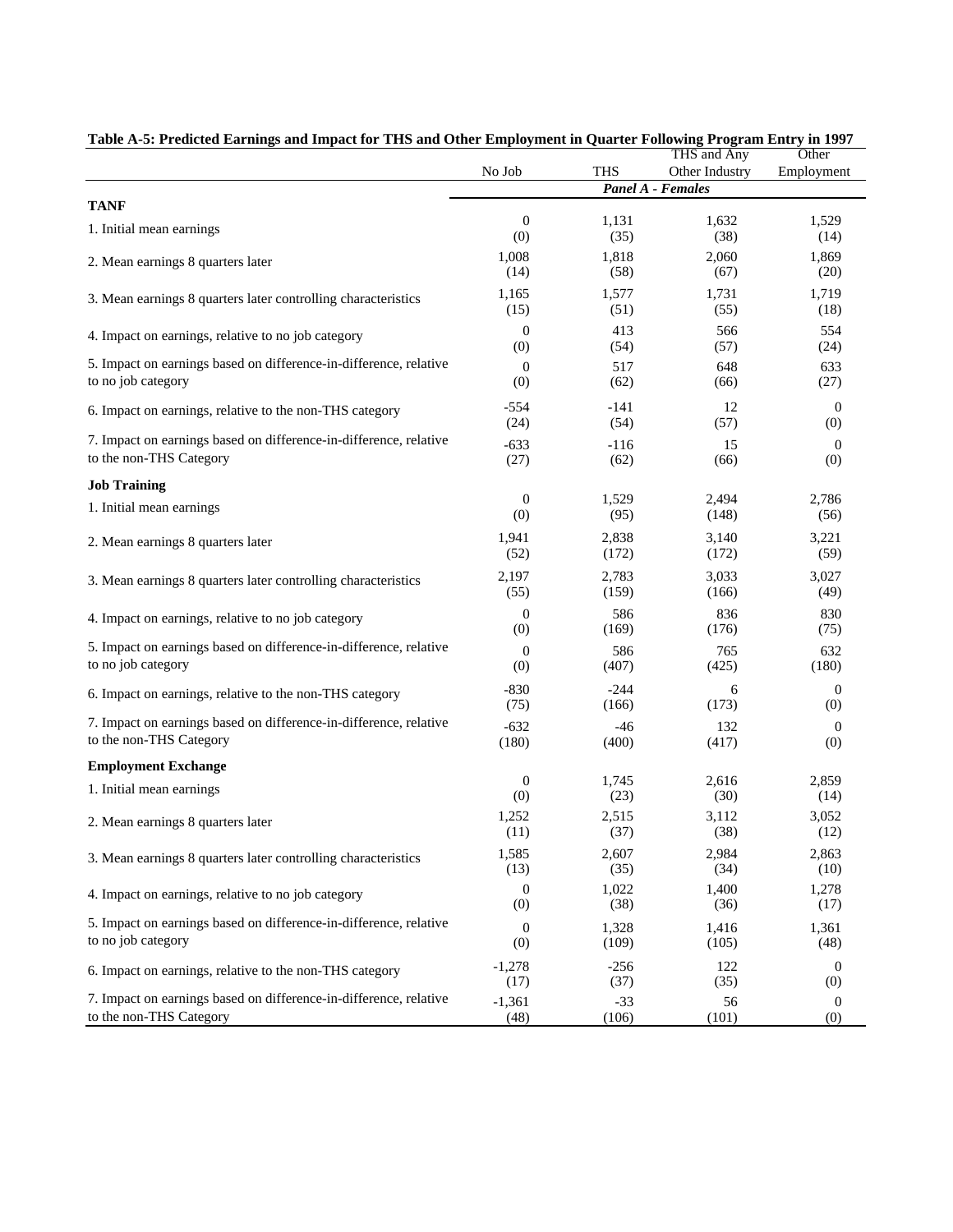### **Table A-5 -- Continued**

|                                                                   |                  |            | THS and Any            | Other          |
|-------------------------------------------------------------------|------------------|------------|------------------------|----------------|
|                                                                   | No Job           | <b>THS</b> | Other Industry         | Employment     |
|                                                                   |                  |            | <b>Panel B - Males</b> |                |
| <b>Job Training</b>                                               |                  |            |                        |                |
| 1. Initial mean earnings                                          | $\mathbf{0}$     | 1,661      | 3,014                  | 4,608          |
|                                                                   | (0)              | (158)      | (190)                  | (190)          |
| 2. Mean earnings 8 quarters later                                 | 2,402            | 2,590      | 3,822                  | 4,528          |
|                                                                   | (113)            | (249)      | (302)                  | (114)          |
| 3. Mean earnings 8 quarters later controlling characteristics     | 2,572            | 3,464      | 4,221                  | 4,291          |
|                                                                   | (122)            | (304)      | (294)                  | (95)           |
| 4. Impact on earnings, relative to no job category                | $\theta$         | 892        | 1,649                  | 1,719          |
|                                                                   | (0)              | (330)      | (322)                  | (158)          |
| 5. Impact on earnings based on difference-in-difference, relative | $\Omega$         | 807        | 1,316                  | 1,397          |
| to no job category                                                | (0)              | (867)      | (847)                  | (413)          |
| 6. Impact on earnings, relative to the non-THS category           | $-1,719$         | $-826$     | $-70$                  | $\overline{0}$ |
|                                                                   | (158)            | (320)      | (309)                  | (0)            |
| 7. Impact on earnings based on difference-in-difference, relative | $-1,397$         | $-590$     | $-81$                  | $\overline{0}$ |
| to the non-THS Category                                           | (413)            | (839)      | (813)                  | (0)            |
| <b>Employment Exchange</b>                                        |                  |            |                        |                |
| 1. Initial mean earnings                                          | $\boldsymbol{0}$ | 1,716      | 2,667                  | 4,104          |
|                                                                   | (0)              | (25)       | (25)                   | (16)           |
| 2. Mean earnings 8 quarters later                                 | 1,575            | 2,393      | 3,082                  | 4,447          |
|                                                                   | (14)             | (37)       | (39)                   | (15)           |
| 3. Mean earnings 8 quarters later controlling characteristics     | 2,157            | 3,084      | 3.531                  | 4,029          |
|                                                                   | (17)             | (44)       | (42)                   | (12)           |
| 4. Impact on earnings, relative to no job category                | $\overline{0}$   | 927        | 1,374                  | 1,872          |
|                                                                   | (0)              | (47)       | (45)                   | (22)           |
| 5. Impact on earnings based on difference-in-difference, relative | $\overline{0}$   | 1.304      | 1.675                  | 1,977          |
| to no job category                                                | (0)              | (113)      | (110)                  | (52)           |
| 6. Impact on earnings, relative to the non-THS category           | $-1,872$         | $-945$     | $-498$                 | $\Omega$       |
|                                                                   | (22)             | (46)       | (44)                   | (0)            |
| 7. Impact on earnings based on difference-in-difference, relative | $-1,977$         | $-673$     | $-302$                 | $\overline{0}$ |
| to the non-THS Category                                           | (52)             | (110)      | (106)                  | (0)            |

Note: Standard errors are in parentheses.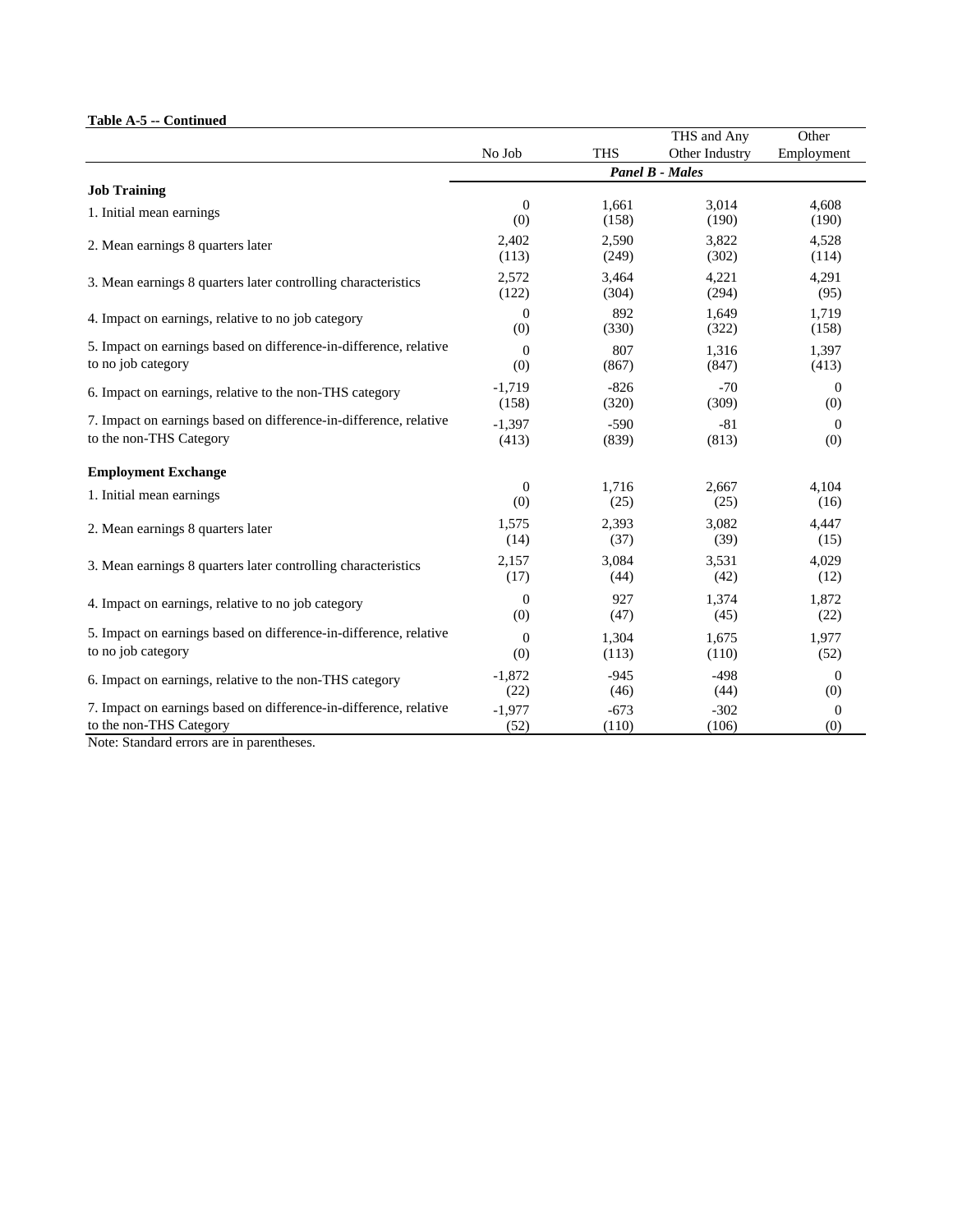|                                              |                  |                  | Employment Eight Quarters After Reference Quarter |                  |                             | Differenced Employment |                  |                             |                  |                             |  |
|----------------------------------------------|------------------|------------------|---------------------------------------------------|------------------|-----------------------------|------------------------|------------------|-----------------------------|------------------|-----------------------------|--|
|                                              |                  | Females          |                                                   |                  | Males                       |                        | Females          |                             | Males            |                             |  |
| Dependent Variable                           | <b>TANF</b>      | Job<br>Training  | Employ-<br>ment<br>Exchange                       | Job<br>Training  | Employ-<br>ment<br>Exchange | <b>TANF</b>            | Job<br>Training  | Employ-<br>ment<br>Exchange | Job<br>Training  | Employ-<br>ment<br>Exchange |  |
| Constant                                     | 0.333            | 0.211            | 0.164                                             | 0.159            | 0.233                       | 0.084                  | $-0.449$         | $-0.283$                    | $-0.429$         | $-0.261$                    |  |
|                                              | (0.049)          | (0.107)          | (0.022)                                           | (0.133)          | (0.019)                     | (0.061)                | (0.082)          | (0.017)                     | (0.108)          | (0.015)                     |  |
| Age                                          | $-0.002$         | 0.011            | 0.008                                             | 0.005            | 0.002                       | 0.007                  | 0.013            | 0.006                       | 0.005            | 0.005                       |  |
|                                              | (0.003)          | (0.004)          | (0.001)                                           | (0.006)          | (0.001)                     | (0.003)                | (0.003)          | (0.001)                     | (0.005)          | (0.001)                     |  |
| Age squared/100                              | $-0.005$         | $-0.020$         | $-0.013$                                          | $-0.012$         | $-0.006$                    | $-0.016$               | $-0.019$         | $-0.010$                    | $-0.009$         | $-0.009$                    |  |
|                                              | (0.004)          | (0.005)          | (0.001)                                           | (0.007)          | (0.001)                     | (0.005)                | (0.004)          | (0.001)                     | (0.006)          | (0.001)                     |  |
| Years of education                           | 0.009            | 0.006            | 0.002                                             | 0.004            | 0.004                       | 0.005                  | 0.007            | 0.000                       | 0.010            | 0.001                       |  |
|                                              | (0.003)          | (0.007)          | (0.002)                                           | (0.007)          | (0.001)                     | (0.004)                | (0.005)          | (0.001)                     | (0.006)          | (0.001)                     |  |
| High school degree                           | $-0.003$         | 0.060            | 0.020                                             | 0.015            | 0.009                       | $-0.014$               | 0.029            | 0.016                       | $-0.010$         | 0.017                       |  |
|                                              | (0.009)          | (0.025)          | (0.005)                                           | (0.032)          | (0.005)                     | (0.012)                | (0.020)          | (0.004)                     | (0.026)          | (0.004)                     |  |
| College degree                               | $-0.029$         | $-0.052$         | 0.000                                             | $-0.074$         | $-0.011$                    | 0.004                  | $-0.023$         | $-0.002$                    | $-0.079$         | $-0.012$                    |  |
|                                              | (0.030)          | (0.037)          | (0.008)                                           | (0.037)          | (0.007)                     | (0.038)                | (0.029)          | (0.006)                     | (0.030)          | (0.006)                     |  |
| Nonwhite                                     | 0.036            | $-0.012$         | 0.001                                             | $-0.039$         | $-0.028$                    | 0.066                  | 0.008            | 0.015                       | $-0.011$         | $-0.009$                    |  |
|                                              | (0.008)          | (0.018)          | (0.004)                                           | (0.023)          | (0.003)                     | (0.010)                | (0.014)          | (0.003)                     | (0.019)          | (0.003)                     |  |
| Proportion of previous 8 quarters working    | 0.237            | 0.130            | 0.232                                             | 0.293            | 0.265                       | $-0.772$               | $-0.262$         | $-0.237$                    | $-0.244$         | $-0.262$                    |  |
|                                              | (0.019)          | (0.040)          | (0.009)                                           | (0.053)          | (0.008)                     | (0.020)                | (0.029)          | (0.006)                     | (0.040)          | (0.006)                     |  |
| Working all of previous 8 quarters           |                  |                  |                                                   |                  |                             |                        |                  |                             |                  |                             |  |
|                                              | $-0.015$         | $-0.007$         | 0.014                                             | 0.011            | 0.029                       | $-0.104$               | 0.030            | 0.023                       | 0.052            | 0.048                       |  |
|                                              | (0.011)          | (0.021)          | (0.005)                                           | (0.027)          | (0.004)                     | (0.013)                | (0.016)          | (0.004)                     | (0.022)          | (0.003)                     |  |
| No work in any of previous 8 quarters        | $-0.055$         | $-0.075$         | $-0.060$                                          | 0.049            | $-0.039$                    | 0.084                  | 0.107            | 0.127                       | 0.216            | 0.138                       |  |
|                                              | (0.011)          | (0.027)          | (0.006)                                           | (0.038)          | (0.005)                     | (0.014)                | (0.021)          | (0.005)                     | (0.031)          | (0.004)                     |  |
| Total annual earnings in the prior year/1000 | 0.003            | 0.001            | 0.001                                             | 0.001            | 0.001                       |                        |                  |                             |                  |                             |  |
|                                              | (0.001)          | (0.001)          | (0.000)                                           | (0.001)          | (0.000)                     |                        |                  |                             |                  |                             |  |
| Total annual earnings two years prior/1000   | 0.001            | 0.002            | $-0.001$                                          | 0.000            | 0.000                       |                        |                  |                             |                  |                             |  |
|                                              | (0.001)          | (0.001)          | (0.000)                                           | (0.001)          | (0.000)                     |                        |                  |                             |                  |                             |  |
| St. Louis central                            | 0.046            | 0.014            | 0.053                                             | 0.079            | 0.041                       | 0.038                  | 0.011            | 0.017                       | 0.018            | 0.019                       |  |
|                                              | (0.009)          | (0.021)          | (0.004)                                           | (0.025)          | (0.004)                     | (0.012)                | (0.016)          | (0.003)                     | (0.021)          | (0.003)                     |  |
| Kansas City central                          | 0.026            | 0.031            | 0.029                                             | 0.028            | 0.029                       | 0.007                  | 0.002            | $-0.002$                    | $-0.024$         | 0.004                       |  |
|                                              | (0.010)          | (0.023)          | (0.005)                                           | (0.030)          | (0.004)                     | (0.012)                | (0.018)          | (0.004)                     | (0.024)          | (0.003)                     |  |
| Suburban metro                               |                  | 0.008            |                                                   |                  |                             |                        | $-0.022$         |                             |                  |                             |  |
|                                              | 0.015<br>(0.010) |                  | 0.032<br>(0.004)                                  | 0.062            | 0.046                       | 0.011<br>(0.013)       |                  | 0.006                       | 0.021<br>(0.022) | 0.028<br>(0.003)            |  |
| Small metro                                  |                  | (0.020)          |                                                   | (0.027)          | (0.004)                     |                        | (0.016)          | (0.003)                     |                  |                             |  |
|                                              | 0.006<br>(0.010) | 0.034<br>(0.023) | 0.021<br>(0.004)                                  | 0.070<br>(0.034) | 0.013<br>(0.004)            | 0.011<br>(0.013)       | 0.016<br>(0.018) | 0.003<br>(0.003)            | 0.006<br>(0.028) | 0.002<br>(0.003)            |  |

## **Table A-6: Estimates for Regression Equations Predicting Employment Eight Quarters After Reference Quarter: Program Entry 1997**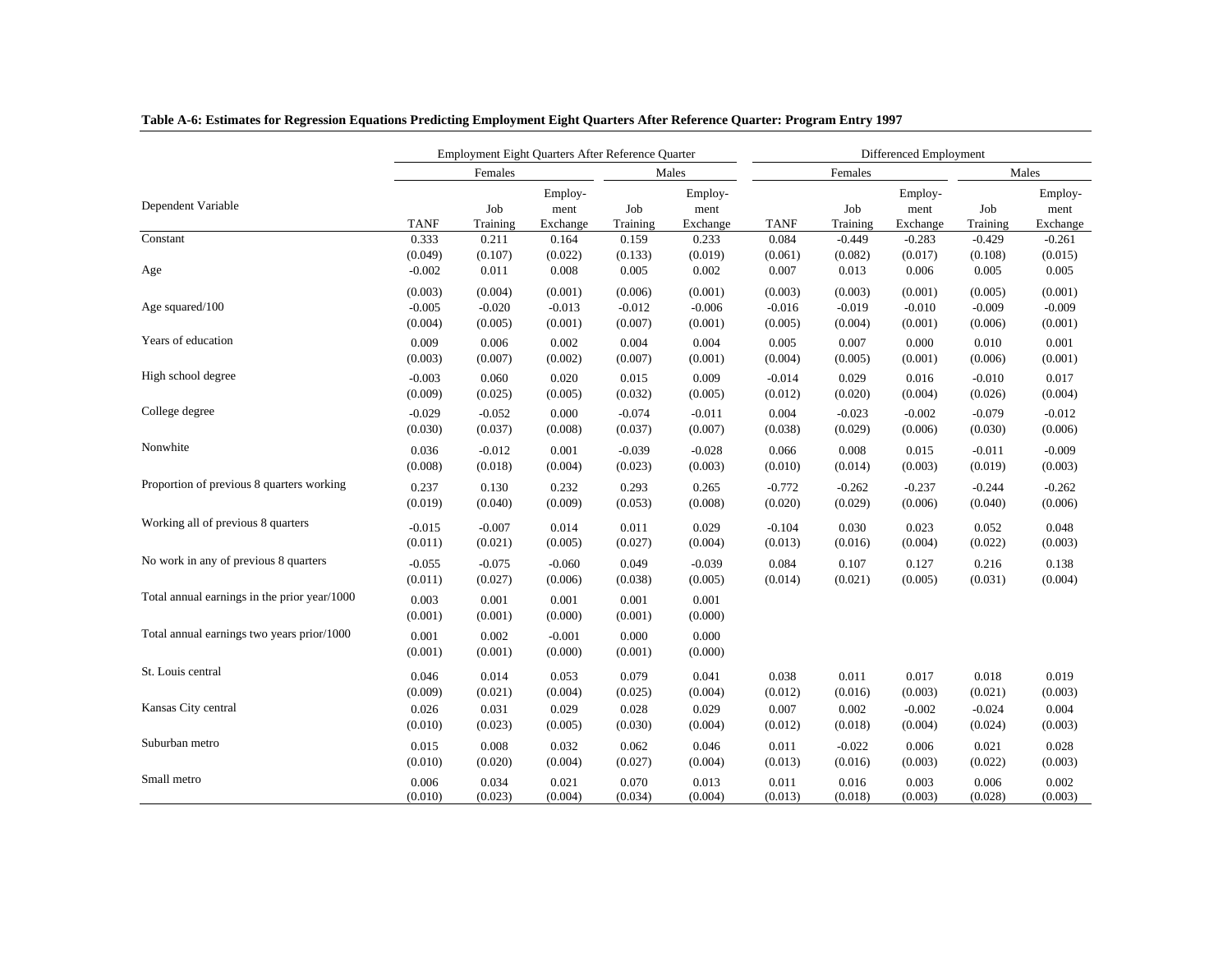#### **Table A-6 -- Continued**

|                                            |                  |                  | Employment Eight Quarters After Reference Quarter |                  |                             |                             |                     | Differenced Employment      |                  |                             |
|--------------------------------------------|------------------|------------------|---------------------------------------------------|------------------|-----------------------------|-----------------------------|---------------------|-----------------------------|------------------|-----------------------------|
|                                            |                  | Females          |                                                   |                  | Males                       |                             | Females             |                             |                  | Males                       |
| Dependent Variable                         | <b>TANF</b>      | Job<br>Training  | Employ-<br>ment<br>Exchange                       | Job<br>Training  | Employ-<br>ment<br>Exchange |                             | Job<br>Training     | Employ-<br>ment<br>Exchange | Job<br>Training  | Employ-<br>ment<br>Exchange |
| Quarter 2                                  | 0.006<br>(0.009) | 0.023<br>(0.017) | 0.025<br>(0.004)                                  | 0.018<br>(0.022) | 0.011<br>(0.004)            | TANF<br>$-0.014$<br>(0.011) | $-0.006$<br>(0.013) | 0.002<br>(0.003)            | 0.012<br>(0.018) | 0.003<br>(0.003)            |
| Quarter 3                                  |                  |                  |                                                   |                  |                             |                             |                     |                             |                  |                             |
|                                            | 0.007            | 0.072            | 0.017                                             | 0.028            | 0.006                       | $-0.011$                    | 0.021               | 0.005                       | 0.041            | 0.001                       |
|                                            | (0.008)          | (0.017)          | (0.004)                                           | (0.023)          | (0.003)                     | (0.011)                     | (0.013)             | (0.003)                     | (0.019)          | (0.003)                     |
| Quarter 4                                  | $-0.003$         | 0.022            | 0.009                                             | 0.047            | 0.006                       | $-0.024$                    | $-0.007$            | $-0.007$                    | 0.040            | $-0.001$                    |
|                                            | (0.008)          | (0.018)          | (0.004)                                           | (0.023)          | (0.003)                     | (0.010)                     | (0.014)             | (0.003)                     | (0.019)          | (0.003)                     |
| Industry in prior year                     |                  |                  |                                                   |                  |                             |                             |                     |                             |                  |                             |
| <b>THS</b>                                 | $-0.01$          | 0.01             | $-0.02$                                           | $-0.01$          | $-0.02$                     | 0.10                        | 0.03                | 0.03                        | 0.03             | 0.03                        |
|                                            | (.012)           | (.025)           | (.006)                                            | (.031)           | (.006)                      | (.014)                      | (.019)              | (.005)                      | (.025)           | (.004)                      |
| Manufacturing                              | $-0.01$          | 0.03             | 0.00                                              | 0.02             | 0.00                        | 0.18                        | 0.10                | 0.07                        | 0.11             | 0.07                        |
|                                            | (.012)           | (.023)           | (.005)                                            | (.026)           | (.004)                      | (.015)                      | (.018)              | (.004)                      | (.022)           | (.003)                      |
| Retail trade                               | 0.01             | 0.00             | 0.00                                              | 0.00             | 0.00                        | 0.21                        | 0.08                | 0.07                        | 0.09             | 0.07                        |
|                                            | (.008)           | (.020)           | (.004)                                            | (.029)           | (.004)                      | (.010)                      | (.016)              | (.003)                      | (.023)           | (.003)                      |
| Service (excluding THS)                    | 0.00             | $-0.01$          | $-0.01$                                           | 0.00             | $-0.02$                     | 0.21                        | 0.07                | 0.06                        | 0.09             | 0.05                        |
|                                            | (.008)           | (.018)           | (.004)                                            | (.027)           | (.004)                      | (.010)                      | (.014)              | (.003)                      | (.022)           | (.003)                      |
| Other                                      | $-0.01$          | $-0.03$          | $-0.02$                                           | 0.01             | $-0.01$                     | 0.16                        | 0.07                | 0.06                        | 0.12             | 0.07                        |
|                                            | (.012)           | (.022)           | (.005)                                            | (.025)           | (.004)                      | (.015)                      | (.017)              | (.004)                      | (.020)           | (.003)                      |
| THS and any other industry                 | 0.03             | 0.00             | $-0.01$                                           | $-0.03$          | $-0.01$                     | 0.12                        | 0.04                | 0.02                        | 0.03             | 0.02                        |
|                                            | (.010)           | (.024)           | (.006)                                            | (.028)           | (.005)                      | (.013)                      | (.018)              | (.004)                      | (.023)           | (.004)                      |
| Any industry not THS                       | $0.01\,$         | 0.03             | $0.01\,$                                          | $-0.02$          | $0.01\,$                    | 0.07                        | 0.02                | 0.03                        | 0.01             | 0.03                        |
|                                            | (.008)           | (.018)           | (.004)                                            | (.024)           | (.004)                      | (.010)                      | (.014)              | (.003)                      | (.020)           | (.003)                      |
| Industry in reference quarter              | 0.134            | 0.132            | 0.221                                             | 0.142            | 0.210                       | 0.154                       | 0.075               | 0.092                       | 0.055            | 0.087                       |
| <b>THS</b>                                 | (0.014)          | (0.030)          | (0.007)                                           | (0.038)          | (0.006)                     | (0.018)                     | (0.023)             | (0.005)                     | (0.032)          | (0.005)                     |
| Manufacturing                              | 0.163            | 0.130            | 0.265                                             | 0.236            | 0.286                       | 0.171                       | 0.056               | 0.141                       | 0.139            | 0.156                       |
|                                            | (0.017)          | (0.026)          | (0.006)                                           | (0.028)          | (0.004)                     | (0.021)                     | (0.020)             | (0.004)                     | (0.023)          | (0.003)                     |
| Retail trade                               | 0.149            | 0.115            | 0.218                                             | 0.166            | 0.242                       | 0.180                       | 0.053               | 0.103                       | 0.126            | 0.121                       |
|                                            | (0.009)          | (0.024)          | (0.005)                                           | (0.035)          | (0.005)                     | (0.012)                     | (0.019)             | (0.004)                     | (0.029)          | (0.004)                     |
| Service (excluding THS)                    | 0.169            | 0.147            | 0.254                                             | 0.187            | 0.252                       | 0.204                       | 0.086               | 0.122                       | 0.110            | 0.124                       |
|                                            | (0.009)          | (0.018)          | (0.004)                                           | (0.028)          | (0.005)                     | (0.011)                     | (0.014)             | (0.003)                     | (0.023)          | (0.004)                     |
| Other                                      | 0.174            | 0.122            | 0.268                                             | 0.213            | 0.257                       | 0.207                       | 0.074               | 0.145                       | 0.139            | 0.140                       |
|                                            | (0.016)          | (0.023)          | (0.005)                                           | (0.026)          | (0.004)                     | (0.020)                     | (0.018)             | (0.004)                     | (0.021)          | (0.003)                     |
| THS and any other industry                 | 0.176            | 0.188            | 0.281                                             | 0.266            | 0.258                       | 0.186                       | 0.111               | 0.138                       | 0.169            | 0.124                       |
|                                            | (0.015)          | (0.031)          | (0.006)                                           | (0.038)          | (0.006)                     | (0.019)                     | (0.024)             | (0.005)                     | (0.031)          | (0.005)                     |
| Any industry not THS                       | 0.177            | 0.170            | 0.281                                             | 0.221            | 0.289                       | 0.173                       | 0.113               | 0.150                       | 0.165            | 0.158                       |
|                                            | (0.014)          | (0.027)          | (0.005)                                           | (0.033)          | (0.005)                     | (0.017)                     | (0.021)             | (0.004)                     | (0.027)          | (0.004)                     |
| Unemployment rate in county at outcome qtr | $-0.436$         | 0.523            | $-0.234$                                          | 0.633            | $-0.168$                    | $-0.270$                    | $-0.303$            | $-0.154$                    | 0.064            | $-0.146$                    |
|                                            | (0.189)          | (0.407)          | (0.069)                                           | (0.635)          | (0.067)                     | (0.237)                     | (0.316)             | (0.054)                     | (0.523)          | (0.053)                     |
| Adj. $R^2$                                 | 0.1276           | 0.0940           | 0.1727                                            | 0.1478           | 0.2013                      | 0.1532                      | 0.0792              | 0.0868                      | 0.0883           | 0.0908                      |

Note: Standard errors of coefficients are in parentheses.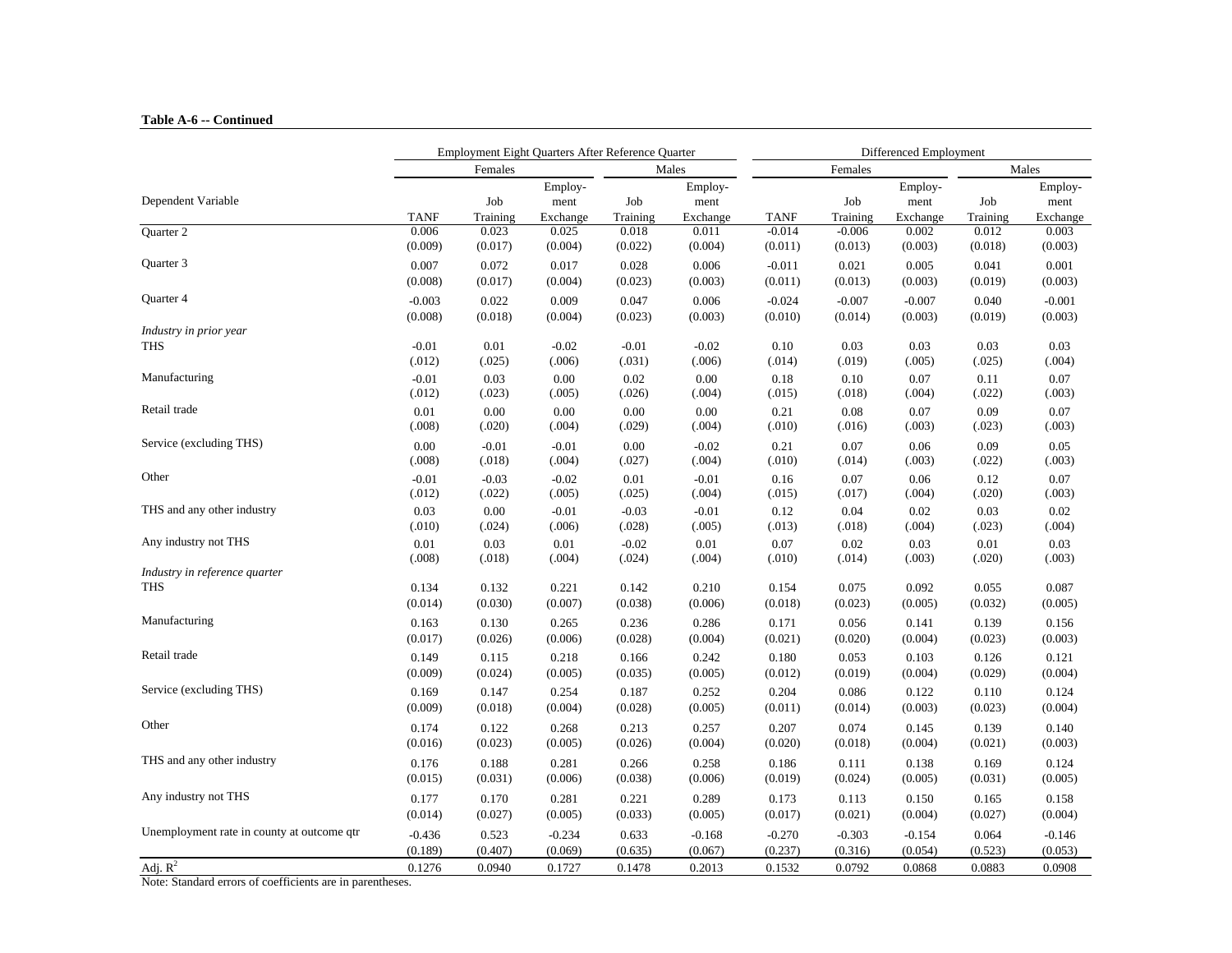|                                                                | No Job           | THS      | THS and Any<br>Other Industry | Other<br>Employment |
|----------------------------------------------------------------|------------------|----------|-------------------------------|---------------------|
| <b>TANF</b>                                                    |                  |          | Panel A - Females             |                     |
| 1. Probabilty of employment 8 quarters later                   | 0.455            | 0.682    | 0.744                         | 0.697               |
|                                                                | (0.004)          | (0.013)  | (0.014)                       | (0.005)             |
| 2. Probability of employment 8 quarters later controlling      | 0.494            | 0.628    | 0.670                         | 0.657               |
| characteristics                                                | (0.004)          | (0.014)  | (0.015)                       | (0.005)             |
| 3. Impact on probability of employment, relative to no job     | $\mathbf{0}$     | 0.133    | 0.175                         | 0.163               |
| category                                                       | (0)              | (0.014)  | (0.015)                       | (0.006)             |
| 4. Impact on probability of employment based on difference-in- | $\overline{0}$   | 0.153    | 0.186                         | 0.190               |
| difference, relative to no job category                        | (0)              | (0.018)  | (0.019)                       | (0.008)             |
| 5. Impact on probability of employment, relative to the non-   | $-0.163$         | $-0.030$ | 0.012                         | $\mathbf{0}$        |
| THS category                                                   | (0.006)          | (0.014)  | (0.015)                       | (0)                 |
| 6. Impact on probability of employment based on difference-in- | $-0.190$         | $-0.037$ | $-0.004$                      | $\mathbf{0}$        |
| difference, relative to the non-THS category                   | (0.008)          | (0.018)  | (0.019)                       | (0)                 |
| <b>Job Training</b>                                            |                  |          |                               |                     |
| 1. Probabilty of employment 8 quarters later                   | 0.575            | 0.753    | 0.819                         | 0.760               |
|                                                                | (0.011)          | (0.027)  | (0.025)                       | (0.008)             |
| 2. Probability of employment 8 quarters later controlling      | 0.604            | 0.736    | 0.790                         | 0.741               |
| characteristics                                                | (0.010)          | (0.028)  | (0.029)                       | (0.009)             |
| 3. Impact on probability of employment, relative to no job     | $\mathbf{0}$     | 0.132    | 0.186                         | 0.137               |
| category                                                       | (0)              | (0.030)  | (0.031)                       | (0.013)             |
| 4. Impact on probability of employment based on difference-in- | $\mathbf{0}$     | 0.073    | 0.109                         | 0.076               |
| difference, relative to no job category                        | (0)              | (0.023)  | (0.024)                       | (0.010)             |
| 5. Impact on probability of employment, relative to the non-   | $-0.137$         | $-0.005$ | 0.050                         | $\boldsymbol{0}$    |
| THS category                                                   | (0.013)          | (0.029)  | (0.031)                       | (0)                 |
| 6. Impact on probability of employment based on difference-in- | $-0.076$         | $-0.003$ | 0.033                         | $\mathbf{0}$        |
| difference, relative to the non-THS category                   | (0.010)          | (0.023)  | (0.024)                       | (0)                 |
| <b>Employment Exchange</b>                                     |                  |          |                               |                     |
| 1. Probabilty of employment 8 quarters later                   | 0.417            | 0.698    | 0.786                         | 0.757               |
|                                                                | (0.003)          | (0.006)  | (0.006)                       | (0.002)             |
| 2. Probability of employment 8 quarters later controlling      | 0.474            | 0.694    | 0.754                         | 0.727               |
| characteristics                                                | (0.002)          | (0.006)  | (0.006)                       | (0.002)             |
| 3. Impact on probability of employment, relative to no job     | $\mathbf{0}$     | 0.220    | 0.280                         | 0.253               |
| category                                                       | (0)              | (0.007)  | (0.006)                       | (0.003)             |
| 4. Impact on probability of employment based on difference-in- | $\boldsymbol{0}$ | 0.223    | 0.293                         | 0.273               |
| difference, relative to no job category                        | (0)              | (0.008)  | (0.008)                       | (0.004)             |
| 5. Impact on probability of employment, relative to the non-   | $-0.253$         | $-0.033$ | 0.027                         | $\bf{0}$            |
| THS category                                                   | (0.003)          | (0.007)  | (0.006)                       | (0)                 |
| 6. Impact on probability of employment based on difference-in- | $-0.273$         | $-0.050$ | 0.021                         | $\boldsymbol{0}$    |
| difference, relative to the non-THS category                   | (0.004)          | (0.008)  | (0.008)                       | (0)                 |

#### **Table A-7: Predicted Probabilility of Employment for THS and Other Employment in Quarter Following Program Entry in 1997**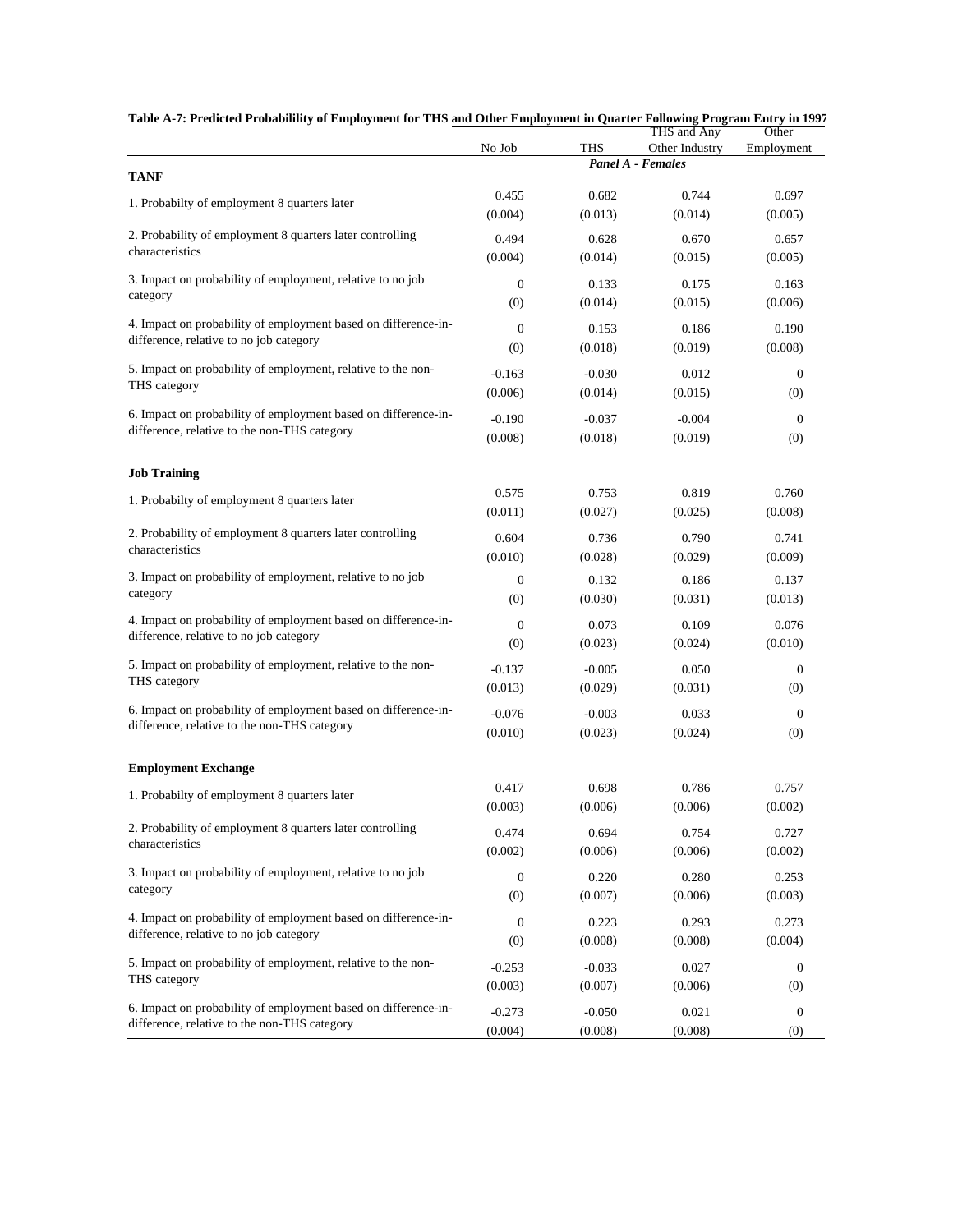|                                                                |                  |            | THS and Any            | Other        |
|----------------------------------------------------------------|------------------|------------|------------------------|--------------|
|                                                                | No Job           | <b>THS</b> | Other Industry         | Employment   |
| <b>Job Training</b>                                            |                  |            | <b>Panel B - Males</b> |              |
|                                                                | 0.470            | 0.646      | 0.806                  | 0.752        |
| 1. Probabilty of employment 8 quarters later                   | (0.015)          | (0.038)    | (0.030)                | (0.011)      |
| 2. Probability of employment 8 quarters later controlling      | 0.516            | 0.658      | 0.782                  | 0.724        |
| characteristics                                                | (0.014)          | (0.035)    | (0.034)                | (0.011)      |
| 3. Impact on probability of employment, relative to no job     | $\theta$         | 0.142      | 0.266                  | 0.207        |
| category                                                       | (0)              | (0.038)    | (0.038)                | (0.018)      |
| 4. Impact on probability of employment based on difference-in- | $\mathbf{0}$     | 0.055      | 0.168                  | 0.134        |
| difference, relative to no job category                        | (0)              | (0.032)    | (0.031)                | (0.015)      |
| 5. Impact on probability of employment, relative to the non-   | $-0.207$         | $-0.065$   | 0.059                  | $\mathbf{0}$ |
| THS category                                                   | (0.018)          | (0.037)    | (0.036)                | (0)          |
| 6. Impact on probability of employment based on difference-in- | $-0.134$         | $-0.079$   | 0.034                  | $\mathbf{0}$ |
| difference, relative to the non-THS category                   | (0.015)          | (0.031)    | (0.030)                | (0)          |
| <b>Employment Exchange</b>                                     |                  |            |                        |              |
| 1. Probabilty of employment 8 quarters later                   | 0.377            | 0.641      | 0.723                  | 0.757        |
|                                                                | (0.002)          | (0.006)    | (0.006)                | (0.002)      |
| 2. Probability of employment 8 quarters later controlling      | 0.451            | 0.660      | 0.709                  | 0.715        |
| characteristics                                                | (0.002)          | (0.006)    | (0.005)                | (0.002)      |
| 3. Impact on probability of employment, relative to no job     | $\boldsymbol{0}$ | 0.209      | 0.258                  | 0.264        |
| category                                                       | (0)              | (0.006)    | (0.006)                | (0.003)      |
| 4. Impact on probability of employment based on difference-in- | $\mathbf{0}$     | 0.087      | 0.124                  | 0.140        |
| difference, relative to no job category                        | (0)              | (0.005)    | (0.005)                | (0.002)      |
| 5. Impact on probability of employment, relative to the non-   | $-0.054$         | $-0.006$   | $-0.022$               | $\mathbf{0}$ |
| THS category                                                   | (0.006)          | (0.006)    | (0.006)                | (0)          |
| 6. Impact on probability of employment based on difference-in- | $-0.140$         | $-0.053$   | $-0.016$               | $\theta$     |
| difference, relative to the non-THS category                   | (0.002)          | (0.005)    | (0.005)                | (0)          |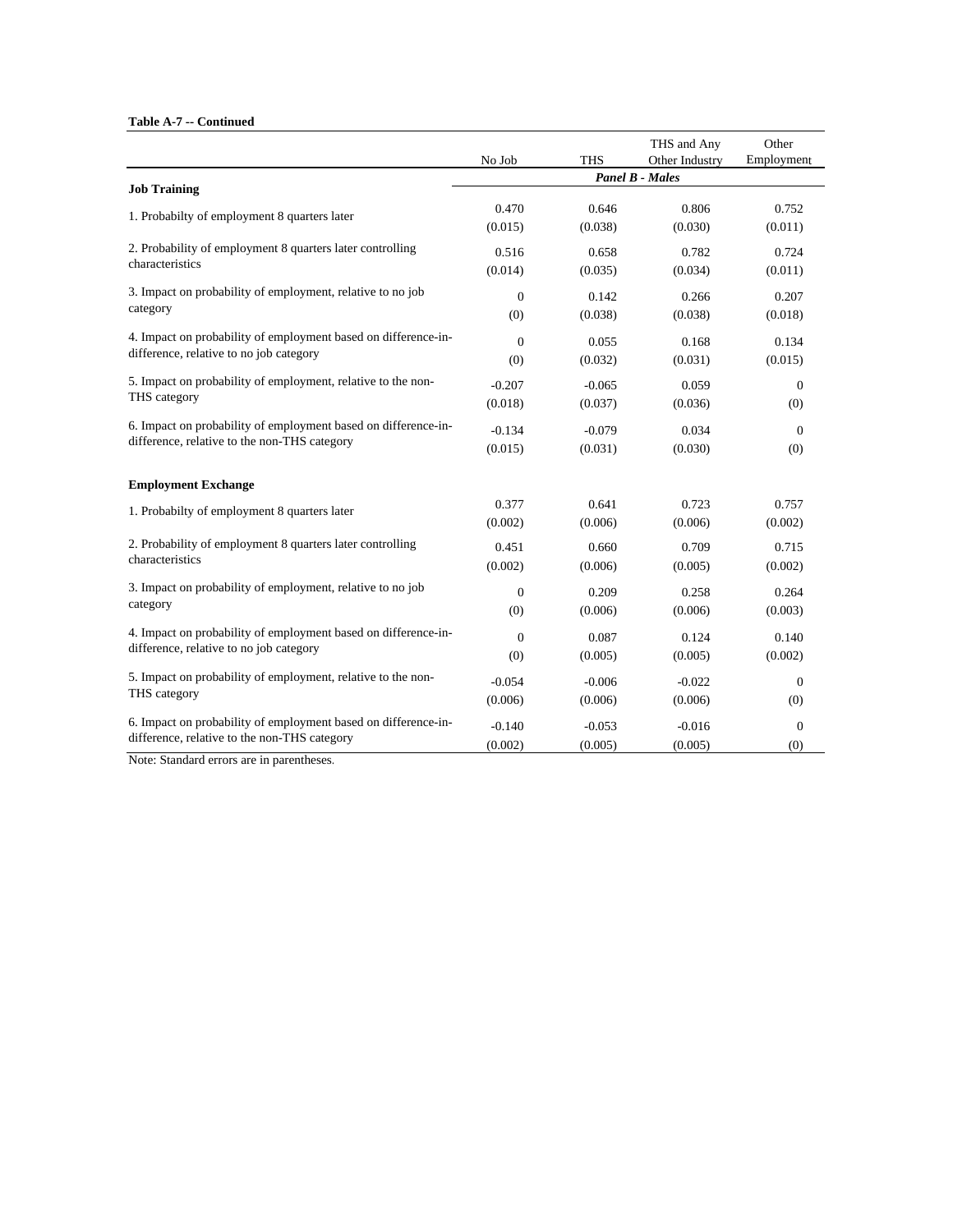|                                                  | Females             |                     |                     |                     |                     |                     |                     |                            |                     |                     |                     | Males               |                     |                            |                     |
|--------------------------------------------------|---------------------|---------------------|---------------------|---------------------|---------------------|---------------------|---------------------|----------------------------|---------------------|---------------------|---------------------|---------------------|---------------------|----------------------------|---------------------|
|                                                  |                     | <b>TANF</b>         |                     |                     | Job Training        |                     |                     | <b>Employment Exchange</b> |                     |                     | <b>Job Training</b> |                     |                     | <b>Employment Exchange</b> |                     |
|                                                  |                     | Job in              |                     |                     | Job in              |                     |                     | Job in                     |                     |                     | Job in              |                     |                     |                            |                     |
|                                                  |                     | <b>THS</b>          |                     |                     | <b>THS</b>          |                     |                     | <b>THS</b>                 |                     |                     | <b>THS</b>          |                     |                     | Job in                     |                     |
|                                                  |                     | and                 | Job, but            |                     | and                 | Job, but            |                     | and                        | Job. but            |                     | and                 | Job, but            |                     | THS and                    | Job, but            |
|                                                  | Job in              | Other               | none in             | Job in              | Other               | none in             | Job in              | Other                      | none in             | Job in              | Other               | none in             | Job in              | Other                      | none in             |
|                                                  | <b>THS</b>          | Industry            | <b>THS</b>          | <b>THS</b>          | Industry            | <b>THS</b>          | <b>THS</b>          | Industry                   | <b>THS</b>          | <b>THS</b>          | Industry            | <b>THS</b>          | <b>THS</b>          | Industry                   | <b>THS</b>          |
| Constant                                         | $-5.622$<br>(0.673) | $-6.214$<br>(0.800) | $-1.429$<br>(0.254) | $-4.546$<br>(1.207) | $-4.181$<br>(1.134) | 0.242<br>(0.487)    | $-4.828$<br>(0.390) | $-4.588$<br>(0.392)        | $-1.020$<br>(0.148) | $-7.703$<br>(1.257) | $-4.303$<br>(1.197) | $-0.267$<br>(0.561) | $-3.456$<br>(0.345) | $-3.458$<br>(0.353)        | 0.069<br>(0.131)    |
| Age                                              | 0.115<br>(0.034)    | 0.164<br>(0.044)    | 0.014<br>(0.013)    | 0.019<br>(0.045)    | 0.021<br>(0.042)    | $-0.037$<br>(0.018) | 0.032<br>(0.012)    | $-0.006$<br>(0.012)        | $-0.017$<br>(0.004) | 0.162<br>(0.050)    | 0.101<br>(0.048)    | 0.021<br>(0.021)    | 0.055<br>(0.011)    | 0.046<br>(0.012)           | $-0.022$<br>(0.004) |
| Age squared /100                                 | $-0.171$<br>(0.054) | $-0.290$<br>(0.071) | $-0.047$<br>(0.020) | $-0.021$<br>(0.057) | $-0.032$<br>(0.054) | 0.031<br>(0.023)    | $-0.064$<br>(0.016) | $-0.033$<br>(0.017)        | $-0.001$<br>(0.006) | $-0.210$<br>(0.065) | $-0.150$<br>(0.064) | $-0.044$<br>(0.027) | $-0.095$<br>(0.015) | $-0.103$<br>(0.016)        | $-0.001$<br>(0.005) |
| Years of education                               | 0.056<br>(0.040)    | 0.040<br>(0.044)    | 0.056<br>(0.015)    | 0.065<br>(0.080)    | 0.057<br>(0.074)    | $-0.004$<br>(0.033) | 0.189<br>(0.029)    | 0.229<br>(0.029)           | 0.162<br>(0.012)    | 0.127<br>(0.078)    | $-0.036$<br>(0.077) | $-0.002$<br>(0.036) | 0.050<br>(0.026)    | 0.061<br>(0.027)           | 0.063<br>(0.010)    |
| High school degree                               | 0.055<br>(0.114)    | 0.072<br>(0.125)    | $-0.021$<br>(0.045) | 0.292<br>(0.309)    | 0.014<br>(0.271)    | 0.084<br>(0.121)    | $-0.328$<br>(0.109) | $-0.525$<br>(0.108)        | $-0.252$<br>(0.042) | 0.073<br>(0.290)    | 0.271<br>(0.276)    | 0.207<br>(0.140)    | $-0.308$<br>(0.088) | $-0.351$<br>(0.088)        | $-0.021$<br>(0.037) |
| College degree                                   | 0.314               | 0.444               | $-0.100$            | 0.075               | $-0.109$            | 0.099               | $-0.467$            | $-0.457$                   | $-0.201$            | $-0.392$            | 0.019               | 0.014               | $-0.233$            | $-0.322$                   | $-0.159$            |
|                                                  | (0.342)             | (0.373)             | (0.171)             | (0.399)             | (0.409)             | (0.184)             | (0.140)             | (0.136)                    | (0.056)             | (0.403)             | (0.439)             | (0.180)             | (0.134)             | (0.137)                    | (0.050)             |
| Nonwhite                                         | 0.574               | 0.491               | 0.177               | 0.339               | 0.433               | 0.236               | 0.266               | 0.103                      | $-0.008$            | 0.504               | 0.364               | 0.130               | 0.320               | 0.281                      | 0.047               |
|                                                  | (0.092)             | (0.101)             | (0.037)             | (0.175)             | (0.170)             | (0.077)             | (0.051)             | (0.052)                    | (0.020)             | (0.184)             | (0.185)             | (0.090)             | (0.045)             | (0.046)                    | (0.019)             |
| Proportion of previous 8<br>quarters working     | 1.128<br>(0.203)    | 1.348<br>(0.235)    | 1.153<br>(0.080)    | 1.385<br>(0.424)    | 2.078<br>(0.428)    | 1.032<br>(0.177)    | 0.466<br>(0.130)    | 1.220<br>(0.141)           | 0.921<br>(0.050)    | 1.193<br>(0.419)    | 1.703<br>(0.443)    | 0.356<br>(0.212)    | 0.787<br>(0.115)    | 1.172<br>(0.120)           | 0.975<br>(0.045)    |
| Working all of previous<br>8 quarters            | $-0.019$<br>(0.111) | 0.401<br>(0.118)    | 0.154<br>(0.048)    | $-0.466$<br>(0.207) | $-0.446$<br>(0.194) | $-0.193$<br>(0.091) | 0.021<br>(0.072)    | 0.043<br>(0.071)           | 0.258<br>(0.027)    | $-0.004$<br>(0.219) | 0.407<br>(0.218)    | 0.145<br>(0.106)    | 0.186<br>(0.067)    | 0.391<br>(0.066)           | 0.327<br>(0.025)    |
| No work in any of<br>previous 8 quarters         | $-0.253$<br>(0.170) | 0.003<br>(0.207)    | 0.011<br>(0.059)    | $-0.035$<br>(0.405) | 0.122<br>(0.432)    | 0.270<br>(0.150)    | $-0.435$<br>(0.096) | $-0.079$<br>(0.110)        | $-0.437$<br>(0.037) | $-0.457$<br>(0.397) | $-0.161$<br>(0.419) | $-0.067$<br>(0.185) | $-0.383$<br>(0.079) | $-0.211$<br>(0.086)        | $-0.321$<br>(0.033) |
| Total annual earnings in<br>the prior year /1000 | 0.021<br>(0.009)    | 0.032<br>(0.008)    | 0.036<br>(0.004)    | 0.000<br>(0.010)    | 0.000<br>(0.010)    | 0.004<br>(0.003)    | $-0.005$<br>(0.003) | 0.007<br>(0.003)           | 0.008<br>(0.001)    | $-0.036$<br>(0.010) | $-0.050$<br>(0.011) | 0.000<br>(0.003)    | $-0.024$<br>(0.003) | $-0.023$<br>(0.003)        | 0.001<br>(0.000)    |
| Total annual earnings<br>two years prior /1000   | $-0.017$<br>(0.008) | $-0.010$<br>(0.008) | $-0.015$<br>(0.003) | $-0.012$<br>(0.010) | $-0.020$<br>(0.010) | $-0.006$<br>(0.004) | $-0.010$<br>(0.003) | $-0.021$<br>(0.003)        | $-0.010$<br>(0.001) | $-0.012$<br>(0.009) | $-0.017$<br>(0.010) | 0.000<br>(0.003)    | $-0.018$<br>(0.003) | $-0.021$<br>(0.003)        | $-0.002$<br>(0.000) |

**Table A-8: Multinomial Logit Estimation of Job Choice: Quarter Following Program Entry: 2001**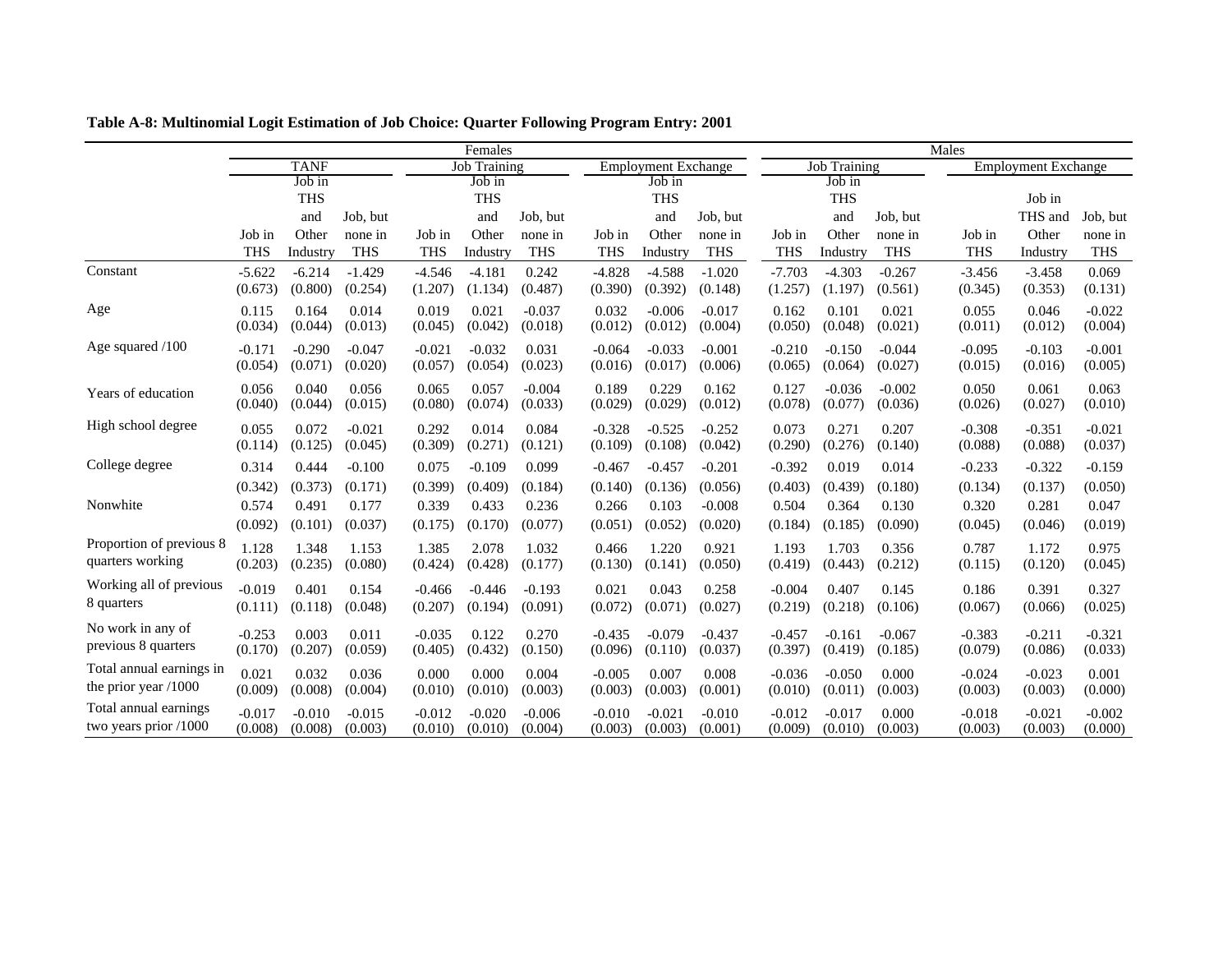#### **Table A-8 -- Continued**

|                                 | Females             |                     |                     |                     |                     |                     |                     |                            |                     |                     | Males               |                     |                     |                            |                     |
|---------------------------------|---------------------|---------------------|---------------------|---------------------|---------------------|---------------------|---------------------|----------------------------|---------------------|---------------------|---------------------|---------------------|---------------------|----------------------------|---------------------|
|                                 |                     | <b>TANF</b>         |                     |                     | <b>Job Training</b> |                     |                     | <b>Employment Exchange</b> |                     |                     | <b>Job Training</b> |                     |                     | <b>Employment Exchange</b> |                     |
|                                 |                     | Job in              |                     |                     | Job in              |                     |                     | Job in                     |                     |                     | Job in              |                     |                     |                            |                     |
|                                 |                     | <b>THS</b>          |                     |                     | <b>THS</b>          |                     |                     | <b>THS</b>                 |                     |                     | <b>THS</b>          |                     |                     | Job in                     |                     |
|                                 |                     | and                 | Job, but            |                     | and                 | Job, but            |                     | and                        | Job, but            |                     | and                 | Job, but            |                     | THS and                    | Job, but            |
|                                 | Job in              | Other               | none in             | Job in              | Other               | none in             | Job in              | Other                      | none in             | Job in              | Other               | none in             | Job in              | Other                      | none in             |
|                                 | <b>THS</b>          | Industry            | <b>THS</b>          | <b>THS</b>          | Industry            | <b>THS</b>          | THS                 | Industry                   | <b>THS</b>          | <b>THS</b>          | Industry            | <b>THS</b>          | <b>THS</b>          | Industry                   | <b>THS</b>          |
| St. Louis central               | 0.527<br>(0.115)    | 0.384<br>(0.126)    | $-0.061$<br>(0.044) | 1.322<br>(0.225)    | 0.791<br>(0.207)    | 0.160<br>(0.089)    | 0.808<br>(0.064)    | 0.622<br>(0.065)           | $-0.254$<br>(0.023) | 0.831<br>(0.237)    | 0.872<br>(0.230)    | 0.142<br>(0.104)    | 0.623<br>(0.056)    | 0.478<br>(0.059)           | $-0.217$<br>(0.021) |
| Kansas City central             | 0.588<br>(0.117)    | 0.471<br>(0.129)    | $-0.181$<br>(0.047) | 1.024<br>(0.256)    | 0.639<br>(0.237)    | 0.129<br>(0.105)    | 0.832<br>(0.072)    | 0.855<br>(0.070)           | $-0.203$<br>(0.028) | 0.643<br>(0.262)    | 0.668<br>(0.255)    | 0.049<br>(0.113)    | 0.717<br>(0.061)    | 0.787<br>(0.062)           | $-0.013$<br>(0.024) |
| Suburban metro                  | 0.249<br>(0.142)    | 0.411<br>(0.145)    | $-0.218$<br>(0.052) | 0.450<br>(0.295)    | 0.759<br>(0.239)    | 0.336<br>(0.103)    | 0.737<br>(0.070)    | 0.510<br>(0.071)           | $-0.078$<br>(0.025) | 0.758<br>(0.310)    | 0.761<br>(0.301)    | 0.143<br>(0.126)    | 0.597<br>(0.065)    | 0.778<br>(0.064)           | 0.107<br>(0.023)    |
| Small metro                     | 0.248<br>(0.140)    | 0.243<br>(0.151)    | 0.040<br>(0.049)    | 0.386<br>(0.301)    | 0.558<br>(0.246)    | 0.257<br>(0.102)    | 0.484<br>(0.079)    | 0.570<br>(0.075)           | 0.053<br>(0.027)    | 0.429<br>(0.320)    | 0.611<br>(0.294)    | $-0.135$<br>(0.129) | 0.541<br>(0.065)    | 0.758<br>(0.063)           | 0.070<br>(0.024)    |
| Quarter 2                       | $-0.025$<br>(0.095) | $-0.220$<br>(0.102) | 0.034<br>(0.041)    | $-0.310$<br>(0.197) | $-0.027$<br>(0.171) | 0.090<br>(0.085)    | $-0.137$<br>(0.060) | $-0.211$<br>(0.059)        | 0.024<br>(0.023)    | 0.177<br>(0.198)    | $-0.206$<br>(0.191) | $-0.150$<br>(0.099) | $-0.115$<br>(0.055) | $-0.091$<br>(0.052)        | $-0.085$<br>(0.021) |
| Quarter 3                       | $-0.305$<br>(0.099) | $-0.353$<br>(0.102) | 0.020<br>(0.040)    | $-0.557$<br>(0.188) | $-0.487$<br>(0.173) | $-0.064$<br>(0.078) | $-0.271$<br>(0.060) | $-0.335$<br>(0.059)        | $-0.111$<br>(0.023) | $-0.286$<br>(0.200) | $-0.603$<br>(0.192) | $-0.375$<br>(0.092) | $-0.222$<br>(0.054) | $-0.352$<br>(0.054)        | $-0.224$<br>(0.021) |
| Quarter 4                       | $-0.464$<br>(0.110) | $-0.930$<br>(0.127) | $-0.210$<br>(0.044) | $-0.314$<br>(0.206) | $-0.794$<br>(0.218) | $-0.337$<br>(0.091) | $-0.289$<br>(0.066) | $-0.527$<br>(0.068)        | $-0.361$<br>(0.025) | $-0.364$<br>(0.228) | $-0.897$<br>(0.231) | $-0.429$<br>(0.106) | $-0.296$<br>(0.058) | $-0.642$<br>(0.061)        | $-0.459$<br>(0.022) |
| Unemployment rate in            | $-9.917$            | $-9.014$            | $-3.586$            | $-7.036$            | $-7.084$            | 3.816               | $-6.941$            | $-8.420$                   | $-2.045$            | 10.365              | 6.578               | 5.174               | $-2.991$            | $-1.752$                   | $-1.599$            |
| county at current qtr<br>$\sim$ | (3.084)             | (3.453)             | (1.109)             | (6.086)             | (6.004)             | (2.520)             | (1.890)             | (2.023)                    | (0.546)             | (6.228)             | (6.268)             | (3.082)             | (1.548)             | (1.640)                    | (0.515)             |

Note: Standard errors of coefficients are in parentheses.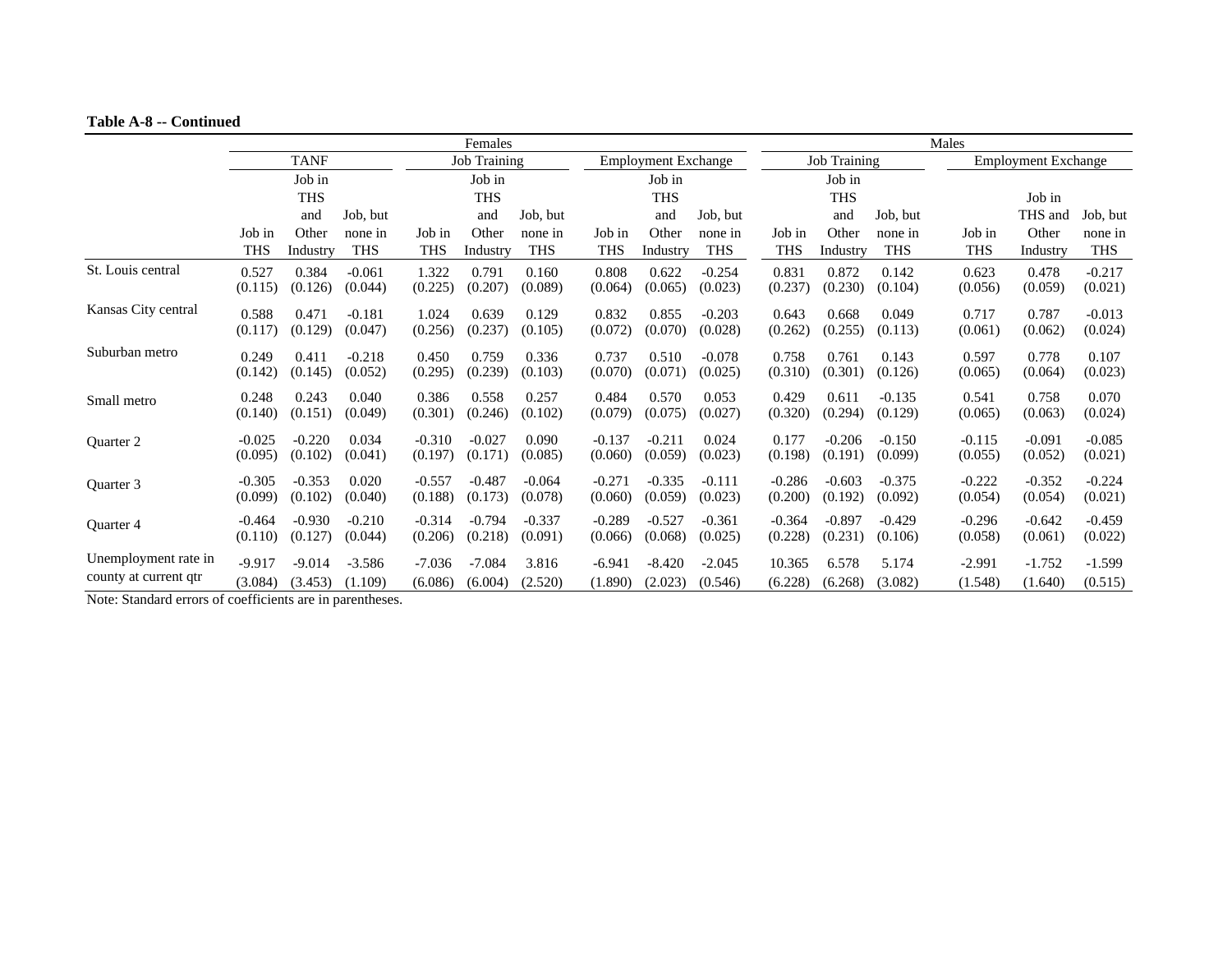|                                                        |                  |       | Multiple Industries |                          |                        |       |                                            |         |
|--------------------------------------------------------|------------------|-------|---------------------|--------------------------|------------------------|-------|--------------------------------------------|---------|
| Difference-in-Difference Estimates, Relative to No Job | No Job           | THS   | Manufacturing       | Retail Trade             | Service <sup>1</sup>   | Other | THS and Any Any Industry<br>Other Industry | Not THS |
|                                                        |                  |       |                     | <b>Panel A - Females</b> |                        |       |                                            |         |
| <b>TANF</b>                                            |                  |       |                     |                          |                        |       |                                            |         |
| Impact on earnings                                     | $\boldsymbol{0}$ | 437   | 756                 | 401                      | 679                    | 813   | 734                                        | 644     |
|                                                        | (0)              | (69)  | (94)                | (39)                     | (36)                   | (72)  | (75)                                       | (64)    |
| <b>Job Training</b>                                    |                  |       |                     |                          |                        |       |                                            |         |
| Impact on earnings                                     | $\mathbf{0}$     | 428   | 711                 | 511                      | 875                    | 1,236 | 1,056                                      | 1,094   |
|                                                        | (0)              | (217) | (181)               | (154)                    | (117)                  | (165) | (206)                                      | (174)   |
| <b>Employment Exchange</b>                             |                  |       |                     |                          |                        |       |                                            |         |
| Impact on earnings                                     | $\boldsymbol{0}$ | 1,339 | 2,097               | 1,270                    | 1,723                  | 1,947 | 1,847                                      | 1,899   |
|                                                        | (0)              | (79)  | (59)                | (46)                     | (39)                   | (50)  | (79)                                       | (54)    |
|                                                        |                  |       |                     |                          | <b>Panel B - Males</b> |       |                                            |         |
| <b>Job Training</b>                                    |                  |       |                     |                          |                        |       |                                            |         |
| Impact on earnings                                     | $\mathbf{0}$     | 597   | 1,646               | 942                      | 794                    | 1,508 | 1,607                                      | 1,556   |
|                                                        | (0)              | (324) | (231)               | (271)                    | (238)                  | (225) | (317)                                      | (279)   |
| <b>Employment Exchange</b>                             |                  |       |                     |                          |                        |       |                                            |         |
| Impact on earnings                                     | $\boldsymbol{0}$ | 1,458 | 2,635               | 1,825                    | 2,118                  | 2,351 | 1,815                                      | 2,302   |
|                                                        | (0)              | (117) | (72)                | (76)                     | (76)                   | (63)  | (117)                                      | (85)    |

|  |  |  |  |  |  | Table A-9: Predicted Earnings and Impact by Industry of Employment in Quarter Following Program Entry in 2001: Difference-in-Difference Estimates |
|--|--|--|--|--|--|---------------------------------------------------------------------------------------------------------------------------------------------------|
|--|--|--|--|--|--|---------------------------------------------------------------------------------------------------------------------------------------------------|

<sup>1</sup>Excluding THS.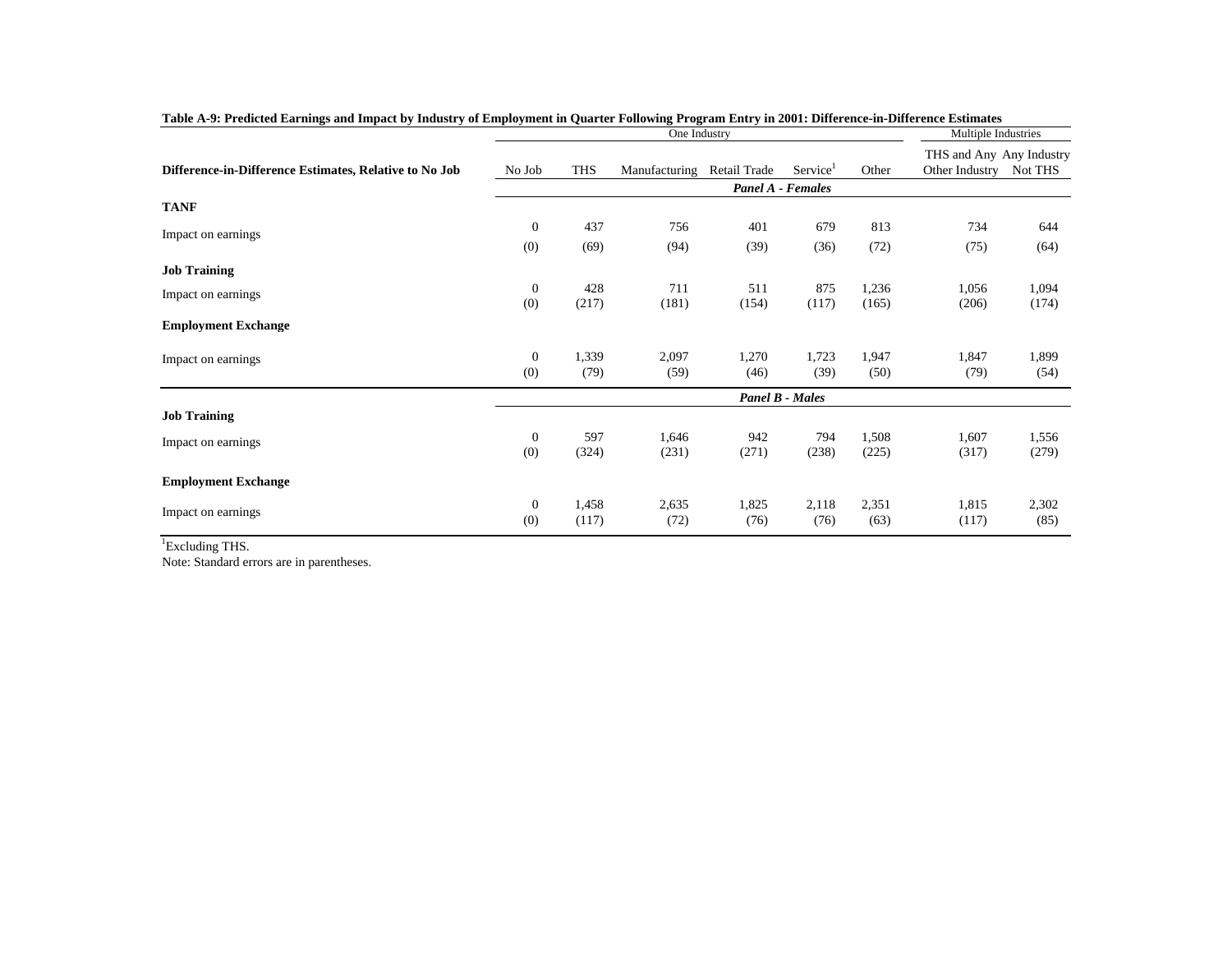| Table A-10: Predicted Earnings and Impact for THS and Other Employment in Quarter Following Program Entry in 2001 |                  |            | THS and Any       | Other            |
|-------------------------------------------------------------------------------------------------------------------|------------------|------------|-------------------|------------------|
|                                                                                                                   | No Job           | <b>THS</b> | Other Industry    | Employment       |
|                                                                                                                   |                  |            | Panel A - Females |                  |
| <b>TANF</b>                                                                                                       | $\mathbf{0}$     | 1,158      | 1,897             | 1,601            |
| 1. Initial mean earnings                                                                                          | (0)              | (43)       | (55)              | (15)             |
| 2. Mean earnings 8 quarters later                                                                                 | 767              | 1,488      | 1,900             | 1,557            |
|                                                                                                                   | (13)             | (67)       | (80)              | (19)             |
| 3. Mean earnings 8 quarters later controlling characteristics                                                     | 879              | 1,322      | 1,633             | 1,449            |
|                                                                                                                   | (15)             | (54)       | (59)              | (16)             |
| 4. Impact on earnings, relative to no job category                                                                | $\mathbf{0}$     | 443        | 754               | 570              |
|                                                                                                                   | (0)              | (56)       | (61)              | (22)             |
| 5. Impact on earnings based on difference-in-difference,                                                          | $\boldsymbol{0}$ | 428        | 725               | 594              |
| relative to no job category                                                                                       | (0)              | (69)       | (75)              | (27)             |
| 6. Impact on earnings, relative to the non-THS category                                                           | $-570$           | $-128$     | 184               | $\mathbf{0}$     |
|                                                                                                                   | (22)             | (57)       | (61)              | (0)              |
| 7. Impact on earnings based on difference-in-difference,                                                          | $-594$           | $-166$     | 131               | $\mathbf{0}$     |
| relative to the non-THS Category                                                                                  | (27)             | (69)       | (75)              | (0)              |
| <b>Job Training</b>                                                                                               |                  |            |                   |                  |
| 1. Initial mean earnings                                                                                          | $\mathbf{0}$     | 1,711      | 2,523             | 2,701            |
|                                                                                                                   | (0)              | (114)      | (103)             | (51)             |
| 2. Mean earnings 8 quarters later                                                                                 | 1,914            | 2,593      | 2,928             | 2,899            |
|                                                                                                                   | (51)             | (173)      | (166)             | (51)             |
| 3. Mean earnings 8 quarters later controlling characteristics                                                     | 1,927            | 2,525      | 2,943             | 2,894            |
|                                                                                                                   | (52)             | (153)      | (143)             | (43)             |
| 4. Impact on earnings, relative to no job category                                                                | $\mathbf{0}$     | 597        | 1,016             | 966              |
|                                                                                                                   | (0)              | (162)      | (154)             | (68)             |
| 5. Impact on earnings based on difference-in-difference,                                                          | $\boldsymbol{0}$ | 422        | 1,048             | 869              |
| relative to no job category                                                                                       | (0)              | (217)      | (206)             | (91)             |
| 6. Impact on earnings, relative to the non-THS category                                                           | $-966$           | $-369$     | 49                | $\mathbf{0}$     |
|                                                                                                                   | (68)             | (159)      | (149)             | (0)              |
| 7. Impact on earnings based on difference-in-difference,                                                          | $-869$           | $-447$     | 179               | $\mathbf{0}$     |
| relative to the non-THS Category                                                                                  | (91)             | (213)      | (200)             | (0)              |
| <b>Employment Exchange</b>                                                                                        |                  |            |                   |                  |
| 1. Initial mean earnings                                                                                          | $\mathbf{0}$     | 2,246      | 3,105             | 3,529            |
|                                                                                                                   | (0)              | (44)       | (51)              | (17)             |
| 2. Mean earnings 8 quarters later                                                                                 | 1,408            | 2,818      | 3,327             | 3,441            |
|                                                                                                                   | (16)             | (63)       | (64)              | (16)             |
| 3. Mean earnings 8 quarters later controlling characteristics                                                     | 1,644            | 2,926      | 3,335             | 3,290            |
|                                                                                                                   | (17)             | (58)       | (57)              | (13)             |
| 4. Impact on earnings, relative to no job category                                                                | $\boldsymbol{0}$ | 1,282      | 1,691             | 1,646            |
|                                                                                                                   | (0)              | (60)       | (60)              | (22)             |
| 5. Impact on earnings based on difference-in-difference,                                                          | $\mathbf{0}$     | 1,336      | 1,846             | 1,731            |
| relative to no job category                                                                                       | (0)              | (79)       | (79)              | (29)             |
| 6. Impact on earnings, relative to the non-THS category                                                           | $-1,646$         | $-363$     | 45                | $\mathbf{0}$     |
|                                                                                                                   | (22)             | (59)       | (59)              | (0)              |
| 7. Impact on earnings based on difference-in-difference,                                                          | $-1,731$         | $-395$     | 115               | $\boldsymbol{0}$ |
| relative to the non-THS Category                                                                                  | (29)             | (78)       | (77)              | (0)              |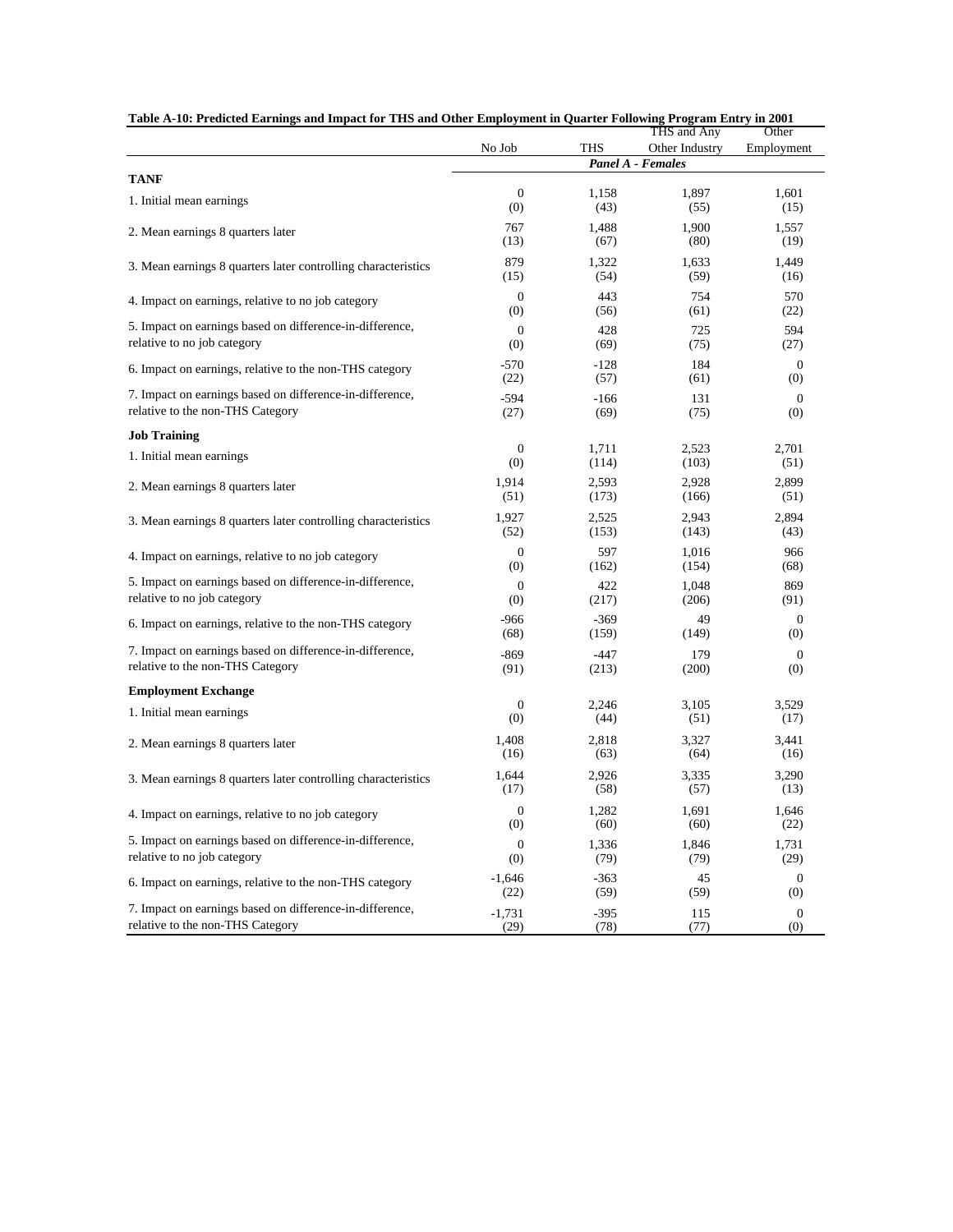**Table A-10 -- Continued**

|                                                               |                  |            | THS and Any            | Other          |
|---------------------------------------------------------------|------------------|------------|------------------------|----------------|
|                                                               | No Job           | <b>THS</b> | Other Industry         | Employment     |
|                                                               |                  |            | <b>Panel B - Males</b> |                |
| <b>Job Training</b>                                           |                  |            |                        |                |
| 1. Initial mean earnings                                      | $\boldsymbol{0}$ | 1,734      | 2,469                  | 3,705          |
|                                                               | (0)              | (133)      | (130)                  | (78)           |
| 2. Mean earnings 8 quarters later                             | 2,416            | 2,080      | 2,920                  | 3,815          |
|                                                               | (85)             | (193)      | (204)                  | (78)           |
| 3. Mean earnings 8 quarters later controlling characteristics | 2,358            | 2,783      | 3,703                  | 3,695          |
|                                                               | (83)             | (208)      | (203)                  | (65)           |
| 4. Impact on earnings, relative to no job category            | $\mathbf{0}$     | 426        | 1,345                  | 1,338          |
|                                                               | (0)              | (225)      | (221)                  | (106)          |
| 5. Impact on earnings based on difference-in-difference,      | $\theta$         | 631        | 1.644                  | 1,309          |
| relative to no job category                                   | (0)              | (324)      | (317)                  | (152)          |
| 6. Impact on earnings, relative to the non-THS category       | $-1,338$         | $-912$     | 8                      | $\overline{0}$ |
|                                                               | (106)            | (219)      | (213)                  | (0)            |
| 7. Impact on earnings based on difference-in-difference,      | $-1.309$         | $-678$     | 335                    | $\overline{0}$ |
| relative to the non-THS Category                              | (152)            | (315)      | (306)                  | (0)            |
| <b>Employment Exchange</b>                                    |                  |            |                        |                |
| 1. Initial mean earnings                                      | $\mathbf{0}$     | 2,062      | 3,052                  | 4,993          |
|                                                               | (0)              | (50)       | (52)                   | (34)           |
| 2. Mean earnings 8 quarters later                             | 1,808            | 2,458      | 3,011                  | 4,598          |
|                                                               | (20)             | (63)       | (61)                   | (21)           |
| 3. Mean earnings 8 quarters later controlling characteristics | 2,079            | 3,144      | 3,608                  | 4,359          |
|                                                               | (22)             | (73)       | (73)                   | (17)           |
| 4. Impact on earnings, relative to no job category            | $\mathbf{0}$     | 1,066      | 1,529                  | 2,280          |
|                                                               | (0)              | (76)       | (76)                   | (29)           |
| 5. Impact on earnings based on difference-in-difference,      | $\boldsymbol{0}$ | 1,468      | 1,828                  | 2,272          |
| relative to no job category                                   | (0)              | (117)      | (117)                  | (44)           |
| 6. Impact on earnings, relative to the non-THS category       | $-2,280$         | $-1,214$   | $-751$                 | $\theta$       |
|                                                               | (29)             | (75)       | (75)                   | (0)            |
| 7. Impact on earnings based on difference-in-difference,      | $-2,272$         | $-805$     | $-444$                 | $\overline{0}$ |
| relative to the non-THS Category                              | (44)             | (116)      | (115)                  | (0)            |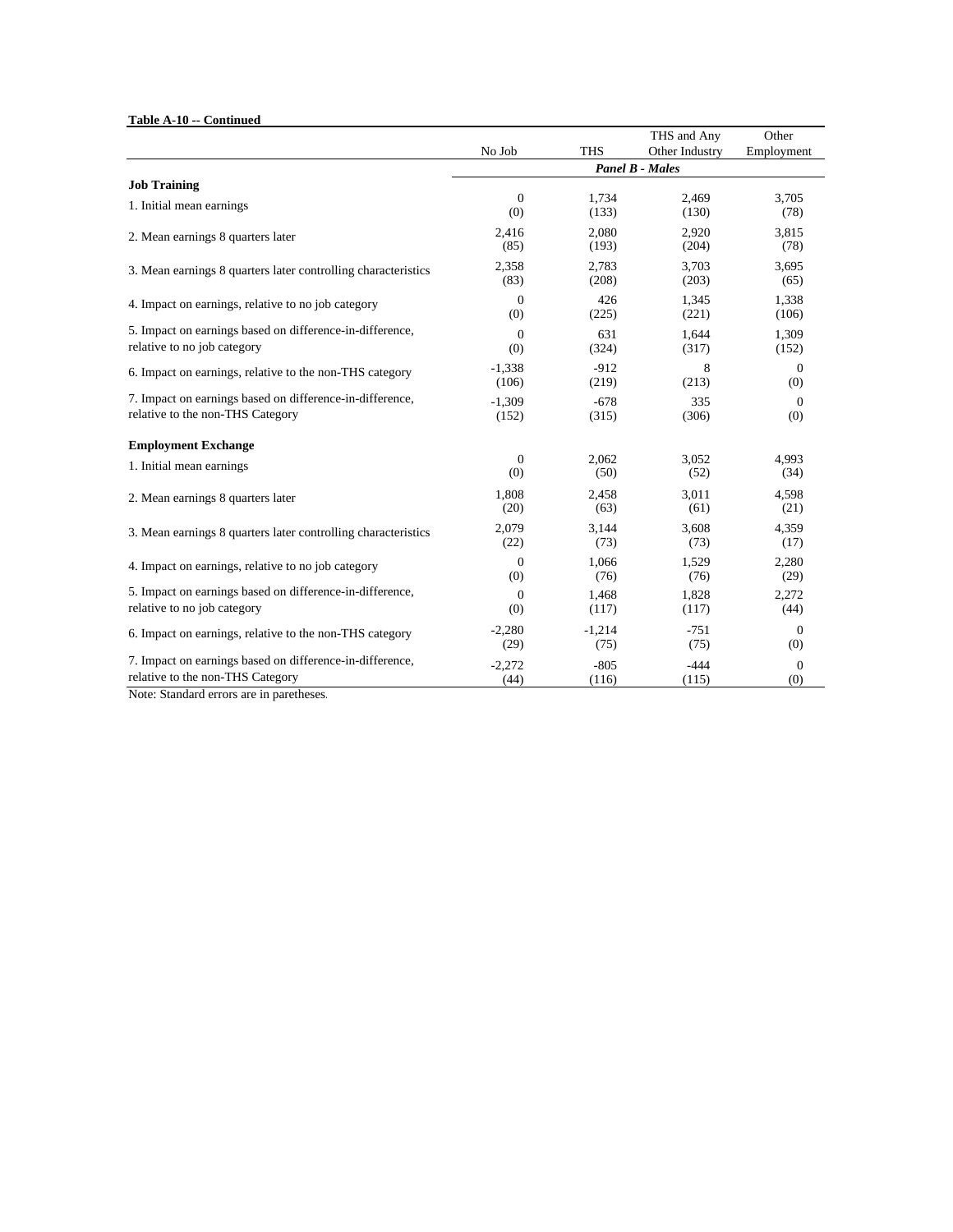|                                                                           |                |            | One Industry  |         |                          |         | Multiple Industries |          |  |
|---------------------------------------------------------------------------|----------------|------------|---------------|---------|--------------------------|---------|---------------------|----------|--|
|                                                                           |                |            |               |         |                          |         | THS and             | Any      |  |
|                                                                           |                |            |               | Retail  |                          |         | Any Other           | Industry |  |
|                                                                           | No Job         | <b>THS</b> | Manufacturing | Trade   | Service                  | Other   | Industry            | Not THS  |  |
| <b>TANF</b>                                                               |                |            |               |         | <b>Panel A - Females</b> |         |                     |          |  |
| 1. Probabilty of employment 8 quarters later                              | 0.378          | 0.578      | 0.608         | 0.589   | 0.652                    | 0.659   | 0.701               | 0.662    |  |
|                                                                           | (0.004)        | (0.016)    | (0.023)       | (0.008) | (0.007)                  | (0.017) | (0.017)             | (0.015)  |  |
| 2. Probability of employment 8 quarters later controlling characteristics | 0.412          | 0.548      | 0.590         | 0.565   | 0.614                    | 0.606   | 0.637               | 0.610    |  |
|                                                                           | (0.004)        | (0.016)    | (0.022)       | (0.008) | (0.007)                  | (0.017) | (0.017)             | (0.015)  |  |
| 3. Impact on probability of employment, relative to no job category       | $\theta$       | 0.136      | 0.178         | 0.154   | 0.202                    | 0.194   | 0.226               | 0.198    |  |
|                                                                           | (0)            | (0.016)    | (0.022)       | (0.009) | (0.009)                  | (0.017) | (0.018)             | (0.015)  |  |
| 4. Impact on probability of employment based on difference-in-difference  | $\theta$       | 0.159      | 0.196         | 0.166   | 0.227                    | 0.208   | 0.233               | 0.218    |  |
|                                                                           | (0)            | (0.021)    | (0.028)       | (0.012) | (0.011)                  | (0.022) | (0.022)             | (0.019)  |  |
| <b>Job Training</b>                                                       |                |            |               |         |                          |         |                     |          |  |
| 1. Probabilty of employment 8 quarters later                              | 0.575          | 0.682      | 0.785         | 0.719   | 0.739                    | 0.790   | 0.791               | 0.796    |  |
|                                                                           | (0.011)        | (0.030)    | (0.021)       | (0.019) | (0.012)                  | (0.019) | (0.024)             | (0.020)  |  |
| 2. Probability of employment 8 quarters later controlling characteristics | 0.581          | 0.683      | 0.718         | 0.735   | 0.751                    | 0.778   | 0.788               | 0.784    |  |
|                                                                           | (0.010)        | (0.029)    | (0.024)       | (0.019) | (0.013)                  | (0.021) | (0.027)             | (0.022)  |  |
| 3. Impact on probability of employment, relative to no job category       | $\mathbf{0}$   | 0.102      | 0.137         | 0.154   | 0.170                    | 0.197   | 0.207               | 0.203    |  |
|                                                                           | (0)            | (0.031)    | (0.025)       | (0.022) | (0.016)                  | (0.023) | (0.029)             | (0.024)  |  |
| 4. Impact on probability of employment based on difference-in-difference  | $\theta$       | 0.088      | 0.169         | 0.150   | 0.189                    | 0.237   | 0.207               | 0.232    |  |
|                                                                           | (0)            | (0.037)    | (0.031)       | (0.026) | (0.020)                  | (0.028) | (0.035)             | (0.030)  |  |
| <b>Employment Exchange</b>                                                |                |            |               |         |                          |         |                     |          |  |
| 1. Probabilty of employment 8 quarters later                              | 0.398          | 0.666      | 0.781         | 0.706   | 0.749                    | 0.780   | 0.767               | 0.788    |  |
|                                                                           | (0.003)        | (0.010)    | (0.005)       | (0.005) | (0.003)                  | (0.005) | (0.009)             | (0.005)  |  |
| 2. Probability of employment 8 quarters later controlling characteristics | 0.440          | 0.674      | 0.743         | 0.703   | 0.733                    | 0.730   | 0.751               | 0.747    |  |
|                                                                           | (0.003)        | (0.009)    | (0.006)       | (0.005) | (0.004)                  | (0.005) | (0.009)             | (0.006)  |  |
| 3. Impact on probability of employment, relative to no job category       | $\mathbf{0}$   | 0.234      | 0.303         | 0.263   | 0.293                    | 0.290   | 0.311               | 0.307    |  |
|                                                                           | (0)            | (0.009)    | (0.007)       | (0.005) | (0.005)                  | (0.006) | (0.009)             | (0.006)  |  |
| 4. Impact on probability of employment based on difference-in-difference  | $\overline{0}$ | 0.240      | 0.334         | 0.282   | 0.315                    | 0.315   | 0.326               | 0.334    |  |
|                                                                           | (0)            | (0.011)    | (0.008)       | (0.006) | (0.005)                  | (0.007) | (0.011)             | (0.008)  |  |

## **Table A-11: Predicted Probabilility of Employment by Industry in Quarter Following Program Entry in 2001**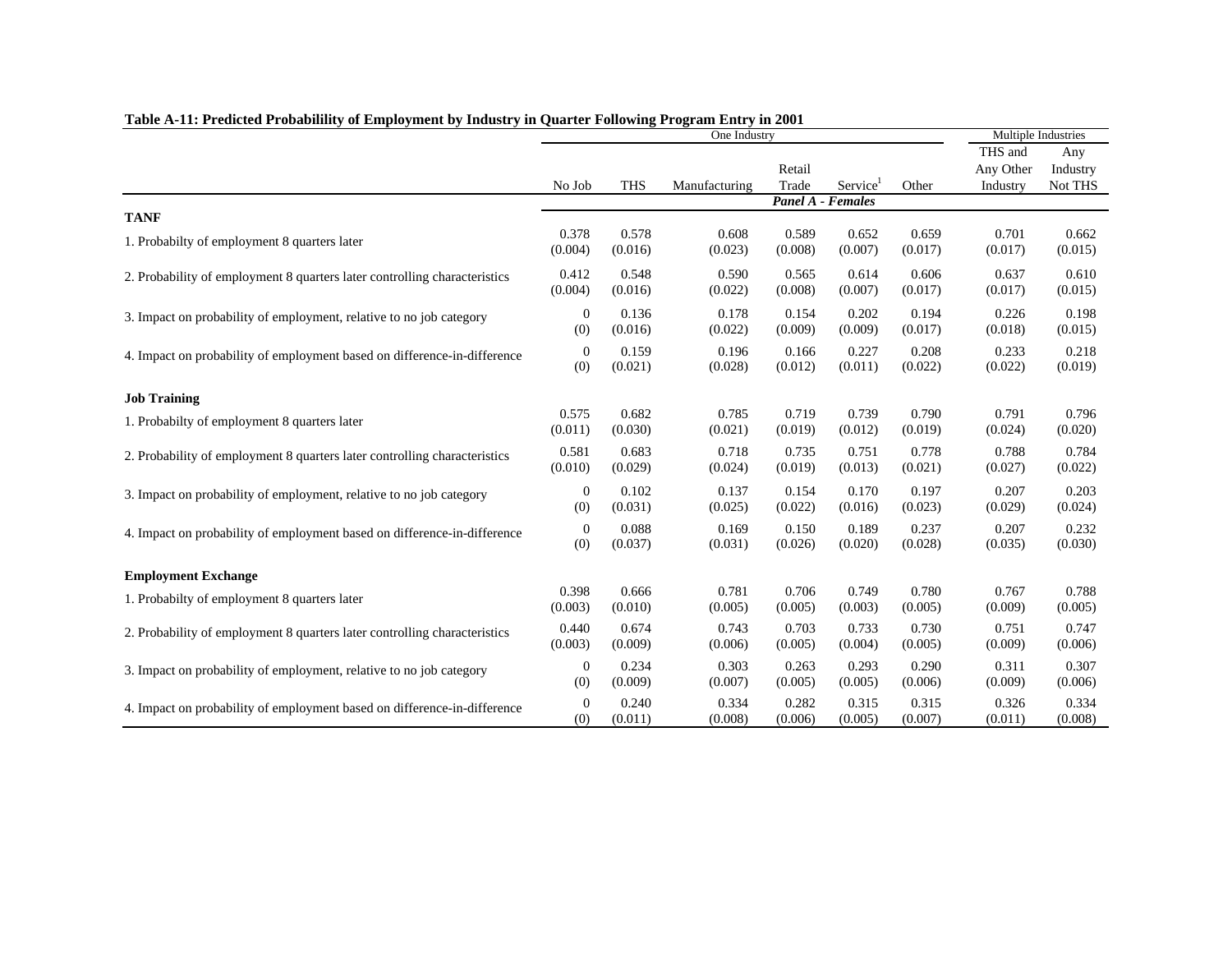#### **Table A-11 -- Continued**

| Table A-11 - Continued                                                    |                |            |               | Multiple Industries                       |                      |         |                                  |                            |
|---------------------------------------------------------------------------|----------------|------------|---------------|-------------------------------------------|----------------------|---------|----------------------------------|----------------------------|
|                                                                           | No Job         | <b>THS</b> | Manufacturing | Retail<br>Trade<br><b>Panel B - Males</b> | Service <sup>1</sup> | Other   | THS and<br>Any Other<br>Industry | Any<br>Industry<br>Not THS |
| <b>Job Training</b>                                                       |                |            |               |                                           |                      |         |                                  |                            |
| 1. Probabilty of employment 8 quarters later                              | 0.520          | 0.595      | 0.798         | 0.679                                     | 0.701                | 0.706   | 0.750                            | 0.784                      |
|                                                                           | (0.013)        | (0.032)    | (0.017)       | (0.025)                                   | (0.020)              | (0.019) | (0.028)                          | (0.023)                    |
| 2. Probability of employment 8 quarters later controlling characteristics | 0.524          | 0.637      | 0.725         | 0.691                                     | 0.732                | 0.713   | 0.779                            | 0.769                      |
|                                                                           | (0.012)        | (0.030)    | (0.020)       | (0.024)                                   | (0.020)              | (0.019) | (0.029)                          | (0.025)                    |
| 3. Impact on probability of employment, relative to no job category       | $\overline{0}$ | 0.113      | 0.202         | 0.168                                     | 0.208                | 0.189   | 0.255                            | 0.245                      |
|                                                                           | (0)            | (0.032)    | (0.023)       | (0.027)                                   | (0.024)              | (0.022) | (0.032)                          | (0.028)                    |
| 4. Impact on probability of employment based on difference-in-difference  | $\overline{0}$ | 0.115      | 0.225         | 0.152                                     | 0.185                | 0.217   | 0.232                            | 0.259                      |
|                                                                           | (0)            | (0.039)    | (0.028)       | (0.032)                                   | (0.028)              | (0.027) | (0.038)                          | (0.033)                    |
| <b>Employment Exchange</b>                                                |                |            |               |                                           |                      |         |                                  |                            |
| 1. Probabilty of employment 8 quarters later                              | 0.367          | 0.580      | 0.784         | 0.706                                     | 0.726                | 0.724   | 0.691                            | 0.770                      |
|                                                                           | (0.003)        | (0.009)    | (0.004)       | (0.005)                                   | (0.005)              | (0.004) | (0.008)                          | (0.005)                    |
| 2. Probability of employment 8 quarters later controlling characteristics | 0.413          | 0.609      | 0.738         | 0.685                                     | 0.709                | 0.698   | 0.694                            | 0.729                      |
|                                                                           | (0.002)        | (0.008)    | (0.004)       | (0.005)                                   | (0.005)              | (0.004) | (0.008)                          | (0.006)                    |
| 3. Impact on probability of employment, relative to no job category       | 0              | 0.196      | 0.325         | 0.272                                     | 0.296                | 0.285   | 0.281                            | 0.316                      |
|                                                                           | (0)            | (0.009)    | (0.005)       | (0.005)                                   | (0.005)              | (0.005) | (0.008)                          | (0.006)                    |
| 4. Impact on probability of employment based on difference-in-difference  | 0              | 0.193      | 0.340         | 0.284                                     | 0.301                | 0.289   | 0.282                            | 0.322                      |
|                                                                           | (0)            | (0.010)    | (0.006)       | (0.006)                                   | (0.006)              | (0.005) | (0.010)                          | (0.007)                    |

<sup>1</sup>Excluding THS.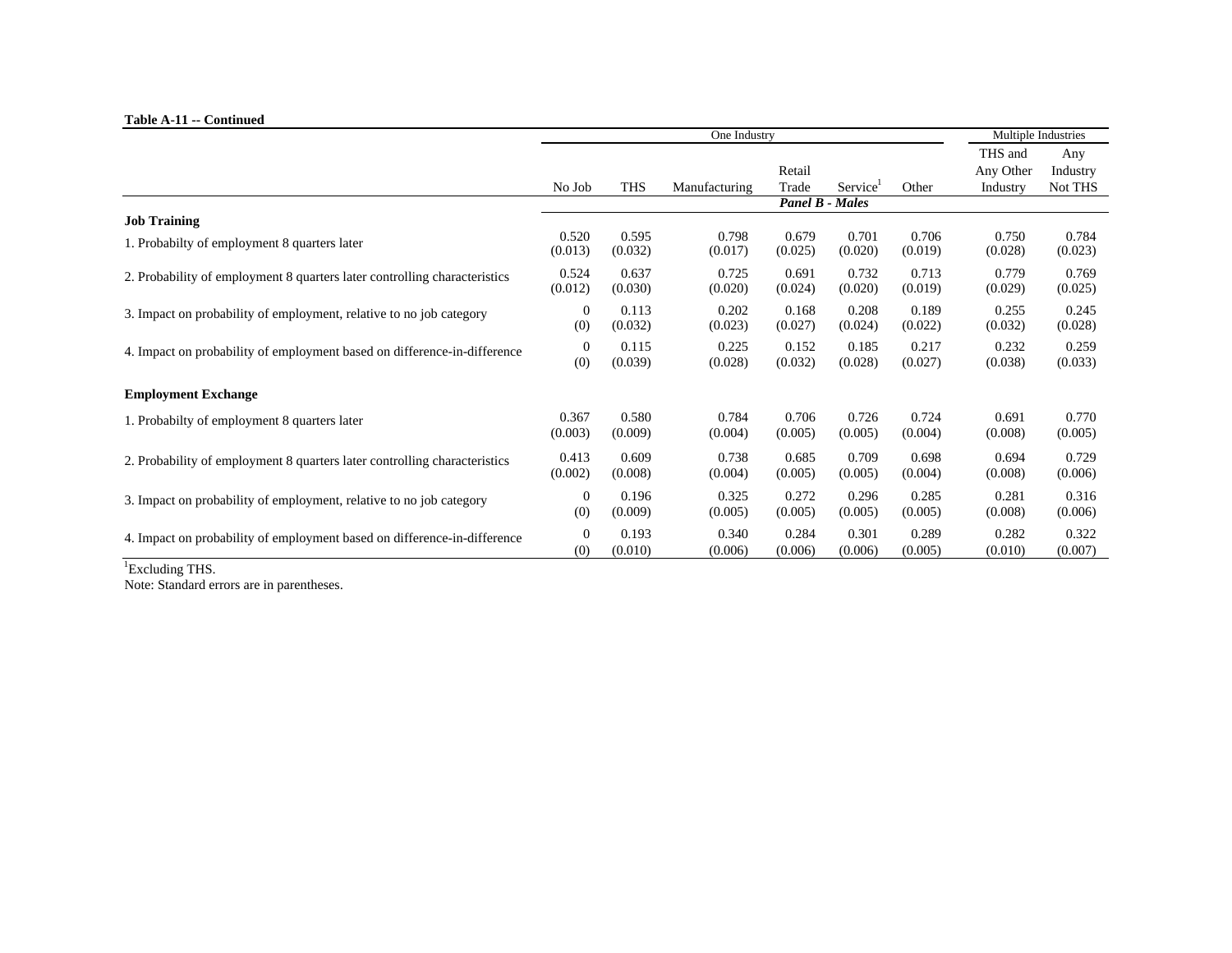| <b>Entry in 2001</b>                                                                                      |                  |                  |                                     |              |
|-----------------------------------------------------------------------------------------------------------|------------------|------------------|-------------------------------------|--------------|
|                                                                                                           |                  |                  | THS and Any                         | Other        |
|                                                                                                           | No Job           | <b>THS</b>       | Other Industry<br>Panel A - Females | Employment   |
| <b>TANF</b>                                                                                               |                  |                  |                                     |              |
|                                                                                                           | 0.378            | 0.578            | 0.701                               | 0.630        |
| 1. Probabilty of employment 8 quarters later                                                              | (0.004)          | (0.016)          | (0.017)                             | (0.005)      |
| 2. Probability of employment 8 quarters later controlling                                                 | 0.412            | 0.547            | 0.636                               | 0.595        |
| characteristics                                                                                           | (0.004)          | (0.016)          | (0.017)                             | (0.005)      |
| 3. Impact on probability of employment, relative to no job                                                |                  |                  |                                     |              |
| category                                                                                                  | $\mathbf{0}$     | 0.135<br>(0.016) | 0.224                               | 0.183        |
|                                                                                                           | (0)              |                  | (0.018)                             | (0.007)      |
| 4. Impact on probability of employment based on difference-in-<br>difference, relative to no job category | $\mathbf{0}$     | 0.157            | 0.231                               | 0.202        |
|                                                                                                           | (0)              | (0.021)          | (0.022)                             | (0.008)      |
| 5. Impact on probability of employment, relative to the non-                                              | $-0.183$         | $-0.048$         | 0.041                               | $\mathbf{0}$ |
| THS category                                                                                              | (0.007)          | (0.017)          | (0.018)                             | (0)          |
| 6. Impact on probability of employment based on difference-in-                                            | $-0.202$         | $-0.045$         | 0.029                               | $\theta$     |
| difference, relative to the non-THS category                                                              | (0.008)          | (0.021)          | (0.022)                             | (0)          |
| <b>Job Training</b>                                                                                       |                  |                  |                                     |              |
|                                                                                                           | 0.575            | 0.682            | 0.791                               | 0.756        |
| 1. Probabilty of employment 8 quarters later                                                              | (0.011)          | (0.030)          | (0.024)                             | (0.008)      |
| 2. Probability of employment 8 quarters later controlling                                                 | 0.581            | 0.683            | 0.787                               | 0.752        |
| characteristics                                                                                           | (0.010)          | (0.029)          | (0.027)                             | (0.008)      |
| 3. Impact on probability of employment, relative to no job                                                |                  |                  |                                     |              |
| category                                                                                                  | $\boldsymbol{0}$ | 0.101            | 0.206                               | 0.171        |
|                                                                                                           | (0)              | (0.031)          | (0.029)                             | (0.013)      |
| 4. Impact on probability of employment based on difference-in-<br>difference, relative to no job category | $\overline{0}$   | 0.087            | 0.206                               | 0.192        |
|                                                                                                           | (0)              | (0.037)          | (0.035)                             | (0.016)      |
| 5. Impact on probability of employment, relative to the non-                                              | $-0.171$         | $-0.070$         | 0.035                               | $\bf{0}$     |
| THS category                                                                                              | (0.013)          | (0.030)          | (0.028)                             | (0)          |
| 6. Impact on probability of employment based on difference-in-                                            | $-0.192$         | $-0.105$         | 0.014                               | $\theta$     |
| difference, relative to the non-THS category                                                              | (0.016)          | (0.036)          | (0.034)                             | (0)          |
|                                                                                                           |                  |                  |                                     |              |
| <b>Employment Exchange</b>                                                                                | 0.398            | 0.666            | 0.767                               | 0.755        |
| 1. Probabilty of employment 8 quarters later                                                              | (0.003)          | (0.010)          | (0.009)                             | (0.002)      |
| 2. Probability of employment 8 quarters later controlling                                                 |                  |                  |                                     |              |
| characteristics                                                                                           | 0.440            | 0.674            | 0.751                               | 0.729        |
|                                                                                                           | (0.003)          | (0.009)          | (0.009)                             | (0.002)      |
| 3. Impact on probability of employment, relative to no job                                                | $\boldsymbol{0}$ | 0.234            | 0.310                               | 0.289        |
| category                                                                                                  | (0)              | (0.009)          | (0.009)                             | (0.003)      |
| 4. Impact on probability of employment based on difference-in-                                            | $\boldsymbol{0}$ | 0.239            | 0.326                               | 0.312        |
| difference, relative to no job category                                                                   | (0)              | (0.011)          | (0.011)                             | (0.004)      |
| 5. Impact on probability of employment, relative to the non-                                              | $-0.289$         | $-0.055$         | 0.021                               | $\bf{0}$     |
| THS category                                                                                              | (0.003)          | (0.009)          | (0.009)                             | (0)          |
| 6. Impact on probability of employment based on difference-in-                                            | $-0.312$         | $-0.073$         | 0.014                               | $\bf{0}$     |
| difference, relative to the non-THS category                                                              | (0.004)          | (0.011)          | (0.011)                             | (0)          |

#### **Table A-12: Predicted Probabilility of Employment for THS and Other Employment in Quarter Following Program Entry in 2001**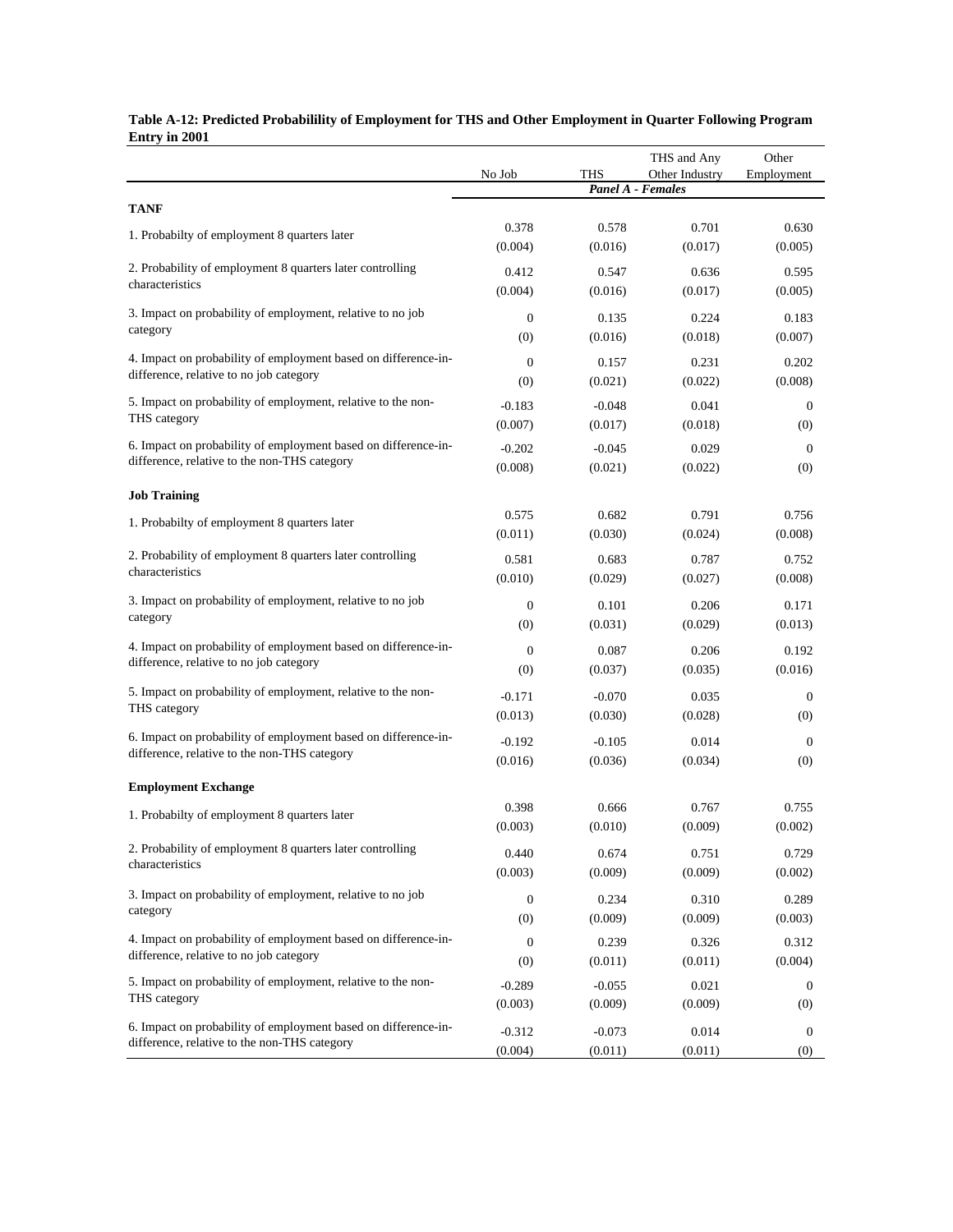**Table A-12 -- Continued**

|                                                                              | No Job           | <b>THS</b>       | THS and Any<br>Other Industry | Other<br>Employment |
|------------------------------------------------------------------------------|------------------|------------------|-------------------------------|---------------------|
|                                                                              |                  |                  |                               |                     |
| <b>Job Training</b>                                                          |                  |                  |                               |                     |
| 1. Probabilty of employment 8 quarters later                                 | 0.520<br>(0.013) | 0.595<br>(0.032) | 0.750<br>(0.028)              | 0.734<br>(0.009)    |
| 2. Probability of employment 8 quarters later controlling<br>characteristics | 0.524<br>(0.012) | 0.636<br>(0.030) | 0.778<br>(0.029)              | 0.725<br>(0.009)    |
| 3. Impact on probability of employment, relative to no job                   | $\overline{0}$   | 0.112            | 0.254                         | 0.201               |
| category                                                                     | (0)              | (0.032)          | (0.032)                       | (0.015)             |
| 4. Impact on probability of employment based on difference-in-               | $\overline{0}$   | 0.116            | 0.234                         | 0.208               |
| difference, relative to no job category                                      | (0)              | (0.039)          | (0.038)                       | (0.018)             |
| 5. Impact on probability of employment, relative to the non-<br>THS category | $-0.201$         | $-0.088$         | 0.053                         | $\mathbf{0}$        |
|                                                                              | (0.015)          | (0.031)          | (0.030)                       | (0)                 |
| 6. Impact on probability of employment based on difference-in-               | $-0.208$         | $-0.092$         | 0.026                         | $\mathbf{0}$        |
| difference, relative to the non-THS category                                 | (0.018)          | (0.037)          | (0.036)                       | (0)                 |
| <b>Employment Exchange</b>                                                   |                  |                  |                               |                     |
| 1. Probabilty of employment 8 quarters later                                 | 0.367            | 0.580            | 0.691                         | 0.742               |
|                                                                              | (0.003)          | (0.009)          | (0.008)                       | (0.002)             |
| 2. Probability of employment 8 quarters later controlling                    | 0.414            | 0.610            | 0.695                         | 0.711               |
| characteristics                                                              | (0.002)          | (0.008)          | (0.008)                       | (0.002)             |
| 3. Impact on probability of employment, relative to no job                   | $\overline{0}$   | 0.196            | 0.281                         | 0.297               |
| category                                                                     | (0)              | (0.009)          | (0.008)                       | (0.003)             |
| 4. Impact on probability of employment based on difference-in-               | $\mathbf{0}$     | 0.193            | 0.282                         | 0.305               |
| difference, relative to no job category                                      | (0)              | (0.010)          | (0.010)                       | (0.004)             |
| 5. Impact on probability of employment, relative to the non-                 | $-0.297$         | $-0.101$         | $-0.016$                      | $\overline{0}$      |
| THS category                                                                 | (0.003)          | (0.008)          | (0.008)                       | (0)                 |
| 6. Impact on probability of employment based on difference-in-               | $-0.305$         | $-0.113$         | $-0.024$                      | $\boldsymbol{0}$    |
| difference, relative to the non-THS category                                 | (0.004)          | (0.010)          | (0.010)                       | (0)                 |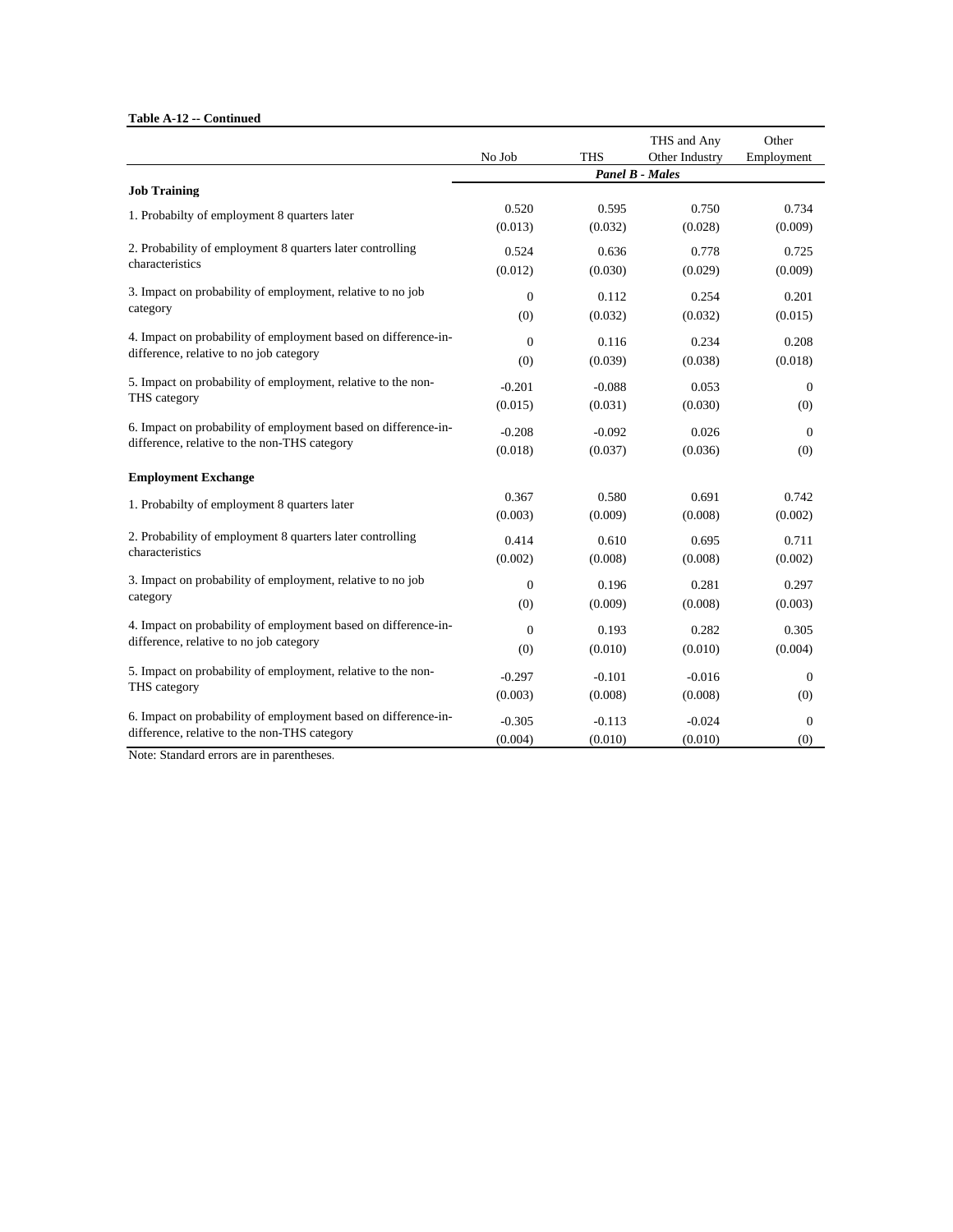### **Table A-13: Transition between Sectors Over Eight Quarters: 2001**

|                     |                                                                     |              | <b>Employment Eight Quarters Later</b> |                         |                        |              |              |                |
|---------------------|---------------------------------------------------------------------|--------------|----------------------------------------|-------------------------|------------------------|--------------|--------------|----------------|
|                     | Reference                                                           |              | Service,                               |                         |                        |              |              |                |
|                     | Quarter                                                             |              | including                              |                         | Retail                 |              | Multiple     |                |
|                     | Employment                                                          | No Job       |                                        | temp help Manufacturing | trade                  | Other        | sectors      | Total          |
|                     |                                                                     |              | Panel A - Females                      |                         |                        |              |              |                |
| <b>TANF</b>         | No job                                                              | 62.2         | 16.7                                   | 1.8                     | 10.3                   | 4.9          | 4.2          | 100.0          |
|                     | One THS                                                             | 42.2         | 26.5                                   | 4.4                     | 8.6                    | 10.7         | 7.6          | 100.0          |
|                     | Sector Manufacturing                                                | 39.2         | 13.3                                   | 22.5                    | 10.9                   | 6.4          | 7.7          | 100.0          |
|                     | Retail trade                                                        | 41.1         | 15.5                                   | 1.8                     | 28.2                   | 5.6          | 7.8          | 100.0          |
|                     | Service <sup>1</sup>                                                | 34.8         | 41.5                                   | 1.5                     | 8.6                    | 5.8          | 7.7          | 100.0          |
|                     | Other                                                               | 34.1         | 15.9                                   | 1.6                     | 9.6                    | 31.6         | 7.3          | 100.0          |
|                     | Multiple THS and any other industry                                 | 29.9         | 30.3                                   | 2.5                     | 13.5                   | 9.5          | 14.3         | 100.0          |
|                     | Sectors Any industry not THS                                        | 33.8         | 23.5                                   | 2.8                     | 17.6                   | 9.6          | 12.8         | 100.0          |
| <b>Job Training</b> | No job                                                              | 42.5         | 26.6                                   | 6.6                     | 8.2                    | 11.0         | 5.1          | 100.0          |
|                     | One THS                                                             | 31.8         | 32.6                                   | 9.1                     | 7.0                    | 14.5         | 5.0          | 100.0          |
|                     | Sector Manufacturing                                                | 21.5         | 16.8                                   | 42.8                    | 7.2                    | 7.5          | 4.3          | 100.0          |
|                     | Retail trade                                                        | 28.1         | 16.3                                   | 3.1                     | 35.1                   | 8.0          | 9.4          | 100.0          |
|                     | Service <sup>1</sup>                                                | 26.1         | 50.2                                   | 1.7                     | 4.0                    | 9.2          | 8.8          | 100.0          |
|                     | Other                                                               | 21.0         | 14.5                                   | 3.3                     | 5.6                    | 49.1         | 6.5          | 100.0          |
|                     | Multiple THS and any other industry                                 | 20.9         | 27.7                                   | 10.1                    | 10.4                   | 17.6         | 13.3         | 100.0          |
|                     | Sectors Any industry not THS                                        | 20.5         | 29.9                                   | 6.7                     | 11.5                   | 16.7         | 14.7         | 100.0          |
|                     |                                                                     |              |                                        |                         |                        |              |              |                |
| <b>Employment</b>   |                                                                     |              |                                        |                         |                        |              |              |                |
| <b>Exchange</b>     | No job                                                              | 60.2         | 16.5                                   | 2.9                     | 8.5                    | 8.8          | 3.2          | 100.0          |
|                     | One THS                                                             | 33.4         | 28.4                                   | 5.5                     | 8.0                    | 17.9         | 6.8          | 100.0          |
|                     | Sector Manufacturing                                                | 21.9         | 7.7                                    | 56.2                    | 3.9                    | 5.8          | 4.6          | 100.0          |
|                     | Retail trade                                                        | 29.4         | 13.9                                   | 2.3                     | 38.4                   | 8.4          | 7.6          | 100.0          |
|                     | Service <sup>1</sup>                                                | 25.1         | 54.0                                   | 1.4                     | 5.4                    | 7.7          | 6.4          | 100.0          |
|                     | Other                                                               | 22.0         | 11.6                                   | 3.6                     | 4.8                    | 52.4         | 5.5          | 100.0          |
|                     | Multiple THS and any other industry                                 | 23.3         | 29.4                                   | 7.7                     | 11.1                   | 17.6         | 10.9         | 100.0          |
|                     | Sectors Any industry not THS                                        | 21.2         | 25.7                                   | 6.9                     | 12.7                   | 18.9         | 14.6         | 100.0          |
|                     |                                                                     |              |                                        |                         | <b>Panel B - Males</b> |              |              |                |
| <b>Job Training</b> | No job                                                              | 48.0         | 13.4                                   | 10.1                    | 6.7                    | 17.4         | 4.5          | 100.0          |
|                     | One THS                                                             | 40.5         | 21.5                                   | 10.1                    | 4.2                    | 15.6         | 8.0          | 100.0          |
|                     | Sector Manufacturing                                                | 20.2         | 8.6                                    | 48.1                    | 5.0                    | 14.1         | 3.9          | 100.0          |
|                     | Retail trade                                                        | 32.1         | 7.9                                    | 6.8                     | 31.6                   | 10.7         | 11.0         | 100.0          |
|                     | Service <sup>1</sup>                                                | 29.9         | 37.1                                   | 3.6                     | 7.6                    | 14.9         | 7.0          | 100.0          |
|                     | Other                                                               | 29.4         | 9.0                                    | 5.3                     | 2.3                    | 48.7         | 5.3          | 100.0          |
|                     | Multiple THS and any other industry                                 | 25.0         | 22.6                                   | 11.7                    | 9.7                    | 17.7         | 13.3         | 100.0          |
|                     | Sectors Any industry not THS                                        | 21.7         | 15.6                                   | 14.6                    | 11.9                   | 22.9         | 13.4         | 100.0          |
| <b>Employment</b>   |                                                                     |              |                                        |                         |                        |              |              |                |
| <b>Exchange</b>     | No job                                                              | 63.3         | 8.9                                    | 5.4                     | 6.2                    | 13.4         | 2.9          | 100.0          |
|                     | One THS                                                             | 42.0         | 17.2                                   | 10.9                    | 7.4                    | 15.3         | 7.2          | 100.0          |
|                     | Sector Manufacturing                                                | 21.6         | 4.5                                    | 58.5                    | 3.0                    | 8.2          | 4.2          | 100.0          |
|                     | Retail trade                                                        | 29.4         | 8.1                                    | 4.3                     | 39.8                   | 10.8         | 7.6          | 100.0          |
|                     | Service <sup>1</sup>                                                |              |                                        |                         |                        |              |              |                |
|                     |                                                                     | 27.4         | 45.2                                   | 3.3                     | 6.1                    | 11.6         | 6.4          | 100.0          |
|                     | Other                                                               | 27.6         | 5.7                                    | 4.5                     | 3.6<br>9.6             | 54.1         | 4.6          | 100.0          |
|                     | Multiple THS and any other industry<br>Sectors Any industry not THS | 30.9<br>23.0 | 16.0<br>14.7                           | 12.7<br>11.6            | 13.1                   | 19.2<br>23.6 | 11.6<br>14.1 | 100.0<br>100.0 |
|                     |                                                                     |              |                                        |                         |                        |              |              |                |

<sup>1</sup>Excluding THS.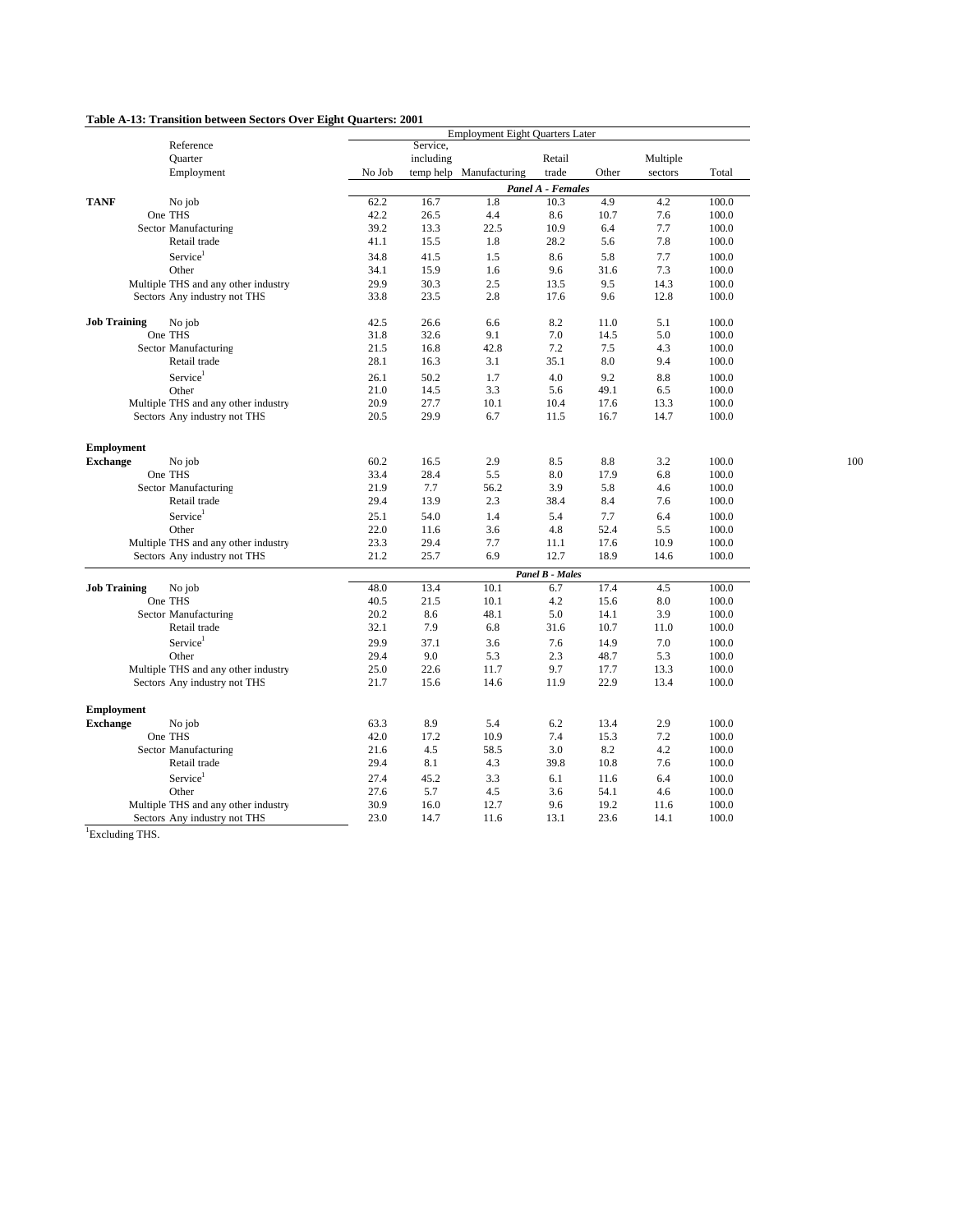| Ō                                                                                |                          |                            |      | Multiple Industries  |       |             |                     |  |  |
|----------------------------------------------------------------------------------|--------------------------|----------------------------|------|----------------------|-------|-------------|---------------------|--|--|
|                                                                                  |                          |                            |      |                      |       | THS and Any | Any                 |  |  |
|                                                                                  |                          |                            |      |                      |       | Other       | <b>Industry Not</b> |  |  |
| <b>Impacts Relative to No Job</b>                                                | <b>THS</b>               | Manufacturing Retail Trade |      | Service <sup>1</sup> | Other | Industry    | <b>THS</b>          |  |  |
|                                                                                  | <b>Panel A - Females</b> |                            |      |                      |       |             |                     |  |  |
| <b>TANF</b>                                                                      |                          |                            |      |                      |       |             |                     |  |  |
| 1. Impact of reference quarter industry,                                         | 155                      | 277                        | 86   | 180                  | 312   | 298         | 171                 |  |  |
| controlling outcome industry                                                     | (42)                     | (58)                       | (24) | (23)                 | (45)  | (46)        | (39)                |  |  |
| 2. Impact of outcome quarter industry,<br>controlling reference quarter industry | 1059                     | 2968                       | 1749 | 2293                 | 2837  | 1810        | 2192                |  |  |
|                                                                                  | (55)                     | (54)                       | (25) | (22)                 | (33)  | (58)        | (39)                |  |  |
| <b>Job Training</b>                                                              |                          |                            |      |                      |       |             |                     |  |  |
| 1. Impact of reference quarter industry,                                         | 277                      | 337                        | 122  | 364                  | 541   | 302         | 384                 |  |  |
| controlling outcome industry                                                     | (123)                    | (106)                      | (89) | (67)                 | (97)  | (116)       | (99)                |  |  |
| 2. Impact of outcome quarter industry,                                           | 1878                     | 4396                       | 2574 | 3300                 | 3767  | 2785        | 3426                |  |  |
| controlling reference quarter industry                                           | (161)                    | (104)                      | (90) | (64)                 | (80)  | (190)       | (109)               |  |  |
| <b>Employment Exchange</b>                                                       |                          |                            |      |                      |       |             |                     |  |  |
| 1. Impact of reference quarter industry,                                         | 414                      | 455                        | 305  | 484                  | 596   | 464         | 531                 |  |  |
| controlling outcome industry                                                     | (47)                     | (39)                       | (28) | (24)                 | (31)  | (47)        | (33)                |  |  |
| 2. Impact of outcome quarter industry,                                           | 2472                     | 4922                       | 2997 | 3727                 | 4441  | 3004        | 3954                |  |  |
| controlling reference quarter industry                                           | (67)                     | (37)                       | (28) | (23)                 | (27)  | (77)        | (39)                |  |  |

# **Table A-14: Predicted Earnings and Impact by Employment in Reference and Outcome Quarter: 2001**